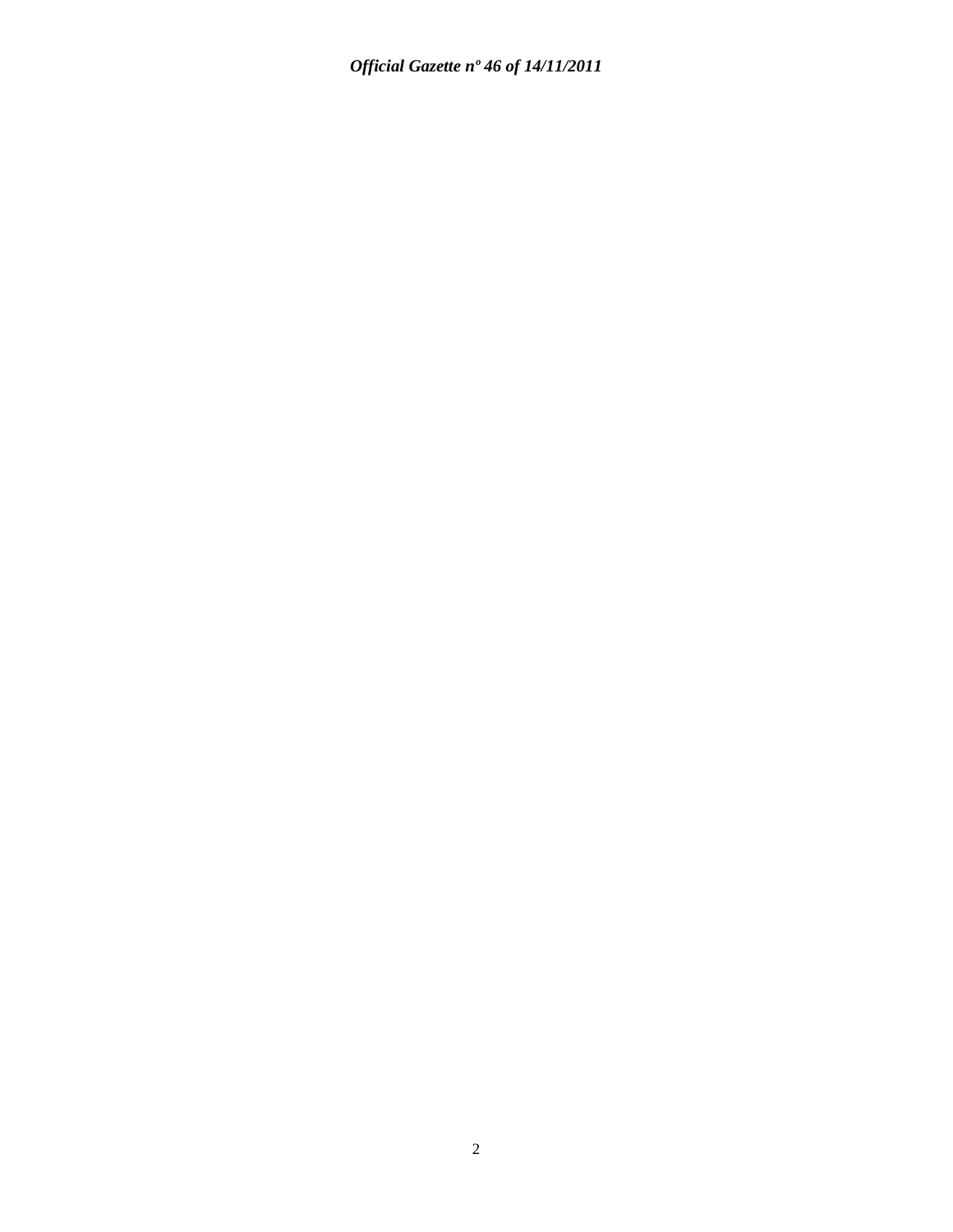| ITEGEKO NGENGA N° 04/2011/OL RYO ORGANIC LAW N° 04/2011/OL OF 03/10/2011 LOI ORGANIQUE N° 04/2011/OL DU |                                                                              |                                             |
|---------------------------------------------------------------------------------------------------------|------------------------------------------------------------------------------|---------------------------------------------|
| KUWA 03/10/2011 RIGENA IMITERERE, DETERMINING THE ORGANISATION, 03/10/2011 PORTANT ORGANISATION,        |                                                                              |                                             |
| <b>IMIKORERE</b>                                                                                        | N'UBUBASHA FUNCTIONING AND COMPETENCE OF THE FONCTIONNEMENT ET COMPETENCE DE |                                             |
| BY'UBUSHINJACYAHA                                                                                       | BUKURU NATIONAL PUBLIC PROSECUTION L'ORGANE NATIONAL DE POURSUITE            |                                             |
|                                                                                                         | AND<br><b>THE</b>                                                            | MILITARY JUDICIAIRE ET<br>DE<br>L'AUDITORAT |
|                                                                                                         | PROSECUTION DEPARTMENT                                                       | <b>MILITAIRE</b>                            |
|                                                                                                         |                                                                              |                                             |
|                                                                                                         |                                                                              |                                             |
| <b>ISHAKIRO</b>                                                                                         | <b>TABLE OF CONTENTS</b>                                                     | <b>TABLE DES MATIERES</b>                   |

| <b>IMITERERE,</b><br><b>INTERURO</b><br>YA<br><b>MBERE:</b><br><b>IMIKORERE N'UBUBASHA</b> | TITLE ONE: ORGANISATION,<br><b>FUNCTIONING AND COMPETENCE</b>                           | TITRE PREMIER: ORGANISATION,<br>FONCTIONNEMENT ET COMPETENCE                                    |
|--------------------------------------------------------------------------------------------|-----------------------------------------------------------------------------------------|-------------------------------------------------------------------------------------------------|
| <u>UMUTWE WA MBERE: INGINGO RUSANGE</u>                                                    | <b>CHAPTER ONE: GENERAL PROVISIONS</b>                                                  | <b>CHAPITRE PREMIER: DISPOSITIONS</b><br><b>GENERALES</b>                                       |
| Ingingo ya mbere: Icyo iri tegeko ngenga rigamije Article One: Purpose of this Organic Law |                                                                                         | Article premier: Objet de la présente loi<br>organique                                          |
| <u> Ingingo ya 2</u> : Inshingano                                                          | <b>Article 2: Mission</b>                                                               | <b>Article 2: Mission</b>                                                                       |
| <u>Ingingo ya 3: Inzego zigize Ubushinjacyaha</u>                                          | <b>Article 3: Organs of the Public Prosecution</b>                                      | Article 3: Organes de l'Organe National de<br><b>Poursuite</b>                                  |
| <b>WA</b><br>II:<br><b>IMITERERE</b><br><b>UMUTWE</b><br>Y'UBUSHINJACYAHA                  | <b>CHAPTER II: ORGANISATION OF</b><br>THE<br><b>PUBLIC PROSECUTION</b>                  | $\mathbf{II}$ :<br><b>ORGANISATION</b><br><b>CHAPITRE</b><br>DE<br><b>L'ORGANE DE POURSUITE</b> |
| Icyiciro cya mbere: Imiterere y'Ubushinjacyaha<br>Bukuru                                   | <b>Section One: Organisation of the National Public</b><br><b>Prosecution Authority</b> | Section première: Organisation de l'Organe<br><b>National de Poursuite Judiciaire</b>           |
| Ingingo ya 4: Imiterere y'Ubushinjacyaha<br>Bukuru                                         | <b>Article 4: Organisation of the National Public</b><br><b>Prosecution Authority</b>   | Article 4: Organisation de l'Organe National de<br><b>Poursuite Judiciaire</b>                  |
| Ingingo ya 5: Ubwigenge<br>Ingingo<br>cy'Ubushinjacyaha<br>ya 6: Icyicaro                  | <b>Article 5: Autonomy</b><br>Article 6: Head Office of National Public                 | <b>Article 5: Autonomie</b><br>Article 6:<br>Siège de l'Organe National de                      |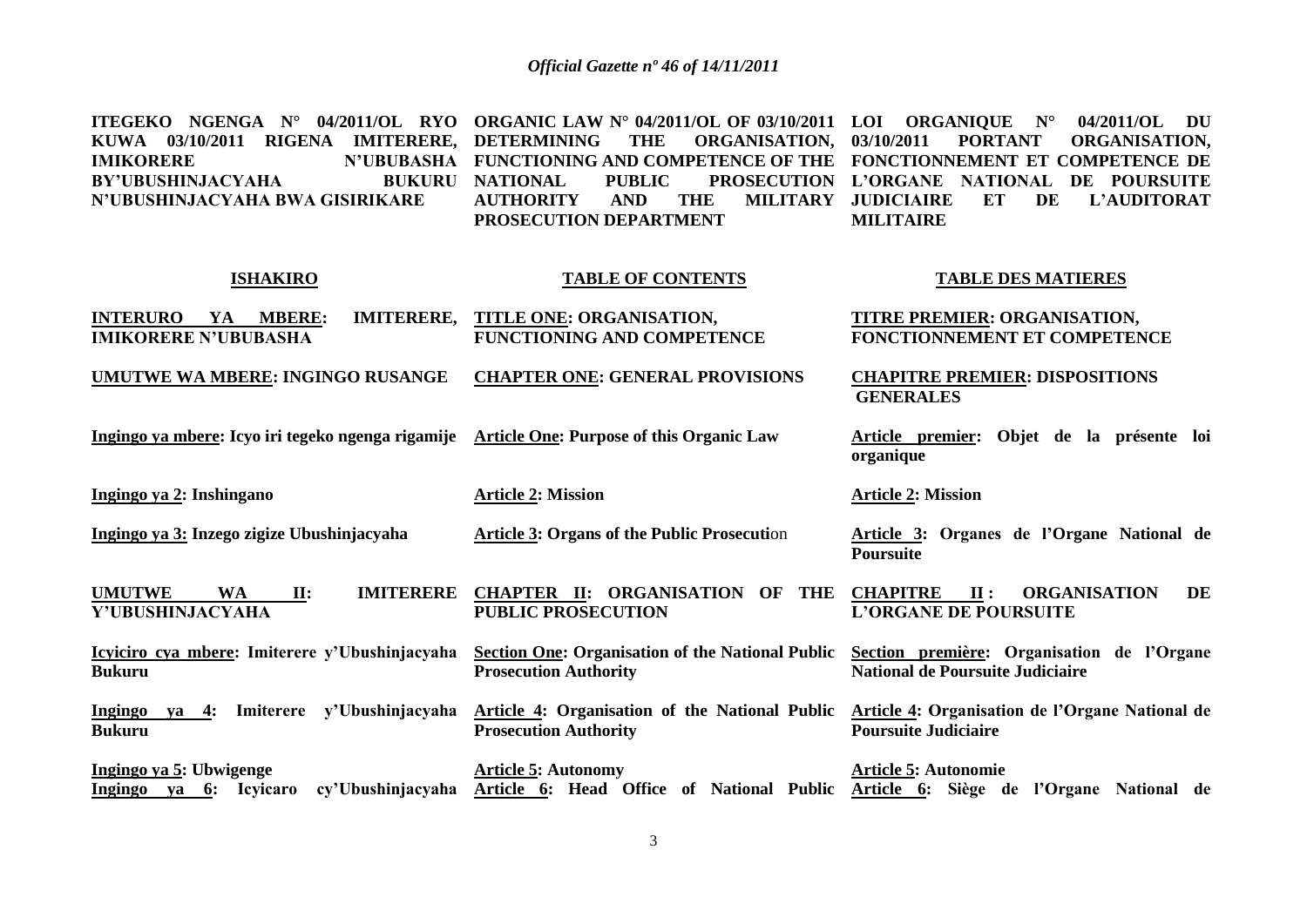| <b>Bukuru</b>                                                                               | <b>Prosecution Autority</b>                                                                      | <b>Poursuite Judicaire</b>                                                       |
|---------------------------------------------------------------------------------------------|--------------------------------------------------------------------------------------------------|----------------------------------------------------------------------------------|
| Ingingo ya 7: Ubuyobozi bw'Ubushinjacyaha<br><b>Bukuru</b>                                  | Article 7: Administration of the National Public<br><b>Prosecution Authority</b>                 | Article 7: Direction de l'Organe National de<br><b>Poursuite Judiciaire</b>      |
| Icyiciro cya 2: Imiterere y'Ubushinjacyaha bwa<br><b>Gisirikare</b>                         | Section 2: Organisation of the<br><b>Military</b><br><b>Prosecution Department</b>               | <b>Section 2: Organisation de l'Auditorat Militaire</b>                          |
| Ingingo ya 8: Ubushinjacyaha bwa Gisirikare                                                 | <b>Article 8: Military Prosecution Department</b>                                                | <b>Article 8: Auditorat Militaire</b>                                            |
| Ingingo ya 9: Ubuyobozi bw'Ubushinjacyaha bwa<br><b>Gisirikare</b>                          | <b>Article 9: Administration of the Military</b><br><b>Prosecution Department</b>                | Article 9: Direction de l'Auditorat Militaire                                    |
| Icyiciro cya 3: Abashinjacyaha                                                              | <b>Section 3: Prosecutors</b>                                                                    | <b>Section 3: Officiers de Poursuite Judiciaire</b>                              |
| Ingingo ya 10: Ibyiciro by'Abashinjacyaha                                                   | <b>Article 10: Categories of Prosecutors</b>                                                     | Article 10: Catégories des Officiers de Poursuite<br><b>Judiciaire</b>           |
| Ingingo ya 11: Abashinjacyaha b'umwuga                                                      | <b>Article 11: Career Prosecutors</b>                                                            | Article 11: Officiers de Poursuite Judiciaire de<br>carrière                     |
| Ingingo ya 12: Abashinjacyaha ba Gisirikare                                                 | <b>Article 12: Military Prosecutors</b>                                                          | <b>Article 12: Auditeurs Militaires</b>                                          |
| Ingingo ya 13: Abashinjacyaha<br>bagengwa<br>n'amasezerano y'umurimo                        | Article 13: Prosecutors governed by a contract of<br>employment                                  | Article 13: Officiers de Poursuite Judiciaire régis<br>par un contrat de travail |
| <b>UMUTWE</b><br><b>IMIKORERE</b><br><b>WA</b><br>Ш:<br>Y'UBUSHINJACYAHA                    | <b>CHAPTER III: FUNCTIONING OF THE</b><br><b>NATIONAL PUBLIC PROSECUTION</b><br><b>AUTHORITY</b> | <b>CHAPITRE III: FONCTIONNEMENT DE</b><br>L'ORGANE NATIONAL DE POURSUITE         |
| <b>Icyiciro</b><br>zishinzwe<br>mbere:<br><b>Inzego</b><br>cya<br>ikurikiranabyaha mu nkiko | <b>Section One: Prosecution Organs in Courts</b>                                                 | Section première: Organes de poursuite devant<br>les juridictions                |
| Akiciro ka mbere: Ikurikiranabyaha mu Nkiko<br>zisanzwe                                     | <b>Sub section One: Prosecution in ordinary Courts</b>                                           | Sous-section première: Poursuite devant les<br><b>Juridictions ordinaires</b>    |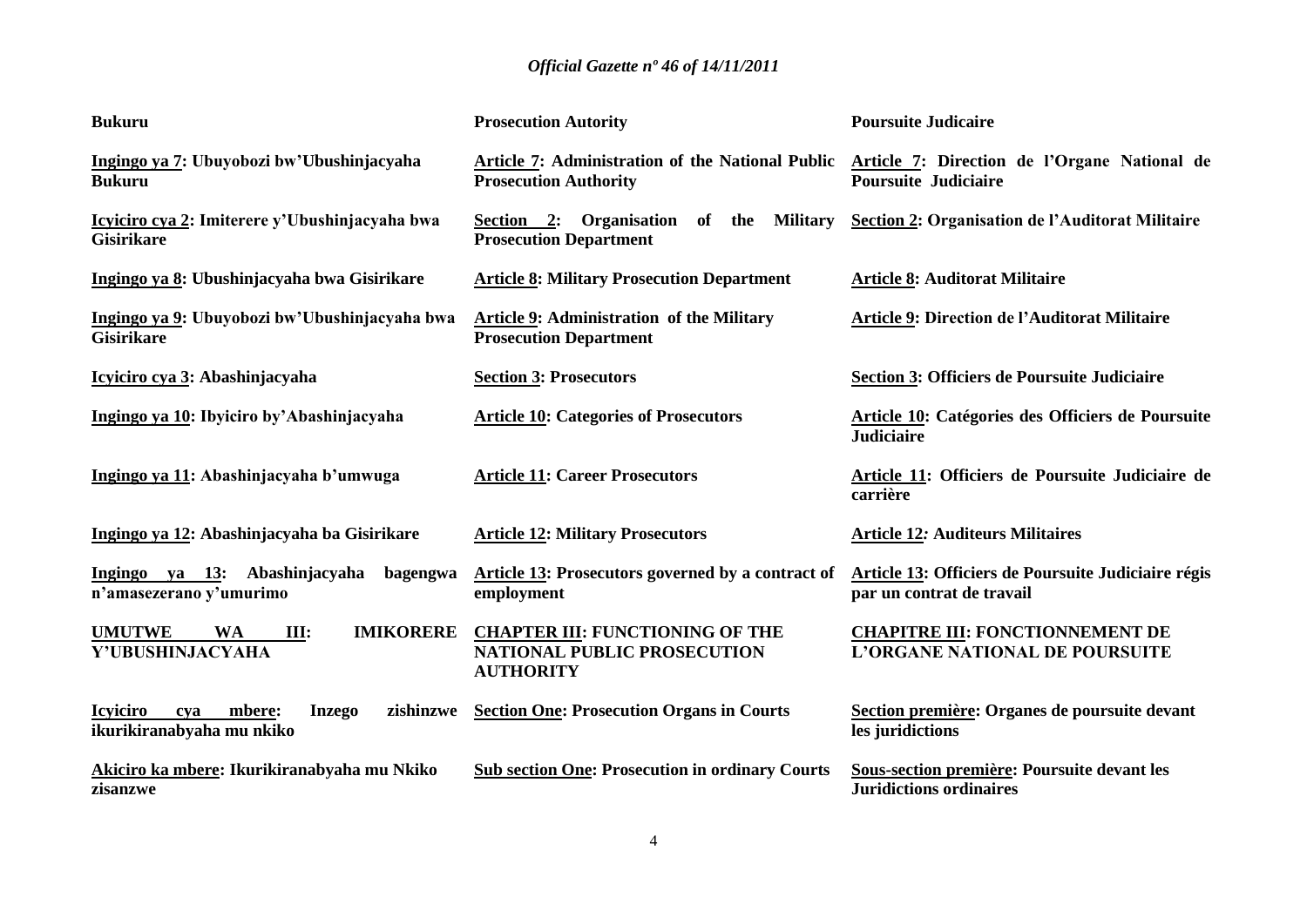| Ingingo ya 14: Inzego zishinzwe ikurikiranabyaha                                       | Article 14: Prosecution organs in ordinary                                                   | Article 14: Organes de poursuite devant les                                                                    |
|----------------------------------------------------------------------------------------|----------------------------------------------------------------------------------------------|----------------------------------------------------------------------------------------------------------------|
| mu nkiko zisanzwe                                                                      | <b>Courts</b>                                                                                | <b>Juridictions ordinaires</b>                                                                                 |
| Ingingo ya 15: Abagize Ibiro by'Umushinjacyaha                                         | Article 15: Composition of the Office of the                                                 | Article 15: Composition du Bureau du                                                                           |
| <b>Mukuru</b>                                                                          | <b>Prosecutor General</b>                                                                    | <b>Procureur Général</b>                                                                                       |
| Ingingo ya 16: Ubushinjacyaha bwo ku rwego                                             | Article 16: The National Public Prosecution                                                  | Article 16: Organe National de Poursuite                                                                       |
| Rwisumbuye                                                                             | <b>Authority at Intermediate level</b>                                                       | Judiciaire au niveau de Grande Instance                                                                        |
| Ingingo ya 17: Ubushinjacyaha bwo ku rwego                                             | Article 17: The National Public Prosecution                                                  | Article 17: Organe National de Poursuite                                                                       |
| rw'Ibanze                                                                              | <b>Authority at Primary level</b>                                                            | Judiciaire au niveau de Base                                                                                   |
| Akiciro ka 2: Ikurikiranabyaha mu Nkiko za<br><b>Gisirikare</b>                        | <b>Subsection 2: Prosecution in Military Courts</b>                                          | <b>Sous-section 2: Poursuite devant les Juridictions</b><br><b>Militaires</b>                                  |
| Ingingo ya 18: Inzego zishinzwe ikurikiranabyaha                                       | <b>Article 18: Prosecution Organs in Military</b>                                            | Article 18: Organes de poursuite devant les                                                                    |
| mu Nkiko za Gisirikare                                                                 | <b>Courts</b>                                                                                | <b>Juridictions Militaires</b>                                                                                 |
| ya 19:<br>Ishyirwaho<br>n'irahira<br><b>Ingingo</b><br>ry'Abashinjacyaha ba Gisirikare | Article 19: Appointment and oath of Military<br><b>Prosecutors</b>                           | Article 19: Nomination et prestation de serment<br>des Auditeurs Militaires                                    |
| Ingingo ya 20: Ugenzura Umushinjacyaha                                                 | <b>Article 20: Supervisor of the Military Prosecutor</b>                                     | Article 20: Superviseur de l'Auditeur Général                                                                  |
| Mukuru wa Gisirikare                                                                   | <b>General</b>                                                                               | <b>Militaire</b>                                                                                               |
| Ingingo ya 21: Abagenzacyaha ba Gisirikare                                             | <b>Article 21: Military Judicial Officers</b>                                                | Article 21: Officiers de Police Judiciaire militaire                                                           |
| Icyiciro cya 2: Inzego z'ubuyobozi n'izifasha mu<br>mirimo y'Ubushinjacyaha Bukuru     | Section 2: Administrative and support Organs in<br>the National Public Prosecution Authority | Section 2: Organes administratifs et d'appui au<br>sein de l'Organe National de Poursuite<br><b>Judiciaire</b> |
| Akiciro ka mbere: Urwego rw'Ubugenzuzi                                                 | <b>Sub section One: Inspectorate Department</b>                                              | Sous-section première: Service d'Inspection                                                                    |
| Ingingo ya 22: Abagize urwego rw'Ubugenzuzi                                            | <b>Article 22: Members of Inspectorate Department</b>                                        | Article 22: Agents du service d'Inspection et leur                                                             |
| n'uko bashyirwaho                                                                      | and their appointment                                                                        | nomination                                                                                                     |
| 23:<br>z'Urwego<br>Inshingano<br><b>Ingingo</b><br>va                                  | Article 23: Responsibilities of the Inspectorate                                             | 23:<br><b>Responsabilités</b><br><b>Service</b><br>Article<br>du                                               |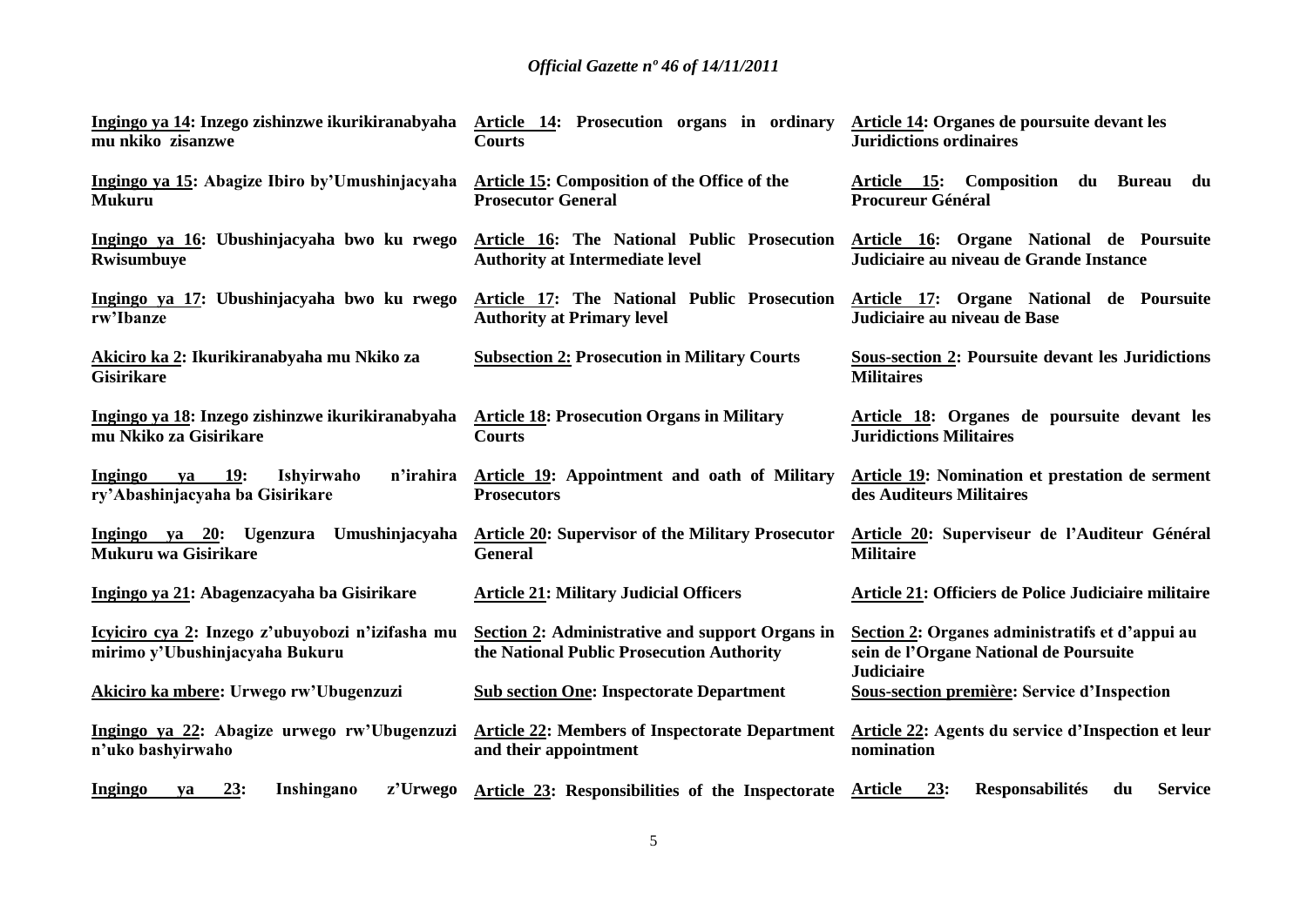| rw'Ubugenzuzi                                                                                         | <b>Department</b>                                                                                              | d'Inspection                                                                               |
|-------------------------------------------------------------------------------------------------------|----------------------------------------------------------------------------------------------------------------|--------------------------------------------------------------------------------------------|
| Ubunyamabanga<br><b>Bukuru</b><br>Akiciro ka 2:<br>bw'Ubushinjacyaha Bukuru                           | Sub section 2: General Secretariat of the<br><b>National Public Prosecution Authority</b>                      | Sous-section 2: Secrétariat Général de l'Organe<br><b>National de Poursuite Judiciaire</b> |
| Ingingo ya 24: Ubuyobozi, inzego zibugize n'uko<br>zishyirwaho                                        | Article 24: Management, management organs<br>and appointment                                                   | Article 24: Direction, organes de direction et<br>nomination                               |
| Ingingo ya 25: Inshingano z'Umunyamabanga<br><b>Mukuru</b>                                            | Article 25: Responsibilities of the Secretary<br><b>General</b>                                                | Article 25: Attributions du Secrétaire Général                                             |
| UMUTWE WA IV: UBUBASHA BW'INZEGO<br>Z'IKURIKIRANABYAHA                                                | <b>CHAPTER IV: COMPETENCE OF PUBLIC</b><br>PROSECUTION ORGANS                                                  | <b>CHAPITRE IV: COMPETENCE DES</b><br><b>ORGANES DE POURSUITE</b>                          |
| Ingingo ya 26: Ububasha                                                                               | <b>Article 26: Competence</b>                                                                                  | <b>Article 26: Compétence</b>                                                              |
| Ingingo ya 27: Ikurikiranacyaha mu Nkiko                                                              | <b>Article 27: Prosecution in the Courts</b>                                                                   | Article 27: Poursuite devant les Cours et<br><b>Tribunaux</b>                              |
| Ingingo ya 28: Inshingano z'Umushinjacyaha<br>Mukuru wa Gisirikare                                    | Article 28: Responsibilities of the Military<br><b>Prosecutor General</b>                                      | Article 28: Attributions de l'Auditeur Général<br><b>Militaire</b>                         |
| Ingingo ya 29: Inshingano z'Umushinjacyaha<br><b>Mukuru</b>                                           | Article 29: Responsibilities of the Prosecutor Article 29: Attributions du Procureur Général<br><b>General</b> |                                                                                            |
| Ingingo ya 30: Gutanga ububasha                                                                       | <b>Article 30: Delegation of powers</b>                                                                        | Article 30: Délégation de pouvoirs                                                         |
| Ingingo ya 31: Ihagararirwa ry'Umushinjacyaha<br><b>Mukuru</b>                                        | Article 31: Representation of the Prosecutor<br><b>General</b>                                                 | Article 31: Représentation du Procureur Général                                            |
| Ingingo ya 32: Inshingano z'Umushinjacyaha<br>Ubushinjacyaha bwo<br>uyobora<br>ku rwego<br>Rwisumbuye | Article 32: Responsibilities of the Chief<br><b>Intermediate Prosecutor</b>                                    | Article 32: Attributions du Procureur en Chef au<br>niveau de Grande Instance              |
| Ingingo ya 33: Ihame ryo gukurikirana iyo bibaye<br>ngombwa                                           | Article 33: Principle of discretion of prosecution                                                             | Article 33:<br>Principe de l'opportunité des<br>poursuites                                 |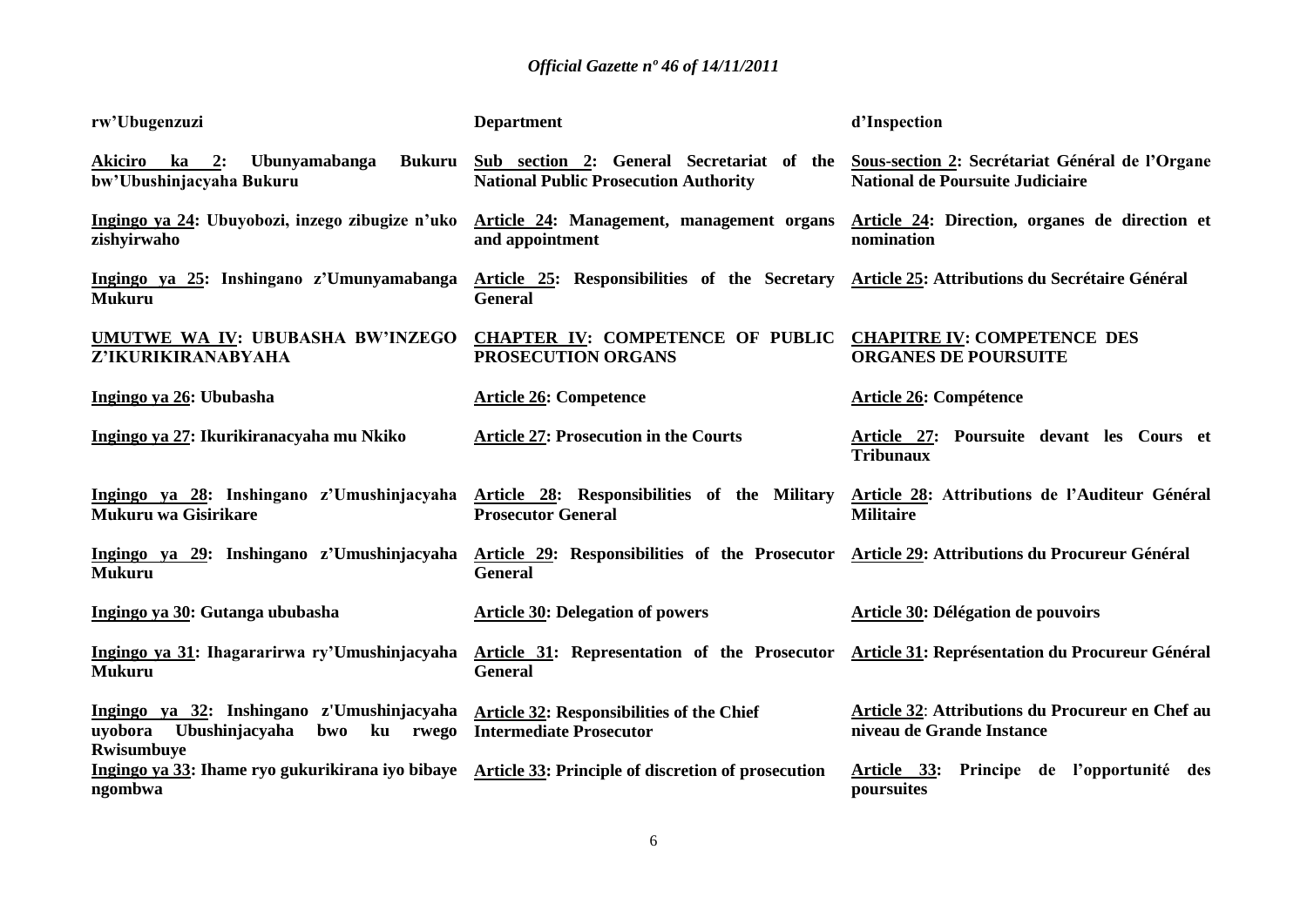| ya 34:<br>Ububasha<br>Ingingo<br>cyangwa ijurira                                                                                                                               | bw'ikurikirana Article 34: Powers of prosecution or appeal                                                                                                                         | Article 34: Pouvoir de poursuite ou d'appel                                                                                                             |
|--------------------------------------------------------------------------------------------------------------------------------------------------------------------------------|------------------------------------------------------------------------------------------------------------------------------------------------------------------------------------|---------------------------------------------------------------------------------------------------------------------------------------------------------|
| <b>INTERURO</b><br>YA<br>$\Pi$ :<br><b>IMIKORANIRE</b><br>Y'UBUSHINJACYAHA N'IZINDI NZEGO ZA<br><b>LETA</b>                                                                    | TITLE II:<br><b>RELATIONS BETWEEN THE</b><br><b>PROSECUTION</b><br><b>OTHER</b><br><b>PUBLIC</b><br><b>AND</b><br><b>STATE ORGANS</b>                                              | TITRE II: RAPPORT ENTRE L'ORGANE<br><b>NATIONAL</b><br><b>POURSUITE</b><br>ET<br><b>LES</b><br>DE<br><b>AUTRES ORGANES DE L'ETAT</b>                    |
| UMUTWE WA<br><b>MBERE:</b><br><b>IMIKORANIRE</b><br>Y'UBUSHINJACYAHA<br><b>BUKURU</b><br>NA -<br><b>MINISITERI</b><br><b>TRITE</b><br><b>UBUTABERA</b><br>MU<br>NSHINGANO ZAYO | <b>CHAPTER ONE: RAPPORT BETWEEN THE</b><br><b>NATIONAL</b><br><b>PUBLIC</b><br><b>PROSECUTION</b><br><b>AUTHORITY</b><br><b>THE</b><br>MINISTRY OF<br><b>AND</b><br><b>JUSTICE</b> | <b>CHAPITRE PREMIER: RAPPORT ENTRE</b><br>L'ORGANE NATIONAL DE POURSUITE<br>JUDICIAIRE ET LE MINISTERE AYANT LA<br><b>JUSTICE DANS SES ATTRIBUTIONS</b> |
| Ingingo ya 35: Amabwiriza                                                                                                                                                      | <b>Article 35: Instructions</b>                                                                                                                                                    | <b>Article 35: Injonctions</b>                                                                                                                          |
| Ingingo ya 36: Politiki y'ikurikiranacyaha                                                                                                                                     | Article 36: Policy governing public prosecution                                                                                                                                    | Article 36: Politique de poursuite judiciaire                                                                                                           |
| Ingingo ya 37: Raporo y'ibikorwa                                                                                                                                               | <b>Article 37: Performance report</b>                                                                                                                                              | Article 37: Rapport d'activités                                                                                                                         |
| <b>UMUTWE</b><br><b>WA</b><br><b>IMIKORANIRE</b><br>$\mathbf{II}$ :<br>Y'UBUSHINJACYAHA<br><b>BUKURU</b><br><b>N'UBUGENZACYAHA</b>                                             | <b>CHAPTER II: RELATIONS BETWEEN THE</b><br><b>NATIONAL</b><br><b>PUBLIC</b><br><b>PROSECUTION</b><br><b>AUTHORITY AND JUDICIAL POLICE</b>                                         | <b>ENTRE</b><br><b>CHAPITRE</b><br><b>RAPPORT</b><br>$\Pi$ :<br>NATIONAL DE POURSUITE<br><b>L'ORGANE</b><br>JUDICIAIRE ET LA POLICE JUDICIAIRE          |
| Ingingo ya 38: Igenzurwa ry'Ubugenzacyaha                                                                                                                                      | Article 38: Supervision of criminal Investigation<br>department                                                                                                                    | Article 38: Supervision de la Police Judiciaire                                                                                                         |
| 39:<br>Imenyekanisha<br>ry'icyaha<br>Ingingo<br>ya<br>cyakozwe                                                                                                                 | <b>Article 39: Notification of the offence committed</b>                                                                                                                           | Article 39: Information de la commission d'une<br>infraction                                                                                            |
| Ingingo ya 40: Igenzura ry'ahafungirwa abantu                                                                                                                                  | <b>Article 40: Control of detention places</b>                                                                                                                                     | Article 40: Contrôle des lieux de détention                                                                                                             |
| <b>UMUTWE</b><br><b>WA</b><br>$\blacksquare$<br><b>IMIKORANIRE</b><br>Y'UBUSHINJACYAHA BUKURU N'INKIKO                                                                         | <b>CHAPTER III : RELATIONS BETWEEN THE</b><br><b>NATIONAL</b><br><b>PUBLIC</b><br><b>PROSECUTION</b><br><b>AUTHORITY AND COURTS</b>                                                | <b>CHAPITRE</b><br><b>ENTRE</b><br>III:<br><b>RAPPORT</b><br>NATIONAL DE POURSUITE<br>L'ORGANE<br><b>JUDICIAIRE ET LES JURIDICTIONS</b>                 |
| Ingingo ya 41: Imanza Ubushinjacyaha bujyamo                                                                                                                                   | <b>Article 41: Matters in which Public Prosecution</b><br>appear as a party                                                                                                        | Article 41: Affaires dans lesquelles l'Organe<br>National de Poursuite intervient                                                                       |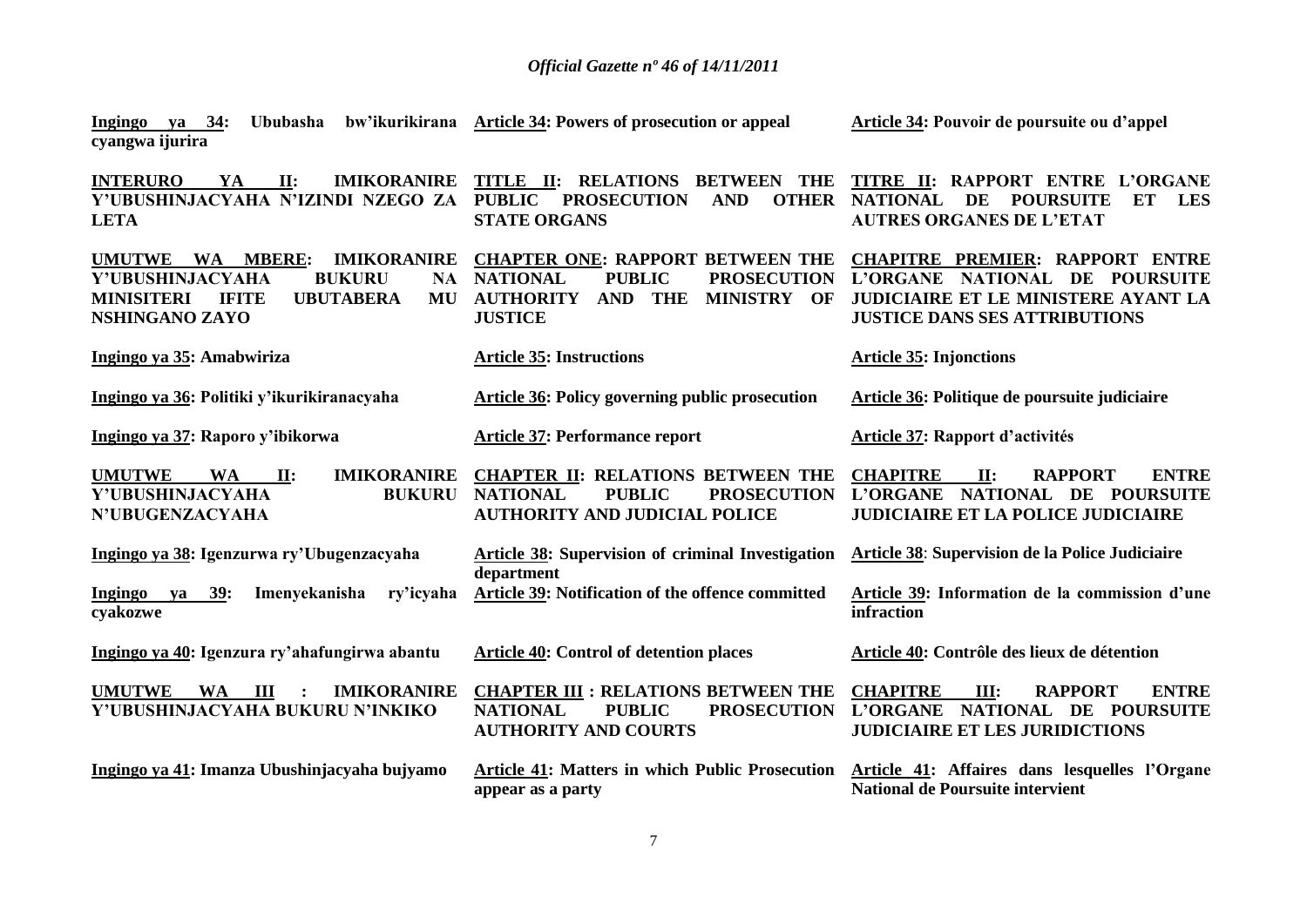| Ingingo ya 42: Ubwigenge ku baburanyi no ku<br>bacamanza                                                         | Article 42: Independence from judges and<br>parties                            | Article 42: Indépendance envers les parties et les<br>juges                |
|------------------------------------------------------------------------------------------------------------------|--------------------------------------------------------------------------------|----------------------------------------------------------------------------|
| <b>INTERURO YA III: INGINGO ZISOZA</b>                                                                           | <b>TITLE III: FINAL PROVISIONS</b>                                             | <b>TITRE III: DISPOSITIONS FINALES</b>                                     |
| Ingingo ya 43: Itegurwa, isuzumwa n'itorwa<br>ry'iri tegeko ngenga                                               | <b>Article 43: Drafting, consideration and adoption</b><br>of this Organic Law | Article 43: Initiation, examen et adoption de la<br>présente loi organique |
| Ingingo ya 44: Ivanwaho ry'itegeko n'ingingo Article 44: Repealing provision<br>zinyuranyije n'iri tegeko ngenga |                                                                                | <b>Article 44: Disposition abrogatoire</b>                                 |
| Ingingo ya 45: Igihe iri tegeko ngenga ritangira Article 45: Commencement<br>gukurikizwa                         |                                                                                | Article 45: Entrée en vigueur                                              |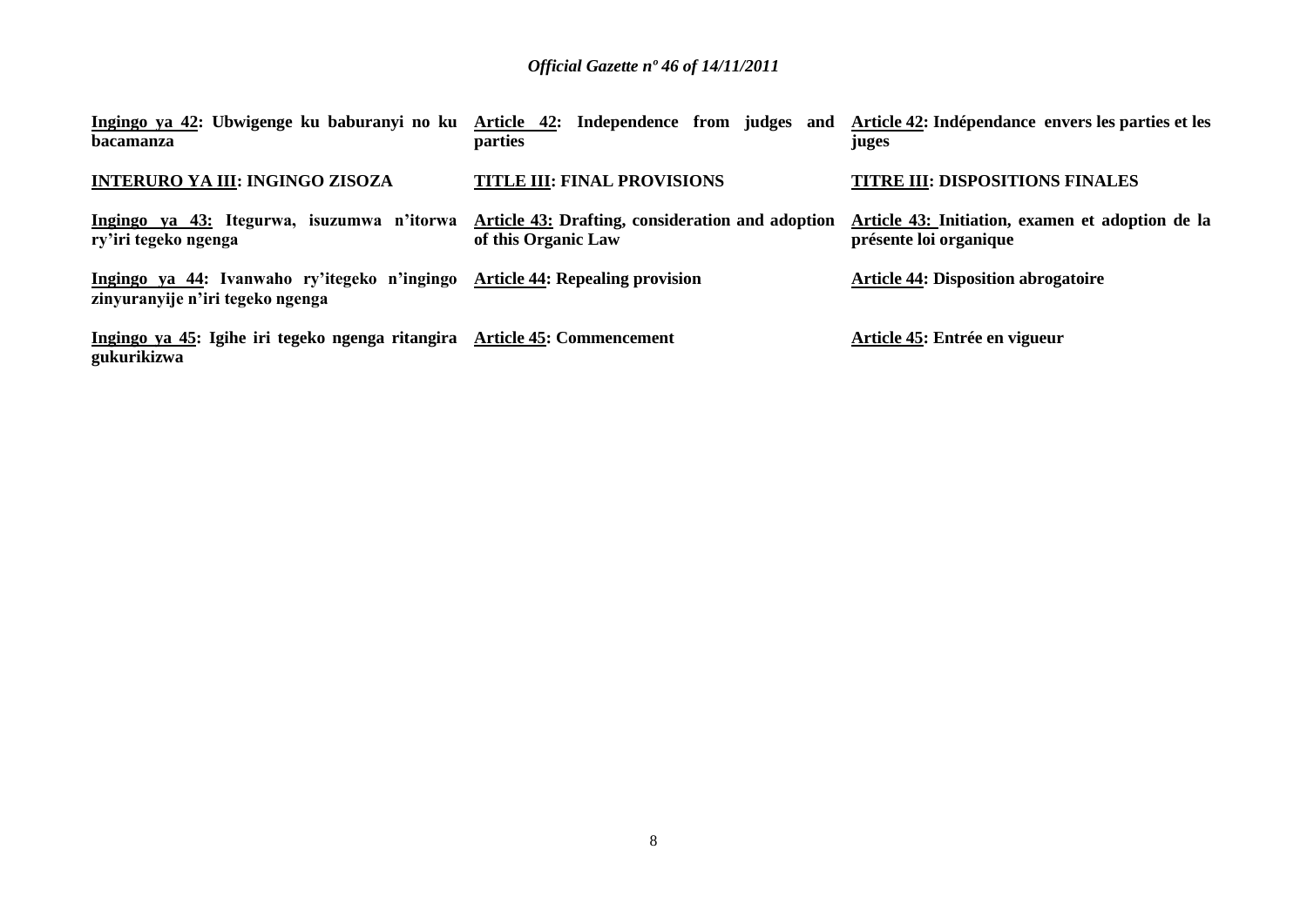**ITEGEKO NGENGA N° 04/2011/OL RYO ORGANIC LAW N° 04/2011/OL OF 03/10/2011 LOI ORGANIQUE N° 04/2011/OL DU KUWA 03/10/2011 RIGENA IMITERERE, IMIKORERE N'UBUBASHA FUNCTIONING AND COMPETENCE OF THE FONCTIONNEMENT ET COMPETENCE DE BY'UBUSHINJACYAHA BUKURU N'UBUSHINJACYAHA BWA GISIRIKARE**  THE ORGANISATION, 03/10/2011 **NATIONAL PUBLIC PROSECUTION L'ORGANE NATIONAL DE POURSUITE AUTHORITY AND THE MILITARY PROSECUTION DEPARTMENT PORTANT ORGANISATION.** ET DE L'AUDITORAT **MILITAIRE** 

**Twebwe, KAGAME Paul,** Perezida wa Repubulika;

**We, KAGAME Paul,** President of the Republic;

**SANCTION, PROMULGATE** 

**Nous, KAGAME Paul,** Président de la République;

**INTEKO ISHINGA AMATEGEKO YEMEJE, NONE NATWE DUHAMIJE, DUTANGAJE ITEGEKO NGENGA RITEYE RITYA, KANDI DUTEGETSE KO RYANDIKWA MU IGAZETI IT BE PUBLISHED IN THE OFFICIAL ORDONNONS QU'ELLE SOIT PUBLIEE AU YA LETA YA REPUBULIKA Y'U RWANDA***.*

**INTEKO ISHINGA AMATEGEKO:**

**THE PARLIAMENT:**

#### **LE PARLEMENT:**

**DU RWANDA**.

**THE PARLIAMENT HAS ADOPTED AND WE LE PARLEMENT A ADOPTE ET NOUS** 

**FOLLOWING ORGANIC LAW AND ORDER ORGANIQUE DONT LA TENEUR SUIT ET** 

Umutwe w'Abadepite, mu nama yawo yo kuwa 05 The Chamber of Deputies, in its session of 05 La Chambre des Députés, en sa séance du 05 Ukwakira 2010; October 2010; octobre 2010;

**GAZETTE OF THE REPUBLIC OF RWANDA**.

Umutwe wa Sena, mu nama yawo yo kuwa 02 The Senate, in its session of 02 July 2010; Nyakanga 2010;

Ishingiye ku Itegeko Nshinga rya Repubulika y'u Pursuant to the Constitution of the Republic of Rwanda ryo kuwa 04 Kamena 2003, nk"uko ryavuguruwe kugeza ubu, cyane cyane mu ngingo zaryo, iya 62, iya 66, iya 67, iya 88, iya 89, iya 90, iya 92, iya 93, iya 94, iya 95, iya 108**,** iya 113, iya 118, iya 160, iya 161, iya 162, iya 163, iya 164, iya 165, iya 166 n"iya 201;

Rwanda of 04 June 2003 as amended to date, especially in Articles 62, 66, 67, 88, 89, 90, 92, 93, 94, 95, 108, 113**,**118, 160, 161, 162, 163, 164, 165, 166 and 201;

**JOURNAL OFFICIEL DE LA REPUBLIQUE** 

THE SANCTIONNONS, PROMULGUONS LA LOI

Le Sénat, en sa séance du 02 juillet 2010:

Vu la Constitution de la République du Rwanda du 04 juin 2003 telle que révisée à ce jour, spécialement en ses articles 62, 66, 67, 88, 89, 90, 92, 93, 94, 95, 108, 113, 118, 160, 161, 162, 163, 164, 165, 166 et 201;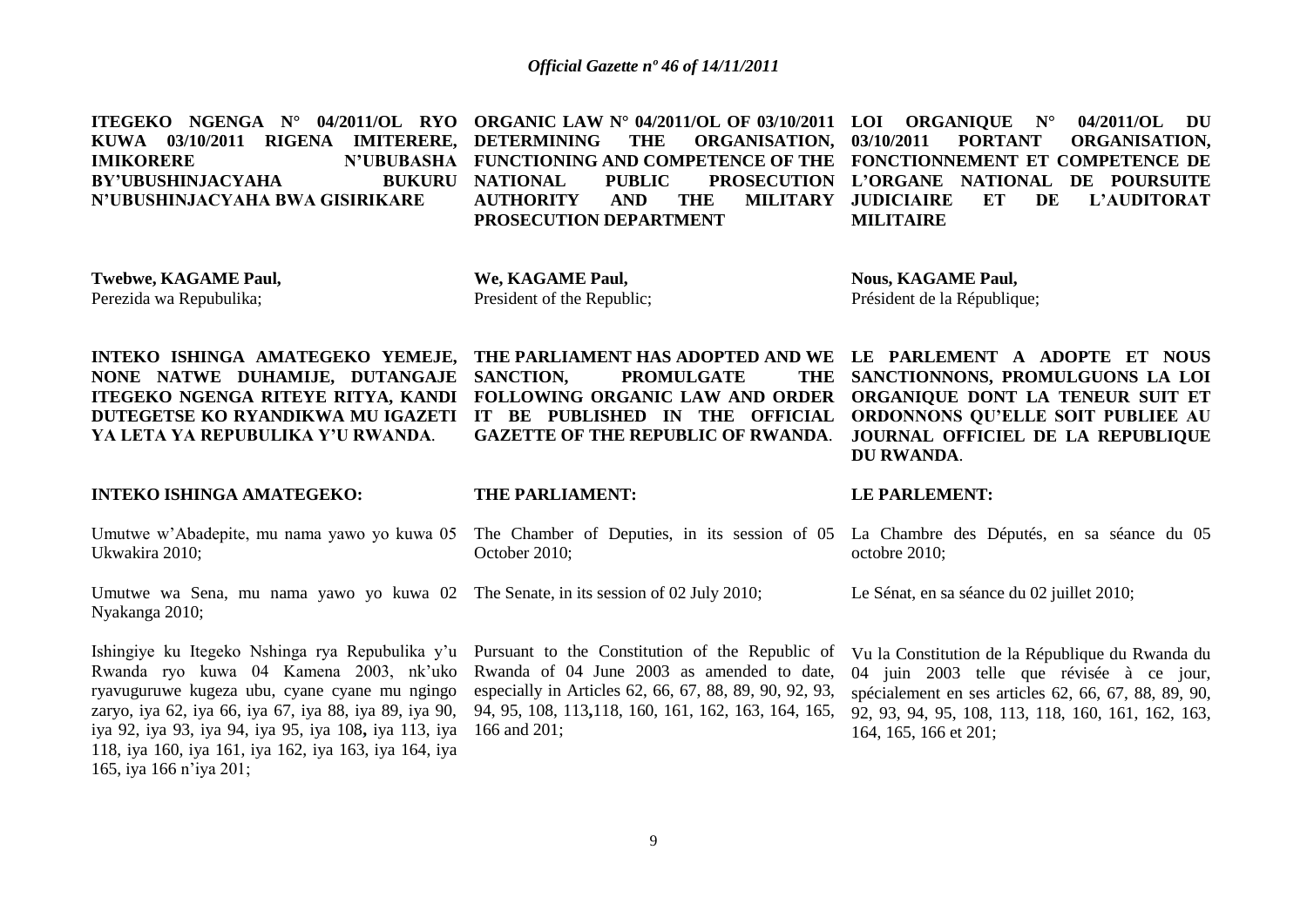20/3/2004 rigena imiterere, ububasha n"imikorere by'ubushinjacyaha nk'uko ryahinduwe kandi functioning of the Prosecution Service as modified du Ministère Public telle que modifiée et complétée ryujujwe kugeza ubu;

20/3/2004 determining the organisation, powers and and complemented to date;

Isubiye ku Itegeko Ngenga n° 03/2004 ryo kuwa Having reviewed Organic Law n° 03/2004 of Revu la Loi Organique nº 03/2004 du 20/03/2004 portant organisation, compétence et fonctionnement à ce jour;

| YEMEJE:                                                                                                                           | <b>ADOPTS:</b>                                                                                                                                                          | <b>ADOPTE:</b>                                                                                                                                                            |
|-----------------------------------------------------------------------------------------------------------------------------------|-------------------------------------------------------------------------------------------------------------------------------------------------------------------------|---------------------------------------------------------------------------------------------------------------------------------------------------------------------------|
| <b>IMITERERE,</b><br><b>INTERURO</b><br><b>MBERE:</b><br>YA<br><b>IMIKORERE N'UBUBASHA</b>                                        | TITLE ONE: ORGANISATION,<br><b>FUNCTIONING AND COMPETENCE</b>                                                                                                           | <b>TITRE PREMIER: ORGANISATION,</b><br>FONCTIONNEMENT ET COMPETENCE                                                                                                       |
| <b>UMUTWE WA MBERE: INGINGO RUSANGE</b>                                                                                           | <b>CHAPTER ONE: GENERAL PROVISIONS</b>                                                                                                                                  | <b>CHAPITRE PREMIER: DISPOSITIONS</b><br><b>GENERALES</b>                                                                                                                 |
| Ingingo ya mbere: Icyo iri tegeko ngenga rigamije                                                                                 | <b>Article One: Purpose of this Organic Law</b>                                                                                                                         | Article premier: Objet de la présente<br>-loi<br>organique                                                                                                                |
| Iri tegeko ngenga rigena imiterere,<br>imikorere<br>by'Ubushinjacyaha<br>n'ububasha<br>Bukuru<br>n'Ubushinjacyaha bwa Gisirikare. | This Organic Law determines the organisation,<br>functioning and competence of the National Public<br>Prosecution Authority and the Military Prosecution<br>Department. | La présente loi organique détermine l'organisation,<br>le fonctionnement et la compétence de l'Organe<br>National de Poursuite Judiciaire et de l'Auditorat<br>Militaire. |
| Ingingo ya 2: Inshingano                                                                                                          | <b>Article 2: Mission</b>                                                                                                                                               | <b>Article 2: Mission</b>                                                                                                                                                 |
| Ubushinjacyaha bushinzwe gukurikirana umuntu<br>wese ukekwaho kuba yakoze ibikorwa bigize icyaha.                                 | The Public Prosecution shall be responsible for the<br>prosecution of any person suspected of having<br>committed acts constituting an offence.                         | L'Organe National de Poursuite est chargé<br>d'exercer les poursuites contre toute personne<br>soupçonnée d'avoir commis des actes constitutifs<br>d'infraction.          |
|                                                                                                                                   |                                                                                                                                                                         |                                                                                                                                                                           |
| Ingingo ya 3: Inzego zigize Ubushinjacyaha                                                                                        | <b>Article 3: Organs of the Public Prosecution</b>                                                                                                                      | Article 3: Organes de l'Organe National de<br><b>Poursuite</b>                                                                                                            |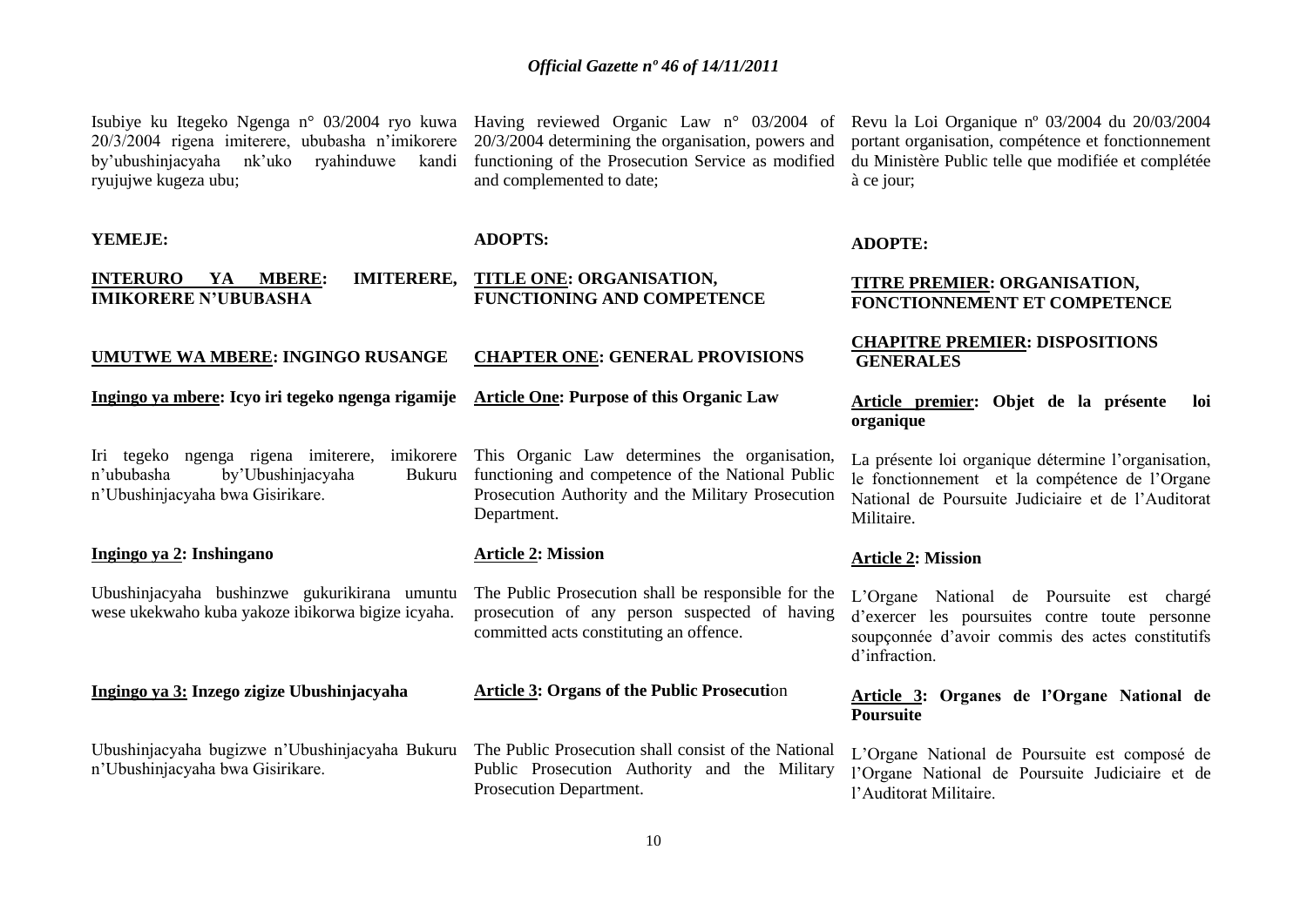| <b>WA</b><br><b>UMUTWE</b><br>II:<br><b>IMITERERE</b><br>Y'UBUSHINJACYAHA                                                                                           | CHAPTER II: ORGANISATION OF THE CHAPITRE II : ORGANISATION DE<br><b>PUBLIC PROSECUTION</b>                                                                                           | L'ORGANE NATIONAL DE POURSUITE                                                                                                                                                                                             |
|---------------------------------------------------------------------------------------------------------------------------------------------------------------------|--------------------------------------------------------------------------------------------------------------------------------------------------------------------------------------|----------------------------------------------------------------------------------------------------------------------------------------------------------------------------------------------------------------------------|
| Icyiciro cya mbere: Imiterere y'Ubushinjacyaha<br><b>Bukuru</b>                                                                                                     | <b>Section One: Organisation of the National Public</b><br><b>Prosecution Authority</b>                                                                                              | Section première: Organisation de l'Organe<br><b>National de Poursuite Judiciaire</b>                                                                                                                                      |
| Ingingo ya 4: Imiterere y'Ubushinjacyaha<br><b>Bukuru</b>                                                                                                           | <b>Article 4: Organisation of the National Public</b><br><b>Prosecution Authority</b>                                                                                                | <b>Article 4: Organisation de l'Organe National de</b><br><b>Poursuite Judiciaire</b>                                                                                                                                      |
| Bukuru<br>bugizwe<br>Biro<br>Ubushinjacyaha<br>na<br>y'Umushinjacyaha Mukuru, Ubushinjacyaha bwo ku<br>rwego Rwisumbuye n'Ubushinjacyaha bwo ku<br>rwego rw'Ibanze. | The National Public Prosecution Authority shall<br>comprise the Prosecutor General's Office, Public<br>Prosecution at Intermediate level and Public<br>Prosecution at Primary level. | L'Organe National de Poursuite<br>Judiciaire<br>comprend le Bureau du Procureur Général et un<br>service de poursuite judiciaire au niveau de Grande<br>Instance et au niveau de Base.                                     |
| Ubushinjacyaha Bukuru mu mirimo yabwo ya buri<br>munsi bwunganirwa n'Ubunyamabanga Bukuru.                                                                          | The National Public Prosecution Authority, in its<br>daily activities, shall be assisted by a General<br>Secretariat.                                                                | Dans ses activités quotidiennes, l'Organe National<br>de Poursuite Judiciaire est appuyé par un Secrétariat<br>Général.                                                                                                    |
|                                                                                                                                                                     |                                                                                                                                                                                      |                                                                                                                                                                                                                            |
| Ingingo ya 5: Ubwigenge                                                                                                                                             | <b>Article 5: Autonomy</b>                                                                                                                                                           | <b>Article 5: Autonomie</b>                                                                                                                                                                                                |
| Ubushinjacyaha Bukuru bufite ubwigenge mu<br>micungire y'abakozi n'imari byabwo.                                                                                    | The National Public Prosecution Authority shall<br>enjoy administrative and financial autonomy.                                                                                      | L'Organe National de Poursuite Judiciaire jouit de<br>l'autonomie de gestion administrative et financière.                                                                                                                 |
| Icyicaro cy'Ubushinjacyaha<br>Ingingo<br>ya<br>6:<br><b>Bukuru</b>                                                                                                  | Article 6: Head Office of the National Public<br><b>Prosecution Authority</b>                                                                                                        | Article 6: Siège de l'Organe National de<br><b>Poursuite Judiciaire</b>                                                                                                                                                    |
| Ubushinjacyaha Bukuru bufite icyicaro mu Mujyi wa<br>Kigali n'amashami mu gihugu hose nk'uko<br>bigaragara ku mugereka wa I n'uwa II y'iri tegeko<br>ngenga.        | The National Public Prosecution Authority shall<br>have the Head Office in Kigali City and branches<br>across the Country as indicated in annexes I and II<br>of this Organic Law.   | Le siège de l'Organe National de Poursuite<br>Judiciaire est établi dans la Ville de Kigali et a des<br>services sur tout le territoire national tel que<br>mentionné aux annexes I et II de la présente loi<br>organique. |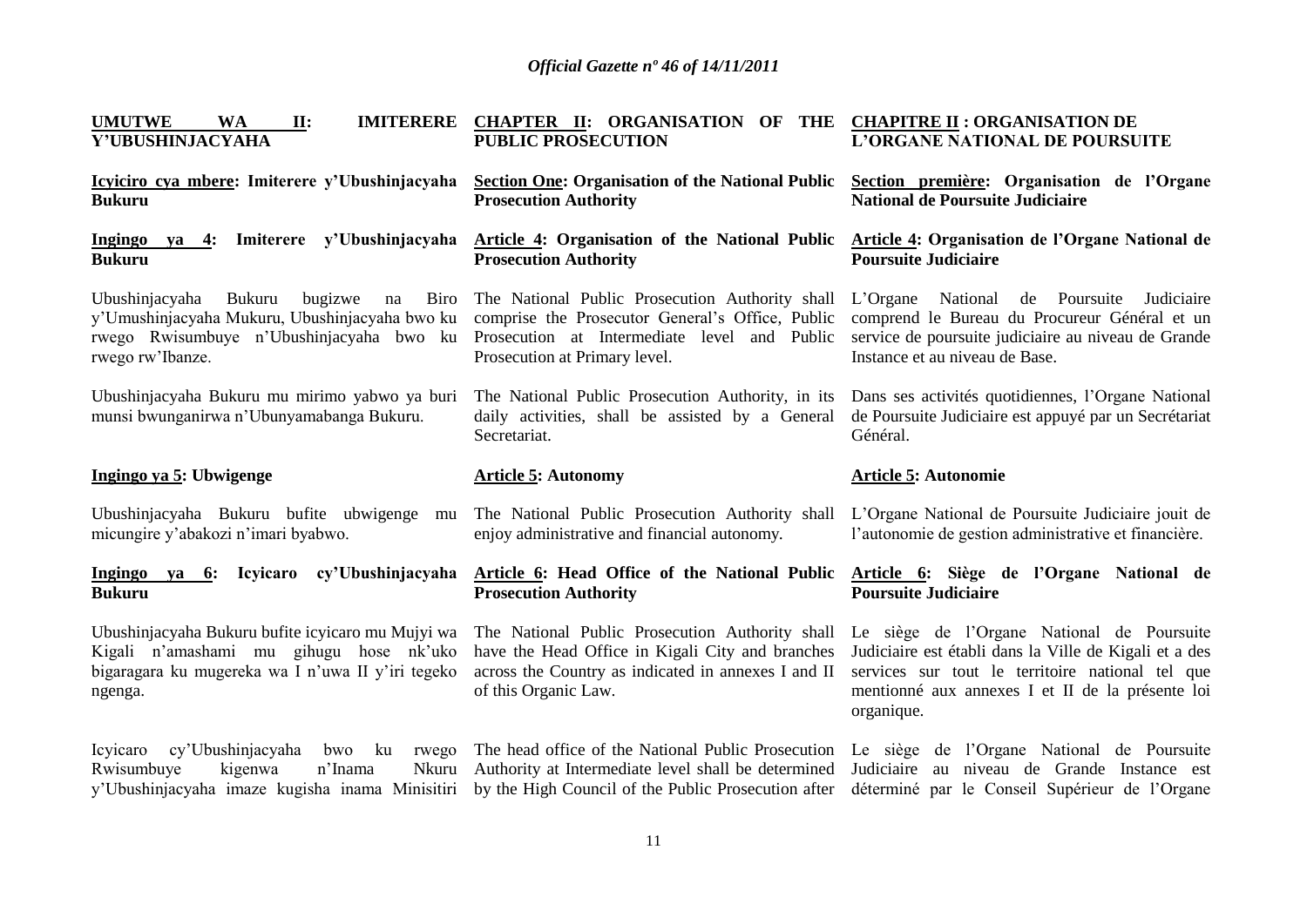ufite Ubutegetsi bw"Igihugu mu nshingano ze, na we consultation with the Minister in charge of local amaze kumva icyo Inama Njyanama z"Uturere bireba zibivugaho.

Icyicaro cy"Ubushinjacyaha bwo ku rwego rw'Ibanze kigenwa n'Inama y'Ubushinjacyaha imaze kumva icyo Njyanama z"Imirenge bireba zibivugaho.

#### **Ingingo ya 7: Ubuyobozi bw'Ubushinjacyaha Bukuru**

Ubushinjacyaha Bukuru ni urwego rumwe rwibumbiye hamwe kandi rurimo ibyiciro bigiye bisumbana. Ruyoborwa n"Umushinjacyaha Mukuru rukagengwa mu mirimo yarwo na Minisitiri ufite Minister in charge of Justice. Ubutabera mu nshingano ze.

#### **Icyiciro cya 2: Imiterere y'Ubushinjacyaha bwa Gisirikare**

#### **Ingingo ya 8: Ubushinjacyaha bwa Gisirikare**

Ubushinjacyaha bwa Gisirikare bugizwe n"aba bakurikira:

- 1° Umushinjacyaha Mukuru wa Gisirikare;
- 2° Umushinjacyaha Mukuru wa Gisirikare Wungirije;
- 3° Abashinjacyaha ba Gisirikare;
- 4° Abagenzacyaha ba Gisirikare.

government, after the latter has considered views of the relevant District Councils.

The head office of the National Public Prosecution Authority at the Primary level shall be determined by the High Council of the Public Prosecution after consultation with the relevant Sector Councils.

#### **Article 7: Administration of the National Public Prosecution Authority**

The National Public Prosecution Authority shall be a single and hierarchal organ. It is headed by the Prosecutor General under the authority of the

#### Section 2: Organisation of the Military Section 2: Organisation de l'Auditorat Militaire **Prosecution Department**

#### **Article 8: Military Prosecution Department**

- composed of the following persons:
- 1° the Military Prosecutor General;
- 2° the Deputy Military Prosecutor General;
- 3° the Military Prosecutors;
- 4° the Military Judicial Officers.

National de Poursuite après avis du Ministre ayant l"administration locale dans ses attributions qui luimême consulte les Conseils des Districts concernés.

Le siège de l"Organe National de Poursuite Judiciaire au niveau de Base est déterminé par le Conseil Supérieur de l"Organe National de Poursuite après avis des Conseils des Secteurs concernés.

#### **Article 7: Direction de l'Organe National de Poursuite Judiciaire**

L"Organe National de Poursuite Judiciaire est un organe unique, indivisible et hiérarchisé. Il est dirigé par le Procureur Général, sous l"autorité du Ministre ayant la justice dans ses attributions.

#### **Article 8: Auditorat Militaire**

The Military Prosecution Department shall be L"Auditorat Militaire est composé des personnes suivantes:

- 1° l"Auditeur Général Militaire;
- 2° l"Auditeur Général Militaire Adjoint;
- 3° les Auditeurs Militaires ;
- 4° les Officiers de Police Judiciaire Militaire.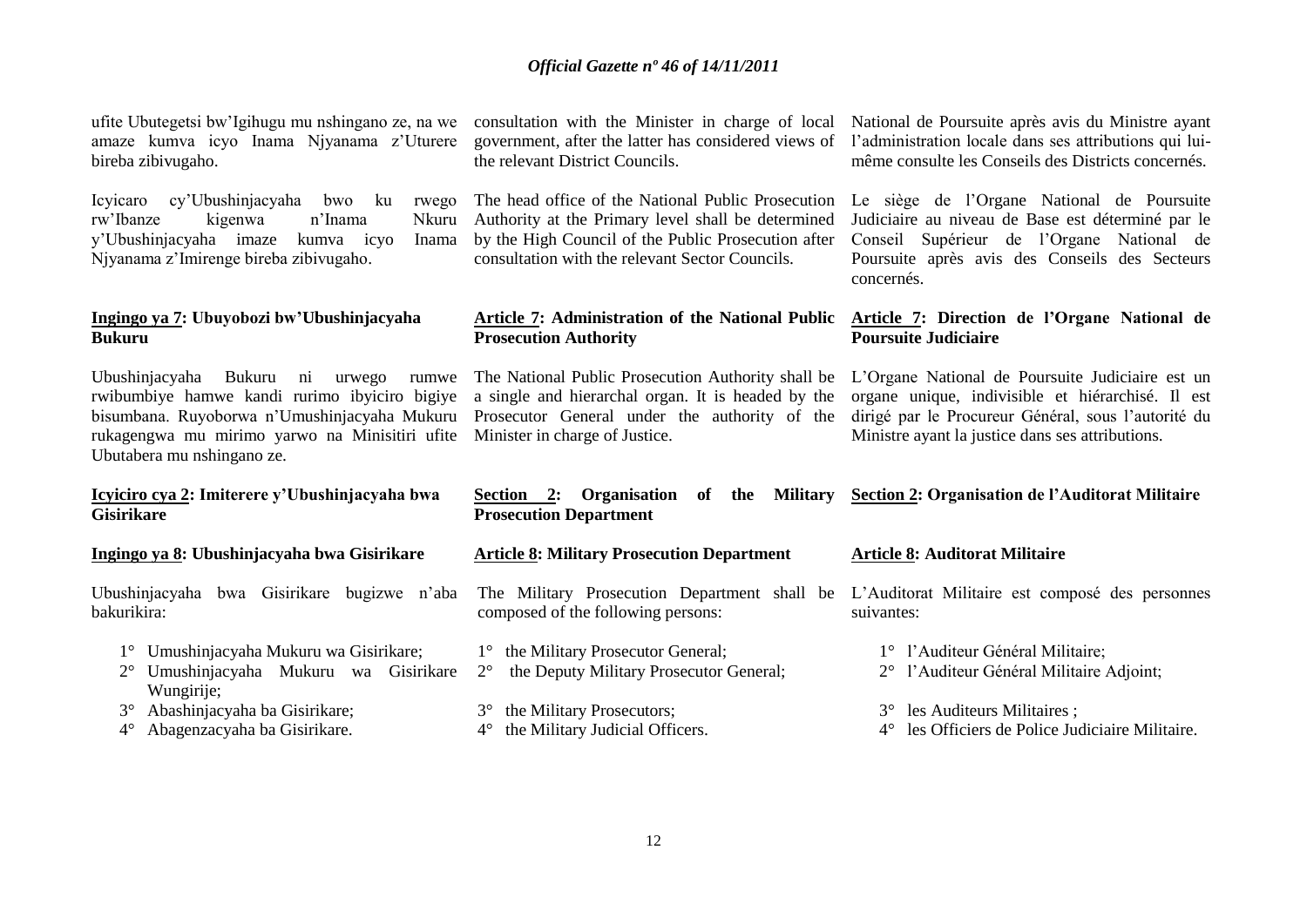| Ingingo ya 9: Ubuyobozi bw'Ubushinjacyaha bwa<br><b>Gisirikare</b>                                                                                                                                                                                                                                                          | <b>Article 9: Administration of the Military</b><br><b>Prosecution Department</b>                                                                                                                                                                             | <b>Article 9: Direction de l'Auditorat Militaire</b>                                                                                                                                                                                                                             |
|-----------------------------------------------------------------------------------------------------------------------------------------------------------------------------------------------------------------------------------------------------------------------------------------------------------------------------|---------------------------------------------------------------------------------------------------------------------------------------------------------------------------------------------------------------------------------------------------------------|----------------------------------------------------------------------------------------------------------------------------------------------------------------------------------------------------------------------------------------------------------------------------------|
| Ubushinjacyaha bwa Gisirikare ni urwego rumwe<br>rwibumbiye hamwe kandi rurimo abashinjacyaha<br>bagiye basumbana. Ruyoborwa n'Umushinjacyaha<br>Mukuru wa Gisirikare yunganiwe n'Umushinjacyaha<br>Mukuru wa Gisirikare Wungirije, rukagengwa mu<br>mirimo yarwo na Minisitiri ufite Ingabo z'u Rwanda<br>mu nshingano ze. | The Military Prosecution Department shall be single<br>and hierarchal organ. It shall be headed by the<br>Military Prosecutor General assisted by the Deputy<br>Military Prosecutor General under the authority of<br>the Minister for Rwanda Defence Forces. | L'Auditorat Militaire est un organe unique,<br>indivisible et hierarchisé. Il est dirigé par<br>l'Auditeur Général Militaire assisté par l'Auditeur<br>Général Militaire Adjoint sous l'autorité du<br>Ministre ayant les Forces Rwandaises de Défense<br>dans ses attributions. |
| Icyiciro cya 3: Abashinjacyaha                                                                                                                                                                                                                                                                                              | <b>Section 3: Prosecutors</b>                                                                                                                                                                                                                                 | Section 3: Officiers de Poursuite Judiciaire                                                                                                                                                                                                                                     |
| Ingingo ya 10: Ibyiciro by'Abashinjacyaha                                                                                                                                                                                                                                                                                   | <b>Article 10: Categories of Prosecutors</b>                                                                                                                                                                                                                  | Article 10: Catégories des Officiers de Poursuite<br><b>Judiciaire</b>                                                                                                                                                                                                           |
| Abashinjacyaha barimo ibyiciro bitatu (3) bikurikira:                                                                                                                                                                                                                                                                       | Prosecutors are in three (3) following categories:                                                                                                                                                                                                            | de Poursuite Judiciaires<br><b>Officiers</b><br>Les<br>sont<br>regroupés dans trois (3) catégories suivantes:                                                                                                                                                                    |
| Abashinjacyaha b'umwuga;<br>$1^{\circ}$                                                                                                                                                                                                                                                                                     | 1° Career Prosecutors;                                                                                                                                                                                                                                        | 1° les Officiers de Poursuite Judiciaire de<br>carrière;                                                                                                                                                                                                                         |
| Abashinjacyaha ba Gisirikare;                                                                                                                                                                                                                                                                                               | <b>Military Prosecutors;</b>                                                                                                                                                                                                                                  | les Auditeurs militaires;                                                                                                                                                                                                                                                        |
| Abashinjacyaha bagengwa n'amasezerano<br>$3^\circ$<br>y'umurimo.                                                                                                                                                                                                                                                            | 3° Prosecutors governed by a contract of<br>employment.                                                                                                                                                                                                       | 3° les Officiers de Poursuite Judiciaire régis<br>par un contrat de travail.                                                                                                                                                                                                     |
| Ingingo ya 11: Abashinjacyaha b'umwuga                                                                                                                                                                                                                                                                                      | <b>Article 11: Career Prosecutors</b>                                                                                                                                                                                                                         | Article 11: Officiers de Poursuite Judiciaire de<br>carrière                                                                                                                                                                                                                     |
| Abashinjacyaha b'umwuga ni aba bakurikira:                                                                                                                                                                                                                                                                                  | Career Prosecutors shall be the following:                                                                                                                                                                                                                    | Les Officiers de Poursuite Judiciaire de carrière<br>sont les suivants:                                                                                                                                                                                                          |
| Umushinjacyaha Mukuru;<br>$1^{\circ}$                                                                                                                                                                                                                                                                                       | 1° the Prosecutor General;                                                                                                                                                                                                                                    | 1° le Procureur Général;                                                                                                                                                                                                                                                         |
| Umushinjacyaha Mukuru Wungirije;<br>$2^{\circ}$                                                                                                                                                                                                                                                                             | 2° the Deputy Prosecutor General;                                                                                                                                                                                                                             | 2° le Procureur Général Adjoint;                                                                                                                                                                                                                                                 |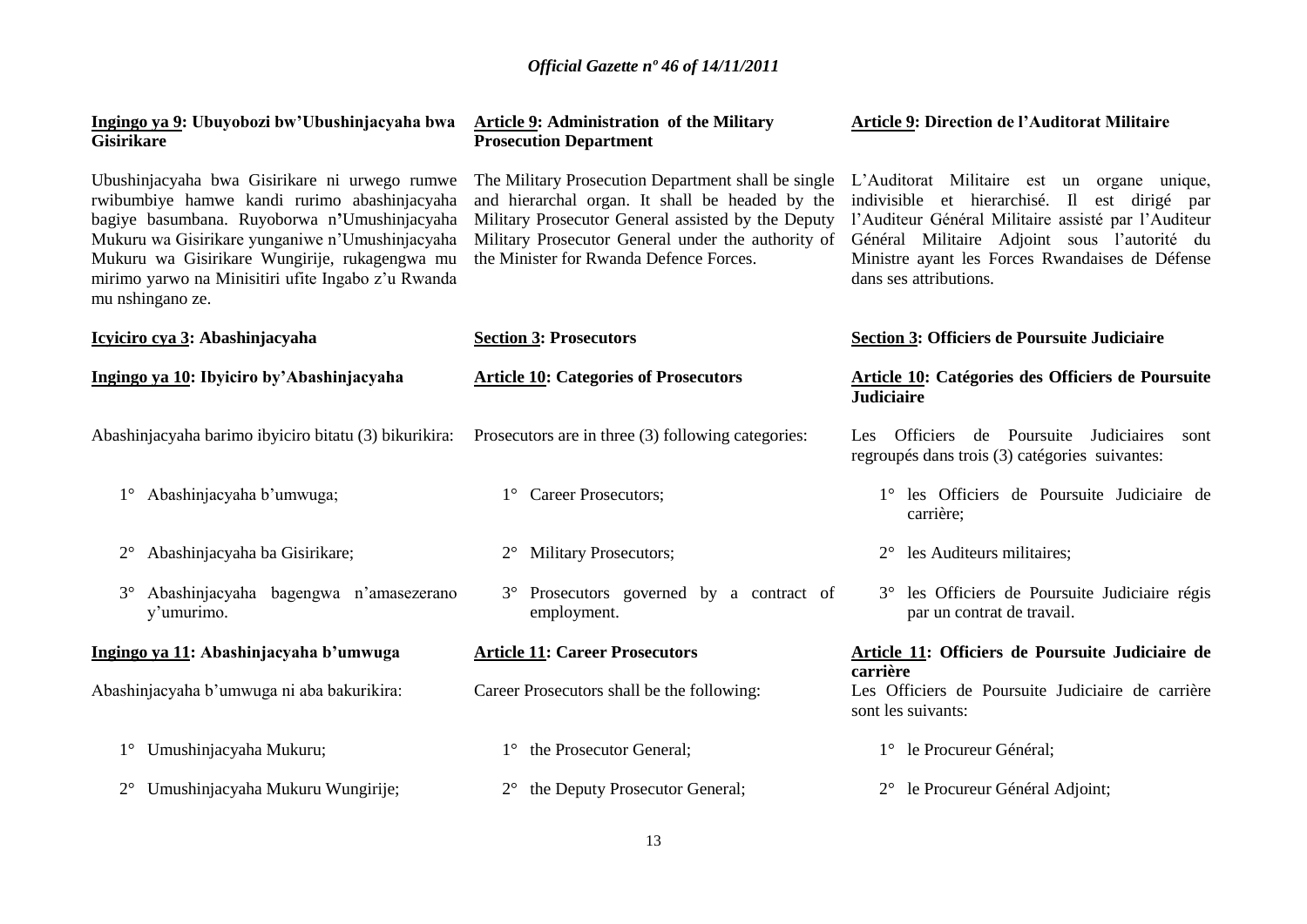- 3° Abashinjacyaha bo ku rwego rw"Igihugu;
- 4° Abashinjacyaha bayobora Ubushinjacyaha bwo ku rwego Rwisumbuye ;
- 5° Abashinjacyaha bo ku rwego Rwisumbuye;
- 6° Abashinjacyaha bo ku rwego rw"Ibanze.

#### **Ingingo ya 12: Abashinjacyaha ba Gisirikare**

Abashinjacyaha ba Gisirikare ni aba bakurikira:

- 1° Umushinjacyaha Mukuru wa Gisirikare;
- 2° Umushinjacyaha Mukuru wa Gisirikare Wungirije;
- 3° Abashinjacyaha ba Gisirikare.

#### **Ingingo ya 13: Abashinjacyaha bagengwa n'amasezerano y'umurimo**

Abashinjacyaha bagengwa n"amasezerano y"umurimo ni abashinjacyaha bakora ku buryo budahoraho mu Bushinjacyaha Bukuru, kugira ngo bunganire urwo rwego mu gihe kigenwa n"amasezerano abagenga. Ayo masezerano bayagirana n"Umushinjacyaha Mukuru bimaze kwemezwa n"Inama Nkuru y"Ubushinjacyaha.

- 3° the National Prosecutors;
- 4° the Chief Intermediate Prosecutors;
- 5° Prosecutors at Intermediate level;
- 6° Prosecutors at Primary level.

#### **Article 12: Military Prosecutors**

- Military Prosecutors shall be the following:
- 1° the Military Prosecutor General;
- 2° the Deputy Military Prosecutor General;
- 3° Military Prosecutors.

# **employment**

The Prosecutors governed by a contract of employment shall be Prosecutors who work on a temporary basis in the National Public Prosecution Authority to assist it during a period determined by the contract governings them. Such a contract shall be concluded between them and the Prosecutor General after approval by the High Council of the Public Prosecution.

- 3° les Procureurs Nationaux;
- 4° les Procureurs en Chef au niveau de Grande Instance;
- 5° les Officiers de Poursuite Judiciaire au niveau de Grande Instance;
- 6° les Officiers de Poursuite Judiciaire au niveau de Base.

#### **Article 12***:* **Auditeurs Militaires**

Les Auditeurs Militaires sont les suivants:

- 1° l"Auditeur Général Militaire;
- 2° l"Auditeur Général Militaire Adjoint;
- 3° les Auditeurs Militaires.

#### **Article 13: Prosecutors governed by a contract of Article 13: Officiers de Poursuite Judiciaire régis par un contrat de travail**

Les Officiers de Poursuite Judiciaire régis par un contrat de travail sont ceux qui travaillent à titre temporaire au sein de l"Organe National de Poursuite Judiciaire en vue d"appuyer cet Organe pour une durée déterminée dans leur contrat. Ils signent ce contrat avec le Procureur Général après approbation du Conseil Supérieur de l"Organe National de Poursuite.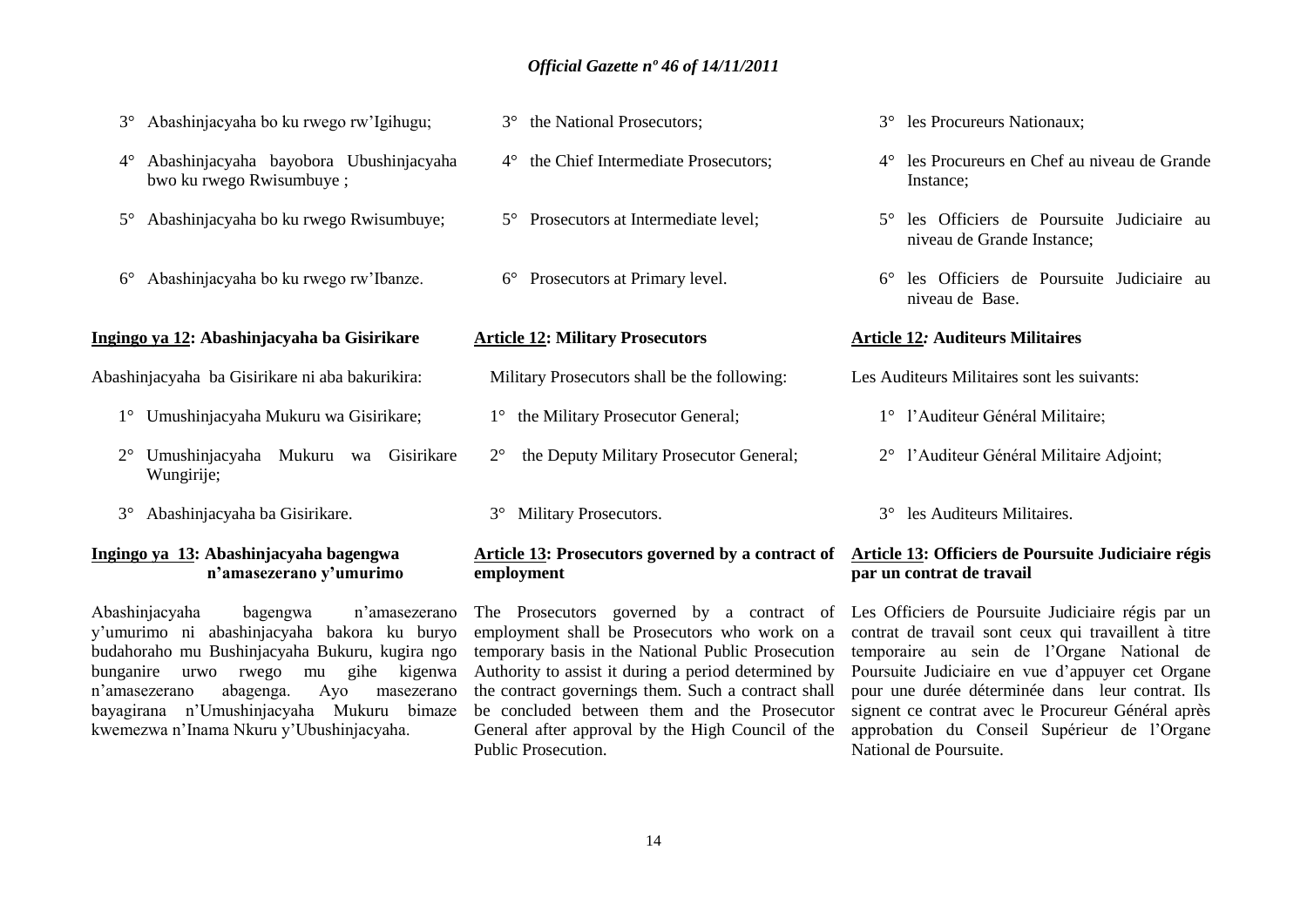| <b>UMUTWE</b><br>IMIKORERE CHAPTER III: FUNCTIONING OF THE<br><b>WA</b><br>III:<br>Y'UBUSHINJACYAHA<br><b>PUBLIC PROSECUTION</b>                                                            |                                                                                                                                                                                                                                   | <b>CHAPITRE III: FONCTIONNEMENT DE</b><br>L'ORGANE NATIONAL DE POURSUITE                                                                                                                                                               |
|---------------------------------------------------------------------------------------------------------------------------------------------------------------------------------------------|-----------------------------------------------------------------------------------------------------------------------------------------------------------------------------------------------------------------------------------|----------------------------------------------------------------------------------------------------------------------------------------------------------------------------------------------------------------------------------------|
| <b>Icyiciro</b><br>zishinzwe<br>mbere:<br><b>Inzego</b><br>cya<br>ikurikiranabyaha mu nkiko                                                                                                 | <b>Section One: Prosecution Organs in Courts</b>                                                                                                                                                                                  | Section première: Organes de poursuite devant<br>les juridictions                                                                                                                                                                      |
| Akiciro ka mbere: Ikurikiranabyaha mu Nkiko<br>zisanzwe                                                                                                                                     | <b>Sub section One: Prosecution in ordinary Courts</b>                                                                                                                                                                            | Sous-section première: Poursuite devant les<br>juridictions ordinaires                                                                                                                                                                 |
| Ingingo ya 14: Inzego zishinzwe ikurikiranabyaha<br>mu nkiko zisanzwe                                                                                                                       | Article 14: Prosecution organs in ordinary<br><b>Courts</b>                                                                                                                                                                       | <b>Article 14: Organes de poursuite devant les</b><br>juridictions ordinaires                                                                                                                                                          |
| Mu nkiko zisanzwe, ikurikiranabyaha rikorwa<br>n'Abashinjacyaha bagize Ibiro by'Umushinjacyaha<br>Mukuru kimwe n'Ubushinjacyaha ku rwego<br>Rwisumbuye n'Ubushinjacyaha ku rwego rw'Ibanze. | In ordinary Courts, prosecution of offences shall be<br>conducted by the Prosecutors of the Prosecutor<br>General's Office as well as the Public Prosecution at<br>Intermediate level and Public Prosecution at<br>Primary level. | Devant les juridictions ordinaires, l'action publique<br>est exercée par les Procureurs du Bureau du<br>Procureur Général ainsi que l'Organe National de<br>Poursuite Judiciaire au niveau de Grande Instance et<br>au niveau de Base. |
|                                                                                                                                                                                             |                                                                                                                                                                                                                                   |                                                                                                                                                                                                                                        |
| Ingingo ya 15: Abagize Ibiro by'Umushinjacyaha<br><b>Mukuru</b>                                                                                                                             | <b>Article 15: Composition of the Office of the</b><br><b>Prosecutor General</b>                                                                                                                                                  | Article 15: Composition du Bureau<br>du<br><b>Procureur Général</b>                                                                                                                                                                    |
| by'Umushinjacyaha<br>Ibiro<br>Mukuru<br>bigizwe<br>n'Umushinjacyaha<br>Mukuru,<br>Umushinjacyaha<br>Mukuru Wungirije n' Abashinjacyaha nibura icumi<br>(10) bo ku rwego rw'Igihugu.         | The Office of the Prosecutor General shall comprise<br>the Prosecutor General, the Deputy Prosecutor<br>General and at least ten (10) National Prosecutors.                                                                       | Le Bureau du Procureur Général comprend le<br>Procureur Général, le Procureur Général Adjoint et<br>au moins dix (10) Procureurs Nationaux.                                                                                            |
| Ingingo ya 16: Ubushinjacyaha bwo ku rwego<br>Rwisumbuye                                                                                                                                    | Article 16: The National Public Prosecution<br><b>Authority at the Intermediate level</b>                                                                                                                                         | Article 16: Organe National de Poursuite<br>Judiciaire au niveau de Grande Instance                                                                                                                                                    |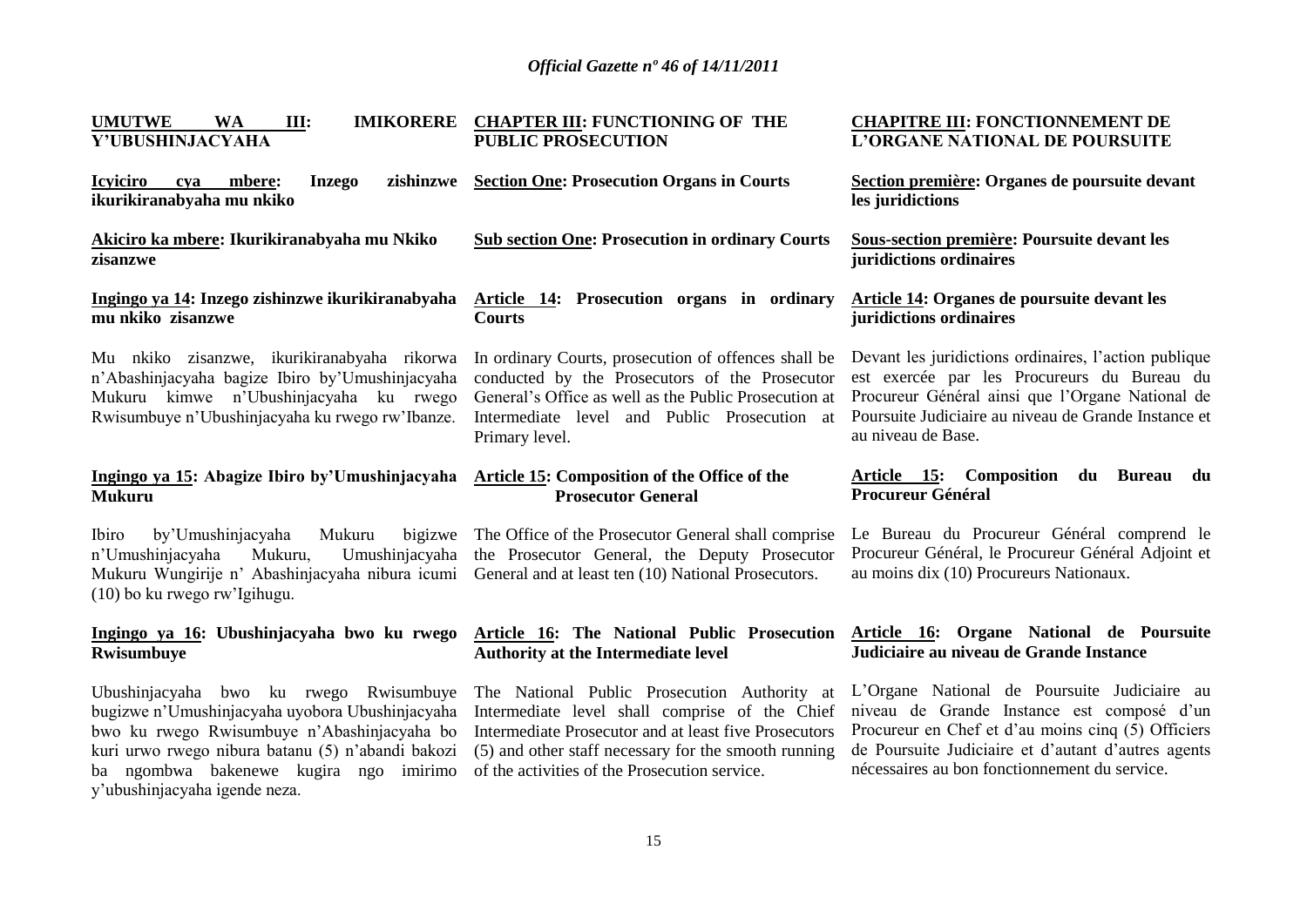| Ingingo ya 17: Ubushinjacyaha bwo ku rwego<br>rw'Ibanze                                                                                                                                                                                                                                                  | Article 17: The National Public Prosecution<br><b>Authority at Primary level</b>                                                                                                                                                                                                                                | Article 17: Organe National de Poursuite<br>Judiciaire au niveau de Base                                                                                                                                                                                                                                              |
|----------------------------------------------------------------------------------------------------------------------------------------------------------------------------------------------------------------------------------------------------------------------------------------------------------|-----------------------------------------------------------------------------------------------------------------------------------------------------------------------------------------------------------------------------------------------------------------------------------------------------------------|-----------------------------------------------------------------------------------------------------------------------------------------------------------------------------------------------------------------------------------------------------------------------------------------------------------------------|
| Ubushinjacyaha bwo ku Rwego rw'Ibanze bugizwe<br>n'Umushinjacyaha nibura umwe (1).                                                                                                                                                                                                                       | The National Public Prosecution Authority at<br>Primary level shall comprise of at least one (1)<br>Prosecutor.                                                                                                                                                                                                 | L'Organe National de Poursuite Judiciaire au<br>niveau de Base est composé d'au moins un (1)<br>Officier de Poursuite Judiciaire.                                                                                                                                                                                     |
| Akiciro ka 2: Ikurikiranabyaha mu Nkiko za<br><b>Gisirikare</b>                                                                                                                                                                                                                                          | <b>Subsection 2: Prosecution in Military Courts</b>                                                                                                                                                                                                                                                             | <b>Sous-section 2: Poursuite devant les Juridictions</b><br><b>Militaires</b>                                                                                                                                                                                                                                         |
| Ingingo ya 18: Inzego zishinzwe ikurikiranabyaha<br>mu Nkiko za Gisirikare                                                                                                                                                                                                                               | <b>Article 18: Prosecution Organs in Military</b><br><b>Courts</b>                                                                                                                                                                                                                                              | Article 18: Organes de poursuite devant les<br><b>Juridictions Militaires</b>                                                                                                                                                                                                                                         |
| Mu Rukiko rwa Gisirikare no mu Rukiko Rukuru<br>rwa Gisirikare, ikurikiranabyaha rikorwa n'urwego<br>rw'Ubushinjacyaha<br>bwa<br>Gisirikare<br>bugizwe<br>Gisirikare,<br>n'Umushinjacyaha<br>Mukuru<br>wa<br>Umushinjacyaha Mukuru wa Gisirikare Wungirije<br>n'Abashinjacyaha ba Gisirikare.            | In the Military Court and the Military High Court,<br>the public prosecution shall be exercised by the<br>Military Prosecution Department composed of the<br>Military Prosecutor General, the Deputy Military<br>Prosecutor General and Military Prosecutors.                                                   | Devant le Tribunal Militaire et devant la Haute<br>Cour Militaire, la poursuite judiciaire est assurée<br>par l'Auditorat Militaire composé de l'Auditeur<br>Général Militaire, de l'Auditeur Général Militaire<br>Adjoint et des Auditeurs Militaires.                                                               |
| Ikurikiranabyaha ry'abasirikare n'ibyitso byabo<br>riyoborwa n'Umushinjacyaha Mukuru wa Gisirikare.<br>Yunganirwa mu mirimo ye n'Umushinjacyaha<br>Mukuru wa Gisirikare<br>Wungirije<br>n'abandi<br>Bashinjacyaha ba Gisirikare.                                                                         | Prosecution of soldiers and their accomplices shall<br>be supervised by the Military Prosecutor General.<br>He/she shall be assisted by the Deputy Military<br>Prosecutor General and other military prosecutors.                                                                                               | La poursuite judiciaire contre les militaires et leurs<br>complices est menée sous l'autorité de l'Auditeur<br>Général Militaire. Dans ses fonctions, il est assisté<br>de l'Auditeur Général Militaire Adjoint et d'autres<br>Auditeurs Militaires.                                                                  |
| <b>19:</b><br>n'irahira<br>Ingingo<br>Ishyirwaho<br>ya<br>ry'Abashinjacyaha ba Gisirikare                                                                                                                                                                                                                | Article 19: Appointment and oath of Military<br><b>Prosecutors</b>                                                                                                                                                                                                                                              | <b>Article 19:</b> Nomination et prestation de serment<br>des Auditeurs Militaires                                                                                                                                                                                                                                    |
| Umushinjacyaha<br>Mukuru<br>Gisirikare,<br>wa<br>Umushinjacyaha Mukuru wa Gisirikare Wungirije<br>n'Abashinjacyaha ba Gisirikare batoranywa mu<br>ngabo z'u Rwanda, bagashyirirwaho igihe kitagenwe<br>n'Iteka rya Minisitiri w'Intebe bisabwe na Minisitiri<br>ufite ingabo z'u Rwanda mu nshingano ze. | The Military Prosecutor General, the Deputy<br>Prosecutor<br>Military<br>General<br>and<br>Military<br>Prosecutors shall be chosen from among members<br>of Rwanda Defence Forces and appointed for<br>indefinite period by an Order of the Prime Minister<br>upon proposal by the Minister in charge of Rwanda | L'Auditeur Général Militaire, l'Auditeur Général<br>Militaire Adjoint et les Auditeurs Militaires sont<br>choisis parmi les membres des Forces Rwandaises<br>de Défense et nommés pour une durée indéterminée<br>par arrêté du Premier Ministre sur proposition du<br>Ministre ayant les Forces Rwandaises de Défense |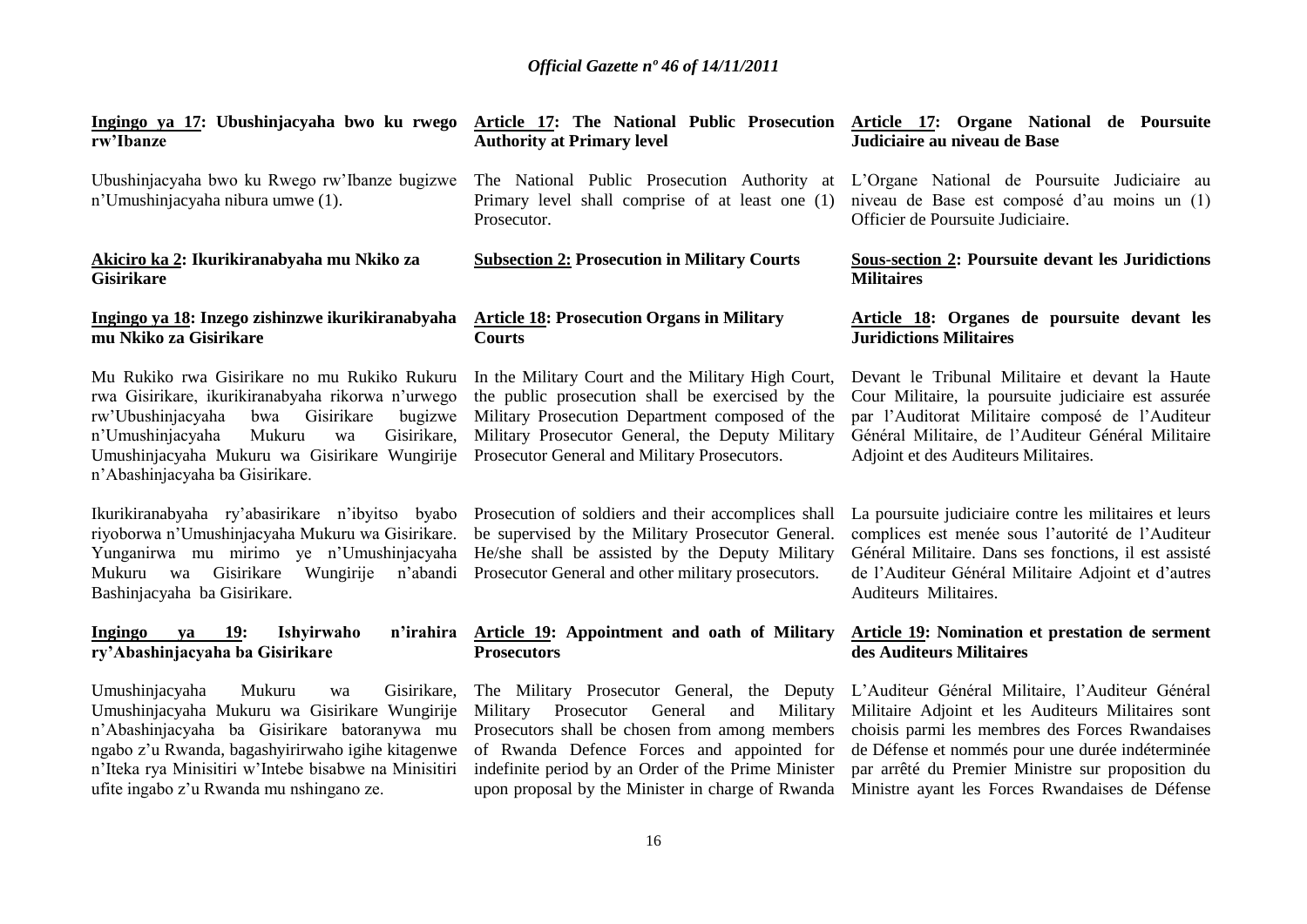Defence Forces.

dans ses attributions.

Mbere yo gutangira imirimo y"ubushinjacyaha, Umushinjacyaha Mukuru wa Gisirikare, Umushinjacyaha Mukuru wa Gisirikare Wungirije n"Abashinjacyaha ba Gisirikare barahirira imbere ya of office before the Prime Minister. Minisitiri w"Intebe.

#### **Ingingo ya 20: Ugenzura Umushinjacyaha Mukuru wa Gisirikare**

Umushinjacyaha Mukuru wa Gisirikare agenzurwa mu mirimo ye na Minisitiri ufite Ingabo z"u Rwanda mu nshingano ze.

Umushinjacyaha Mukuru wa Gisirikare amenyesha buri gihembwe n"igihe bibaye ngombwa Minisitiri ufite ubutabera mu nshingano ze ibyerekeranye n"imigendekere rusange y"imirimo y"Ubushinjacyaha bwa Gisirikare.

#### **Ingingo ya 21: Abagenzacyaha ba Gisirikare**

Ubushinjacyaha bwa Gisirikare bugizwe kandi n"urwego rw"Abagenzacyaha ba Gisirikare bashinzwe kugenza ibyaha biburanishwa mu Nkiko za Gisirikare, gushaka ababikoze no kugaragaza ibimenyetso.

Abagenzacyaha ba Gisirikare batoranywa mu bagize Ingabo z"u Rwanda bagashyirwaho n"Iteka rya Minisitiri ufite Ingabo z"u Rwanda mu nshingano ze amaze kugisha inama Umushinjacyaha Mukuru wa Gisirikare.

Before assuming prosecution activities, the Military Prosecutor General, the Deputy Military Prosecutor General and Military Prosecutors shall take the oath

#### **Article 20: Supervisor of the Military Prosecutor General**

The Military Prosecutor General shall be supervised by the Minister in charge of Rwanda Defense Forces.

The Military Prosecutor General shall inform every three months and at any time it is considered necessary, the Minister in charge of Justice about issues relating to general performance of the Military Prosecution Department.

#### **Article 21: Military Judicial Officers**

The Military Prosecution Department shall also include military judicial officers whose duty is to investigate offences in jurisdiction of the military courts, to apprehend offenders and gather evidence.

Military judicial officers shall be chosen from Rwanda Defense Forces and appointed by an Order of the Minister in charge of Rwanda Defence Forces after consultation with the Military Prosecutor General.

Avant d"entrer en fonction, l"Auditeur Général Militaire et l"Auditeur Général Militaire Adjoint ainsi que les Auditeurs Militaires prêtent serment devant le Premier Ministre.

#### **Article 20: Superviseur de l'Auditeur Général Militaire**

L"Auditeur Général Militaire est sous la supervision du Ministre ayant les Forces Rwandaises de Défense dans ses attributions.

L"Auditeur Général Militaire informe trimestriellement et chaque fois que de besoin le Ministre ayant la justice dans ses attributions de l"état général d"avancement des activités de l"Auditorat militaire.

#### **Article 21: Officiers de Police Judiciaire militaire**

L"Auditorat Militaire comprend également le Corps d"Officiers de police judiciaire militaire, compétents pour constater les infractions relevant des juridictions militaires, en rechercher les auteurs et en rassembler les preuves.

Les Officiers de police judiciaire militaires sont choisis parmi les membres des Forces Rwandaises de Défense et nommés par arrêté du Ministre ayant les Forces Rwandaises de Défense dans ses attributions après consultation de l"Auditeur Général Militaire.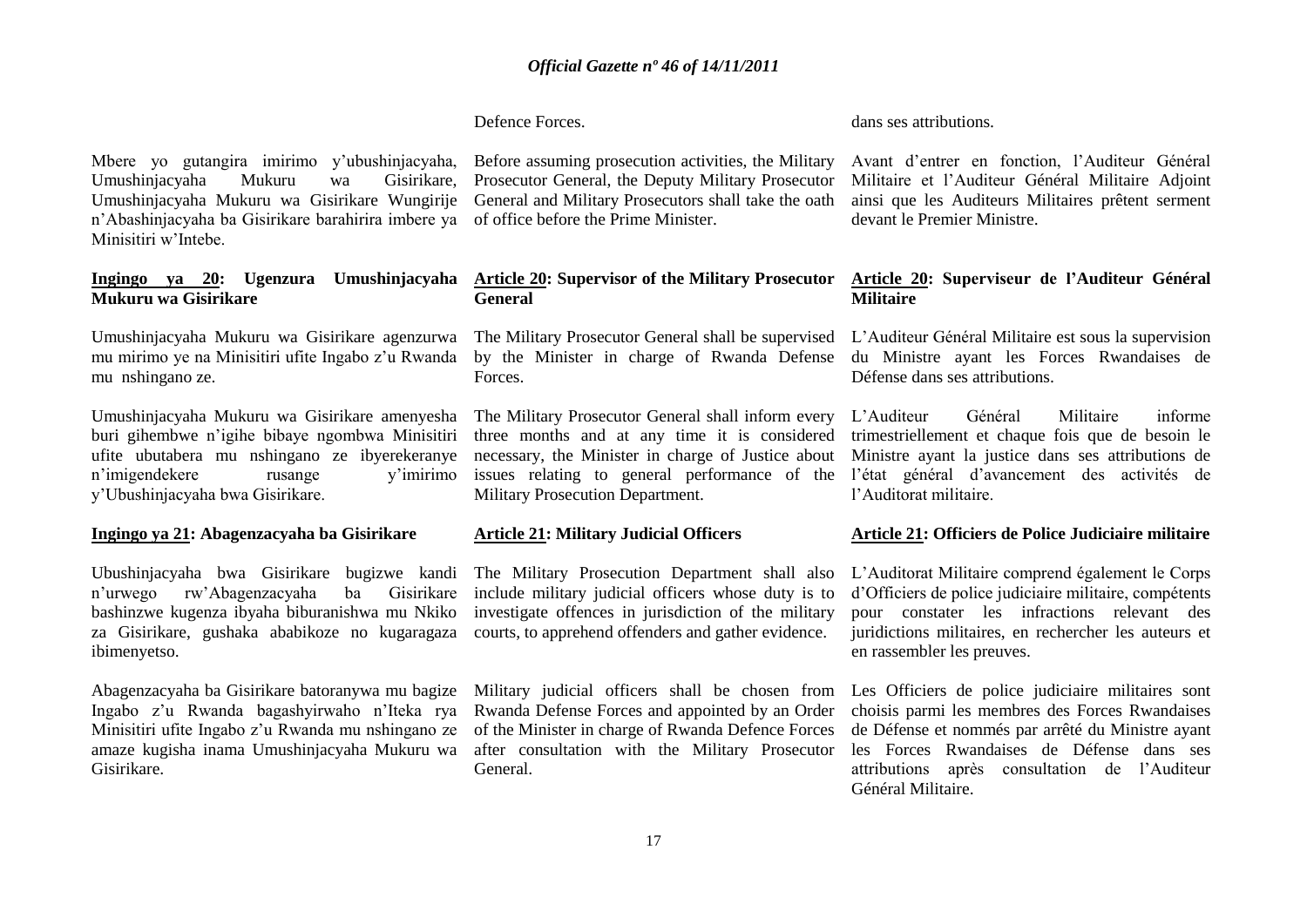| Icyiciro cya 2: Inzego z'ubuyobozi n'izifasha mu<br>mirimo y'Ubushinjacyaha Bukuru                                                                                                                                                                                                                                             | Section 2: Administrative and support Organs in<br>the National Public Prosecution Authority                                                                                                                                                                                                                                                                                                      | Section 2: Organes administratifs et d'appui au<br>sein de l'Organe National de Poursuite<br><b>Judiciaire</b>                                                                                                                                                                                                                                                                                                 |
|--------------------------------------------------------------------------------------------------------------------------------------------------------------------------------------------------------------------------------------------------------------------------------------------------------------------------------|---------------------------------------------------------------------------------------------------------------------------------------------------------------------------------------------------------------------------------------------------------------------------------------------------------------------------------------------------------------------------------------------------|----------------------------------------------------------------------------------------------------------------------------------------------------------------------------------------------------------------------------------------------------------------------------------------------------------------------------------------------------------------------------------------------------------------|
| Akiciro ka mbere: Urwego rw'Ubugenzuzi                                                                                                                                                                                                                                                                                         | <b>Sub section One: Inspectorate Department</b><br>Sous-section première: Service d'Inspection                                                                                                                                                                                                                                                                                                    |                                                                                                                                                                                                                                                                                                                                                                                                                |
| Ingingo ya 22: Abagize urwego rw'Ubugenzuzi<br>n'uko bashyirwaho                                                                                                                                                                                                                                                               | <b>Article 22: Members of Inspectorate Department</b><br>and their appointment                                                                                                                                                                                                                                                                                                                    | Article 22: Agents du service d'Inspection et leur<br>nomination                                                                                                                                                                                                                                                                                                                                               |
| Mu Bushinjacyaha Bukuru hashyizweho urwego<br>rw'Ubugenzuzi rugizwe n'Umugenzuzi Mukuru<br>yunganiwe n'Abagenzuzi.                                                                                                                                                                                                             | There is hereby established at the National Public<br>Prosecution Authority an inspectorate Department<br>composed of an Inspector General assisted by<br>Inspectors.                                                                                                                                                                                                                             | Il est créé au sein de l'Organe National de Poursuite<br>Judiciaire un service d'Inspection composé d'un<br>Inspecteur Général assisté<br>d'Inspecteurs.                                                                                                                                                                                                                                                       |
| Urwego rw'Ubugenzuzi bw'Ubushinjacyaha Bukuru<br>bafite<br>rugizwe<br>n'Abagenzuzi<br>sitati<br>nk'iy'Abashinjacyaha.<br>Bakorera<br>ku<br>cyicaro<br>Bukuru.<br>Batoranywa<br>cy'Ubushinjacyaha<br>mu<br>Bashinjacyaha bo<br>rw'Igihugu,<br>ku<br>rwego<br>bagashyirwaho kandi bakavanwaho n'Inama Nkuru<br>y'Ubushinjacyaha. | The inspectorate Department of the National Public<br>Prosecution Authority shall be composed of<br>Inspectors who have the same statute as Prosecutors.<br>They are based at the head office of the National<br>Public Prosecution Authority. They are chosen<br>among National Prosecutors and appointed and<br>removed from office by the High Council of the<br>Public Prosecution.           | Le Service d'Inspection de l'Organe National de<br>Poursuite Judiciaire est composé d'Inspecteurs qui<br>ont le statut d'Officiers de Poursuite. Ils exercent<br>leurs fonctions au siège de l'Organe National de<br>Poursuite Judiciaire. Ils sont choisis parmi les<br>Procureurs Nationaux et sont affectés et relevés de<br>leurs fonctions par le Conseil Supérieur de l'Organe<br>National de Poursuite. |
| Inshingano<br>Ingingo<br><u>23:</u><br>z'Urwego<br>ya<br>rw'Ubugenzuzi                                                                                                                                                                                                                                                         | Article 23: Responsibilities of the Inspectorate<br><b>Department</b>                                                                                                                                                                                                                                                                                                                             | <b>Responsabilités</b><br><b>Service</b><br>Article 23:<br>du<br>d'Inspection                                                                                                                                                                                                                                                                                                                                  |
| Urwego rw'Ubugenzuzi bw'Ubushinjacyaha Bukuru<br>rushinzwe gukurikiranira hafi no<br>kugenzura<br>imikorere y'Ubushinjacyaha Bukuru.                                                                                                                                                                                           | The Inspectorate Department of the National Public<br>Le Service d'Inspection de l'Organe National de<br>Prosecution Authority shall be responsible for<br>Poursuite Judiciaire est chargé d'assurer le suivi et<br>supervision and control of the functioning of the<br>le contrôle du fonctionnement de l'Organe National<br>National Public Prosecution Authority.<br>de Poursuite Judiciaire. |                                                                                                                                                                                                                                                                                                                                                                                                                |
| Urwego rw'Ubugenzuzi bw'Ubushinjacyaha Bukuru<br>rushinzwe kandi:                                                                                                                                                                                                                                                              | The Inspectorate Department of the National Public<br>Prosecution Authority shall also be responsible for:                                                                                                                                                                                                                                                                                        | Le service d'Inspection de l'Organe National de<br>Poursuite Judiciaire est aussi chargé de:                                                                                                                                                                                                                                                                                                                   |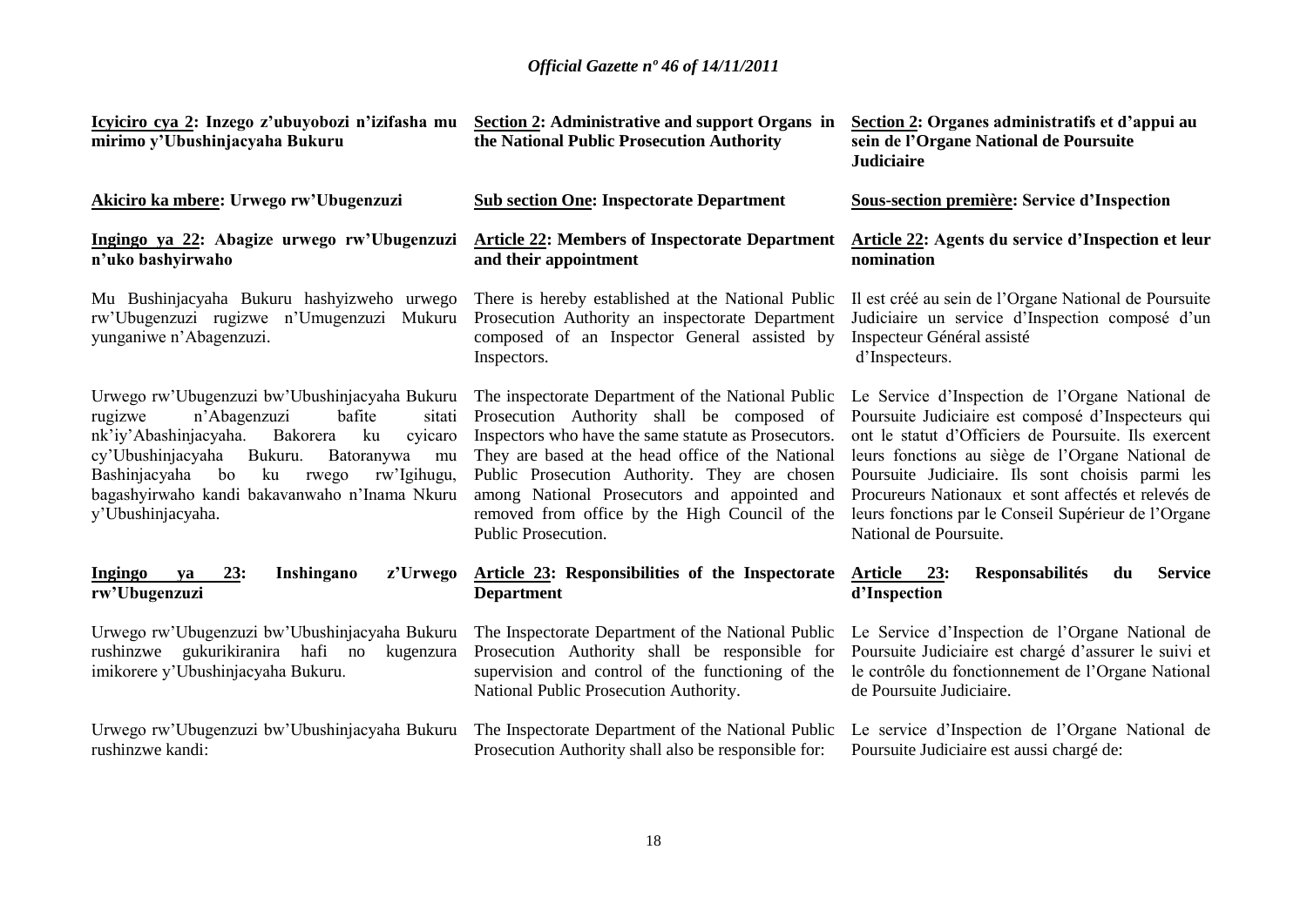- 1° gukora iperereza ku birego byerekeye imikorere y"Abashinjacyaha cyangwa y"abandi bakozi b"Ubushinjacyaha Bukuru;
- 2° kugenzura imikoreshereze y"umutungo n"imari by"inzego z"Ubushinjacyaha Bukuru;
- 3° gushyikiriza Umushinjacyaha Mukuru raporo ku bibazo bwakozeho iperereza cyangwa igenzura, na we akazishyikirizaInama Nkuru y"Ubushinjacyaha;
- 4° kugira inama Umushinjacyaha Mukurucyangwa Inama Nkuru y"Ubushinjacyaha ku bibazo bijyanye n"imiyoborere n"imikorere by"inzego z"Ubushinjacyaha Bukuru;
- 5° gutegura umushinga w"amabwiriza agenewe Abashinjacyaha;
- $6^{\circ}$  gukora indi mirimo ijyanye n'inshingano zabwo bwashingwa n"Umushinjacyaha Mukuru cyangwa n"Inama Nkuru y"Ubushinjacyaha.

Mu gihe bakora umurimo w"ubugenzuzi, abagenzuzi In their inspection duties, Inspectors shall not be b"Ubushinjacyaha Bukuru ntibemerewe gukora allowed to carry out the prosecution. imirimo y"ikurikiracyaha.

- 1° investigating complaints relating to performance of the prosecutors or other staff of the National Public Prosecution Authority;
- 2° controlling the use of the property and funds of the organs of the National Public Prosecution Authority;
- 3° submitting to the Prosecutor General a report on matters investigated or inspected for submission to the High Council of the Public Prosecution ;
- 4° advising the Prosecutor General or the High Council of the Public Prosecution on matters concerning administration and functioning of the organs of the National Public Prosecution Authority;
- 5° preparing proposals of regulations concerning Prosecutors;
- 6° performing other duties related to its mission as may be assigned by the Prosecutor General or the High Council of the Public Prosecution.

- 1° enquêter sur les plaintes déposées contre les Officiers de Poursuite Judiciaire ou le personnel de l"Organe National de Poursuite Judiciaire ;
- 2° contrôler la gestion des biens, des finances et des fonds des services de l"Organe National de Poursuite Judiciaire;
- 3° transmettre au Procureur Général le rapport sur les enquêtes et contrôles menés, qui doit le transmettre, à son tour, au Conseil Supérieur de l"Organe National de Poursuite;
- 4° conseiller le Procureur Général ou le Conseil Supérieur de l"Organe National de Poursuite sur toute question liée à la direction et au fonctionnement des services de l"Organe National de Poursuite Judiciaire;
- 5° préparer le projet d"instructions destinées aux Officiers de Poursuite Judiciaire;
- 6° remplir toute autre tâche afférente à sa mission que pourrait lui confier le Procureur Général ou le Conseil Supérieur de l"Organe National de Poursuite.

Dans l'exercice de leurs fonctions d'inspection, les Inspecteurs ne peuvent pas mener des poursuites.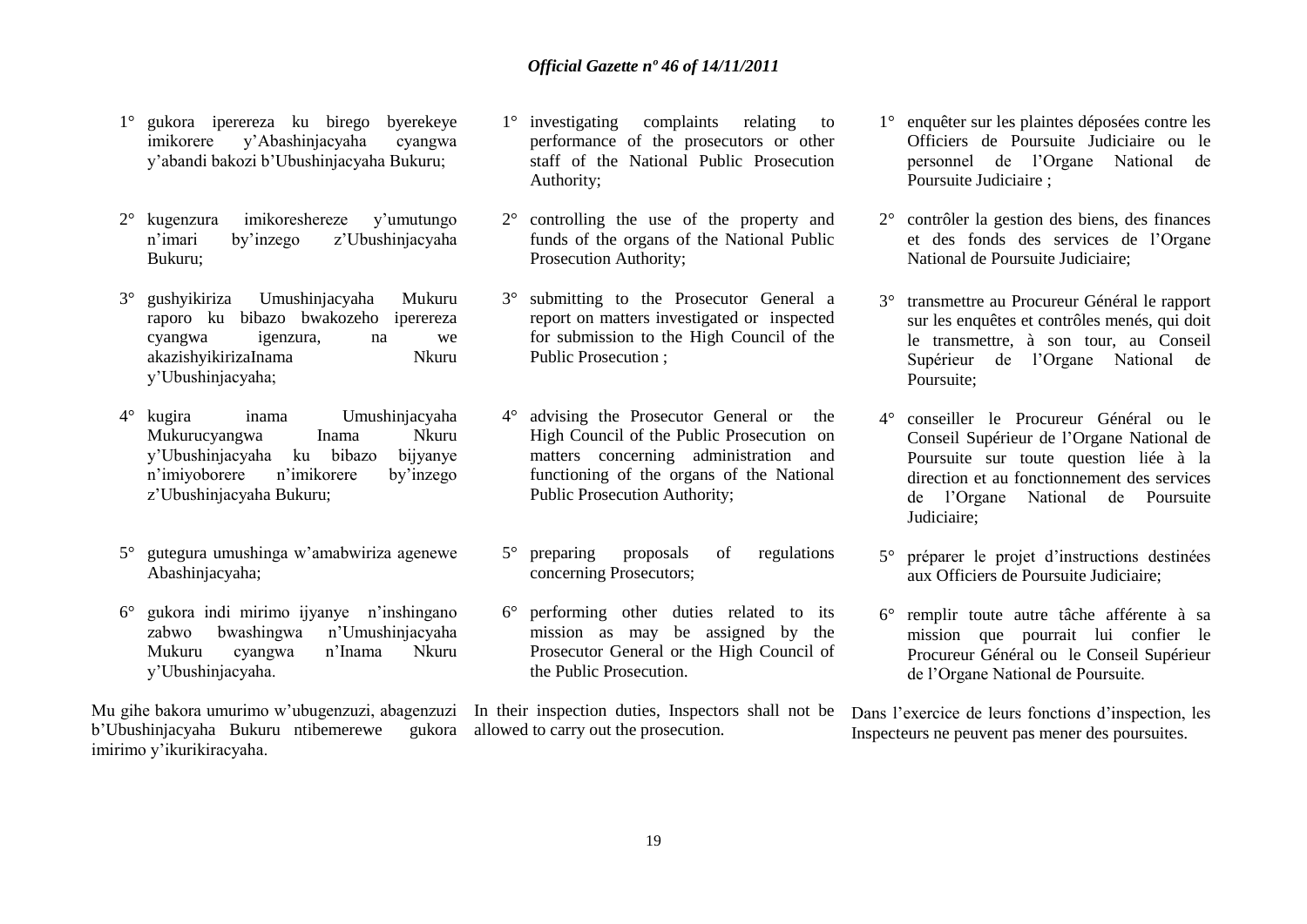| <u>Akiciro ka 2:</u> Ubunyamabanga<br><b>Bukuru</b><br>bw'Ubushinjacyaha Bukuru                                                                                                                                                                                                                                                                                                                                                                                                                                     | Sub section 2: General Secretariat of the Sous-section 2: Secrétariat Général de l'Organe<br><b>National Public Prosecution Authority</b>                                                                                                                                                                                                                                                                                                                                                                                                                                                   | National de Poursuite Judiciaire                                                                                                                                                                                                                                                                                                                                                                                                                                                                                                                                                                                        |  |
|---------------------------------------------------------------------------------------------------------------------------------------------------------------------------------------------------------------------------------------------------------------------------------------------------------------------------------------------------------------------------------------------------------------------------------------------------------------------------------------------------------------------|---------------------------------------------------------------------------------------------------------------------------------------------------------------------------------------------------------------------------------------------------------------------------------------------------------------------------------------------------------------------------------------------------------------------------------------------------------------------------------------------------------------------------------------------------------------------------------------------|-------------------------------------------------------------------------------------------------------------------------------------------------------------------------------------------------------------------------------------------------------------------------------------------------------------------------------------------------------------------------------------------------------------------------------------------------------------------------------------------------------------------------------------------------------------------------------------------------------------------------|--|
| Ingingo ya 24: Ubuyobozi, inzego zibugize n'uko<br>zishyirwaho                                                                                                                                                                                                                                                                                                                                                                                                                                                      | Article 24: Management, management organs<br>and thier appointment                                                                                                                                                                                                                                                                                                                                                                                                                                                                                                                          | Article 24: Direction, organes de direction et leur<br>nomination                                                                                                                                                                                                                                                                                                                                                                                                                                                                                                                                                       |  |
| Ubunyamabanga<br>Bukuru<br>bw'Ubushinjacyaha<br>buyoborwa n'Umunyamabanga Mukuru<br>Bukuru<br>ushyirwaho n'Iteka rya Perezida bisabwe n'Inama<br>y'Ubushinjacyaha bimaze kwemezwa<br>Nkuru<br>n'Inama y'Abaminisitiri. Agengwa na Sitati rusange<br>igenga abakozi ba Leta n'inzego z'imirimo.<br>bw'Ubushinjacyaha<br>Ubunyamabanga<br>Bukuru<br>Bukuru bugizwe n'inzego zigenwa n'Inama Nkuru<br>y'Ubushinjacyaha zigashyirwaho<br>n'Iteka rya<br>Minisitiri w'Intebe zimaze kwemezwa n'Inama<br>y'Abaminisitiri. | The General Secretariat of the National Public<br>Prosecution Authority shall be headed by a<br>Secretary General appointed by a Presidential Order<br>upon proposal by the High Council of the Public<br>Prosecution after approval by the Cabinet. He/she is<br>governed by the General Statute for Rwanda Public<br>Service.<br>The General Secretariat of the National Public<br>Prosecution Authority shall be composed of organs<br>proposed by the High Council of the Public<br>Prosecution and determined by an Order of the<br>Prime Minister after considaration by the Cabinet. | Le Secrétariat Général de l'Organe National de<br>Poursuite Judiciaire est dirigé par un Secrétaire<br>Général nommé par arrêté présidentiel sur demande<br>du Conseil Supérieur de l'Organe National de<br>Poursuite après approbation du Conseil des<br>Ministres. Il est régi par le Statut Général de la<br>Fonction Publique Rwandaise.<br>Le Secrétariat Général de l'Organe National de<br>Poursuite judiciaire est composé des organes<br>proposés par le Conseil Supérieur de l'Organe<br>National de Poursuite et déterminés par arrêté du<br>Premier Ministre après approbation du Conseil des<br>Ministres. |  |
| Ingingo ya 25: Inshingano z' Umunyamabanga<br>Mukuru                                                                                                                                                                                                                                                                                                                                                                                                                                                                | Article 25: Responsibilities of the Secretary Article 25: Attributions du Secrétaire Général<br><b>General</b>                                                                                                                                                                                                                                                                                                                                                                                                                                                                              |                                                                                                                                                                                                                                                                                                                                                                                                                                                                                                                                                                                                                         |  |
| Mukuru<br>w'Ubushinjacyaha<br>Umunyamabanga<br>Bukuru ashinzwe guhuza imirimo yose ijyanye<br>n'ibirebana n'ubuyobozi na tekiniki by'inzego<br>z'Ubushinjacyaha Bukuru, gufata ingamba no<br>gushyiraho gahunda ku<br>birebana n'urwego<br>rw'ubuyobozi na tekiniki.                                                                                                                                                                                                                                                | The Secretary General of the National Public Le Secrétaire Général de l'Organe National de<br>Prosecution Authority shall be responsible for<br>coordinating all the administrative and technical<br>activities of the organs of the National Public<br>Prosecution Authority and elaborating strategies and<br>programs concerning administrative and technical<br>organs.                                                                                                                                                                                                                 | Poursuite Judiciaire est chargé de la coordination de<br>toutes les activités administratifs et techniques des<br>services de l'Organe National de Poursuite<br>Judiciaire et de définir les stratégies et les<br>programmes relatifs à ces services.                                                                                                                                                                                                                                                                                                                                                                   |  |

n"Umushinjacyaha Mukuru ububasha bwo gushyira umukono ku nyandiko n"ibyemezo bimwe na bimwe birebana n"imigendekere myiza y"imirimo mu Bushinjacyaha Bukuru.

functioning of the National Public Prosecution fonctionnement de l'Organe National de Poursuite Authority.

Umunyamabanga Mukuru ashobora guhabwa The Prosecutor General may delegate to the Le-Procureur-Général-peut-déléguer au Secrétaire Secretary General the power to sign some Général les pouvoirs de signature de certains documents and regulations concerning the smooth documents et certaines décisions relatives au bon

Judiciaire.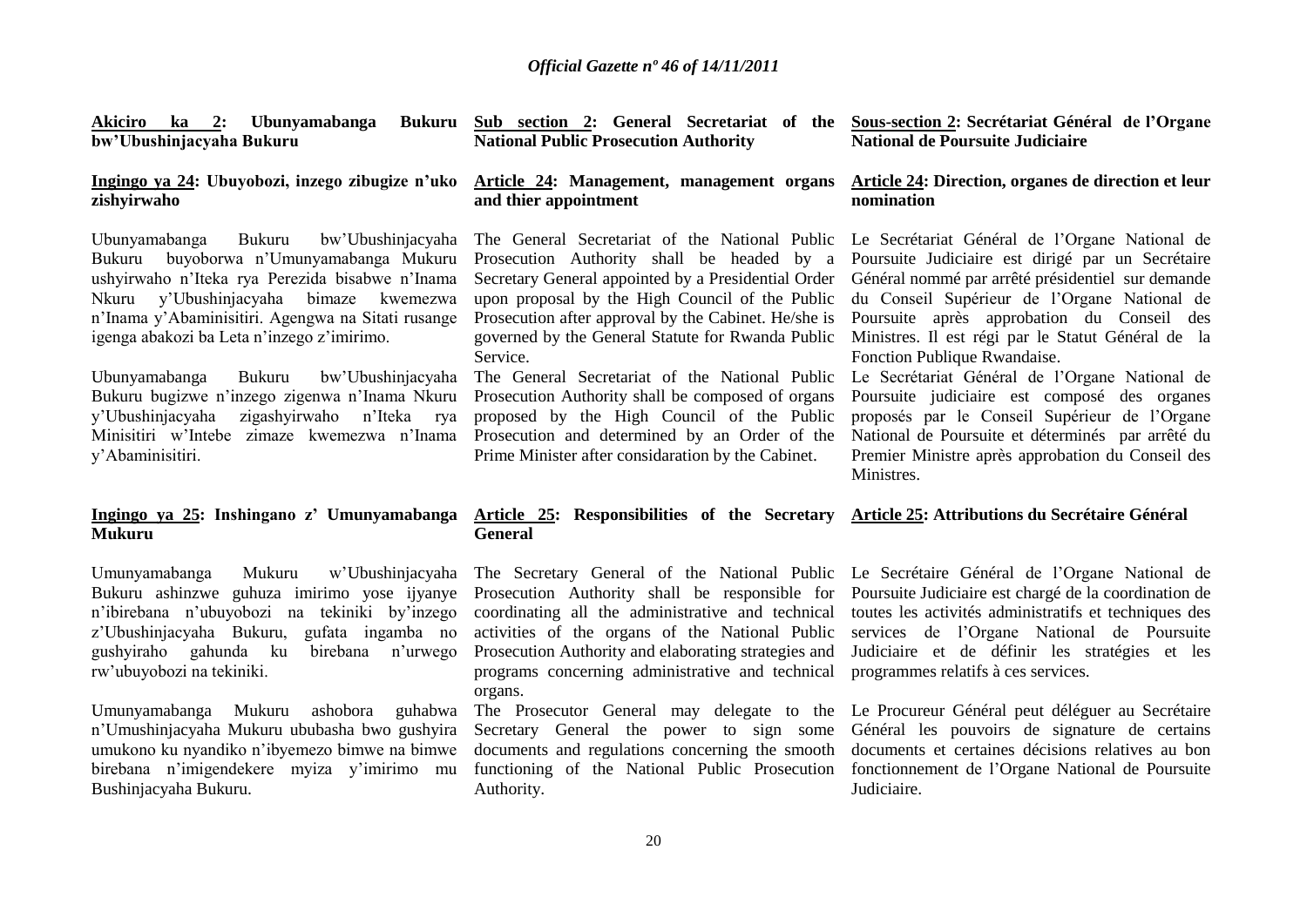Umunyamabanga Mukuru ni we ushinzwe gucunga imari yagenewe Ubushinjacyaha Bukuru mu buryo bwiza, bufite akamaro.

# **Z'IKURIKIRANABYAHA**

#### **Ingingo ya 26: Ububasha**

Ubushinjacyaha bufite ububasha bwo:

- 1° gukora iperereza ku byaha bukurikirana no kuyobora iperereza rikorwa n"abagenzacyaha;
- 2° gushinja no kuburana imanza z"inshinjabyaha mu Nkiko zose zisanzwe z"Igihugu no mu Nkiko za Gisirikare;
- 3° kugira uruhare mu gushyiraho ingamba zigomba gukurikizwa mu gukurikirana ibyaha;
- 4° gufatanya n"ibindi bihugu mu bikorwa byo kurwanya ubugizi bwa nabi;
- 5° gukora indi mirimo bwagenewe n"itegeko.

#### **Ingingo ya 27: Ikurikiranacyaha mu Nkiko**

Mu Rukiko rw'Ikirenga no mu Rukiko Rukuru, In the Supreme Court and the High Court, Devant la Cour Suprême et la Haute Cour, la

managing effectively, efficiently and transparently the financial resources of the National Public Prosecution Authority.

#### **UMUTWE WA IV: UBUBASHA BW'INZEGO CHAPTER IV: COMPETENCE OF PUBLIC PROSECUTION ORGANS**

#### **Article 26: Competence**

The Secretary General shall be responsible for Le Secrétaire Général assure la gestion efficace et transparente des ressources financières mises à la disposition de l"Organe National de Poursuite Judiciaire.

#### **CHAPITRE IV: COMPETENCE DES ORGANES DE POURSUITE**

#### **Article 26: Compétence**

The Public Prosecution shall have the competence L"Organe National de Poursuite est compétent pour: to:

- 1° investigate offences in relation to which it is conducting proceedings and lead investigations carried out by Judicial Police Officers;
- 2° prosecute criminal offences before all ordinary Courts and military Courts;
- 3° contribute to the formulation of criminal Prosecution policies;
- 4° cooperate with other countries in the fight against criminality;
- 5° perform any other duties provided for by the law.

### **Article 27: Prosecution in Courts**

- 1° enquêter sur les faits constitutifs d"infraction et diriger les enquêtes faites par les Officiers de Police Judiciaire;
- 2° poursuivre les prévenus devant toutes les juridictions ordinaires et militaires du pays;
- 3° contribuer à l"élaboration de la politique de poursuite des infractions ;
- 4° participer à la coopération judiciaire avec d"autres pays dans la lutte contre la criminalité;
- 5° exécuter toutes autres tâches prévues par la loi.

#### **Article 27: Poursuite devant les Cours et Tribunaux**

ikurikiranacyaha rikorwa n'Umushinjacyaha prosecution shall be carried out by the Prosecutor poursuite est exercée par le Procureur Général, le Mukuru, Umushinjacyaha Mukuru Wungirije General, Deputy Prosecutor General and National Procureur Général Adjoint et les Procureurs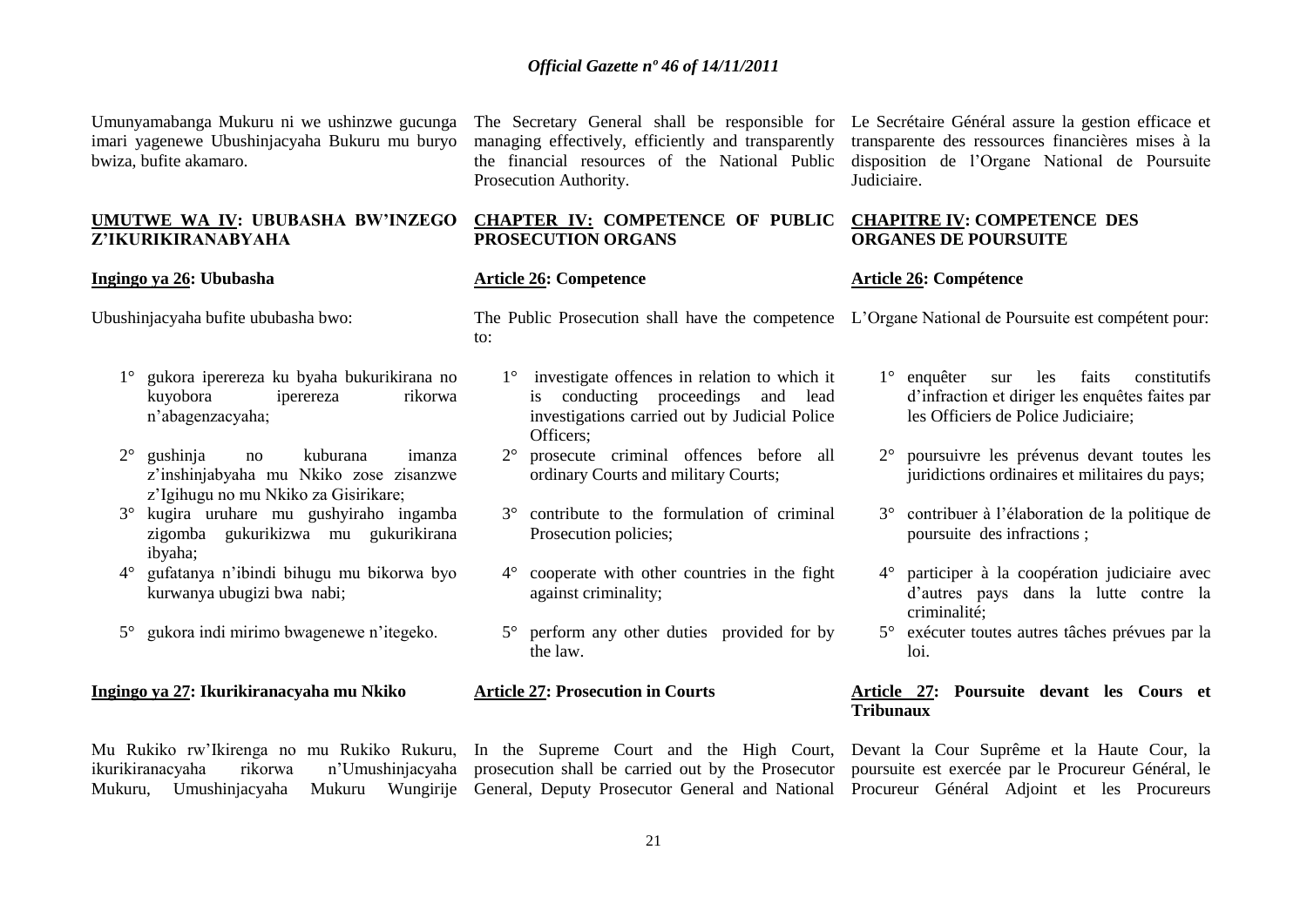n"Abashinjacyaha bo ku rwego rw"Igihugu.

Prosecutors.

Mu manza zo mu Rukiko rw"Ikirenga ubushinjacyaha bukurikiranyemo abasirikare, ikurikiranacyaha rikorwa n"Umushinjacyaha Mukuru wa Gisirikare, yunganiwe n"abandi bashinjacyaha ba Gisirikare.

Mu Nkiko Zisumbuye no mu Nkiko z"Ibanze, Ubushinjacyaha buhagararirwa n"Umushinjacyaha uyobora Ubushinjacyaha bwo ku rwego Rwisumbuye yunganiwe n"Abashinjacyaha bo kuri urwo rwego n"abo ku rwego rw"Ibanze.

#### **Ingingo ya 28: Inshingano z'Umushinjacyaha Mukuru wa Gisirikare**

inshingano zikurikira:

- 1° gukurikirana hakurikijwe amategeko ibyaha byose byakozwe n"abasirikare n"ibyitso byabo mu Rwanda no hanze;
- 2° gukurikirana no guhuriza hamwe imirimo y"Abashinjacyaha ba Gisirikare;
- 3° gutegura no gushyikiriza Minisitiri ufite ingabo z"u Rwanda mu nshingano ze umushinga w"ingengo y"imari igomba gukoreshwa n"Ubushinjacyaha bwa Gisirikare;<br>4° gushyiraho
- 4° gushyiraho amategeko ngengamikorere y"urwego rw"Ubushinjacyaha mu Nkiko za

Prosecution is against soldiers, prosecution shall be carried out by the Military Prosecutor General assisted by other Military Prosecutors.

At intermediate and primary Courts, the National Public Prosecution Authority shall be represented by the Chief Intermediate Prosecutor assisted by Prosecutors at intermediate level and Prosecutors at primary level.

#### **Article 28: Responsibilities of the Military Prosecutor General**

following responsibilities:

- 1° prosecuting all offences committed, by soldiers and their accomplices, in and out Rwandan territory in accordance with the laws;
- 2° supervising and coordinating the activities of Military Prosecutors;
- 3° preparing and submitting to the Minister in charge of Rwanda Defense Forces the draft Budget of the military Prosecution Department;
- 4° establishing the internal rules and regulations of the Military Prosecution

Before the Supreme Court, cases where the Public En cas de poursuite dirigée contre des militaires devant la Cour Suprême, la poursuite des infractions est assurée par l"Auditeur Général Militaire assisté par d"autres auditeurs militaires.

Nationaux.

Devant les Tribunaux de Grande Instance et de Base, l"Organe National de Poursuite Judiciaire est représenté par le Procureur en Chef au niveau de Grande Instance assisté des Officiers de Poursuite Judiciaire à ce niveau et au niveau de Base.

#### **Article 28: Attributions de l'Auditeur Général Militaire**

Umushinjacyaha Mukuru wa Gisirikare afite The Military Prosecutor General shall have the L'Auditeur Général Militaire a les attributions suivantes:

- 1° poursuivre toutes les infractions commises sur le territoire national et à l"étranger, par des militaires et leurs complices, conformément aux lois;
- 2° assurer le suivi et coordonner les activités des Auditeurs Militaires;
- 3° préparer et soumettre au Ministre ayant les Forces Rwandaises de Défense dans ses attributions le projet du budget de fonctionnement de l"Auditorat Militaire;
- 4° fixer le Règlement d"Ordre Intérieur de l"Auditorat Militaire après avis du Conseil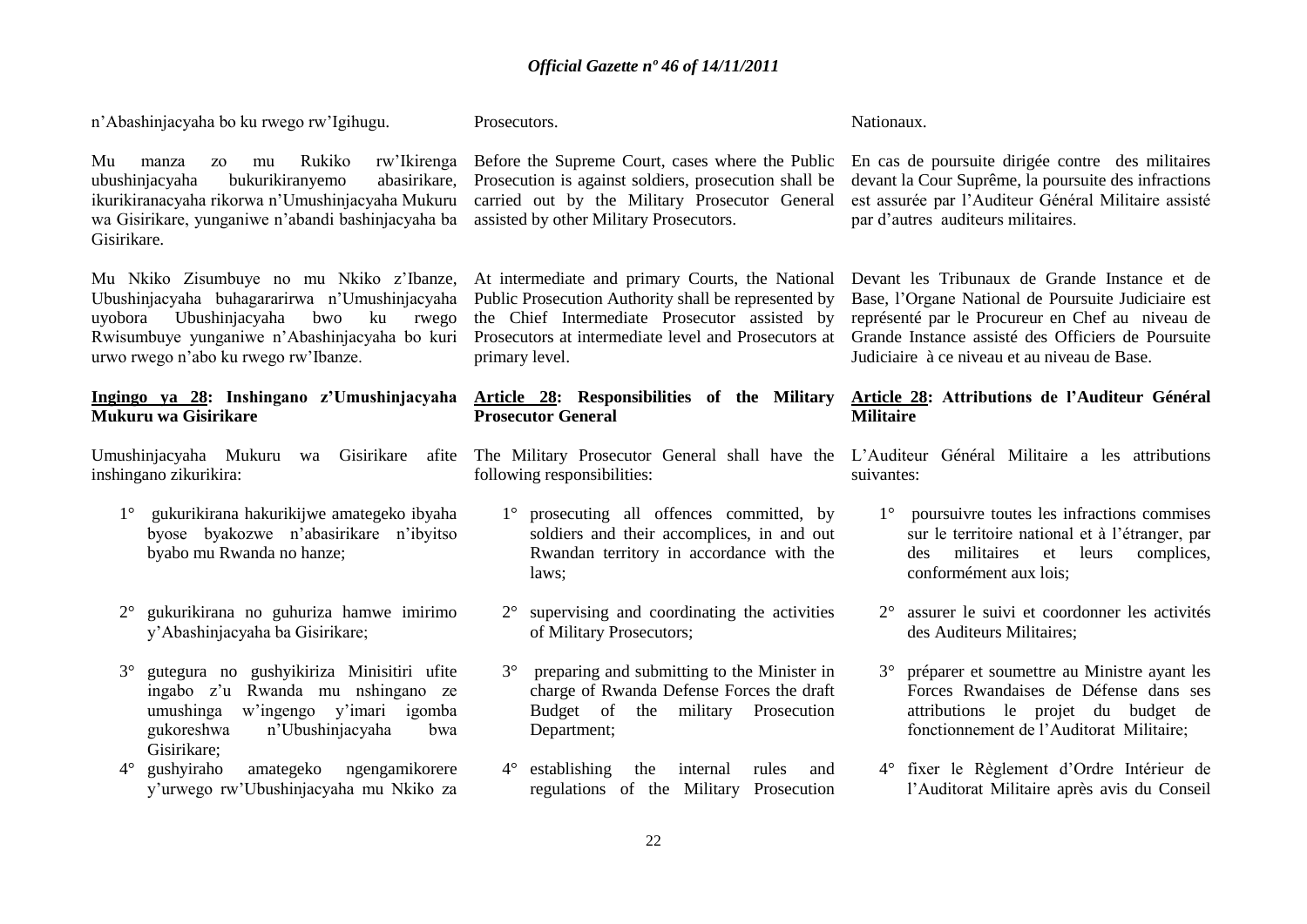Gisirikare amaze kugisha inama Inama Nkuru y"Ubushinjacyaha;

5° gutanga inama ku bibazo birebana n"imbabazi zitangwa na Perezida wa Repubulika, ifungurwa ry"agateganyo n"ihanagura busembwa ku basirikare n"ibyitso byabo bakatiwe n"inkiko za gisirikare.

# **Mukuru**

Umushinjacyaha Mukuru ni we uyobora kandi akabazwa imikorere y"Ubushinjacyaha mu gihugu.

Ashinzwe ibi bikurikira:

- 1° kuyobora, gukurikirana no guhuriza hamwe imirimo y"Ubushinjacyaha;
- 2° gushyikiriza Inama Nkuru y"Ubushinjacyaha imbanzirizamushinga y"ingengo y"imari y"Ubushinjacyaha Bukuru mbere y"uko ishyikirizwa Minisitiri ufite imari mu nshingano ze kugira ngo yinjizwe mu ngengo rusange y"imari ya Leta;
- 3° gutanga inama ku bijyanye n"ihererekanya ry"abakoze ibyaha n"ibindi bihugu, ku bibazo birebana n"imbabazi zitangwa na Perezida wa Repubulika, kuifungurwa ry"agateganyo ku bakatiwe no ku bijyanye n"ihanagurabusembwa;

Department after consultation with the High Council of the Public Prosecution;

5° providing advice on issues relating to presidential pardon, release on parole and rehabilitation of soldiers and their accomplices convicted by Military Courts.

Supérieur de l"Organe National de Poursuite;

5° donner des conseils en matière de grâce présidentielle, de libération conditionnelle et de réhabilitation judiciaire pour les militaires et leurs complices condamnés par les juridictions militaires.

### **Ingingo ya 29: Inshingano z'Umushinjacyaha Article 29: Responsibilities of the Prosecutor Article 29: Attributions du Procureur Général**

The Prosecutor General shall be responsible and Le Procureur Général dirige et répond des activités answerable for all Public Prosecution related matters de Poursuite Judiciaire sur tout le territoire national. in the country.

He /she shall be responsible for the following:

**General**

- 1° to lead, follow up and coordinate the activities of the Public Prosecution;
- 2° to submit to the High Council of the Public Prosecution the annual draft budget proposal of the National Public Prosecution Authority before its submission to the Minister in charge of finance for incorporation into the overall State budget;
- 3° to give advice on extradition proceedings, application for presidential pardon, release on parole and rehabilitation of offenders;

Il est chargé de :

- 1° diriger, surveiller et coordonner les activités de poursuite judiciaire;
- 2° soumettre au Conseil Supérieur de l"Organe National Poursuite l"avant-projet du budget de l"Organe National de Poursuite Judiciaire avant sa transmission au Ministre ayant les finances dans ses attributions pour incorporation dans le budget général de l"Etat;
- 3° donner des avis en matière d"extradition, de grâce présidentielle, de libération conditionnelle et de réhabilitation judiciaire: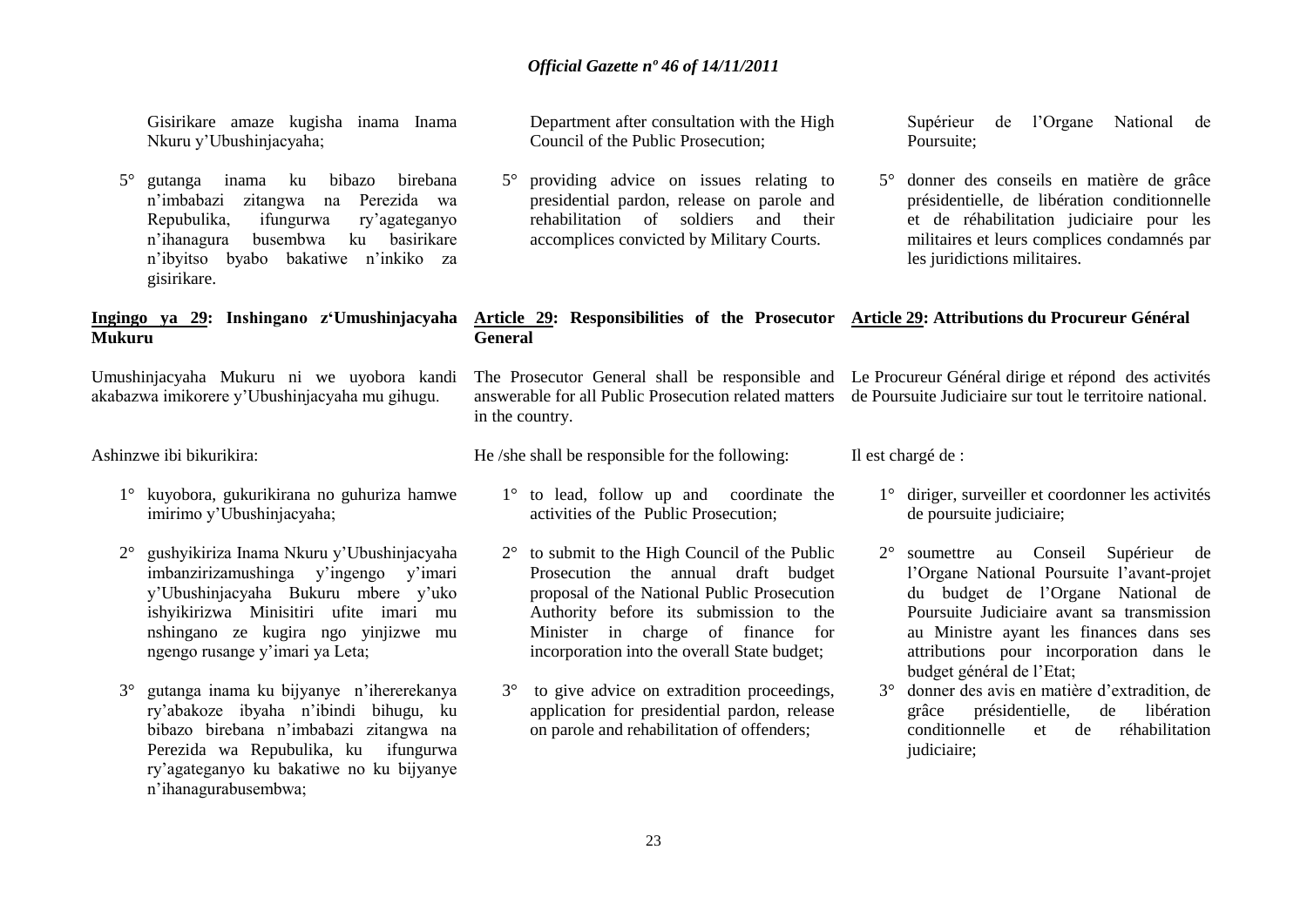- 4° guhagarika by"agateganyo ku mirimo ye Umushinjacyaha wese usibye abagize ibiro by"Umushinjacyaha Mukuru, iyo hari icyihutirwa mu gihe yaregewe ikosa rigomba gukurikiranwa, akabimenyesha Inama Nkuru y"Ubushinjacyaha mu nama yayo ikurikira kugira ngo ibifateho icyemezo;
- 5° guha Umushinjacyaha uyobora Ubushinjacyaha ku rwego Rwisumbuye, abandi Bashinjacyaha bo kuri urwo rwego cyangwa abo ku rwego rw"Ibanze ububasha bwo gukorera imirimo y"ikurikiranabyaha mu yindi fasi iyo bibaye ngombwa, akabimenyesha Inama Nkuru y"Ubushinjacyaha mu nama yayo ikurikira kugirango ibifateho icyemezo;
- 6° kohereza Umushinjacyaha wo ku rwego rw"Igihugu ahandi hatari ku cyicaro cy"Ubushinjacyaha Bukuru, mu gihe kigenwe, kujya gukora imirimo yo gukurikirana ibyaha iyo bibaye ngombwa, akabimenyesha Inama Nkuru y"Ubushinjacyaha mu nama yayo ikurikira kugira ngo ibifateho icyemezo;
- 7° gushyira umukono ku mabwiriza ngengamikorere Abashinjacyaha bagenderaho mu kazi kabo, amaze kwemezwa n"Inama Nkuru y"Ubushinjacyaha;
- 8° gukurikirana abantu bafite umwihariko wo
- 4° to suspend temporarily any Prosecutor except members of the Office of the Prosecutor General, in case of urgency and upon complaint that may be prosecuted, and inform the High Council of the Public Prosecution in its next session for decision;
- 5° to authorise the Chief Intermediate Prosecutor, other Prosecutors at that level or at Primary level to perform activities of investigation and prosecution in another jurisdiction where necessary, and shall inform the High Council of the Public Prosecution in its next session for decision;
- 6° to delegate a National Prosecutor to any other seat other than the head office of the National Public Prosecution Authority, for a given period, to carry out activities of investigation and prosecution where necessary, and inform the High Council of the Public Prosecution in its next session for decision;
- 7° to sign internal rules and regulations for the Prosecutors after approval by the High Council of the Public Prosecution ;
- 8° to prosecute all persons enjoying the special
- 4° suspendre de ses fonctions tout Officier de Poursuite Judiciaire à l"exception des membres du Bureau du Procureur Général, s'il y a urgence et à la suite d'une plainte relative aux faits de nature à entraîner des poursuites, et en informer le Conseil Supérieur de l"Organe National de Poursuite à sa plus prochaine séance, pour décision;
- 5° donner au Procureur en Chef au niveau de Grande Instance, à tout autre Officier de Poursuite Judiciaire à ce niveau ou au niveau de Base les pouvoirs d"exercer l"action publique en dehors de son ressort en cas de besoin et en informer le Conseil Supérieur de l"Organe National de Poursuite à sa plus prochaine séance pour décision;
- 6° déléguer le Procureur National dans tout endroit autre que le siège de l"Organe National de Poursuite Judiciaire, pour une période déterminée, pour exercer l"action publique en cas de besoin et en informer le Conseil Supérieur de l"Organe National de Poursuite à sa plus prochaine séance, pour décision;
- 7° signer le règlement d"ordre intérieur des Procureurs après son adoption par le Conseil Supérieur de l"Organe National de Poursuite;
- 8° poursuivre les personnalités jouissant du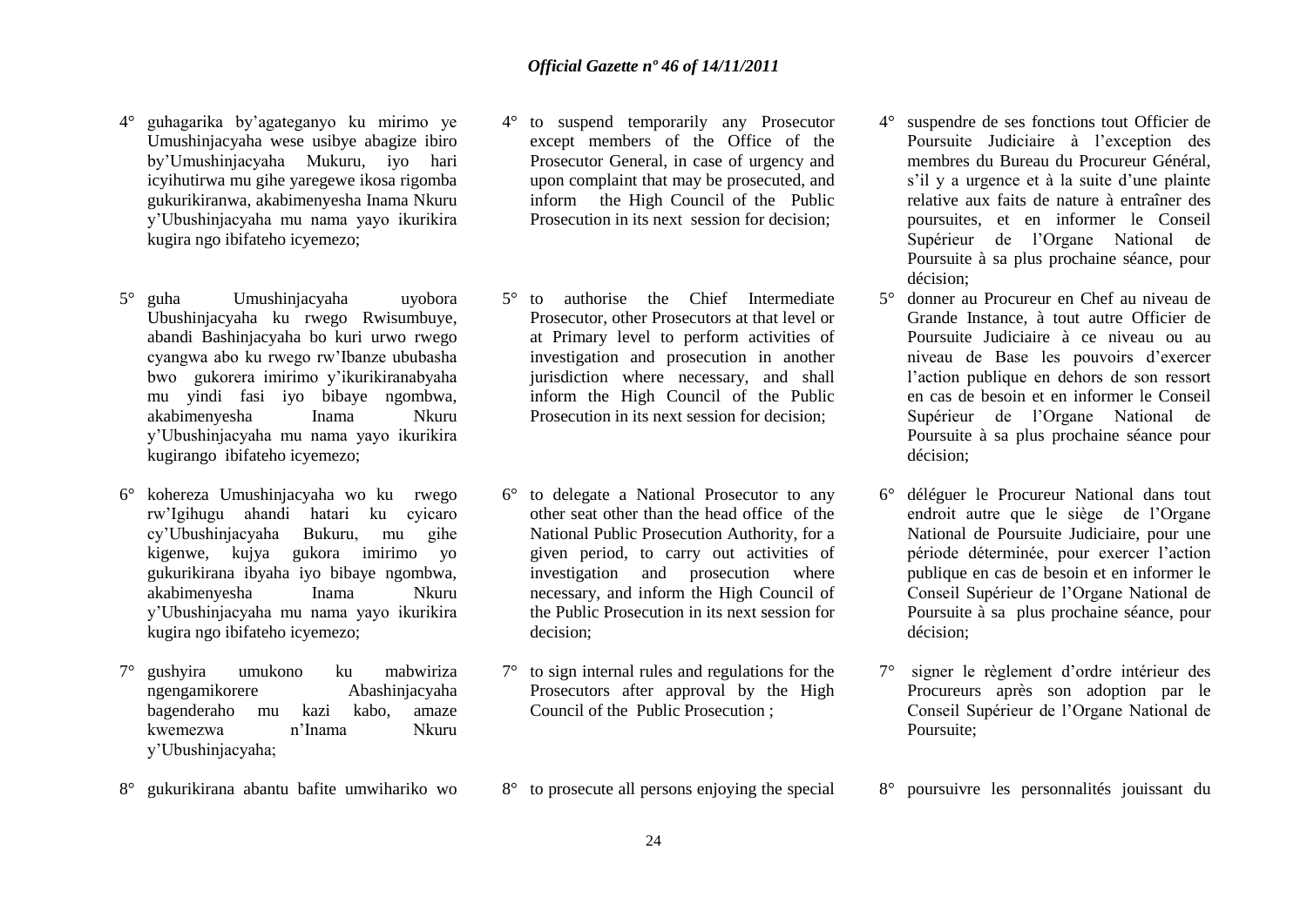kuburanira mu Rukiko rw"Ikirenga ku rwego rwa mbere n"urwa nyuma kandi ni we ubwe uhagararira Ubushinjacyaha imbere y"urukiko muri bene izo manza, ataboneka agasimburwa n"Umushinjacyaha Mukuru Wungirije;

- 9° kugena, amaze kumva icyo Inama Nkuru y"Ubushinjacyaha ibivugaho, imyambaro y"Abashinjacyaha mu mihango y"iburanisha no mu minsi mikuru ya Leta;
- 10° gukora buri mwaka raporo rusange igaragaza nibura uko imirimo y"Ubushinjacyaha yagenze, ibyagezweho n"ingorane zabayeho, ibitekerezo ku bigomba guhindurwa kugira ngo umurimo w"ubushinjacyaha urusheho kunoga, akayishyikiriza Minisitiri ufite Ubutabera mu nshingano ze, akagenera kopi Inzego Nkuru z"ubuyobozi bw"Igihugu. Iyo raporo igomba kuba yatanzwe mu gihembwe cya mbere cy"umwaka ukurikira uwo raporo ikorewe;
- 11° kuba umugenga mukuru w"imari y"Ubushinjacyaha Bukuru.

#### **Ingingo ya 30: Gutanga ububasha**

Umushinjacyaha Mukuru ashobora guha Umushinjacyaha Mukuru Wungirije cyangwa abandi bakozi b"Ubushinjacyaha Bukuru ububasha bwo gukora imwe mu mirimo ashinzwe.

privilege to be prosecuted before the Supreme Court on first and last degree and represent the Public Prosecution in such suits. In case of absence, he/she sall be replaced by the Deputy Prosecutor General;

- 9° to determine, upon advice by the High Council of the Public Prosecution Authority , the dress code of prosecutors in Courts and in official ceremonies;
- 10° to produce an annual general report indicating details of the amount of work done, achievements, and the problems encountered, any proposals of amendment and recommendations necessary to ensure the smooth operation of the public prosecution . The report shall be submitted to the Minister in charge of justice and copieds to higher State organs. The report shall be submitted during the first quarter following the reporting year;
- 11° to be the chief budget manager of the National Public Prosecution Authority.

#### **Article 30: Delegation of powers**

his/her powers to the Deputy Prosecutor General or any other staff of the National Public Prosecution Authority.

privilège de juridiction qui sont justiciables devant la Cour Suprême en premier et en dernier ressort et représenter personnellement l"Organe National de Poursuite dans de telles affaires. En cas d"empêchement, il est remplacé par le Procureur Général Adjoint;

- 9° déterminer, après avis du Conseil Supérieur de l"Organe National de Poursuite, la tenue des procureurs dans les audiences et les cérémonies officielles ;
- 10° faire un rapport général chaque année précisant au moins le déroulement des activités au cours de l"année écoulée, les réalisations et les difficultés rencontrées ainsi que les suggestions ou recommandations jugées nécessaires pour le bon déroulement des activités de Poursuite Judiciaire. Il transmet ce rapport au Ministre ayant la justice dans ses attributions et réserve copie aux hautes Institutions du pays. Ce rapport doit être transmis au cours du premier trimestre qui suit l"année de l"exercice concerné ;
- 11° être le gestionnaire principal du budget de l"Organe National de Poursuite Judiciaire.

#### **Article 30: Délégation de pouvoirs**

The Prosecutor General may delegate some of Le Procureur Général peut déléguer certains de ses pouvoirs au Procureur Général Adjoint ou à tout autre personnel de l"Organe National de Poursuite Judiciaire.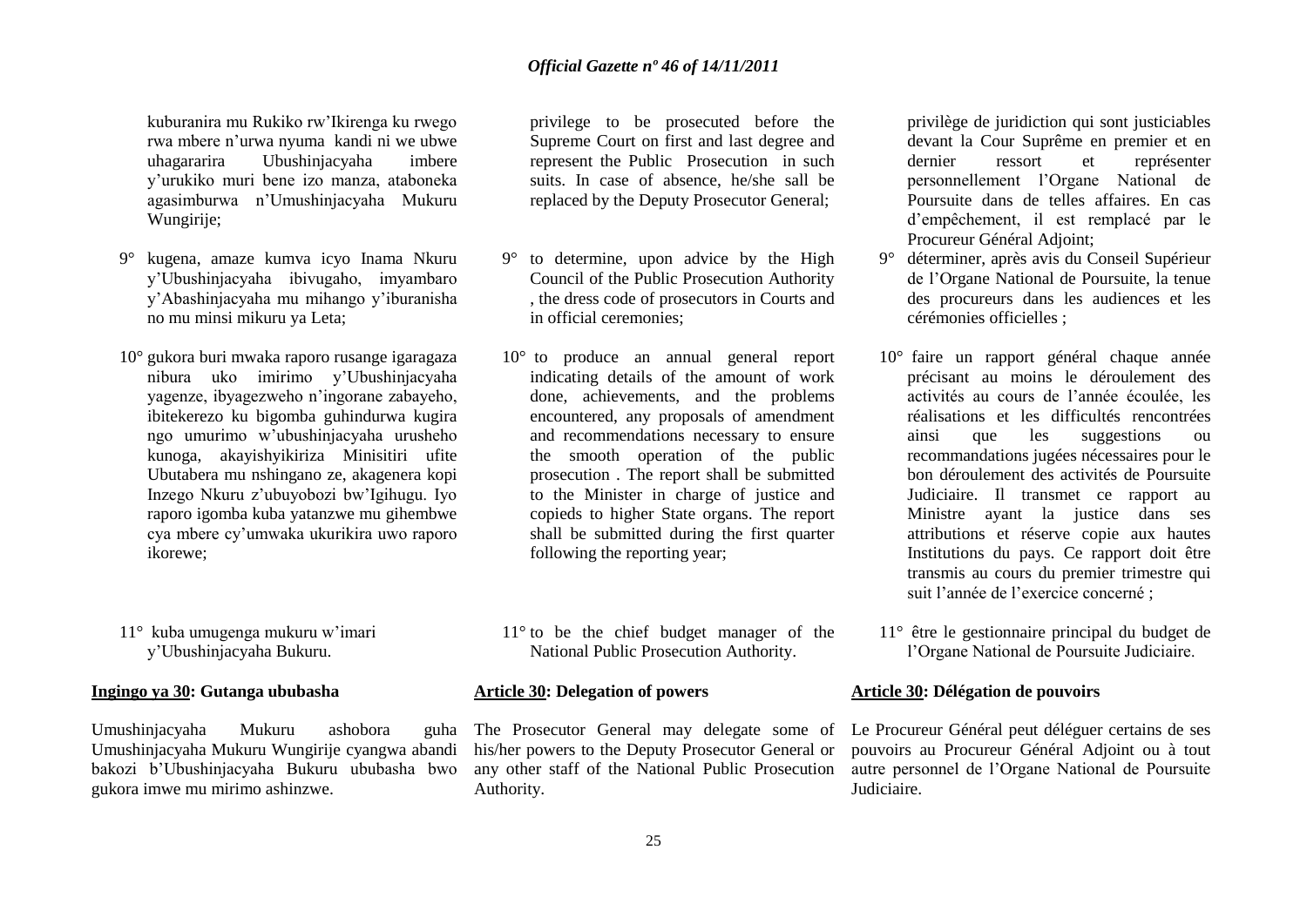# **Mukuru**

Umushinjacyaha Mukuru ahagararirwa ku rwego Rwisumbuye n"Umushinjacyaha uyobora Ubushinjacyaha ku rwego Rwisumbuye yunganiwe n"abandi Bashinjacyaha bo kuri urwo rwego, hamwe n"Abashinjacyaha bo ku rwego rw"Ibanze.

Umushinjacyaha Mukuru ashobora guha abashinjacyaha bavugwa mu gika cya mbere cy"iyi ngingo amabwiriza yanditse ku n"ikurikirana ry"abakekwaho ibyaha.

Icyakora, nta bubasha afite Umushinjacyaha wo ku rwego Rwisumbuye cyangwa rw"Ibanze kuba yakurikirana umuntu kugira ngo abe ari we umwikurikiranira.

# **uyobora Ubushinjacyaha bwo ku rwego Intermediate Prosecutor Rwisumbuye**

rwego Rwisumbuye ayobora kandi akabazwa imikorere y"Ubushinjacyaha bwo ku rwego Rwisumbuye n"ubwo ku rwego rw"Ibanze.

Ashinzwe ibi bikurikira:

1° gukurikirana, kuyobora, guhuriza hamwe imirimo y"Ubushinjacyaha n"Ubugenzacyaha, kugabanya imirimo abakozi no guha Abashinjacyaha

#### **Ingingo ya 31: Ihagararirwa ry'Umushinjacyaha Article 31: Representation of the Prosecutor Article 31: Représentation du Procureur Général General**

Intermediate level by the Chief Intermediate Prosecutor, assisted by other Prosecutors at intermediate level and Prosecutors at the Primary level.

The Prosecutor General may issue to Prosecutors referred to in Paragragraph One of this Article bijvanve written instructions on the investigation and prosecution of the suspects.

bwo kubuza However, he/she has no power to refrain a Prosecutor at Intermediate or Primary level from prosecution personally.

# **Ingingo ya 32: Inshingano z'Umushinjacyaha Article 32: Responsibilities of the Chief**

responsible and answerable for the functioning of Intermediate and Primary levels.

He/she shall be responsible for the following:

1° to make a follow up, lead and coordinate public prosecution and investigation activities, assign duties to the staff and issue instructions to prosecutors at Intermediate

The Prosecutor General shall be represented at the Le Procureur Général est représenté au niveau de Grande Instance par le Procureur en Chef au niveau de Grande Instance assisté par d"autres Officiers de Poursuite Judiciaire à ce niveau et par les Officiers de Poursuite Judiciaire au niveau de Base.

> Le Procureur Général peut donner aux Procureurs en Chef et Officiers de Poursuite Judiciaire spécifiés dans le premier alinéa de cet article, des injonctions écrites concernant les dossiers des suspects à instruire.

prosecuting any person in order to carry out the ou au niveau de Base du dossier à instruire dans son Toutefois, il ne peut pas déssaisir l"Officier de Poursuite Judiciaire au niveau de Grande Instance ressort pour se substituer à lui.

### **Article 32**: **Attributions du Procureur en Chef au niveau de Grande Instance**

Umushinjacyaha uyobora Ubushinjacyaha bwo ku The Chief Intermediate Prosecutor shall be Le Procureur en Chef au niveau de Grande Instance the National Public Prosecution Authority at National de Poursuite Judiciaire aux niveaux de coordonne et répond des activités de l"Organe Grande Instance et de Base.

Il est chargé de :

1° assurer le suivi, diriger et coordonner les activités de l"Organe de Poursuite Judiciaire et de la Police Judiciaire, distribuer les tâches aux agents et donner les directives,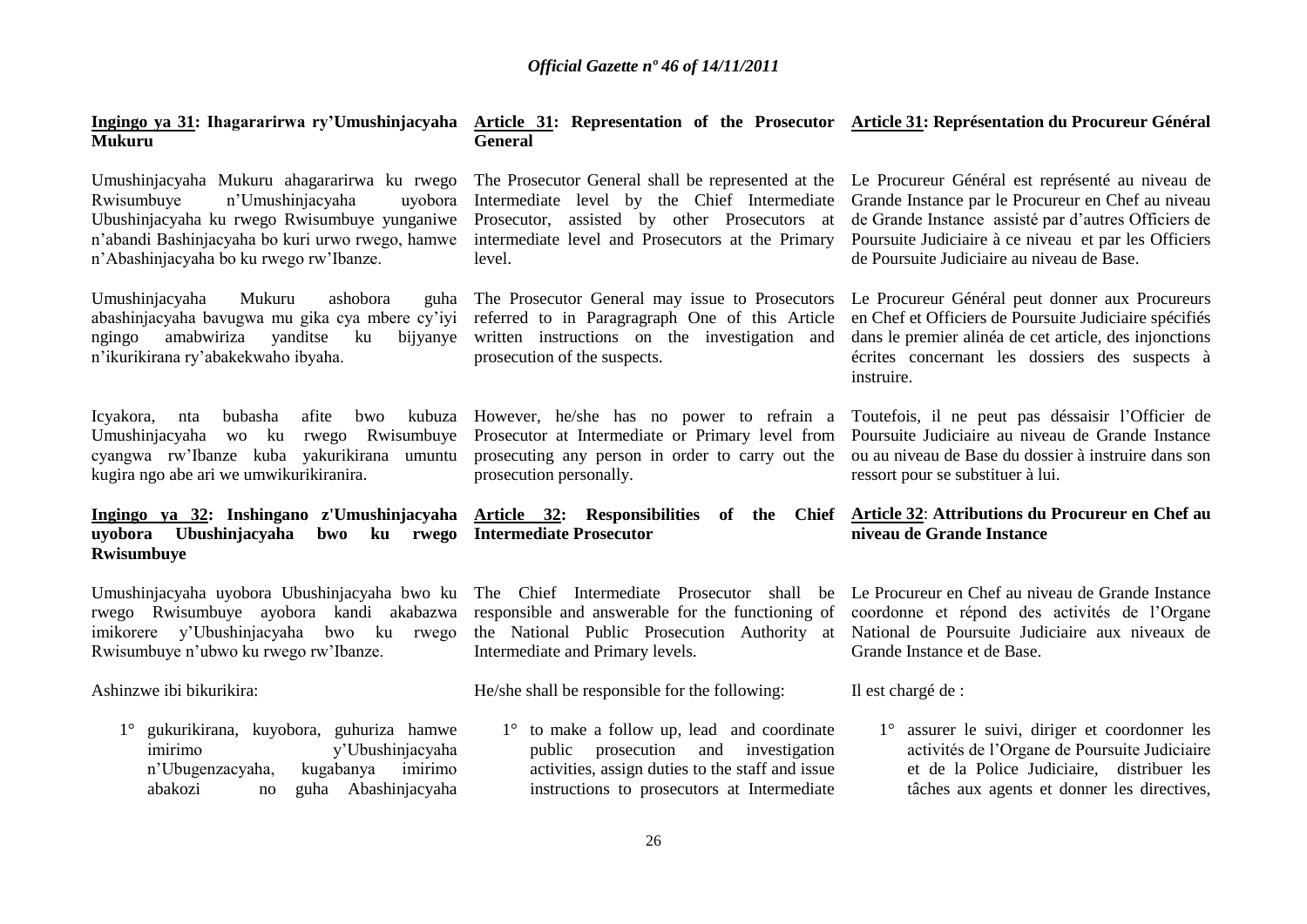amabwiriza y"akazi ku rwego Rwisumbuye no ku rwego rw"Ibanze, mu izina ry"Umushinjacyaha Mukuru;

- 2° kuyobora no guhuriza hamwe ibijyanye n"ikurikiranacyaha ku rwego rw"Ibanze no ku rwego Rwisumbuye;
- 3° guha Umushinjacyaha Mukuru, buri kwezi na buri gihe cyose bibaye ngombwa, raporo ikubiyemo uko imirimo y"Ubushinjacyaha n"Ubugenzacyaha yagenze, ibyagezweho n"ingorane zabayeho;
- 4° gukora ubushakashatsi, afatanyije n"inzego za Polisi, ku mpamvu no ku miterere y"ibyaha kandi akabikorera raporo ashyikiriza Umushinjacyaha Mukuru buri mezi atandatu;
- 5° kunoza imikoranire n"Ubuyobozi bwo ku rwego akoreramo ku bibazo byerekeranye n"ubushinjacyaha n"umutekano muri rusange;
- 6° kujya mu nama z"Umutekano no gukorera raporo Umushinjacyaha Mukuru.

# **ngombwa**

gukurikirana iyo bibaye ngombwa. Iyo bufashe of discretion in the exercise of its function.

and Primary levels, on behalf of the Prosecutor General;

- 2° to lead and coordinate prosecution activities at Primary and Intermediate levels;
- 3° to submit to the Prosecutor General, monthly and at any time it is considered necessary, a report of investigation and prosecution activities, achievements and problems encountered;
- 4° to conduct research on the cause and nature of criminality, in collaboration with the Police and submit to the Prosecutor General, report in every six  $(6)$  months;
- 5° to improve relations with authorities in his/her jurisdiction on matters concerning relating to public prosecution and public order;
- 6° to attend Security Committee meetings and submit report to the Prosecutor General.

# **Ingingo ya 33: Ihame ryo gukurikirana iyo bibaye Article 33: Principle of discretion of prosecution**

ordres et instructions aux Procureurs aux niveaux de Grande Instance et de Base, au nom du Procureur Général;

- 2° diriger et coordonner l"exercice de l"action publique aux niveaux de Base et de Grande Instance;
- 3° faire mensuellement et chaque fois que de besoin, rapport au Procureur Général, faisant état des activités de Poursuite Judiciaire et celles de la Police Judiciaire ainsi que des difficultés rencontrées;
- 4° réaliser, en collaboration avec les services de la Police, des études sur les facteurs de la criminalité et sa nature et en faire semestriellement rapport au Procureur Général;
- 5° améliorer les relations avec les autorités de son ressort sur les questions intéressant la poursuite judiciaire et l"ordre public;
- 6° participer aux réunions du Comité de Sécurité et en faire rapport au Procureur Général.

#### **Article 33: Principe de l'opportunité des poursuites**

Ubushinjacyaha bukora bwubahiriza ihame ryo The Public Prosecution shall act under the principle L"Organe National de Poursuite agit en vertu du icyemezo cyo gukurikirana, bukora imihango yose Whenever it decides to prosecute, it shall prepare décide de poursuivre, il instruit le dossier et assure principe de l"opportunité des poursuites. Lorsqu"il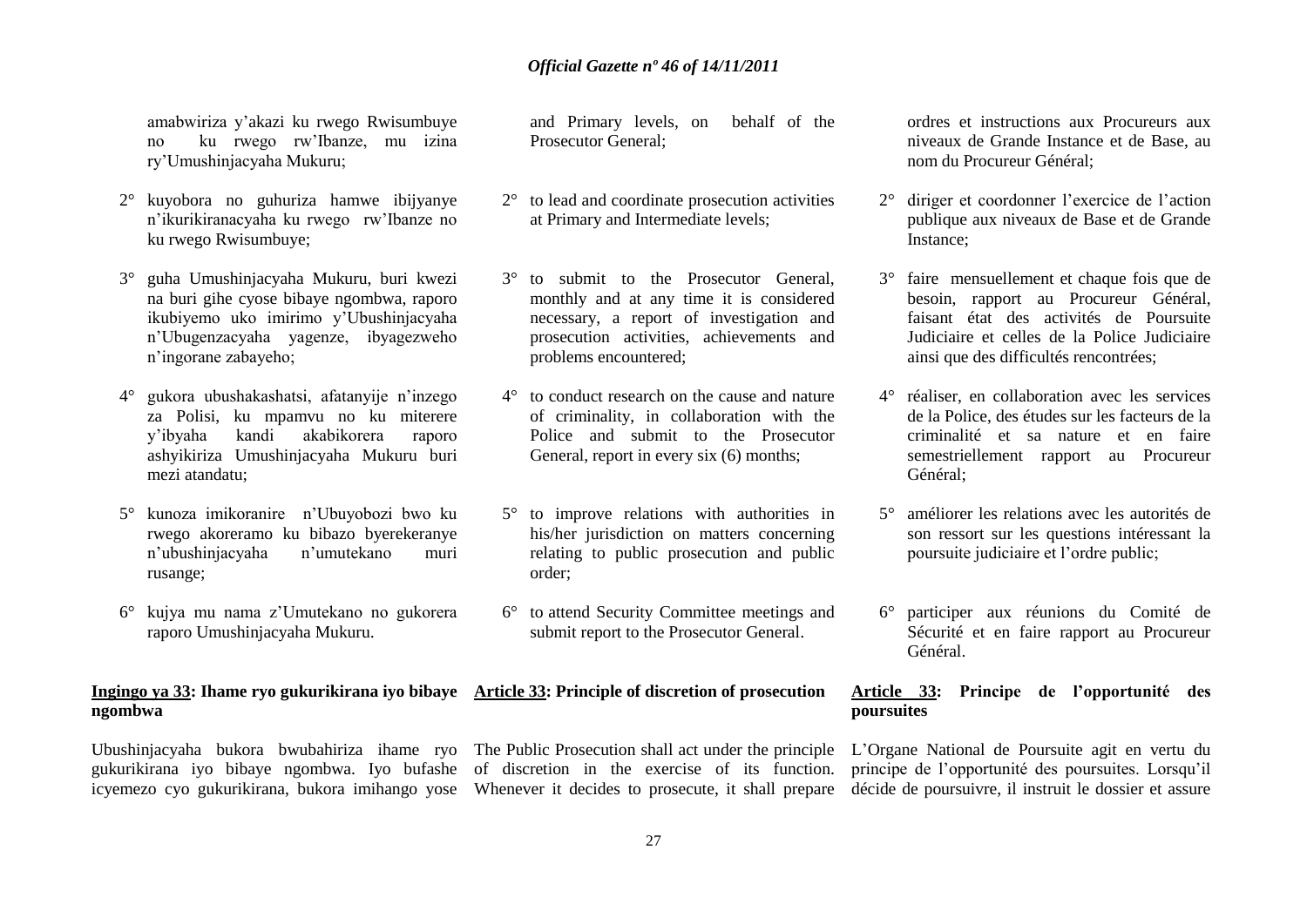| ijyanye n'itunganywa ry'idosiye kandi bukajya the case file and prosecute in competent Court.<br>gushinja mu Rukiko rubifitiye ububasha.                                                                                              |                                                                                                                                                                                                                                                 | les poursuites devant la juridiction compétente.                                                                                                                                                                                                                                                              |  |
|---------------------------------------------------------------------------------------------------------------------------------------------------------------------------------------------------------------------------------------|-------------------------------------------------------------------------------------------------------------------------------------------------------------------------------------------------------------------------------------------------|---------------------------------------------------------------------------------------------------------------------------------------------------------------------------------------------------------------------------------------------------------------------------------------------------------------|--|
| Mu mirimo yabo, Abashinjacyaha<br>bashobora<br>gusimburana mu rubanza rumwe.                                                                                                                                                          | In the exercise of their functions, Prosecutors may<br>replace each other in the same action.                                                                                                                                                   | Dans l'exercice de leurs fonctions, les Officiers de<br>Poursuite Judiciaire peuvent se relayer les uns les<br>autres au cours d'une même instance.                                                                                                                                                           |  |
| Ubushinjacyaha bufashe<br>icyemezo<br>Iyo  <br>cyo<br>kudakurikirana<br>bushyingura<br>idosiye<br>kandi<br>bukabimenyesha uwarezwe n'uwakorewe icyaha.                                                                                | Whenever the Public Prosecution decides not to<br>prosecute, it shall close the case file and inform the<br>defendant and the victim.                                                                                                           | Lorsque l'Organe National de Poursuite décide de<br>ne pas poursuivre, il classe le dossier sans suite et<br>en avise l'accusé et la victime.                                                                                                                                                                 |  |
| Icyemezo cyo gushyingura burundu idosiye kiri mu<br>bubasha bw'Umushinjacyaha Mukuru.                                                                                                                                                 | The power to definitely withdraw charges shall lie<br>within the jurisdiction of the Prosecutor General.                                                                                                                                        | Le classement sans suite définitif d'un dossier<br>relève de la compétence du Procureur Général.                                                                                                                                                                                                              |  |
| bw'ikurikirana<br><u>Ingingo ya 34</u> : Ububasha<br>cyangwa ijurira                                                                                                                                                                  | <b>Article 34: Powers of prosecution or appeal</b>                                                                                                                                                                                              | <b>Article 34: Pouvoir de poursuite ou d'appel</b>                                                                                                                                                                                                                                                            |  |
| Ububasha bwo kwemeza ko habaho ikurikirana<br>cyangwa ijurira bugirwa n'Abashinjacyaha bagize<br>Ibiro by'Umushinjacyaha Mukuru n'Ubushinjacyaha<br>bwo ku rwego Rwisumbuye n'ubwo ku rwego<br>rw'Ibanze.                             | appeals shall rest with the members of the<br>Prosecutor General's Office and National Public<br>Prosecution Authority at the Intermediate level and<br>primary level.                                                                          | The powers to institute criminal prosecutions or file Le pouvoir de décider de diligenter les poursuites<br>ou d'interjeter appel appartient aux Procureurs<br>membres du Bureau du Procureur Général et à<br>l'Organe National de Poursuite Judiciaire au niveau<br>de Grande Instance et au niveau de Base. |  |
| Abashinjacyaha bagize Ibiro by'Umushinjacyaha<br>Mukuru bajurira mu Rukiko rw'Ikirenga.                                                                                                                                               | The Prosecutors of the Prosecutor General's Office<br>shall file appeals before the Supreme Court.                                                                                                                                              | Les Procureurs membres du Bureau du Procureur<br>Général interjettent appel devant la Cour Suprême.                                                                                                                                                                                                           |  |
| Abashinjacyaha bo ku rwego Rwisumbuye bajurira<br>mu Rukiko Rwisumbuye no mu Rukiko Rukuru.<br>Bashobora kandi gukora imirimo y'iperereza<br>n'iy'ikurikiranabyaha<br>Rukiko<br>Rukuru<br>mu<br>babitegetswe n'Umushinjacyaha Mukuru. | The Prosecutors at the Intermediate level shall file<br>appeals at the Intermediate Court and in the High<br>Court. They may also carry out investigations and<br>prosecute at the High Court upon instructions from<br>the Prosecutor General. | Les Procureurs au niveau de Grande Instance<br>interjettent appel devant le Tribunal de Grande<br>Instance et devant la Haute Cour. Ils peuvent<br>également mener des actes d'instuctions et de<br>poursuite au niveau de la Haute Cour sur instruction<br>du Procureur Général.                             |  |
| Ubushinjacyaha<br>Bukuru<br>bushobora<br>kandi<br>gushyiraho<br>Abashinjacyaha<br>bagengwa                                                                                                                                            | hire Prosecutors at the primary level on a                                                                                                                                                                                                      | The National Public Prosecution Authority may also L'Organe National de Poursuite Judiciaire peut<br>également engager des Officiers de poursuite                                                                                                                                                             |  |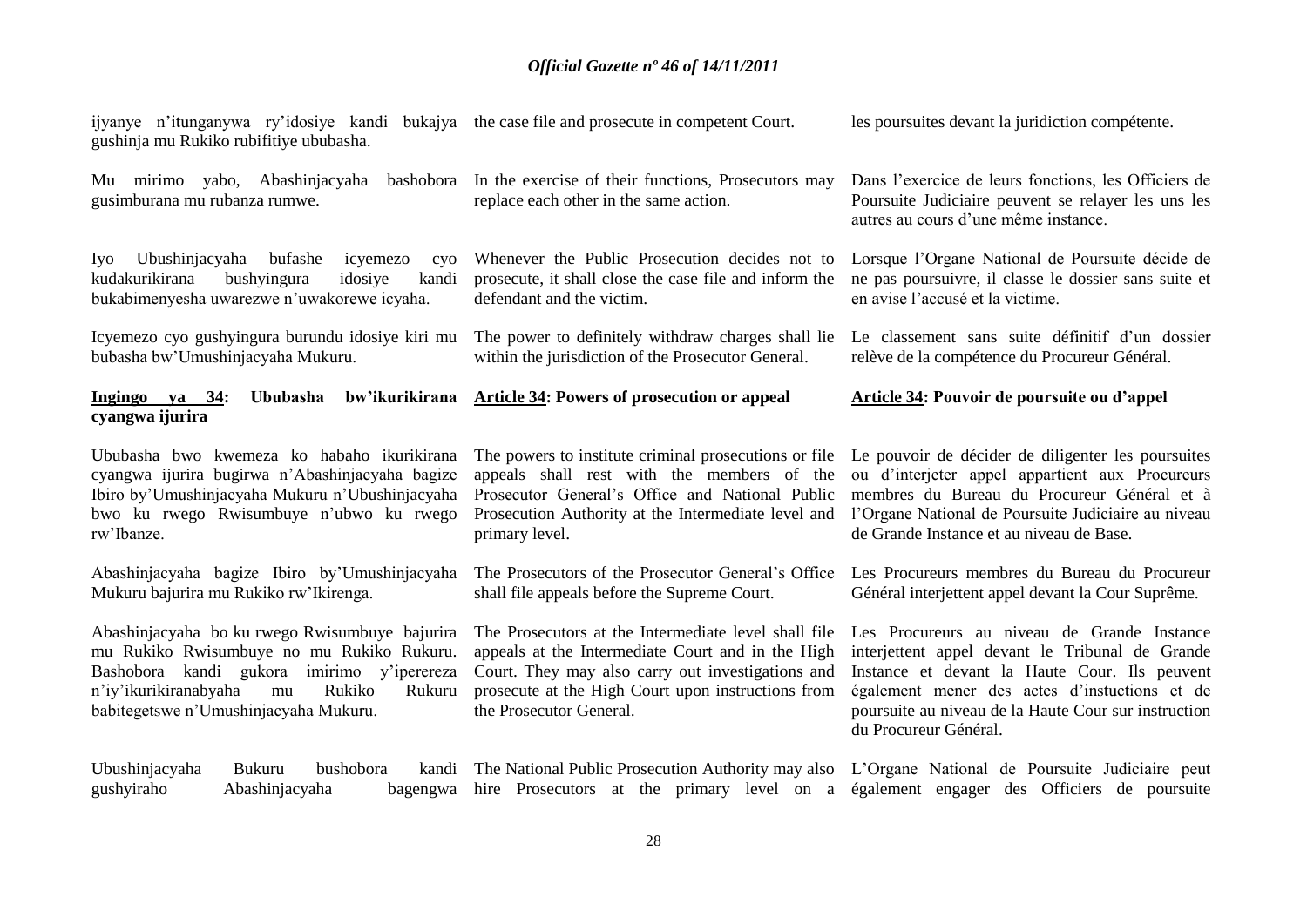n"amasezerano bakorera ku rwego rw"Ibanze.

contractual basis.

**INTERURO YA II: IMIKORANIRE Y'UBUSHINJACYAHA N'IZINDI NZEGO ZA LETA**

Y'UBUSHINJACYAHA BUKURU **MINISITERI IFITE UBUTABERA MU NSHINGANO ZAYO**

#### **Ingingo ya 35: Amabwiriza**

Mu byerekeranye no gukurikirana ibyaha, Minisitiri ufite ubutabera mu nshingano ze ashobora, mu nyungu rusange z"akazi, guha Umushinjacyaha Mukuru amabwiriza yanditse amutegeka cyangwa amubuza gukurikirana.

Ashobora kandi, iyo byihutirwa, mu nyungu rusange, guha Umushinjacyaha uwo ari we wese amabwiriza yanditse amutegeka cyangwa amubuza gukurikirana akabimenyesha Umushinjacyaha Mukuru.

#### **Ingingo ya 36: Politiki y'ikurikiranacyaha**

Minisitiri ufite Ubutabera mu nshingano ze agena politiki **y'**ikurikiranacyaha, anagena kandi, abyumvikanyeho n"Umushinjacyaha Mukuru, mbere y"uko umwaka urangira, amabwiriza rusange ya politiki y"ikurikiranabyaha. Ayo mabwiriza amenyeshwa abashinjacyaha mu nyandiko.

**TITLE II: RELATIONS BETWEEN THE** 

### PUBLIC PROSECUTION **AUTHORITY AND OTHER STATE ORGANS**

**UMUTWE WA MBERE: IMIKORANIRE CHAPTER ONE: RELATIONS BETWEEN THE NATIONAL PUBLIC PROSECUTION AUTHORITY AND THE MINISTRY OF JUSTICE** 

#### **Article 35: Instructions**

In matters relating to prosecution of offences, the Minister in charge of Justice may, for public interest, issue written instructions to the Prosecutor General to undertake or refrain from investigating and prosecuting of an offence.

He/she may also, in case of urgency and in public interest, issue written instructions to any prosecutor to investigate and prosecute or refrain from investigating and prosecuting an offence and inform the Prosecutor General of such instructions.

#### **Article 36: Policy governing public prosecution**

The Minister in charge of Justice shall determine the public prosecution policy. In consultation with the Prosecutor General, he/she shall formulate general guidelines of the policy governing public prosecution before the end of each calendar year. Such guidelines shall be communicated to all prosecutors in writting.

judiciaire régis par un contrat pour exercerr au niveau de Base.

#### **TITRE II: RAPPORT ENTRE L'ORGANE NATIONAL DE POURSUITE ET LES AUTRES ORGANES DE L'ETAT**

**CHAPITRE PREMIER: RAPPORT ENTRE L'ORGANE NATIONAL DE POURSUITE JUDICIAIRE ET LE MINISTERE AYANT LA JUSTICE DANS SES ATTRIBUTIONS**

#### **Article 35: Injonctions**

En matière de poursuite d"infractions, le Ministre ayant la justice dans ses attributions peut, dans l'intérêt général du service, donner au Procureur Général des injonctions écrites de poursuivre ou de ne pas poursuivre.

Il peut également, en cas d"urgence et dans l"intérêt général, donner des injonctions écrites à tout officier de poursuite judiciaire lui obligeant d"exercer ou ne pas exercer une action publique et en informer le Procureur Général.

#### **Article 36: Politique de poursuite judiciaire**

Le Ministre ayant la justice dans ses attributions définit la politique de poursuite judiciaire. Il détermine, en collaboration avec le Procureur Général avant la fin de chaque année, les orientations générales de la politique de poursuite judiciaire. Ces orientations sont portées par écrit à la connaissance des officiers de poursuite judiciaire.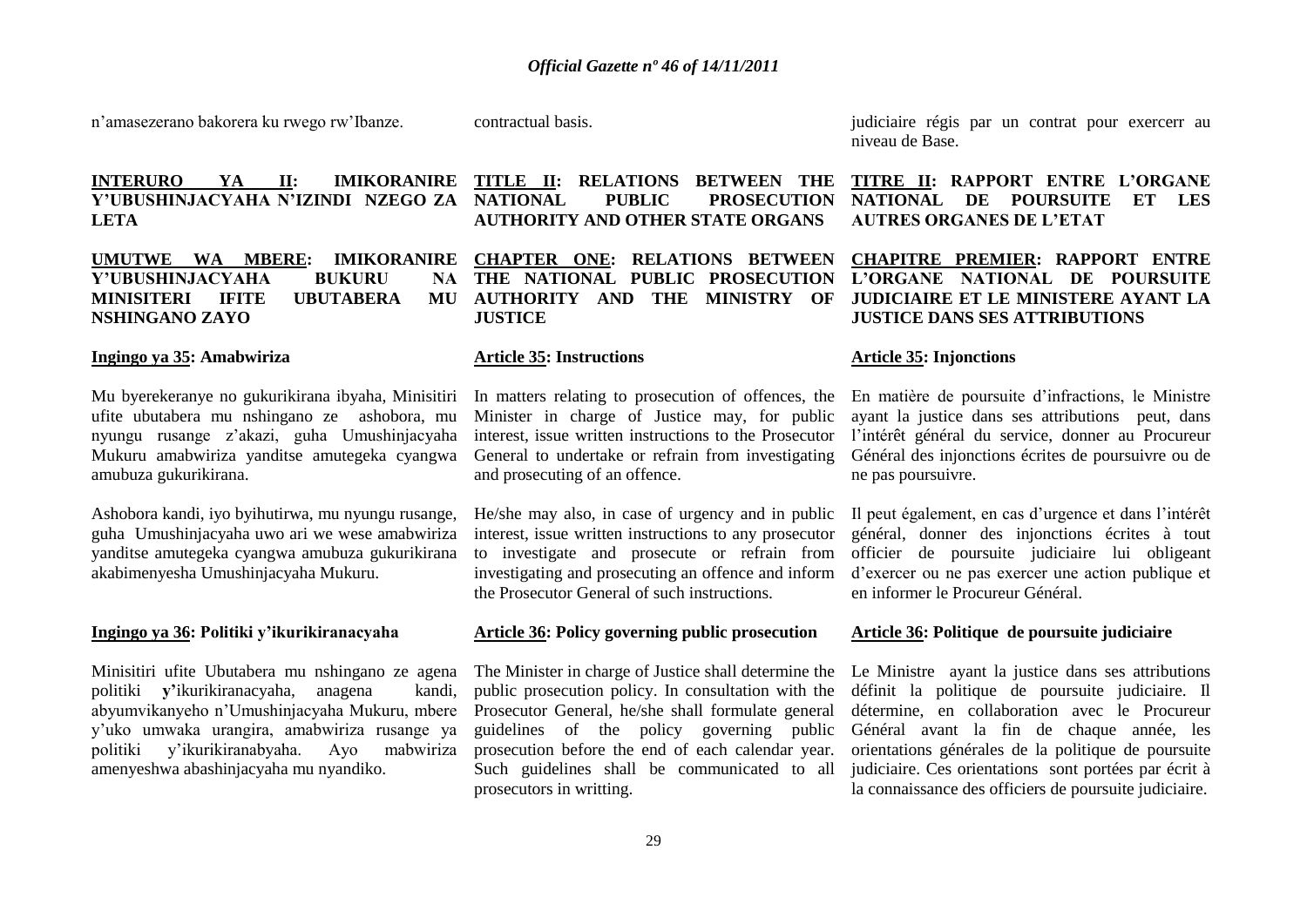#### **Ingingo ya 37: Raporo y'ibikorwa**

Umushinjacyaha Mukuru ashyikiriza buri gihembwe Minisitiri ufite ubutabera mu nshingano ze raporo y"ibikorwa by"Ubushinjacyaha Bukuru.

# **Y'UBUSHINJACYAHA BUKURU N'UBUGENZACYAHA**

#### **Ingingo ya 38: Igenzurwa ry'Ubugenzacyaha**

Ubushinjacyaha Bukuru bugenzura ubugenzacyaha mu kazi ko kugenza ibyaha. Bukora raporo buri gihembwe n"igihe bibaye ngombwa ku mikorere y"Abagenzacyaha bukayishyikiriza abayobozi babo.

# **cyakozwe**

Ubugenzacyaha bumenyesha Ubushinjacyaha Bukuru, ako kanya bukibimenya, icyaha gikomeye cyangwa cy"ubugome gikozwe.

#### **Ingingo ya 40: Igenzura ry'ahafungirwa abantu**

Ubushinjacyaha Bukuru bugenzura, nibura rimwe mu cyumweru, aho abantu bafungiye bugafata ibyemezo byose bya ngombwa kugira ngo amategeko yubahirizwe.

#### **Article 37: Performance report**

The Prosecutor General shall submit to the Minister in charge of Justice a quarterly report regarding the performance of the National Public Prosecution Authority.

#### **UMUTWE WA II: IMIKORANIRE CHAPTER II: RELATIONS BETWEEN THE NATIONAL PUBLIC PROSECUTION AUTHORITY AND JUDICIAL POLICE**

#### **Article 38: Supervision of criminal Investigation Article 38**: **Supervision de la Police Judiciaire department**

The National Public Prosecution Authority shall supervise criminal investigators of Judicial Police. It shall report to their superiors every quarter and when it is considered necessary on the activities of judicial police.

# Ingingo ya 39: Imenyekanisha ry'icyaha Article 39: Notification of the offence committed

The Judicial Police shall, as soon as possible, inform the National Public Prosecution Authority of any felonies and misdemeanors which have been d'un délit ou d'un crime. committed.

#### **Article 40: Control of detention places**

The National Public Prosecution Authority shall inspect detention places at least once a week, so as to ensure compliance with the laws.

#### **Article 37: Rapport d'activités**

Le Procureur Général fait trimestriellement au Ministre ayant la justice dans ses attributions le rapport des activités de l"Organe National de Poursuite Judiciaire.

#### **CHAPITRE II: RAPPORT ENTRE L'ORGANE NATIONAL DE POURSUITE JUDICIAIRE ET LA POLICE JUDICIAIRE**

L"Organe National de Poursuite Judiciaire supervise la Police Judiciaire. Il élabore chaque trimestre et chaque fois que de besoin un rapport sur les activités des Officiers de la Police Judiciaire et le soumet à leurs supérieurs hiérarchiques.

#### **Article 39: Dénonciation de la commission d'une infraction**

La Police Judiciaire informe, sans délai l"Organe National de Poursuite Judiciaire, de la commission

#### **Article 40: Contrôle des lieux de détention**

L"Organe National de Poursuite Judiciaire contrôle au moins une fois la semaine les lieux de détention et prend toute mesure pour veiller au respect des lois.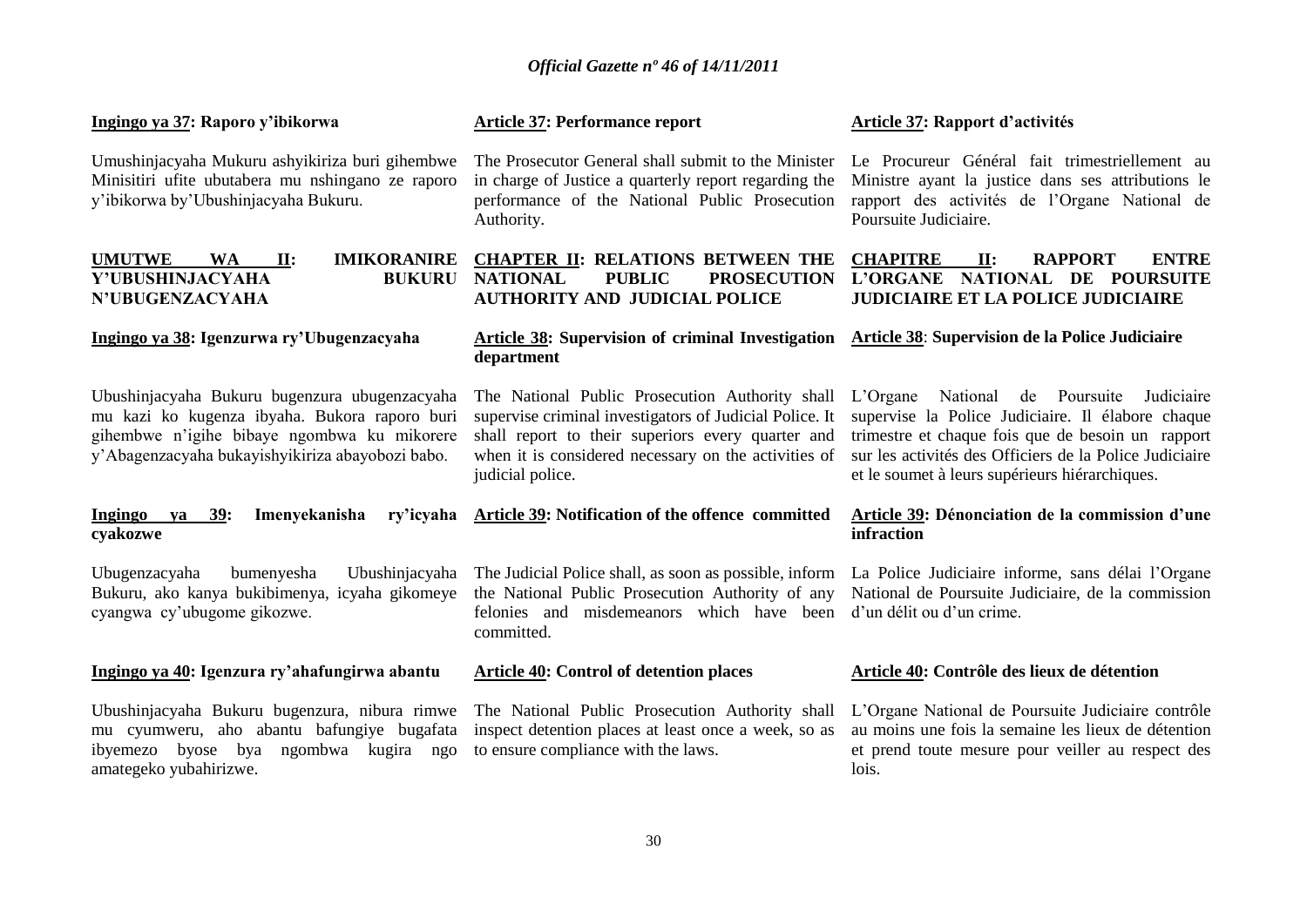| <b>UMUTWE</b><br><b>IMIKORANIRE</b><br><b>WA</b><br>III:<br>Y'UBUSHINJACYAHA N'INKIKO                                                                                         | <b>CHAPTER III : RELATIONS BETWEEN THE</b><br>PUBLIC PROSECUTION AND COURTS                                                                                                                                           | <b>ENTRE</b><br><b>CHAPITRE</b><br>Ш:<br><b>RAPPORT</b><br>L'ORGANE NATIONAL DE POURSUITE ET<br><b>LES JURIDICTIONS</b>                                                                                                                                 |
|-------------------------------------------------------------------------------------------------------------------------------------------------------------------------------|-----------------------------------------------------------------------------------------------------------------------------------------------------------------------------------------------------------------------|---------------------------------------------------------------------------------------------------------------------------------------------------------------------------------------------------------------------------------------------------------|
| Ingingo ya 41: Imanza Ubushinjacyaha bujyamo                                                                                                                                  | Article 41: Matters in which the Public<br>Prosecution appears as a party                                                                                                                                             | Article 41: Affaires dans lesquelles l'Organe<br><b>National de Poursuite intervient</b>                                                                                                                                                                |
| Ubushinjacyaha bujya mu Rukiko iyo haburanwa<br>imanza z'inshinjabyaha gusa.                                                                                                  | The Public Prosecution shall appear in Courts only<br>in criminal matters.                                                                                                                                            | L'Organe National de Poursuite n'intervient devant<br>les cours et tribunaux que dans les seules affaires<br>pénales.                                                                                                                                   |
| Ingingo ya 42: Ubwigenge ku baburanyi no ku Article 42: Independence from judges and<br>bacamanza                                                                             | parties                                                                                                                                                                                                               | Article 42: Indépendance envers les parties et les<br>juges                                                                                                                                                                                             |
| Abashinjacyaha bafite ubwigenge<br>ku<br>baburanyi no ku bacamanza. Ntibashobora guhabwa<br>amabwiriza nabo babategeka uko bakora akazi kabo<br>cyangwa se bababuza kugakora. | bandi Prosecutors shall be independent from judges and<br>other parties. They shall not receive from them any<br>instructions on how to perform their duties or orders<br>refraining them from perfoming such duties. | Les Officiers de Poursuite Judiciaire<br>sont<br>indépendants des autres parties et des juges. En<br>aucun cas, les uns et les autres ne peuvent leur<br>enjoindre, ni leur interdire d'exercer leurs fonctions,<br>ni les influencer de quelque façon. |
|                                                                                                                                                                               |                                                                                                                                                                                                                       |                                                                                                                                                                                                                                                         |
| <b>INTERURO YA III: INGINGO ZISOZA</b>                                                                                                                                        | <b>TITLE III: FINAL PROVISIONS</b>                                                                                                                                                                                    | <b>TITRE III: DISPOSITIONS FINALES</b>                                                                                                                                                                                                                  |
| Ingingo ya 43: Itegurwa, isuzumwa n'itorwa<br>ry'iri tegeko ngenga                                                                                                            | Article 43: Drafting , consideration and adoption<br>of this Organic Law                                                                                                                                              | Article 43: Initiation, examen et adoption de la<br>présente loi organique                                                                                                                                                                              |
| Iri tegeko ngenga ryateguwe, risuzumwa kandi<br>ritorwa mu rurimi rw'Ikinyarwanda.                                                                                            | This Organic Law was drafted, considered and<br>adopted in Kinyarwanda.                                                                                                                                               | La présente loi organique a été initiée, examinée et<br>adoptée en Kinyarwanda.                                                                                                                                                                         |
| Ingingo ya 44: Ivanwaho ry'itegeko n'ingingo<br>zinyuranyije n'iri tegeko ngenga                                                                                              | <b>Article 44: Repealing provision</b>                                                                                                                                                                                | <b>Article 44: Disposition abrogatoire</b>                                                                                                                                                                                                              |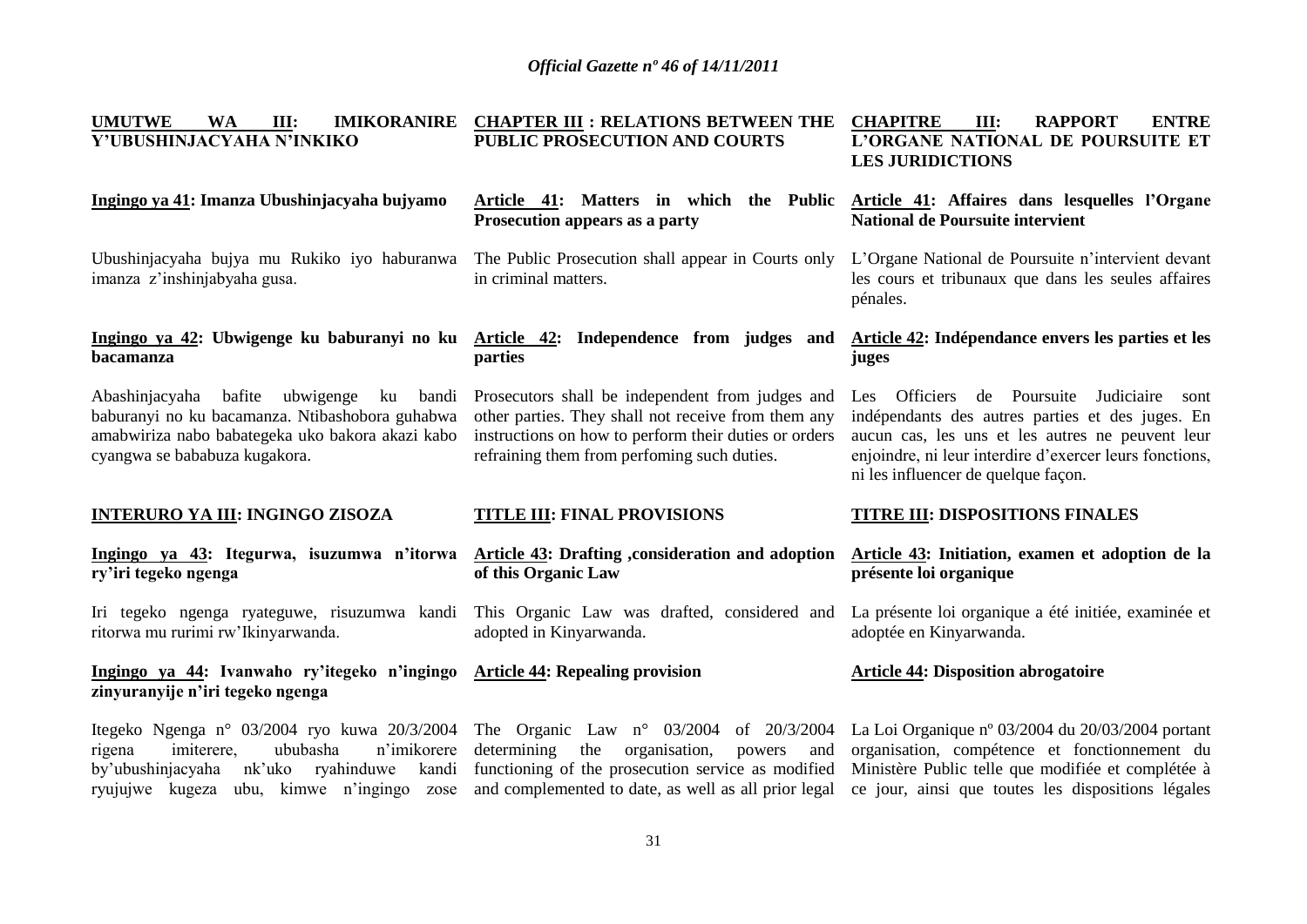| z'amategeko abanziriza iri tegeko ngenga kandi provisions contrary to this Organic Law are hereby<br>zinyuranyije na ryo, bivanyweho. | repealed.                                                                                                                      | antérieures contraires à la présente loi organique<br>sont abrogées.                                                       |
|---------------------------------------------------------------------------------------------------------------------------------------|--------------------------------------------------------------------------------------------------------------------------------|----------------------------------------------------------------------------------------------------------------------------|
| Ingingo ya 45: Igihe iri tegeko ngenga ritangira Article 45: Commencement<br>gukurikizwa                                              |                                                                                                                                | Article 45: Entrée en vigueur                                                                                              |
| Iri tegeko ngenga ritangira gukurikizwa ku munsi<br>ritangarijweho mu Igazeti ya Leta ya Repubulika y'u<br>Rwanda.                    | This Organic Law shall come into force on the date<br>of its publication in the Official Gazette of the<br>Republic of Rwanda. | La présente loi organique entre en vigueur le jour de<br>sa publication au Journal Officiel de la République<br>du Rwanda. |
| Kigali, kuwa 03/10/2011                                                                                                               | Kigali, on le 03/10/2011                                                                                                       | Kigali, le 03/10/2011                                                                                                      |
| $(s\acute{e})$                                                                                                                        | $(s\acute{e})$                                                                                                                 | $(s\acute{e})$                                                                                                             |
| <b>KAGAME Paul</b><br>Perezida wa Repubulika                                                                                          | <b>KAGAME Paul</b><br>President of the Republic                                                                                | <b>KAGAME Paul</b><br>Président de la République                                                                           |
| $(s\acute{e})$                                                                                                                        | $(s\acute{e})$                                                                                                                 | $(s\acute{e})$                                                                                                             |
| <b>MAKUZA Bernard</b><br>Minisitiri w'Intebe                                                                                          | <b>MAKUZA Bernard</b><br>Prime Minister                                                                                        | <b>MAKUZA Bernard</b><br><b>Premier Ministre</b>                                                                           |
| Bibonywe kandi bishyizweho Ikirango cya<br>Repubulika:                                                                                | Seen and sealed with the Seal of the Republic:                                                                                 | Vu et scellé du Sceau de la République:                                                                                    |
| $(s\acute{e})$                                                                                                                        | $(s\acute{e})$                                                                                                                 | $(s\acute{e})$                                                                                                             |
| <b>KARUGARAMA Tharcisse</b><br>Minisitiri w'Ubutabera/Intumwa Nkuru ya Leta                                                           | <b>KARUGARAMA Tharcisse</b><br>Minister of Justice/Attorney General                                                            | <b>KARUGARAMA Tharcisse</b><br>Ministre de la Justice/Garde des Sceaux                                                     |
|                                                                                                                                       |                                                                                                                                |                                                                                                                            |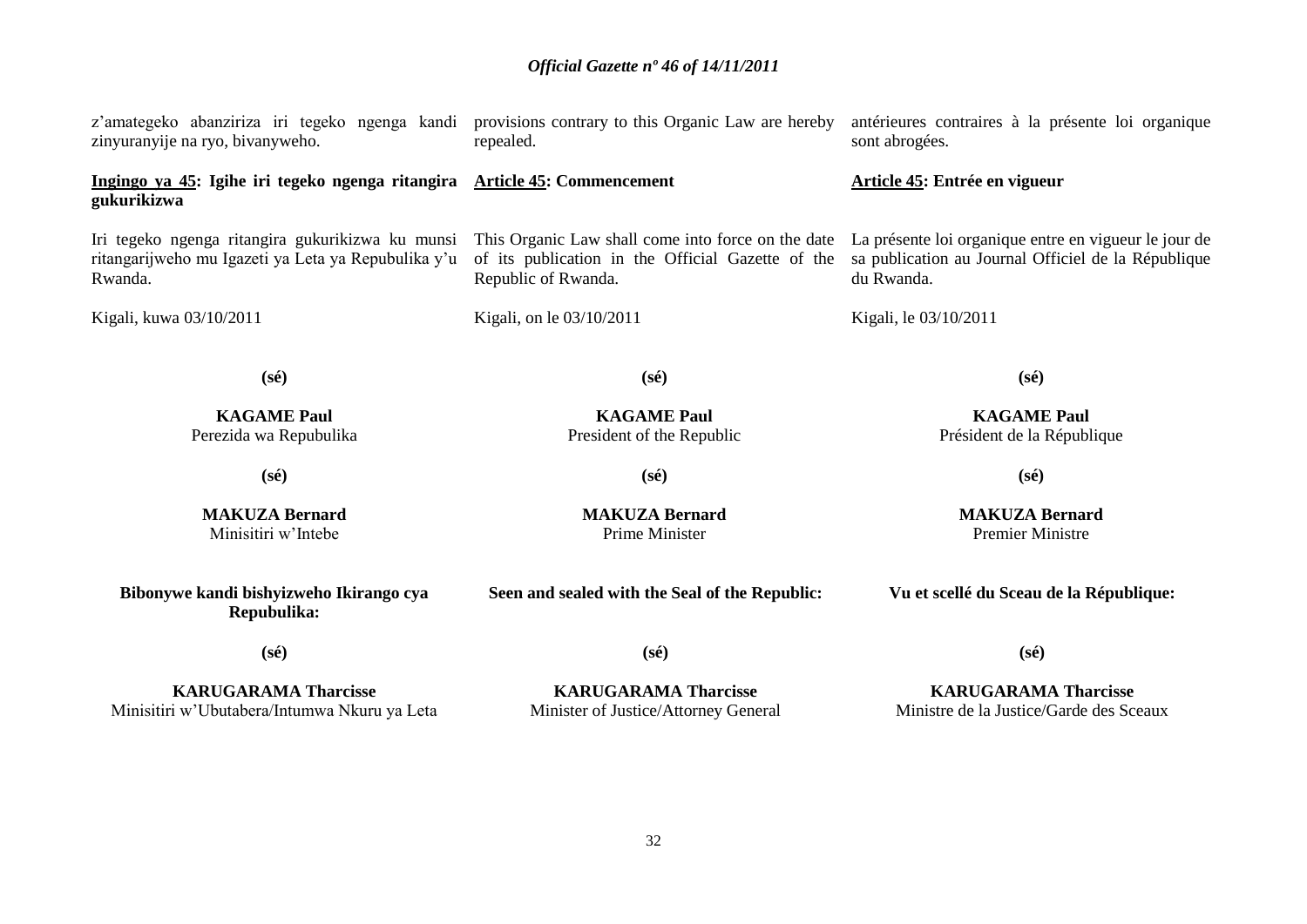|                      | UMUGEREKA WA I W'ITEGEKO ANNEXIOF ORGANIC LAW N° 04/2011/OL ANNEXE I A LA LOI ORGANIQUE N°              |  |
|----------------------|---------------------------------------------------------------------------------------------------------|--|
| $NGENGA$ $N^{\circ}$ | 04/2011/OL RYO KUWA OF 03/10/2011 DETERMINING THE 04/2011/OL DU 03/10/2011 PORTANT                      |  |
| 03/10/2011 RIGENA    | IMITERERE,   ORGANISATION, FUNCTIONING AND   ORGANISATION, FONCTIONNEMENT ET                            |  |
| <b>IMIKORERE</b>     | N'UBUBASHA   COMPETENCE OF THE NATIONAL   COMPETENCE DE L'ORGANE NATIONAL                               |  |
|                      | BY'UBUSHINJACYAHA     BUKURU   PUBLIC PROSECUTION AUTHORITY AND   DE POURSUITE JUDICIAIRE ET DE         |  |
|                      | N'UBUSHINJACYAHA BWA GISIRIKARE      OF      THE      MILITARY      PROSECUTION   L'AUDITORAT MILITAIRE |  |
|                      | <b>DEPARTMENT</b>                                                                                       |  |
|                      |                                                                                                         |  |

### **UBUSHINJACYAHA BWO KU RWEGO RW'IBANZE THE NATIONAL PUBLIC PROSECUTION AUTHORITY AT PRIMARY LEVEL ORGANE NATIONAL DE POURSUITE JUDICIARE AU NIVEAU DE BASE**

| <b>INTARA/UMUJYI WA KIGALI</b><br>PROVINCE/KIGALI CITY<br><b>VILLE DE KIGALI/VILLE DE</b><br><b>KIGALI</b> | <b>AKARERE/DISTRICT/</b><br><b>DISTRICT</b> | <b>INYITO</b><br><b>DENOMINATION</b><br><b>DENOMINATION</b>                     | <b>IFASI/TERRITORIAL MJURISDICTION/</b><br><b>RESSORT</b>                                                                                                                                                                                                                                                                                                                             |
|------------------------------------------------------------------------------------------------------------|---------------------------------------------|---------------------------------------------------------------------------------|---------------------------------------------------------------------------------------------------------------------------------------------------------------------------------------------------------------------------------------------------------------------------------------------------------------------------------------------------------------------------------------|
| UMUJYI WA KIGALI<br><b>KIGALI CITY</b><br><b>VILLE DE KIGALI</b>                                           | <b>KICUKIRO</b>                             | 1. Urwego rw'Ibanze rwa /<br>Primary Level of/Niveau de<br>Base de / Kagarama   | Umurenge wa / Sector of/ Secteur de/<br>Kigarama<br>2.<br>Umurenge wa / Sector of / Secteur de / Kicukiro<br>3.<br>Umurenge wa / Sector of/ Secteur de/ Gikondo<br>Umurenge wa / Sector of/ Secteur de/ Niboye<br>4.<br>Umurenge wa / Sector of/ Secteur de/<br>.5.<br>Kagarama<br>Umurenge wa / Sector of/ Secteur de/ Gahanga<br>6.<br>Umurenge wa / Sector of/ Secteur de/ Gatenga |
|                                                                                                            |                                             | 2. Urwego rw'Ibanze rwa /<br>Primary Level of/Niveau de<br>Base de /Nyarugunga. | 8.<br>Umurenge wa / Sector of/ Secteur de/<br>Nyarugunga<br>Umurenge wa / Sector of/ Secteur de/ Kanombe<br>9.<br>Umurenge wa / Sector of/ Secteur de/ Masaka<br>10.                                                                                                                                                                                                                  |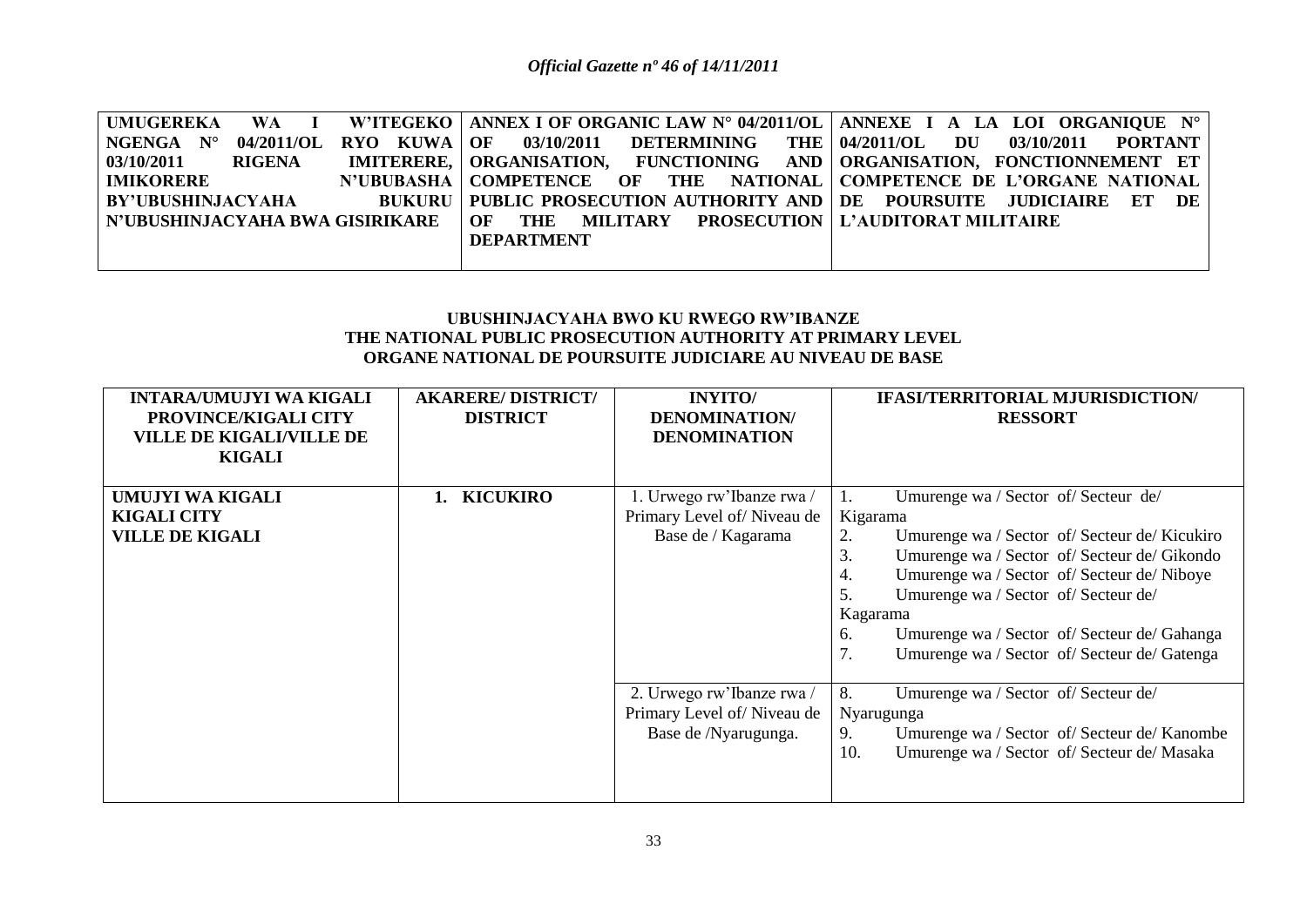| 2. NYARUGENGE | 3. Urwego rw'Ibanze rwa /                               | Umurenge wa / Sector of/ Secteur de/<br>11.          |
|---------------|---------------------------------------------------------|------------------------------------------------------|
|               | Primary Level of/Niveau de                              | Nyarugenge                                           |
|               | Base de /Nyarugenge                                     | 12.<br>Umurenge wa / Sector of/ Secteur de/          |
|               |                                                         | Kanyinya                                             |
|               |                                                         | Umurenge wa / Sector of/ Secteur de/ Muhima<br>13.   |
|               |                                                         | 14.<br>Umurenge wa / Sector of/ Secteur de/ Gitega   |
|               |                                                         |                                                      |
|               | 4. Urwego rw'Ibanze rwa /                               | Umurenge wa / Sector of/ Secteur de/<br>15.          |
|               | Primary Level of/Niveau de                              | Nyamirambo                                           |
|               | Base de /Nyamirambo                                     | Umurenge wa / Sector of/ Secteur de/<br>16.          |
|               |                                                         | Rwezamenyo                                           |
|               |                                                         | 17.<br>Umurenge wa / Sector of/ Secteur de/          |
|               |                                                         | Mageregere                                           |
|               |                                                         | Umurenge wa / Sector of/ Secteur de/<br>18.          |
|               |                                                         | Kimisagara                                           |
|               |                                                         | Umurenge wa / Sector of/ Secteur de/<br>19.          |
|               |                                                         | Nyakabanda                                           |
|               |                                                         | Umurenge wa / Sector of/ Secteur de / Kigali<br>20.  |
|               |                                                         |                                                      |
| 3. GASABO     | 5. Urwego rw'Ibanze rwa /<br>Primary Level of/Niveau de | 21 Umurenge wa / Sector of/ Secteur de/ Kacyiru      |
|               | Base de /Kacyiru                                        | Umurenge wa / Sector of/ Secteur de/ Remera<br>1.    |
|               |                                                         | 2.<br>Umurenge wa / Sector of/ Secteur de/           |
|               |                                                         | Kimihurura                                           |
|               |                                                         | 3.<br>Umurenge wa / Sector of/ Secteur de/           |
|               |                                                         | Kimironko                                            |
|               |                                                         | Umurenge wa / Sector of/ Secteur de/ Nduba<br>4.     |
|               |                                                         | 5.<br>Umurenge wa / Sector of/ Secteur de/ Gatsata   |
|               |                                                         | Umurenge wa / Sector of/ Secteur de/ Jabana<br>6.    |
|               |                                                         | 7.<br>Umurenge wa / Sector of/ Secteur de/ Kinyinya  |
|               |                                                         | 8.<br>Umurenge wa / Sector of/ Secteur de /Gisozi    |
|               |                                                         | 9.<br>Umurenge wa / Sector of/ Secteur de/ Jali      |
|               |                                                         |                                                      |
|               | 6. Urwego rw'Ibanze rwa /                               | 10.<br>Umurenge wa / Sector of/ Secteur de/ Rusororo |
|               | Primary Level of/Niveau de                              | 11.<br>Umurenge wa / Sector of/ Secteur de/ Ndera    |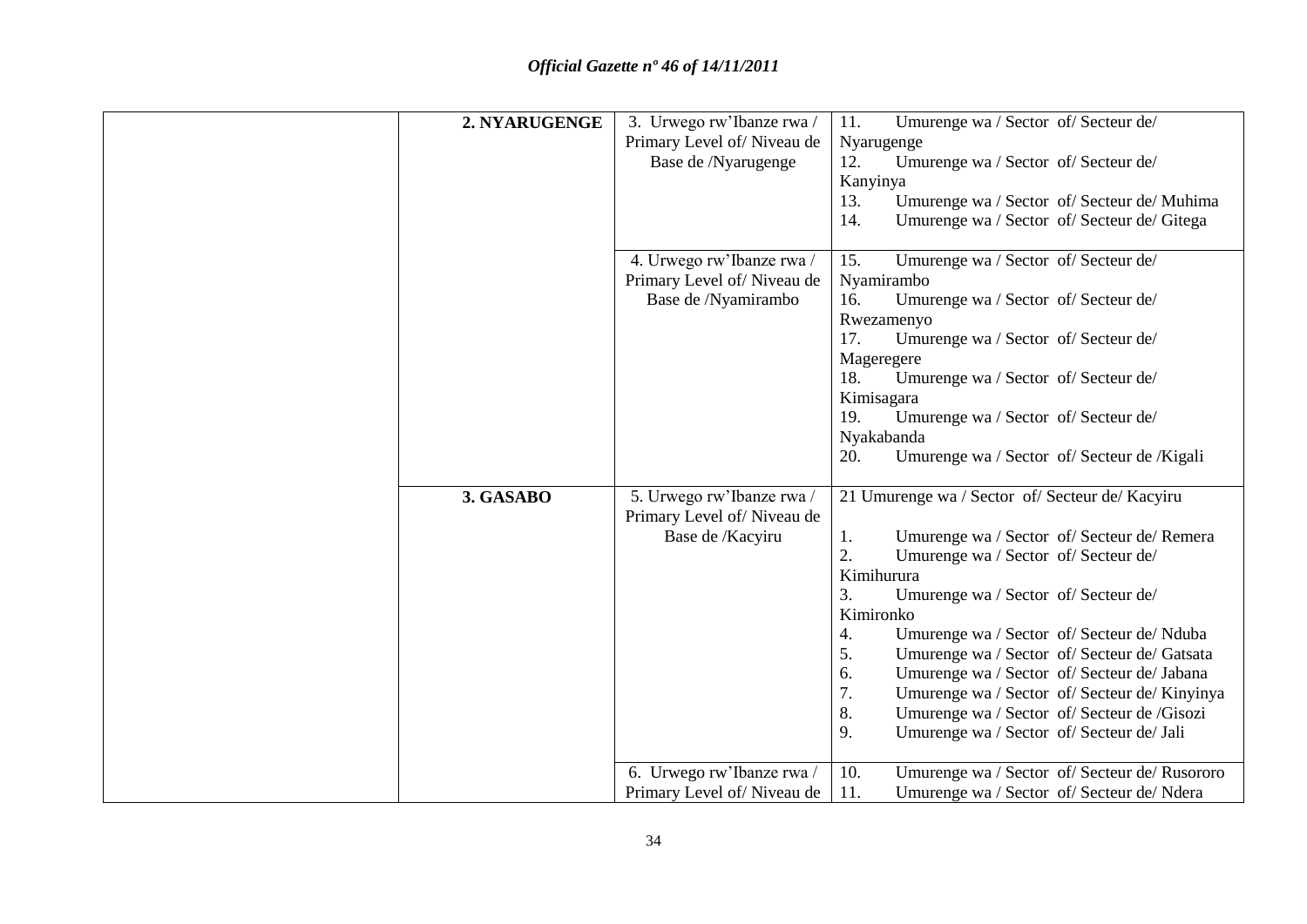|                                                                                         |                                      | Base de /Rusororo.                                                            | 12.<br>Umurenge wa / Sector of/ Secteur de/ Gikomero<br>13.<br>Umurenge wa / Sector of/ Secteur de/ Bumbogo<br>Umurenge wa / Sector of/ Secteur de/ Rutunga<br>14.                                                                                                                                                                                                                                                                                                |
|-----------------------------------------------------------------------------------------|--------------------------------------|-------------------------------------------------------------------------------|-------------------------------------------------------------------------------------------------------------------------------------------------------------------------------------------------------------------------------------------------------------------------------------------------------------------------------------------------------------------------------------------------------------------------------------------------------------------|
| <b>INTARA Y'IBURASIRAZUBA /</b><br><b>EASTERN PROVINCE/</b><br><b>PROVINCE DE L'EST</b> | <b>AKARERE/DISTRICT</b><br>/DISTRICT | <b>INYITO</b> /<br><b>DENOMINATION/</b><br><b>DENOMINATION</b>                | IFASI/<br><b>TERRITORIAL JURISDICTION/</b><br><b>RESSORT</b>                                                                                                                                                                                                                                                                                                                                                                                                      |
|                                                                                         | <b>4. KIREHE</b>                     | 7. Urwego rw'Ibanze rwa /<br>Primary Level of/Niveau de<br>Base de/Kirehe     | Umurenge wa / Sector of/ Secteur de/ Kirehe<br>15.<br>Umurenge wa / Sector of/ Secteur de/ Kigina<br>16.<br>Umurenge wa / Sector of/ Secteur de/ Kigarama<br>17.<br>18. Umurenge wa / Sector of/ Secteur de/ Nyamugali<br>19.<br>Umurenge wa / Sector of/ Secteur de/ Gatore<br>20.<br>Umurenge wa / Sector of/ Secteur de/ Gahara<br>21.<br>Umurenge wa / Sector of/ Secteur de/ Musaza                                                                          |
|                                                                                         |                                      | 8. Urwego rw'Ibanze rwa /<br>Primary Level of/Niveau de<br>Base de /Nyarubuye | Umurenge wa / Sector of/ Secteur de/ Nyarubuye<br>22.<br>Umurenge wa / Sector of/ Secteur de/ Mushikiri<br>23.<br>Umurenge wa / Sector of/ Secteur de/ Nasho<br>24.<br>Umurenge wa / Sector of/ Secteur de/ Mpanga<br>25.<br>Umurenge wa / Sector of/ Secteur de/ Mahama<br>26.                                                                                                                                                                                   |
|                                                                                         | 5. NGOMA                             | 9. Urwego rw'Ibanze rwa /<br>Primary Level of/Niveau de<br>Base de/Kibungo    | Umurenge wa / Sector of/ Secteur de/ Kibungo<br>27.<br>28.<br>Umurenge wa / Sector of/ Secteur de/ Rukira<br>29.<br>Umurenge wa / Sector of/ Secteur de/<br>Murama<br>30.<br>Umurenge wa / Sector of/ Secteur de/Remera<br>31.<br>Umurenge wa / Sector of/ Secteur de/<br>Rurenge<br>32.<br>Umurenge wa / Sector of/ Secteur de/<br>Karembo<br>33.<br>Umurenge wa / Sector of/ Secteur de<br>/Mugesera<br>34.<br>Umurenge wa / Sector of/ Secteur de<br>/Gashanda |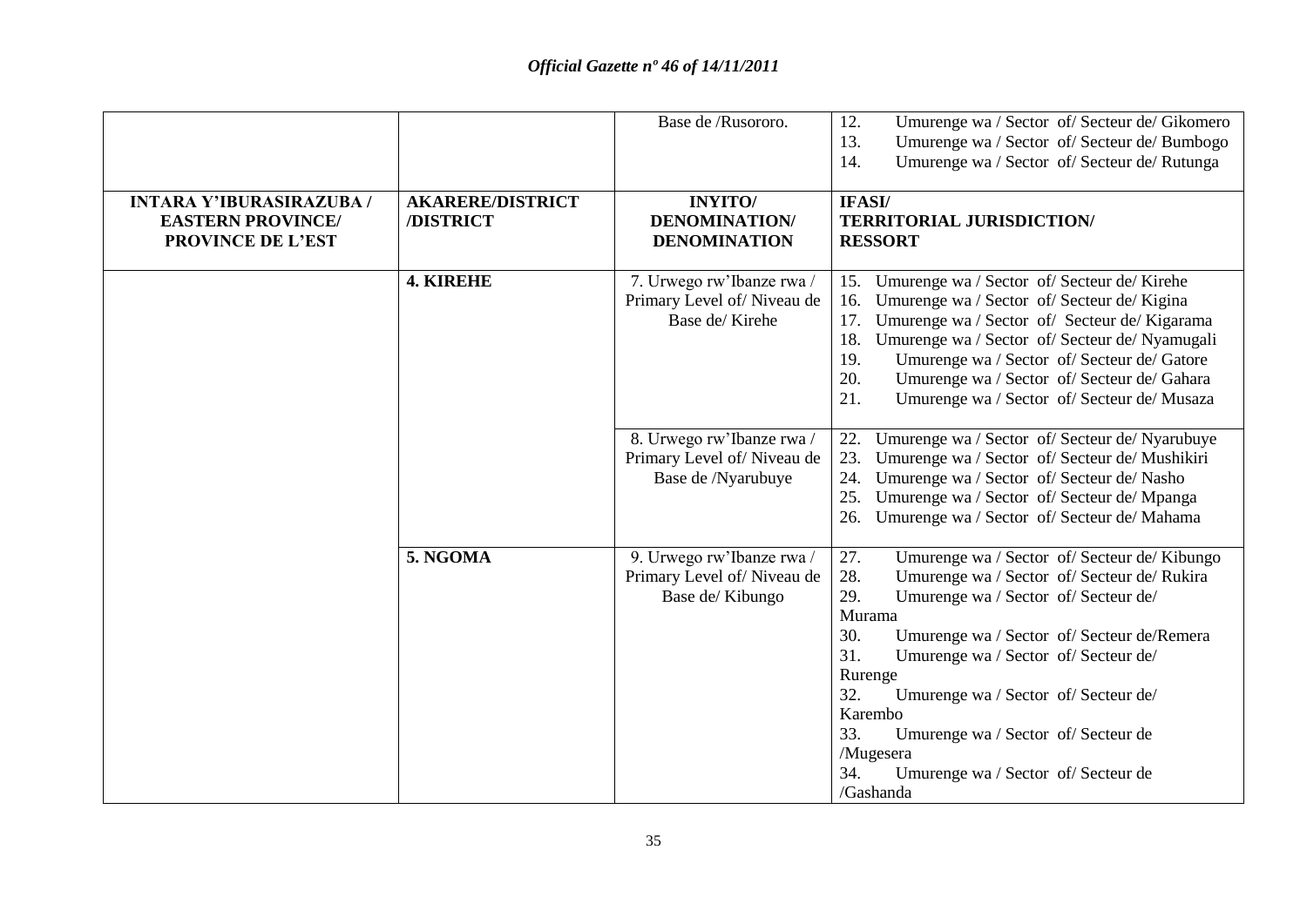|                   | 10. Urwego rw'Ibanze rwa /<br>Primary Level of/Niveau de<br>Base de/ Sake                                                                                    | Umurenge wa / Sector of/ Secteur de/ Sake<br>35.<br>Umurenge wa / Sector of/ Secteur de /Kazo<br>36.<br>37.<br>Umurenge wa / Sector of/ Secteur de /Zaza<br>38.<br>Umurenge wa / Sector of/ Secteur de<br>/Rukumberi<br>39.<br>Umurenge wa / Sector of/ Secteur de /Jarama<br>40.<br>Umurenge wa / Sector of/ Secteur de/ Mutendeli                                                                                                                                                                                                                                                                                                                                                      |
|-------------------|--------------------------------------------------------------------------------------------------------------------------------------------------------------|------------------------------------------------------------------------------------------------------------------------------------------------------------------------------------------------------------------------------------------------------------------------------------------------------------------------------------------------------------------------------------------------------------------------------------------------------------------------------------------------------------------------------------------------------------------------------------------------------------------------------------------------------------------------------------------|
| <b>6. KAYONZA</b> | 11. Urwego rw'Ibanze rwa /<br>Primary Level of/Niveau de<br>Base de/Rukara<br>12. Urwego rw'Ibanze rwa /<br>Primary Level of/Niveau de<br>Base de/ Kabarondo | Umurenge wa / Sector of/ Secteur de/ Rukara<br>41.<br>42. Umurenge wa / Sector of/ Secteur de/ Mwili<br>43.<br>Umurenge wa / Sector of/ Secteur de/ Gahini<br>44. Umurenge wa / Sector of/ Secteur de/ Murundi<br>45.<br>Umurenge wa / Sector of/ Secteur de/<br>Kabarondo<br>46.<br>Umurenge wa / Sector of/ Secteur de / Ruramira<br>47.<br>Umurenge wa / Sector of/ Secteur de/ Murama<br>48.<br>Umurenge wa / Sector of/ Secteur de/ Kabare<br>49.<br>Umurenge wa / Sector of/ Secteur de/<br>Rwinkwavu<br>50.<br>Umurenge wa / Sector of/ Secteur de/ Ndego<br>51.<br>Umurenge wa / Sector of/ Secteur de/<br>Mukarange<br>Umurenge wa / Sector of/ Secteur de/<br>52.<br>Nyamirama |
| 7. RWAMAGANA      | 13. Urwego rw'Ibanze rwa /<br>Primary Level of/Niveau de<br>Base de/Kigabiro                                                                                 | 53.<br>Umurenge wa / Sector of/ Secteur de/ Kigabiro<br>54.<br>Umurenge wa / Sector of/ Secteur de/ Mwulire<br>55.<br>Umurenge wa / Sector of/ Secteur de/ Munyaga<br>56.<br>Umurenge wa / Sector of/ Secteur de/ Musha<br>57.<br>Umurenge wa / Sector of/ Secteur de/<br>Munyiginya                                                                                                                                                                                                                                                                                                                                                                                                     |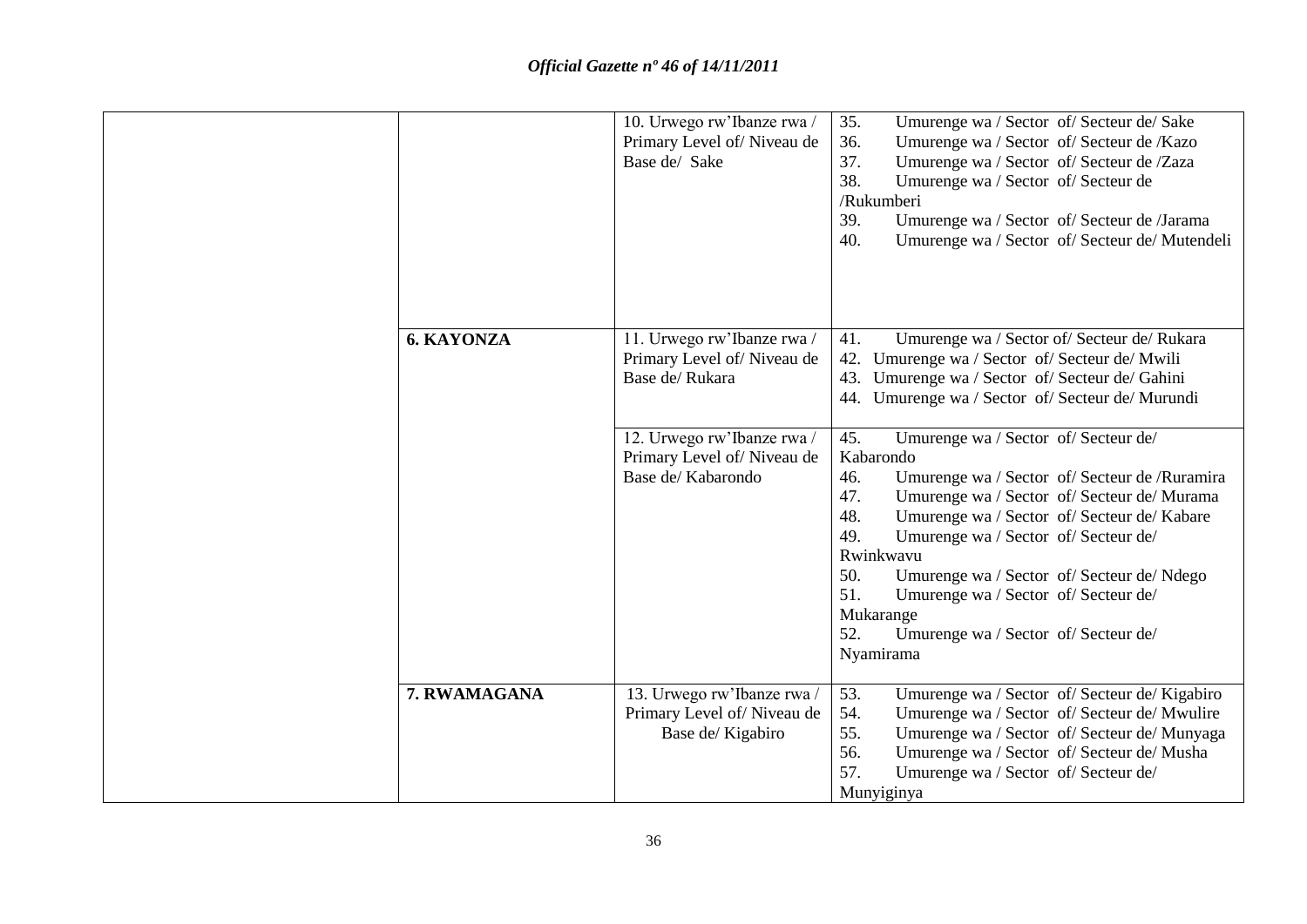|             |                            | 58.<br>Umurenge wa / Sector of/ Secteur de/ Gishari   |
|-------------|----------------------------|-------------------------------------------------------|
|             |                            | 59.<br>Umurenge wa / Sector of/ Secteur de/ Fumbwe    |
|             |                            | Umurenge wa / Sector of/ Secteur de/ Rubona<br>60.    |
|             |                            | 61.<br>Umurenge wa / Sector of/ Secteur de/ Muhazi    |
|             |                            |                                                       |
|             |                            |                                                       |
|             | 14. Urwego rw'Ibanze rwa / | Umurenge wa / Sector of/ Secteur de/ Nzige<br>62.     |
|             | Primary Level of/Niveau de | 63.<br>Umurenge wa / Sector of/ Secteur de/ Nyakariro |
|             | Base de/Nzige              | Umurenge wa / Sector of/ Secteur de/ Karenge<br>64.   |
|             |                            | 65.<br>Umurenge wa / Sector of/ Secteur de/ Gahengeri |
|             |                            | 66.<br>Umurenge wa / Sector of/ Secteur de/ Muyumbu   |
|             |                            |                                                       |
|             |                            |                                                       |
| 8. BUGESERA | 15. Urwego rw'Ibanze rwa/  | 67.<br>Umurenge wa / Sector of/ Secteur de/ Nyamata   |
|             | Primary Level of/Niveau de | 68.<br>Umurenge wa / Sector of/ Secteur de/ Mwogo     |
|             | Base de/ Nyamata           | 69.<br>Umurenge wa / Sector of/ Secteur de/ Ntarama   |
|             |                            | 70.<br>Umurenge wa / Sector of/ Secteur de/ Juru      |
|             |                            | 71.<br>Umurenge wa / Sector of/ Secteur de/ Gashora   |
|             |                            | 72.<br>Umurenge wa / Sector of/ Secteur de/ Rweru     |
|             |                            | 73.<br>Umurenge wa / Sector of/ Secteur de/ Mayange   |
|             |                            | 74.<br>Umurenge wa / Sector of/ Secteur de/ Rilima    |
|             |                            | 75.<br>Umurenge wa / Sector of/ Secteur de/ Musenyi   |
|             |                            |                                                       |
|             | 16. Urwego rw'Ibanze rwa / | 97.<br>Umurenge wa / Sector of/ Secteur de/ Ruhuha    |
|             | Primary Level of/Niveau de | 98.<br>Umurenge wa / Sector of/ Secteur de/ Ngeruka   |
|             | Base de Ruhuha             | 99.<br>Umurenge wa / Sector of/ Secteur de/           |
|             |                            | Kamabuye                                              |
|             |                            | 100.<br>Umurenge wa / Sector of/ Secteur de/ Mareba   |
|             |                            | 101.<br>Umurenge wa / Sector of/ Secteur de/ Shyara   |
|             |                            | 102.<br>Umurenge wa / Sector of/ Secteur de/          |
|             |                            | Nyarugenge                                            |
|             |                            |                                                       |
| 9. GATSIBO  | 17. Urwego rw'Ibanze rwa / | 103.<br>Umurenge wa / Sector of/ Secteur de/          |
|             | Primary Level of/Niveau de | Kiramuruzi                                            |
|             | Base de/ Kiramuruzi        |                                                       |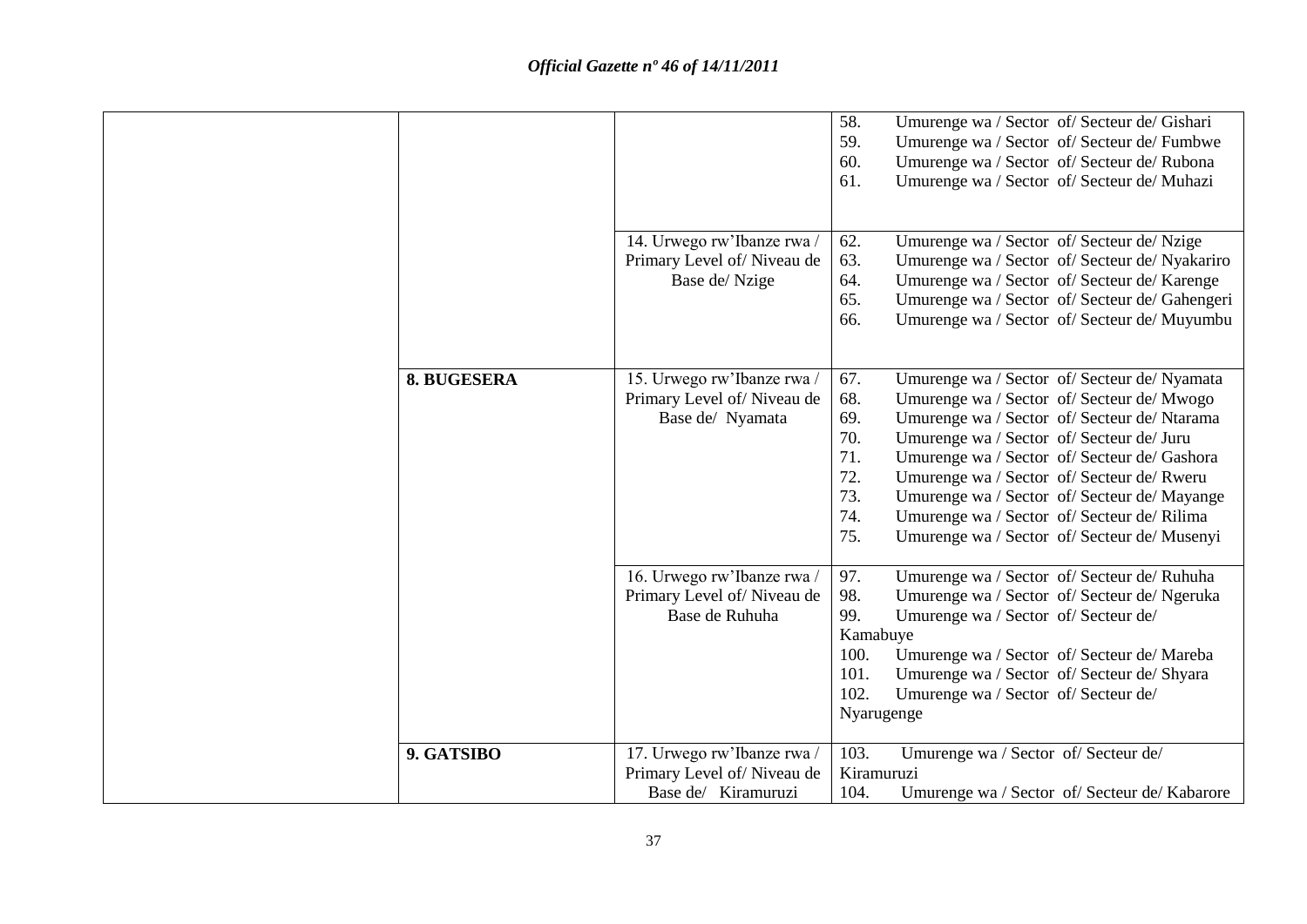|                      |                                                                               | 105.<br>Umurenge wa / Sector of/ Secteur de/ Gitoki<br>106.<br>Umurenge wa / Sector of/ Secteur de/<br>Rugarama<br>Umurenge wa / Sector of/ Secteur de/<br>107.<br>Rwimbogo<br>108.<br>Umurenge wa / Sector of/ Secteur de/ Murambi<br>109.<br>Umurenge wa / Sector of/ Secteur de/ Gasange<br>110.<br>Umurenge wa / Sector of/ Secteur de/ Kiziguro<br>111.<br>Umurenge wa / Sector of/ Secteur de/ Muhura<br>112.<br>Umurenge wa / Sector of/ Secteur de/ Remera                          |
|----------------------|-------------------------------------------------------------------------------|---------------------------------------------------------------------------------------------------------------------------------------------------------------------------------------------------------------------------------------------------------------------------------------------------------------------------------------------------------------------------------------------------------------------------------------------------------------------------------------------|
|                      | 18. Urwego rw'Ibanze rwa /<br>Primary Level of/Niveau de<br>Base de / Ngarama | 113.<br>Umurenge wa / Sector of/ Secteur de/<br>Ngarama<br>114.<br>Umurenge wa / Sector of/ Secteur de /Kageyo<br>115.<br>Umurenge wa / Sector of/ Secteur de<br>/Nyagihanga<br>116.<br>Umurenge wa / Sector of/ Secteur de /Gatsibo                                                                                                                                                                                                                                                        |
| <b>10. NYAGATARE</b> | 19. Urwego rw'Ibanze rwa /<br>Primary Level of/Niveau de<br>Base de/Nyagatare | 117.<br>Umurenge wa / Sector of/ Secteur de<br>Nyagatare<br>Umurenge wa / Sector of/ Secteur de/<br>118.<br>Karangazi<br>119.<br>Umurenge wa / Sector of/ Secteur de/<br>Katabagemu<br>Umurenge wa / Sector of/ Secteur de/<br>120.<br>Tabagwe<br>121.<br>Umurenge wa / Sector of/ Secteur de/<br>Matimba<br>122.<br>Umurenge wa / Sector of/ Secteur de/ Musheli<br>123.<br>Umurenge wa / Sector of/ Secteur de/<br>Rwempasha<br>124.<br>Umurenge wa / Sector of/ Secteur de/<br>Rwimiyaga |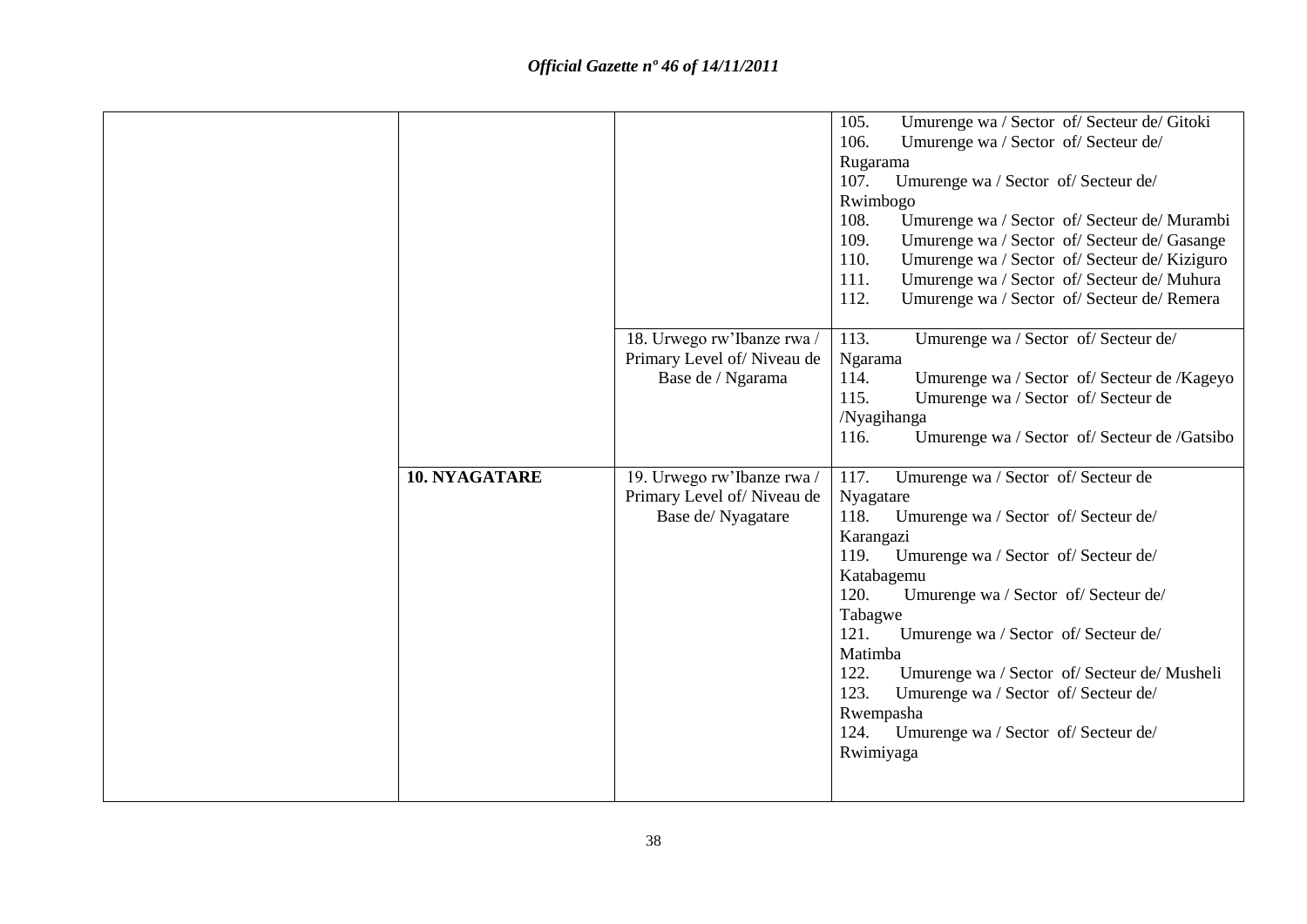|                                                                            |                                             | 20. Urwego rw'Ibanze rwa /<br>Primary Level of/Niveau de<br>Base de/ Gatunda | Umurenge wa / Sector of/ Secteur de/ Gatunda<br>125.<br>Umurenge wa / Sector of/ Secteur de/ Karama<br>126.<br>Umurenge wa / Sector of/ Secteur de/ Rukomo<br>127.<br>128.<br>Umurenge wa / Sector of/ Secteur de/ Kiyombe<br>Umurenge wa / Sector of/ Secteur de/ Mukama<br>129.<br>130.<br>Umurenge wa / Sector of/ Secteur de /Mimuli                                                                                     |
|----------------------------------------------------------------------------|---------------------------------------------|------------------------------------------------------------------------------|------------------------------------------------------------------------------------------------------------------------------------------------------------------------------------------------------------------------------------------------------------------------------------------------------------------------------------------------------------------------------------------------------------------------------|
| <b>INTARA Y'AMAJYEPFO</b><br><b>SOUTHERN PROVINCE /</b><br>PROVINCE DU SUD | <b>AKARERE/DISTRICT/DI</b><br><b>STRICT</b> | <b>INYITO/DENOMINATIO</b><br>N/<br><b>DENOMINATION</b>                       | <b>IFASI/TERRITORIAL JURISDICTION/</b><br><b>RESSORT</b>                                                                                                                                                                                                                                                                                                                                                                     |
|                                                                            | 11. GISAGARA                                | 21. Urwego rw'Ibanze rwa /<br>Primary Level of/Niveau de<br>Base de / Ndora  | 131. Umurenge wa / Sector of/ Secteur de/ Ndora<br>132. Umurenge wa / Sector of/ Secteur de/ Kibirizi<br>133. Umurenge wa / Sector of/ Secteur de/ Gishubi<br>134. Umurenge wa / Sector of/ Secteur de/ Muganza<br>135. Umurenge wa / Sector of/ Secteur de/ Save<br>136. Umurenge wa / Sector of/ Secteur de/ Musha<br>137. Umurenge wa / Sector of/ Secteur de/ Gikonko<br>138. Umurenge wa / Sector of/ Secteur de/ Mamba |
|                                                                            |                                             | 22. Urwego rw'Ibanze rwa /<br>Primary Level of/Niveau de<br>Base de Mugombwa | 139.<br>Umurenge wa / Sector of/ Secteur de/<br>Mugombwa<br>Umurenge wa / Sector of/ Secteur de/ Mukindo<br>140.<br>Umurenge wa / Sector of/ Secteur de/ Kigembe<br>141.<br>142.<br>Umurenge wa / Sector of/ Secteur de/ Nyanza<br>143.<br>Umurenge wa / Sector of/ Secteur de/ Kansi                                                                                                                                        |
|                                                                            | 12.NYARUGURU                                | 23. Urwego rw'Ibanze rwa /<br>Primary Level of/Niveau de<br>Base de/ Ruheru  | 144.<br>Umurenge wa / Sector of/ Secteur de/ Ruheru<br>Umurenge wa / Sector of/ Secteur de/ Busanze<br>145.<br>146.<br>Umurenge wa / Sector of/ Secteur de/<br>Nyabimata<br>Umurenge wa / Sector of/ Secteur de/ Muganza<br>147.                                                                                                                                                                                             |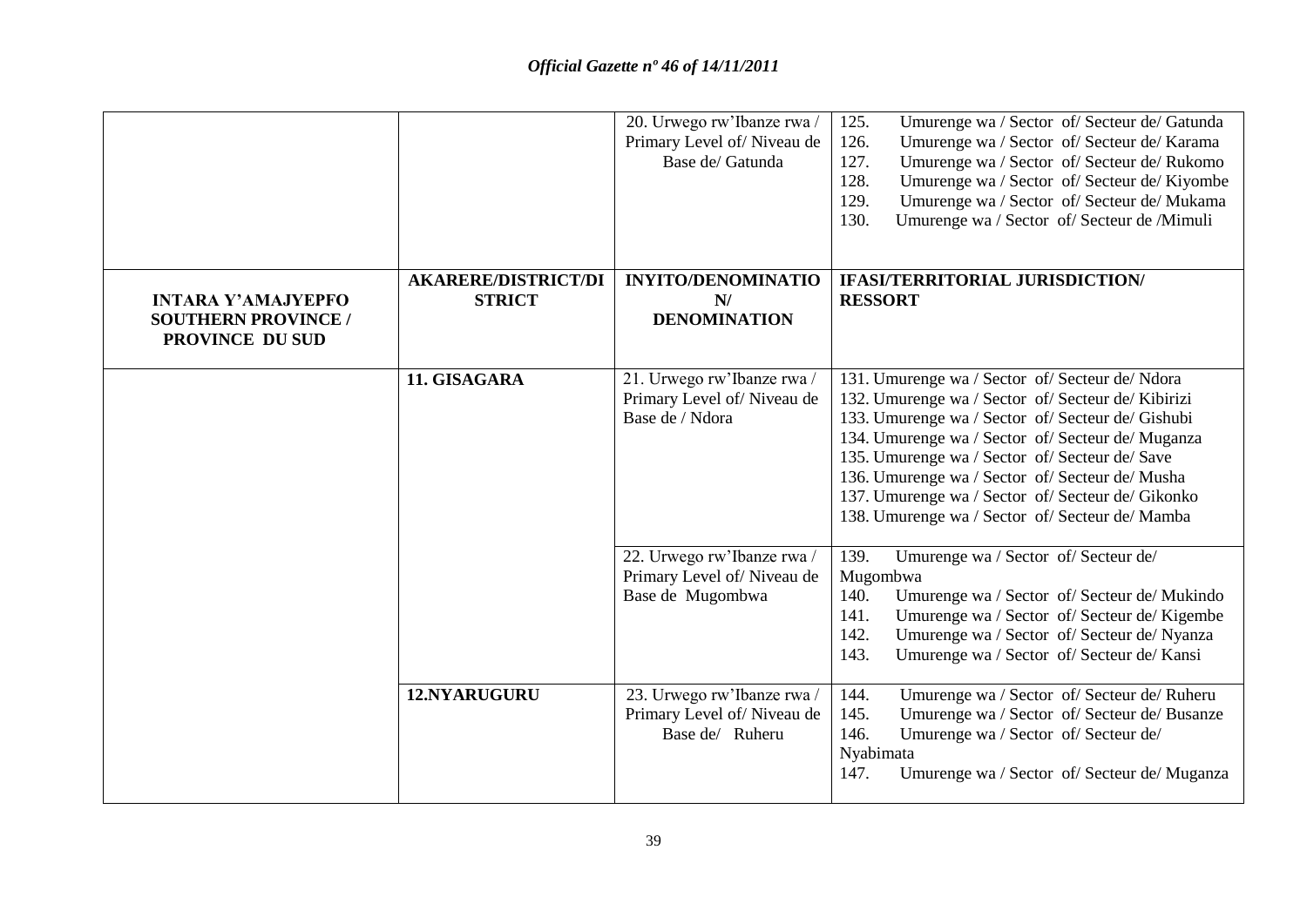|                      | 24. Urwego rw'Ibanze rwa /<br>Primary Level of/Niveau de<br>Base de/ Kibeho | 148.<br>Umurenge wa / Sector of/ Secteur de/ Kibeho<br>149.<br>Umurenge wa / Sector of/ Secteur de/ Mata<br>150.<br>Umurenge wa / Sector of/ Secteur de/ Ruramba<br>151.<br>Umurenge wa / Sector of/ Secteur de/<br>Cyahinda<br>152.<br>Umurenge wa / Sector of/ Secteur de/ Munini<br>153.<br>Umurenge wa / Sector of/ Secteur de/ Nyagisozi<br>154.<br>Umurenge wa / Sector of/ Secteur de/ Ngoma<br>155.<br>Umurenge wa / Sector of/ Secteur de/ Ngera<br>Umurenge wa / Sector of/ Secteur de/ Rusenge<br>156.<br>Umurenge wa/Sector of/Secteur de/ Kivu.<br>157. |
|----------------------|-----------------------------------------------------------------------------|----------------------------------------------------------------------------------------------------------------------------------------------------------------------------------------------------------------------------------------------------------------------------------------------------------------------------------------------------------------------------------------------------------------------------------------------------------------------------------------------------------------------------------------------------------------------|
|                      | 25. Urwego rw'Ibanze rwa /<br>Primary Level of/Niveau de<br>Base de/ Gasaka | 158.<br>Umurenge wa/ Sector of/Secteur de/ Gasaka<br>159.<br>Umurenge wa/ Sector of/Secteur de/Kamegeli<br>160.<br>Umurenge wa/ Sector of/Secteur de/ Cyanika<br>161.<br>Umurenge wa/ Sector of/Secteur de/Tare<br>162.<br>Umurenge wa/ Sector of/Secteur de/Kitabi<br>163.<br>Umurenge wa/ Sector of/ Secteur de/ Kibilizi<br>164.<br>Umurenge wa/ Sector of/ Secteur de/ Uwinkingi<br>165.<br>Umurenge wa/ Sector of/ Secteur de/<br>Buruhukiro                                                                                                                    |
| <b>13. NYAMAGABE</b> | 26. Urwego rw'Ibanze rwa /<br>Primary Level of/Niveau de<br>Base de/ Kaduha | Umurenge wa / Sector of/ Secteur de/ Kaduha<br>166.<br>167.<br>Umurenge wa / Sector of/ Secteur de/ Mbazi<br>168.<br>Umurenge wa / Sector of/ Secteur de/<br>Kibumbwe<br>169.<br>Umurenge wa / Sector of / Secteur de / Musange<br>170.<br>Umurenge wa / Sector of/ Secteur de/ Mushubi<br>171.<br>Umurenge wa / Sector of/ Secteur de/ Mugano<br>172.<br>Umurenge wa / Sector of/ Secteur de/ Nkomane<br>173.<br>Umurenge wa / Sector of/ Secteur de/ Gatare<br>174.<br>Umurenge wa / Sector of/ Secteur de/ Musebeya                                               |
| <b>14. HUYE</b>      | 27. Urwego rw'Ibanze rwa /                                                  | 175.<br>Umurenge wa / Sector of/ Secteur de/ Ngoma                                                                                                                                                                                                                                                                                                                                                                                                                                                                                                                   |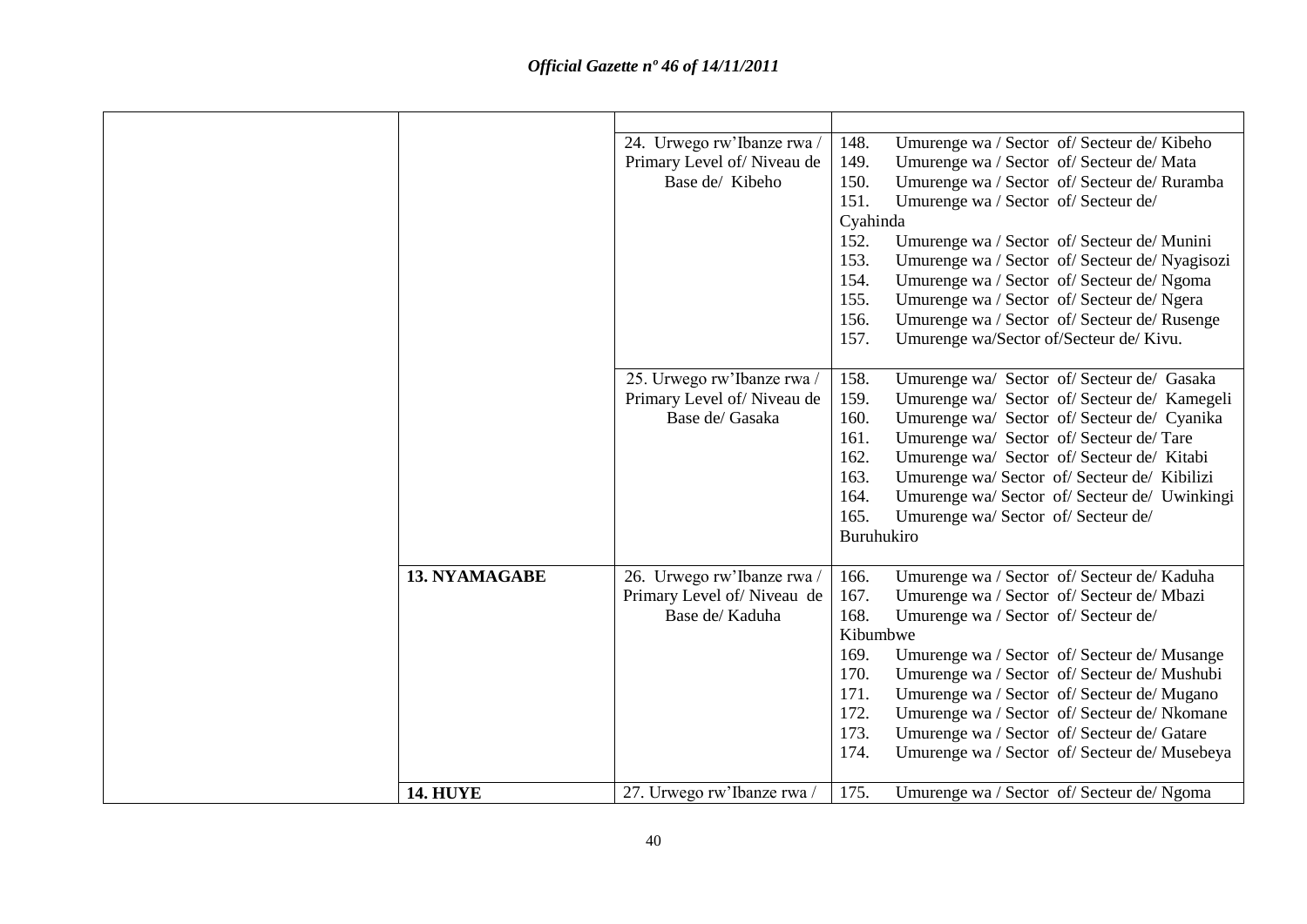|                    | Primary Level of/Niveau de<br>Base de/Ngoma | 176.<br>177.<br>178. | Umurenge wa / Sector of/ Secteur de/ Gishamvu<br>Umurenge wa / Sector of/ Secteur de/ Mukura<br>Umurenge wa / Sector of/ Secteur de/ Tumba |
|--------------------|---------------------------------------------|----------------------|--------------------------------------------------------------------------------------------------------------------------------------------|
|                    |                                             | 179.<br>180.         | Umurenge wa / Sector of/ Secteur de/ Karama<br>Umurenge wa / Sector of/ Secteur de/ Huye                                                   |
|                    |                                             | 181.<br>182.         | Umurenge wa / Sector of/ Secteur de/ Maraba                                                                                                |
|                    |                                             | 183.                 | Umurenge wa / Sector of/ Secteur de/ Mbazi<br>Umurenge wa / Sector of/ Secteur de/ Rusatira                                                |
|                    |                                             | 184.                 | Umurenge wa / Sector of/ Secteur de/ Rwaniro                                                                                               |
|                    |                                             | 185.                 | Umurenge wa / Sector of/ Secteur de/ Kinazi                                                                                                |
|                    |                                             | 186.<br>187.         | Umurenge wa / Sector of/Secteur de/ Ruhashya                                                                                               |
|                    |                                             | 188.                 | Umurenge wa/Sector of/Secteur de/ Simbi<br>Umurenge wa/Sector of/Secteur de /Kigoma                                                        |
|                    |                                             |                      |                                                                                                                                            |
| 15. NYANZA         | 28. Urwego rw'Ibanze rwa /                  | 189.                 | Umurenge wa / Sector of/ Secteur de/                                                                                                       |
|                    | Primary Level of/Niveau de                  | Busasamana           |                                                                                                                                            |
|                    | Base de/ Busasamana                         | 190.                 | Umurenge wa / Sector of/ Secteur de/                                                                                                       |
|                    |                                             | Rwabicuma            |                                                                                                                                            |
|                    |                                             | 191.                 | Umurenge wa / Sector of/ Secteur de/ Nyagisozi                                                                                             |
|                    |                                             | 192.<br>193.         | Umurenge wa / Sector of/ Secteur de/ Kigoma                                                                                                |
|                    |                                             | 194.                 | Umurenge wa / Sector of/ Secteur de/ Mukingo<br>Umurenge wa / Sector of/ Secteur de/                                                       |
|                    |                                             | Cyabakamyi           |                                                                                                                                            |
|                    |                                             | 195.                 | Umurenge wa / Sector of/ Secteur de/ Muyira                                                                                                |
|                    |                                             | 196.                 | Umurenge wa / Sector of/ Secteur de/ Kibirizi                                                                                              |
|                    |                                             | 197.                 | Umurenge wa / Sector of/ Secteur de/ Ntyazo                                                                                                |
|                    |                                             | 198.                 | Umurenge wa/Sector of/Secteur de/ Busoro                                                                                                   |
| <b>16. RUHANGO</b> | 29. Urwego rw'Ibanze rwa /                  | 199.                 | Umurenge wa / Sector of/ Secteur de/ Ruhango                                                                                               |
|                    | Primary Level of/Niveau de                  | 200.                 | Umurenge wa / Sector of/ Secteur de/                                                                                                       |
|                    | Base de/ Ruhango                            | Bweramana            |                                                                                                                                            |
|                    |                                             | 201.                 | Umurenge wa / Sector of/ Secteur de/ Kabagali                                                                                              |
|                    |                                             | 202.                 | Umurenge wa / Sector of/ Secteur de/ Ntongwe                                                                                               |
|                    |                                             | 203.                 | Umurenge wa / Sector of/ Secteur de/ Kinazi                                                                                                |
|                    |                                             |                      |                                                                                                                                            |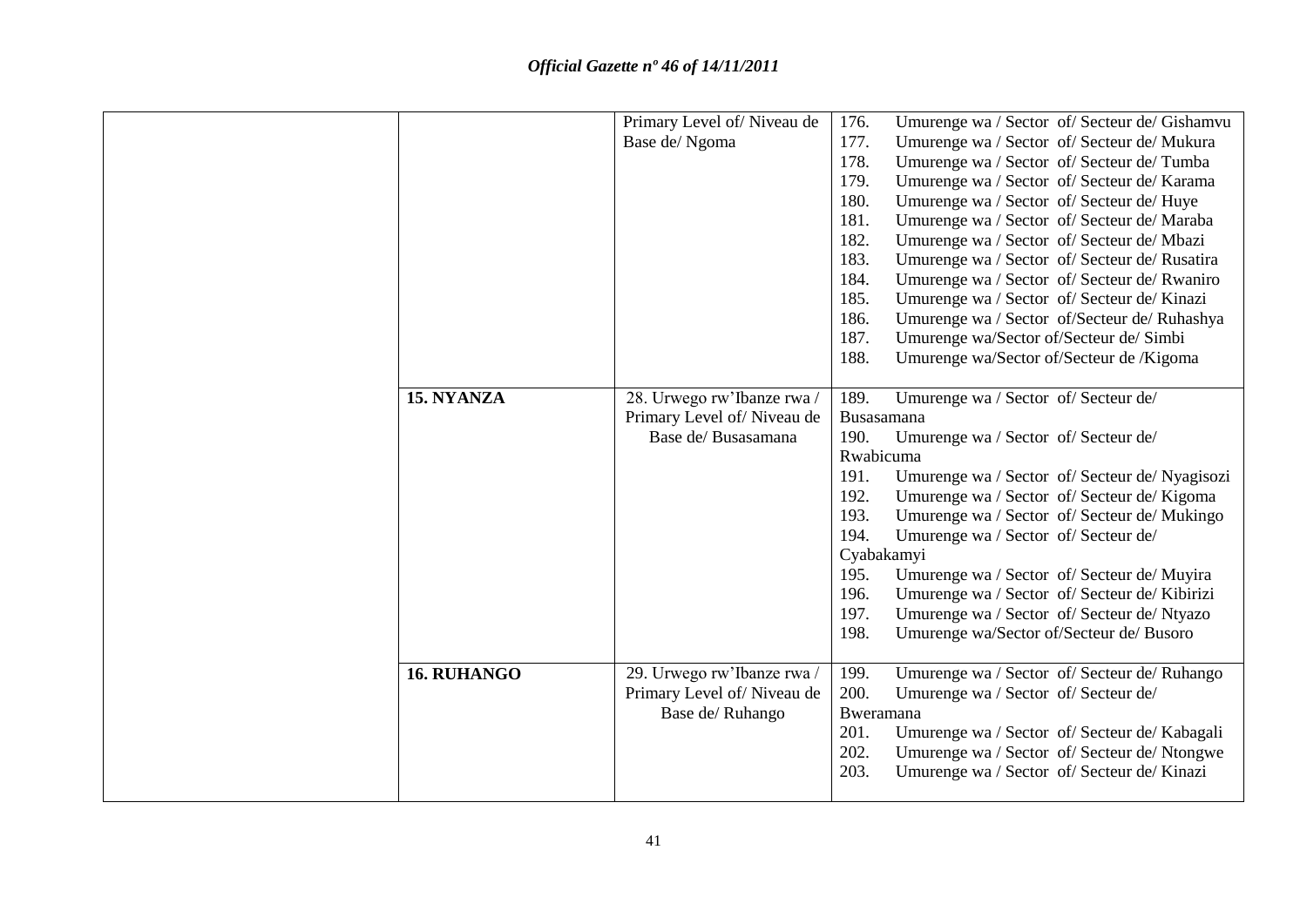|             | 30. Urwego rw'Ibanze rwa / | 204.         | Umurenge wa/Sector of/ Secteur de/ Byimana     |
|-------------|----------------------------|--------------|------------------------------------------------|
|             | Primary Level of/Niveau de | 205.         | Umurenge wa / Sector of/ Secteur de/ Mbuye     |
|             | Base de/ Byimana           | 206.         | Umurenge wa / Sector of/ Secteur de/ Mwendo    |
|             |                            | 207.         | Umurenge wa / Sector of/ Secteur de/ Kinihira  |
|             |                            |              |                                                |
| 17. KAMONYI | 31. Urwego rw'Ibanze rwa/  | 208.         | Umurenge wa / Sector of/ Secteur de/           |
|             | Primary Level of/Niveau de | Gacurabwenge |                                                |
|             | Base de/ Gacurabwenge      | 209.         | Umurenge wa / Sector of/ Secteur de/ Rugalika  |
|             |                            | 210.         | Umurenge wa / Sector of/ Secteur de/           |
|             |                            | Nyamiyaga    |                                                |
|             |                            | 211.         | Umurenge wa / Sector of/ Secteur de/ Mugina    |
|             |                            | 212.         | Umurenge wa / Sector of/ Secteur de/           |
|             |                            | Musambira    |                                                |
|             |                            | 213.         | Umurenge wa / Sector of/ Secteur de/ Kayumbu   |
|             |                            | 214.         | Umurenge wa / Sector of/ Secteur de/Nyarubaka  |
|             |                            | 215.         | Umurenge wa / Sector of/ Secteur de/ Rukoma    |
|             |                            | 216.         | Umurenge wa / Sector of/ Secteur de/ Ngamba    |
|             |                            | 217.         | Umurenge wa/Sector of/Secteur de/ Kayenzi      |
|             |                            | 218.         | Umurenge wa/Sector of/Secteur de/ Karama       |
|             |                            | 219.         | Umurenge wa/Sector of/Secteur de/ Runda        |
|             |                            |              |                                                |
| 18. MUHANGA | 32. Urwego rw'Ibanze rwa / | 220.         | Umurenge wa / Sector of/ Secteur de/ Nyamabuyo |
|             | Primary Level of/Niveau de | 221.         | Umurenge wa / Sector of/ Secteur de/ Shyogwe   |
|             | Base de/ Nyamabuye         | 222.         | Umurenge wa / Sector of/ Secteur de/           |
|             |                            | Nyarusange   |                                                |
|             |                            | 223.         | Umurenge wa / Sector of/ Secteur de/ Muhanga   |
|             |                            | 224.         | Umurenge wa / Sector of/ Secteur de/           |
|             |                            | Mushishiro   |                                                |
|             |                            | 225.         | Umurenge wa / Sector of/ Secteur de/ Cyeza     |
|             |                            |              |                                                |
|             | 33. Urwego rw'Ibanze rwa / | 226.         | Umurenge wa / Sector of/ Secteur de/ Kiyumba   |
|             | Primary Level of/Niveau de | 227.         | Umurenge wa / Sector of/ Secteur de/           |
|             | Base de Kiyumba            | Rugendabali  |                                                |
|             |                            | 228.         | Umurenge wa / Sector of/ Secteur de/ Kabacuzi  |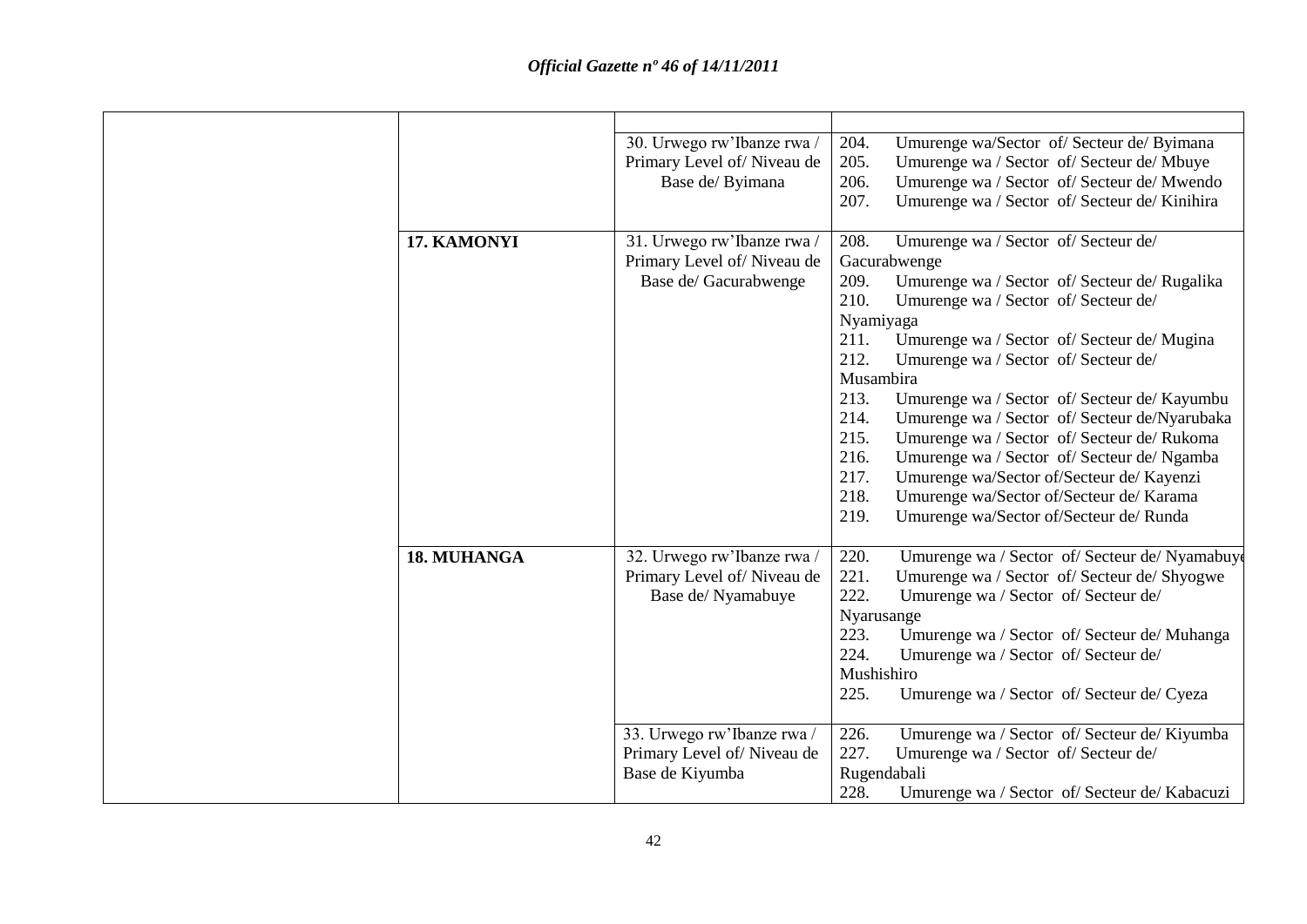|                                                             |                                               |                                                                                | 229.<br>Umurenge wa / Sector of/ Secteur de/ Rongi<br>230.<br>Umurenge wa / Sector of/ Secteur de/ Nyabinoni<br>Umurenge wa / Sector of/ Secteur de/ Kibangu<br>231.                                                                                                                                                                                                                                                                                                                                                                    |
|-------------------------------------------------------------|-----------------------------------------------|--------------------------------------------------------------------------------|-----------------------------------------------------------------------------------------------------------------------------------------------------------------------------------------------------------------------------------------------------------------------------------------------------------------------------------------------------------------------------------------------------------------------------------------------------------------------------------------------------------------------------------------|
| <b>INTARA Y'IBURENGERAZUBA</b><br><b>SOUTHERN PROVINCE/</b> | <b>AKARERE /DISTRICT /D</b><br><b>ISTRICT</b> | <b>INYITO/DENOMINATIO</b><br>N/                                                | IFASI/<br><b>TERRITORIAL JURISDICTION/</b>                                                                                                                                                                                                                                                                                                                                                                                                                                                                                              |
| PROVINCE DE L'OUEST                                         |                                               | <b>DENOMINATION</b>                                                            | <b>RESSORT</b>                                                                                                                                                                                                                                                                                                                                                                                                                                                                                                                          |
|                                                             | 19. RUSIZI                                    | 34. Urwego rw'Ibanze rwa /<br>Primary Level of/Niveau de<br>Base de/Kamembe    | 232.<br>Umurenge wa / Sector of/ Secteur de/ Kamembe<br>233.<br>Umurenge wa / Sector of/ Secteur de/ Mururu<br>234.<br>Umurenge wa / Sector of/ Secteur de/ Giheke<br>235.<br>Umurenge wa / Sector of/ Secteur de/<br>Gihundwe<br>236.<br>Umurenge wa / Sector of/ Secteur de/ Nkanka<br>237.<br>Umurenge wa / Sector of/ Secteur de/<br>Nkombo<br>238.<br>Umurenge wa / Sector of/ Secteur de/<br>Gashonga<br>239.<br>Umurenge wa / Sector of/ Secteur de/<br>Nyakarenzo                                                               |
|                                                             | <b>20. NYAMASHEKE</b>                         | 35. Urwego rw'Ibanze rwa /<br>Primary Level of/Niveau de<br>Base de/ Nyakabuye | 240.<br>Umurenge wa / Sector of/ Secteur de/<br>Nyakabuye<br>Umurenge wa / Sector of/ Secteur de/ Gitambi<br>241.<br>242.<br>Umurenge wa / Sector of/ Secteur de/ Butare<br>243.<br>Umurenge wa / Sector of/ Secteur de/ Bweyeye<br>244.<br>Umurenge wa / Sector of/ Secteur de/ Nkungu<br>245.<br>Umurenge wa / Sector of/ Secteur de/<br>Bugarama<br>246.<br>Umurenge wa / Sector of/ Secteur de/ Nzahaha<br>247.<br>Umurenge wa / Sector of/ Secteur de/<br>Rwimbogo<br>248.<br>Umurenge wa / Sector of/ Secteur de/<br>Gikundamvura |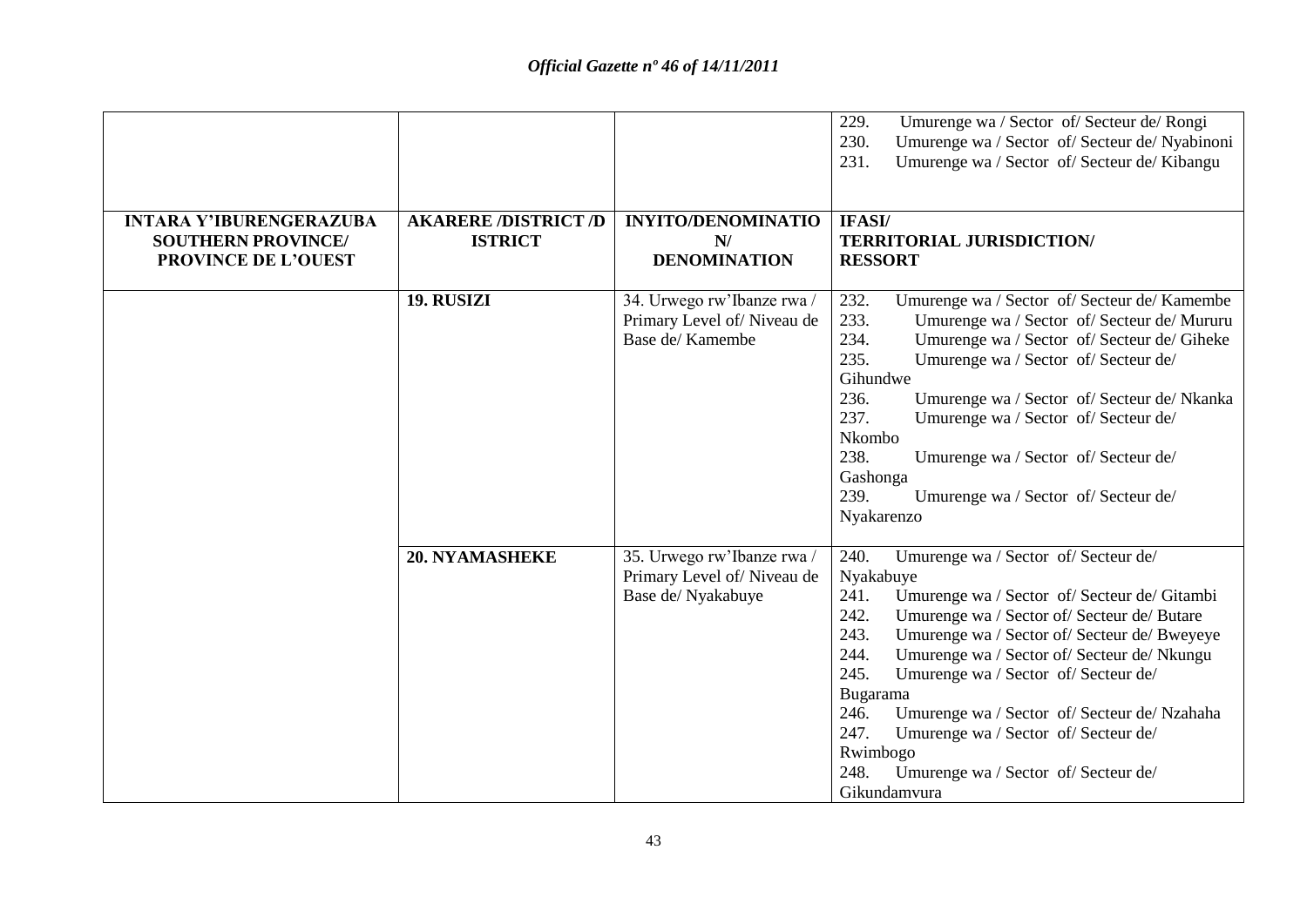|             | 36. Urwego rw'Ibanze rwa /<br>Primary Level of/Niveau de<br>Base de Shangi                                                                 | 249.<br>Umurenge wa / Sector of/ Secteur de/Muganza<br>250.<br>Umurenge wa / Sector of/ Secteur de/ Shangi<br>251.<br>Umurenge wa / Sector of/ Secteur de/<br>Nyabitekeli<br>Umurenge wa / Sector of/ Secteur de/<br>252.<br><b>Bushenge</b><br>253.<br>Umurenge wa / Sector of/ Secteur de/<br>Karengera<br>254.<br>Umurenge wa / Sector of/ Secteur de/<br>Ruharambuga                                                                                                                                                                                                   |
|-------------|--------------------------------------------------------------------------------------------------------------------------------------------|----------------------------------------------------------------------------------------------------------------------------------------------------------------------------------------------------------------------------------------------------------------------------------------------------------------------------------------------------------------------------------------------------------------------------------------------------------------------------------------------------------------------------------------------------------------------------|
|             | 37. Urwego rw'Ibanze rwa /<br>Primary Level of/Niveau de<br>Base de/ Kagano                                                                | 255.<br>Umurenge wa / Sector of/ Secteur de/ Kagano<br>256.<br>Umurenge wa / Sector of/ Secteur de Kanjongo<br>257.<br>Umurenge wa / Sector of/ Secteur de/ Rangiro<br>258.<br>Umurenge wa / Sector of/ Secteur de/ Cyato<br>259.<br>Umurenge wa / Sector of/ Secteur de/ Kirimbi<br>260.<br>Umurenge wa / Sector of/ Secteur de/ Mahembe<br>261.<br>Umurenge wa / Sector of/ Secteur de/ Gihombo<br>262.<br>Umurenge wa / Sector of/ Secteur de/ Macuba<br>263.<br>Umurenge wa / Sector of/ Secteur de/ Karambi<br>264.<br>Umurenge wa / Sector of/ Secteur de/ Bushekeli |
| 21. KARONGI | 38. Urwego rw'Ibanze rwa /<br>Primary Level of/Niveau de<br>Base de/ Bwishyura<br>39. Urwego rw'Ibanze rwa /<br>Primary Level of/Niveau de | 265.<br>Umurenge wa / Sector of/ Secteur de/<br>Bwishyura<br>266.<br>Umurenge wa / Sector of/ Secteur de/ Gitesi<br>267.<br>Umurenge wa / Sector of/ Secteur de/<br>Rubengera<br>268.<br>Umurenge wa / Sector of/ Secteur de/ Mubuga<br>Umurenge wa / Sector of/ Secteur de Twumba<br>269.<br>270.<br>Umurenge wa / Sector of/ Secteur de/ Mutuntu                                                                                                                                                                                                                         |
|             | Base de/Twumba                                                                                                                             | 271.<br>Umurenge wa / Sector of/ Secteur de/ Ruganda<br>272.<br>Umurenge wa / Sector of/ Secteur de/ Gishyita<br>273.<br>Umurenge wa / Sector of/ Secteur de/ Rwankuba                                                                                                                                                                                                                                                                                                                                                                                                     |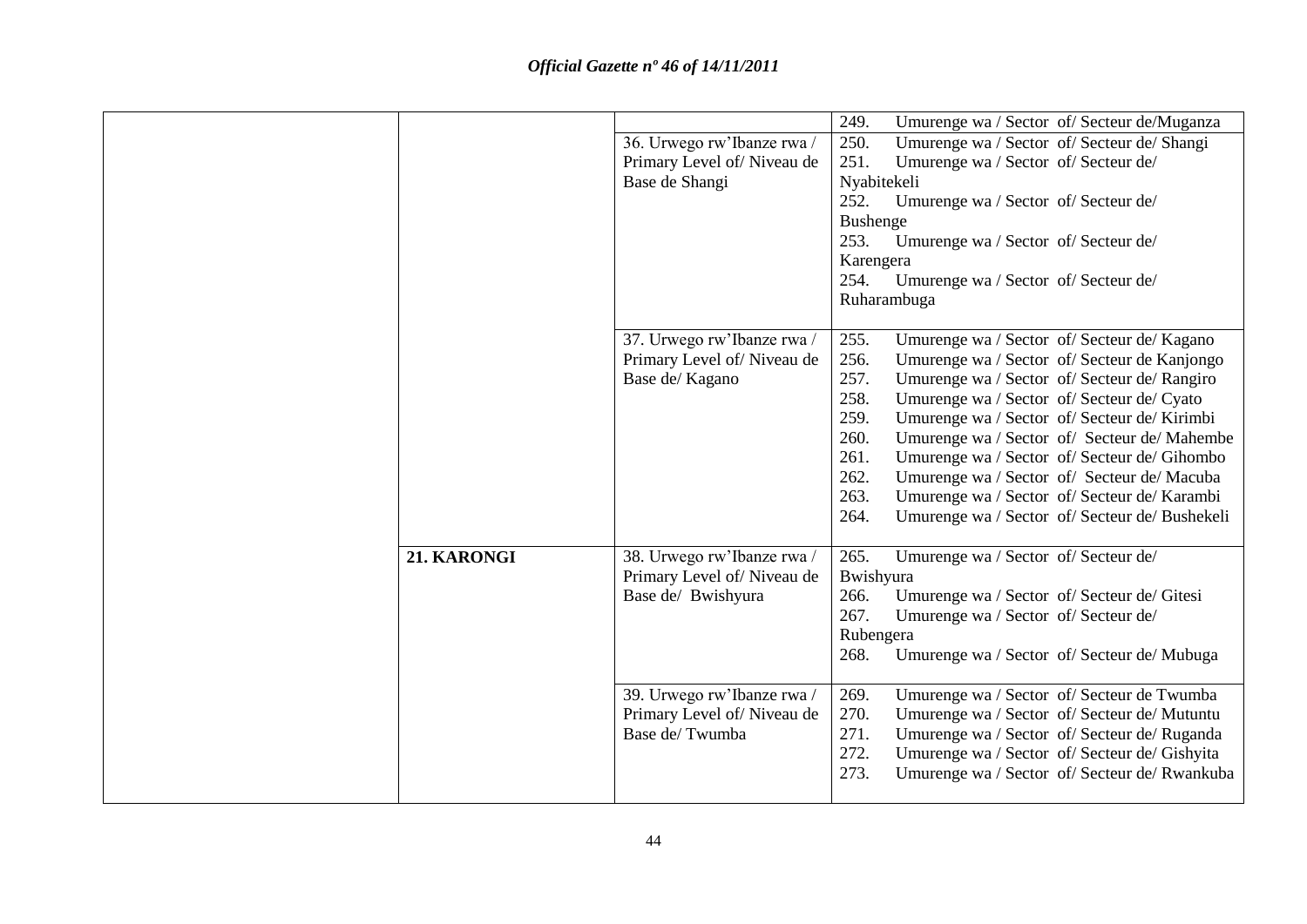|               | 40. Urwego rw'Ibanze rwa / | 274.<br>Umurenge wa / Sector of/ Secteur de/ Gashari   |
|---------------|----------------------------|--------------------------------------------------------|
|               | Primary Level of/Niveau de | 275.<br>Umurenge wa / Sector of/ Secteur de/ Rugabano  |
|               | Base de/ Gashari           | 276.<br>Umurenge wa / Sector of/ Secteur de/ Murundi   |
|               |                            | 277.<br>Umurenge wa / Sector of/ Secteur de/ Murambi   |
|               |                            |                                                        |
| 22. RUTSIRO   | 41. Urwego rw'Ibanze rwa / | 278.<br>Umurenge wa / Sector of/ Secteur de/ Gihango   |
|               | Primary Level of/Niveau de | 279.<br>Umurenge wa / Sector of/ Secteur de/ Manihira  |
|               | Base de/ Gihango           | 280.<br>Umurenge wa / Sector of/ Secteur de/ Murunda   |
|               |                            | 281.<br>Umurenge wa / Sector of/ Secteur de/ Mushubati |
|               |                            | 282.<br>Umurenge wa / Sector of/ Secteur de/ Mukura    |
|               |                            | 283.<br>Umurenge wa / Sector of/ Secteur de/ Rusebeya  |
|               |                            |                                                        |
|               | 42. Urwego rw'Ibanze rwa / | 284.<br>Umurenge wa / Sector of/ Secteur de/ Ruhango   |
|               | Primary Level of/Niveau de | 285.<br>Umurenge wa / Sector of/ Secteur de/ Boneza    |
|               | Base de/ Ruhango-Rutsiro   | 286.<br>Umurenge wa / Sector of/ Secteur de/ Kivumu    |
|               |                            | 287.<br>Umurenge wa / Sector of/ Secteur de/ Nyabirasi |
|               |                            | 288.<br>Umurenge wa / Sector of/ Secteur de/ Kigeyo    |
|               |                            | 289.<br>Umurenge wa / Sector of/ Secteur de/ Mushonyi  |
|               |                            | 290.<br>Umurenge wa / Sector of/ Secteur de/ Musasa    |
|               |                            |                                                        |
| 23. NGORORERO | 43. Urwego rw'Ibanze rwa / | 291.<br>Umurenge wa / Sector of/ Secteur de/           |
|               | Primary Level of/Niveau de | Gatumba                                                |
|               | Base de/ Gatumba           | 292.<br>Umurenge wa / Sector of/ Secteur de/           |
|               |                            | Muhororo                                               |
|               |                            | 293.<br>Umurenge wa / Sector of/ Secteur de/ Bwira     |
|               |                            | 294.<br>Umurenge wa / Sector of/ Secteur de/ Sovu      |
|               |                            | 295.<br>Umurenge wa / Sector of/ Secteur de/ Ndaro     |
|               |                            | 296.<br>Umurenge wa / Sector of/ Secteur de/ Nyange    |
|               |                            | 297.<br>Umurenge wa / Sector of/ Secteur de/           |
|               |                            | Ngororero                                              |
|               |                            |                                                        |
|               | 44. Urwego rw'Ibanze rwa / | 298.<br>Umurenge wa / Sector of/ Secteur de/ Kabaya    |
|               | Primary Level of/Niveau de | 299.<br>Umurenge wa / Sector of/ Secteur de/ Matyazo   |
|               | Base de/ Kabaya            | 300.<br>Umurenge wa / Sector of/ Secteur de/ Muhanda   |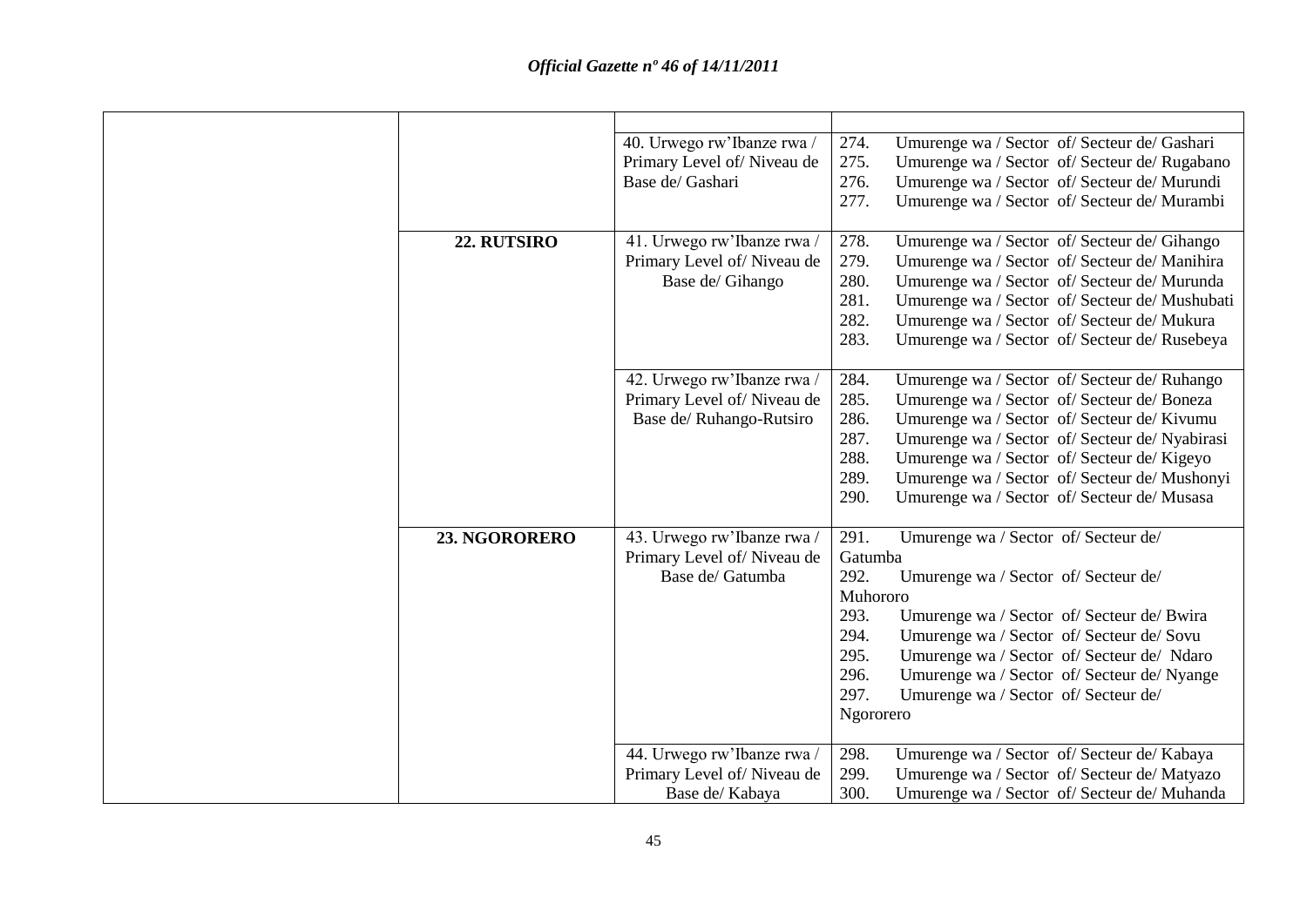|             |                            | 301.       | Umurenge wa / Sector of/ Secteur de/ Hindiro   |
|-------------|----------------------------|------------|------------------------------------------------|
|             |                            | 302.       | Umurenge wa / Sector of/ Secteur de/ Kageyo    |
|             |                            | 303.       | Umurenge wa / Sector of/ Secteur de/ Kavumu    |
|             |                            |            |                                                |
| 24. NYABIHU | 45. Urwego rw'Ibanze rwa / | 304.       | Umurenge wa / Sector of/ Secteur de/ Mukamira  |
|             | Primary Level of/Niveau de | 305.       | Umurenge wa / Sector of/ Secteur de/Jenda      |
|             | Base de / Mukamira         | 306.       | Umurenge wa / Sector of/ Secteur de/ Kabatwa   |
|             |                            | 307.       | Umurenge wa / Sector of/ Secteur de/ Bigogwe   |
|             |                            | 308.       | Umurenge wa / Sector of/ Secteur de/ Kintobo   |
|             |                            | 309.       | Umurenge wa / Sector of/ Secteur de/ Karago    |
|             |                            |            |                                                |
|             | 46. Urwego rw'Ibanze rwa / | 310.       | Umurenge wa / Sector of/ Secteur de/ Jomba     |
|             | Primary Level of/Niveau de | 311.       | Umurenge wa / Sector of/ Secteur de/ Shyira    |
|             | Base de/Jomba              | 312.       | Umurenge wa / Sector of/ Secteur de/ Rurembo   |
|             |                            | 313.       | Umurenge wa / Sector of/ Secteur de/ Rugera    |
|             |                            | 314.       | Umurenge wa / Sector of/ Secteur de/ Mulinga   |
|             |                            | 315.       | Umurenge wa / Sector of/ Secteur de/ Rambura   |
|             |                            |            |                                                |
| 25. RUBAVU  | 47. Urwego rw'Ibanze rwa / | 316.       | Umurenge wa / Sector of/ Secteur de/ Gisenyi   |
|             | Primary Level of/Niveau de | 317.       | Umurenge wa / Sector of/ Secteur de/ Rubavu    |
|             | Base de/ Gisenyi           | 318.       | Umurenge wa / Sector of/ Secteur de/ Rugerero  |
|             |                            | 319.       | Umurenge wa / Sector of/ Secteur de/Nyundo     |
|             |                            | 320.       | Umurenge wa / Sector of/ Secteur de/           |
|             |                            | Nyamyumba  |                                                |
|             |                            |            |                                                |
|             | 48. Urwego rw'Ibanze rwa / | 321.       | Umurenge wa / Sector of/ Secteur de/ Mudende   |
|             | Primary Level of/Niveau de | 322.       | Umurenge wa / Sector of/ Secteur de/           |
|             | Base de/ Nyakiliba         | Cyanzarwe  |                                                |
|             |                            | 323.       | Umurenge wa / Sector of/ Secteur de/ Kanzenze  |
|             |                            | 324.       | Umurenge wa / Sector of/ Secteur de/ Bugeshi   |
|             |                            | 325.       | Umurenge wa / Sector of/ Secteur de/           |
|             |                            | Busasamana |                                                |
|             |                            | 326.       | Umurenge wa / Sector of/ Secteur de/ Nyakiliba |
|             |                            | 327.       | Umurenge wa / Sector of/ Secteur de/           |
|             |                            | Kanama     |                                                |
|             |                            |            |                                                |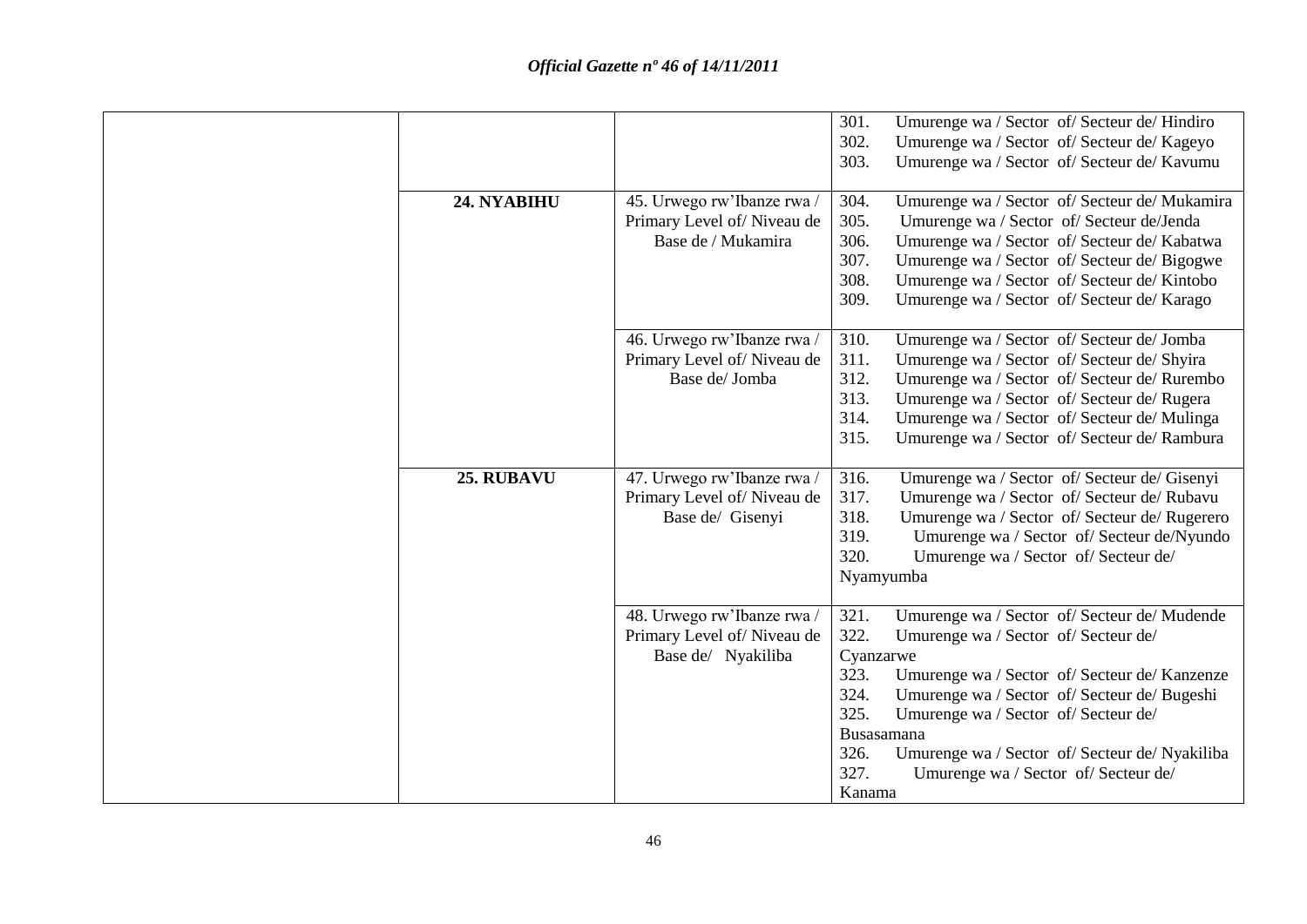| <b>INTARA Y'AMAJYARUGURU</b><br><b>NORTHERN PROVINCE</b><br>PROVINCE DU NORD | <b>AKARERE/DISTRICT/DI</b><br><b>STRICT</b> | <b>INYITO</b><br><b>DENOMINATION/</b><br><b>DENOMINATION</b>                  | IFASI/<br><b>TERRITORIAL JURISDICTION/</b><br><b>RESSORT</b>                                                                                                                                                                                                                                                                                                                                                                                            |
|------------------------------------------------------------------------------|---------------------------------------------|-------------------------------------------------------------------------------|---------------------------------------------------------------------------------------------------------------------------------------------------------------------------------------------------------------------------------------------------------------------------------------------------------------------------------------------------------------------------------------------------------------------------------------------------------|
|                                                                              | 26. GAKENKE                                 | 49. Urwego rw'Ibanze rwa /<br>Primary Level of/Niveau de<br>Base de/ Gakenke  | Umurenge wa / Sector of/ Secteur de/ Gakenke<br>328.<br>329.<br>Umurenge wa / Sector of/ Secteur de/ Karambo<br>330.<br>Umurenge wa / Sector of/ Secteur de/ Nemba<br>331.<br>Umurenge wa / Sector of/ Secteur de/ Mataba<br>332. Umurenge wa / Sector of/ Secteur de/Cyabingo<br>332.<br>Umurenge wa / Sector of/ Secteur de/Kivuruga<br>334. Umurenge wa / Sector of/ Secteur de/Kamubuga                                                             |
|                                                                              |                                             | 50. Urwego rw'Ibanze rwa /<br>Primary Level of/Niveau de<br>Base de/ Rushashi | 333.<br>Umurenge wa / Sector of/ Secteur de/ Rushashi<br>334.<br>Umurenge wa / Sector of/ Secteur de/ Minazi<br>335.<br>Umurenge wa / Sector of/ Secteur de/ Gashenyi<br>336.<br>Umurenge wa / Sector of/ Secteur de/ Muhondo<br>337.<br>Umurenge wa / Sector of/ Secteur de/ Ruli<br>338.<br>Umurenge wa / Sector of/ Secteur de/ Coko<br>339.<br>Umurenge wa / Sector of/ Secteur de/Muyongwe                                                         |
|                                                                              |                                             | 51. Urwego rw'Ibanze rwa /<br>Primary Level of/Niveau de<br>Base de/Muzo      | 340.<br>Umurenge wa / Sector of/ Secteur de/ Muzo<br>341.<br>Umurenge wa / Sector of/ Secteur de/ Janja<br>342.<br>Umurenge wa / Sector of/ Secteur de/ Mugunga<br>343.<br>Umurenge wa / Sector of/ Secteur de/ Rusasa<br>346. Umurenge wa / Sector of/ Secteur de/ Busengo                                                                                                                                                                             |
|                                                                              | 27. RULINDO                                 | 52. Urwego rw'Ibanze rwa /<br>Primary Level of/Niveau de<br>Base de/<br>Mbogo | 344.<br>Umurenge wa / Sector of/ Secteur de/ Mbogo<br>345.<br>Umurenge wa / Sector of/ Secteur de/ Shyorongi<br>346.<br>Umurenge wa / Sector of/ Secteur de/ Rusiga<br>347.<br>Umurenge wa / Sector of/ Secteur de/ Ngoma<br>348.<br>Umurenge wa / Sector of/ Secteur de/ Cyinzuzi<br>349.<br>Umurenge wa / Sector of/ Secteur de/ Burega<br>350.<br>Umurenge wa / Sector of/ Secteur de/ Tumba<br>351.<br>Umurenge wa / Sector of/ Secteur de/ Murambi |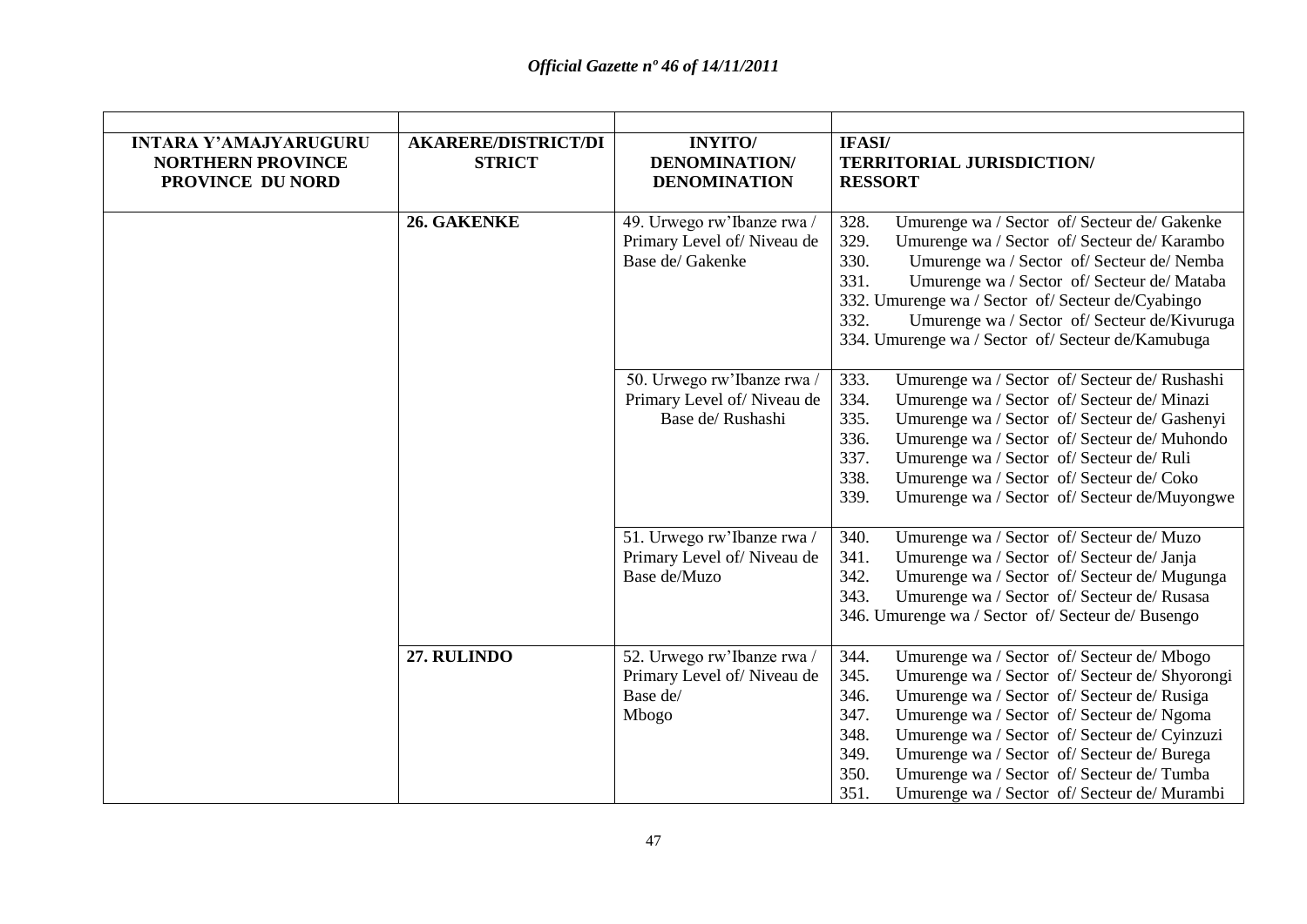|             | 53. Urwego rw'Ibanze rwa /<br>Primary Level of/Niveau de<br>Base de Kinihira | 352.<br>353.<br>354.<br>355.<br>356.<br>357.<br>358.<br>359.<br>360.                                                | Umurenge wa / Sector of/ Secteur de/ Masoro<br>Umurenge wa / Sector of/ Secteur de/ Ntarabana<br>Umurenge wa / Sector of/ Secteur de/ Kinihira<br>Umurenge wa / Sector of/ Secteur de/ Base<br>Umurenge wa / Sector of/ Secteur de/ Bushoki<br>Umurenge wa / Sector of/ Secteur de/ Cyungo<br>Umurenge wa / Sector of/ Secteur de/ Rukozo<br>Umurenge wa / Sector of/ Secteur de/ Kisaro<br>Umurenge wa / Sector of/ Secteur de/ Buyoga                                                                              |
|-------------|------------------------------------------------------------------------------|---------------------------------------------------------------------------------------------------------------------|----------------------------------------------------------------------------------------------------------------------------------------------------------------------------------------------------------------------------------------------------------------------------------------------------------------------------------------------------------------------------------------------------------------------------------------------------------------------------------------------------------------------|
| 28. GICUMBI | 54. Urwego rw'Ibanze rwa /<br>Primary Level of/Niveau de<br>Base de/ Byumba  | 361.<br>362.<br>363.<br>Nyankenke<br>364.<br>Shangasha<br>365.<br>Manyagiro<br>366.<br>367.<br>368.<br>369.<br>370. | Umurenge wa / Sector of/ Secteur de/ Byumba<br>Umurenge wa / Sector of/ Secteur de/ Miyove<br>Umurenge wa / Sector of/ Secteur de/<br>Umurenge wa / Sector of/ Secteur de/<br>Umurenge wa / Sector of/ Secteur de/<br>Umurenge wa / Sector of/ Secteur de/ Rukomo<br>Umurenge wa / Sector of/ Secteur de/ Kageyo<br>Umurenge wa / Sector of/ Secteur de/ Ruvune<br>Umurenge wa / Sector of/ Secteur de/ Bwisige<br>Umurenge wa / Sector of/ Secteur de/ Mutete<br>371. Umurenge wa / Sector of/ Secteur de/Nyamiyaga |
|             | 55. Urwego rw'Ibanze rwa /<br>Primary Level of/Niveau de<br>Base de/ Bukure  | 371.<br>372.<br>373.<br>374.<br>375.                                                                                | Umurenge wa / Sector of/ Secteur de/ Bukure<br>Umurenge wa / Sector of/ Secteur de /Giti<br>Umurenge wa / Sector of/ Secteur de/ Muko<br>Umurenge wa / Sector of/ Secteur de/ Rwamiko<br>Umurenge wa / Sector of/ Secteur de/ Rutare                                                                                                                                                                                                                                                                                 |
|             | 56. Urwego rw'Ibanze rwa /<br>Primary Level of/Niveau de<br>Base de/ Kaniga  | 376.<br>377.<br>378.                                                                                                | Umurenge wa / Sector of/ Secteur de/ Kaniga<br>Umurenge wa / Sector of/ Secteur de/Mukarange<br>Umurenge wa / Sector of/ Secteur de/ Rushaki                                                                                                                                                                                                                                                                                                                                                                         |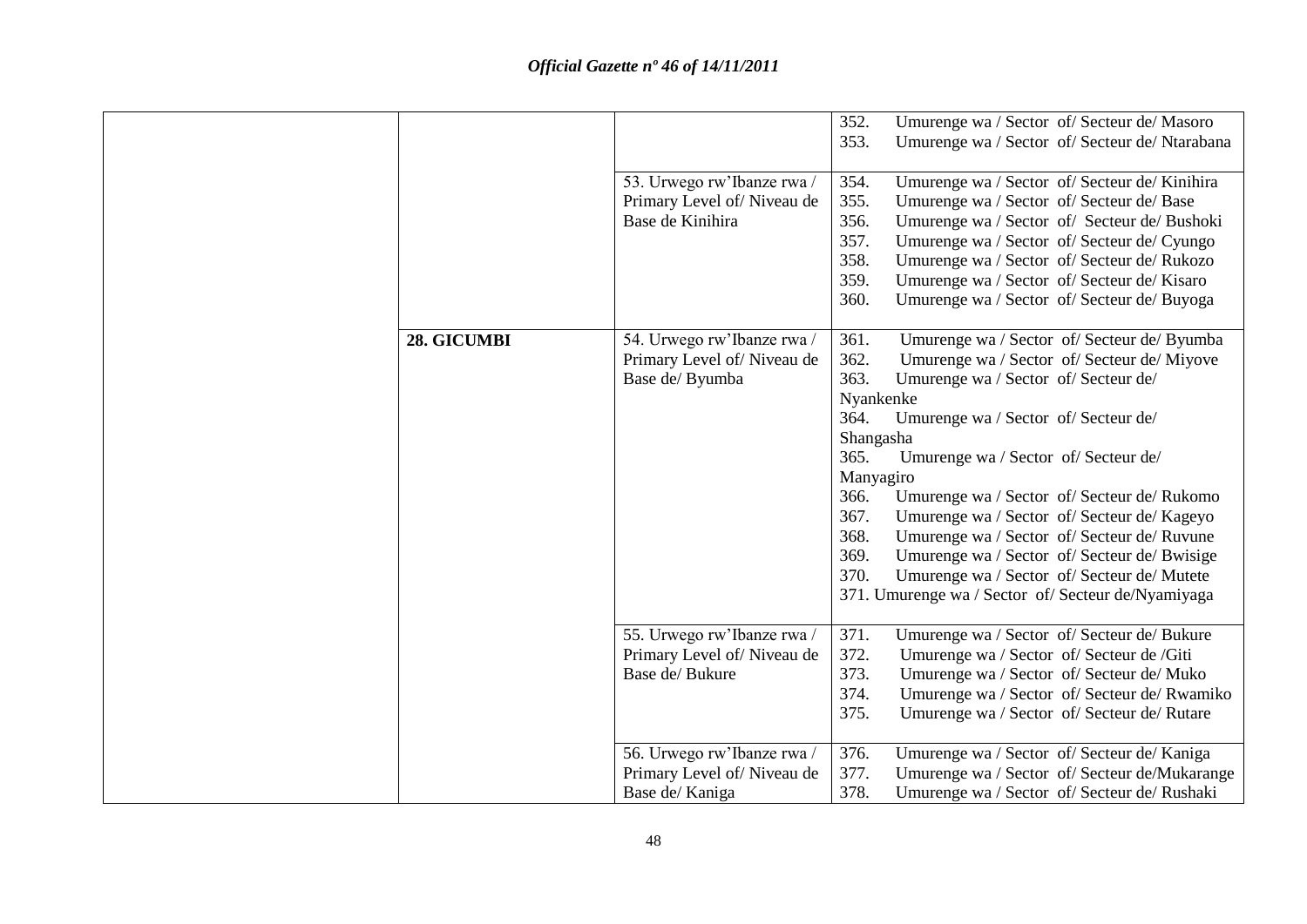| 29. BURERA  | 57. Urwego rw'Ibanze rwa /<br>Primary Level of/Niveau de<br>Base de / Gahunga                           | 379.<br>Umurenge wa / Sector of/ Secteur de/ Cyumba<br>380.<br>Umurenge wa / Sector of/ Secteur de/ Rubaya<br>381.<br>Umurenge wa / Sector of/ Secteur de/Gahunga<br>382.<br>Umurenge wa / Sector of/ Secteur de/ Rugarama<br>383.<br>Umurenge wa / Sector of/ Secteur de/ Cyanika<br>384.<br>Umurenge wa / Sector of/ Secteur de/ Kinoni<br>385.<br>Umurenge wa / Sector of/ Secteur de/ Kagogo<br>386. Umurenge wa / Sector of/ Secteur de/Kinyababa                                                                                                                                                                                  |
|-------------|---------------------------------------------------------------------------------------------------------|-----------------------------------------------------------------------------------------------------------------------------------------------------------------------------------------------------------------------------------------------------------------------------------------------------------------------------------------------------------------------------------------------------------------------------------------------------------------------------------------------------------------------------------------------------------------------------------------------------------------------------------------|
|             | 58. Urwego rw'Ibanze rwa<br>/ Primary Level of/ Niveau<br>de Base de / Cyeru                            | 386.<br>Umurenge wa/ Sector of/ Secteur de/ Cyeru<br>387.<br>Umurenge wa / Sector of/ Secteur de/ Butaro<br>388.<br>Umurenge wa / Sector of/ Secteur de/ Kivuye<br>389.<br>Umurenge wa / Sector of/ Secteur de/ Rwerere<br>390.<br>Umurenge wa / Sector of/ Secteur de/ Gitovu<br>391.<br>Umurenge wa / Sector of/ Secteur de/<br>Rusarabuye<br>392.<br>Umurenge wa / Sector of/ Secteur de/<br>Rugengabali<br>393.<br>Umurenge wa / Sector of/ Secteur de/ Ruhunde<br>394.<br>Umurenge wa / Sector of/ Secteur de/ Gatebe<br>395.<br>Umurenge wa / Sector of/ Secteur de/ Bungwe<br>396.<br>Umurenge wa / Sector of/ Secteur de/ Nemba |
| 30. MUSANZE | 59. Urwego rw'Ibanze rwa<br>Primary Level of/Niveau de<br>Base de/ Muhoza<br>60 .Urwego rw'Ibanze rwa / | Umurenge wa / Sector of/ Secteur de/Muhoza<br>397.<br>398.<br>Umurenge wa / Sector of/ Secteur de/ Cyuve<br>399.<br>Umurenge wa / Sector of/ Secteur de/ Gacaca<br>400.<br>Umurenge wa / Sector of/ Secteur de/ Remera<br>401.<br>Umurenge wa / Sector of/ Secteur de/ Gashaki<br>402.<br>Umurenge wa / Sector of/ Secteur de/ Rwaza<br>403.<br>Umurenge wa / Sector of/ Secteur de/ Kinigi<br>404.<br>Umurenge wa / Sector of/ Secteur de/ Nyange<br>405.<br>Umurenge wa / Sector of/ Secteur de / Musanze<br>Umurenge wa / Sector of/ Secteur de/ Busogo<br>411.                                                                      |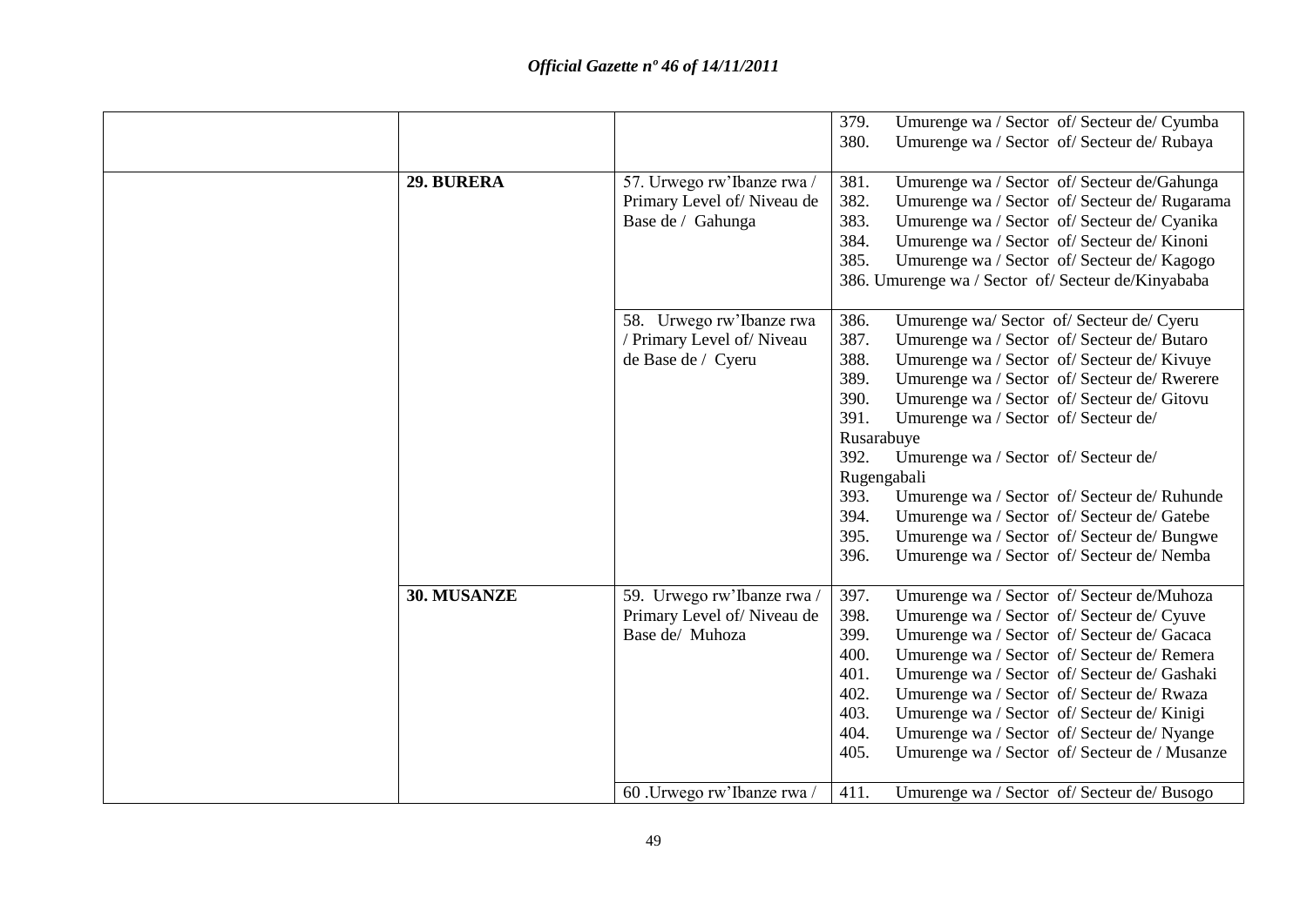|                                                                                                                                                                                                                         | Primary Level of/Niveau de<br>Base de/ Busogo                                                                                                                                                                                     | 412.<br>Umurenge wa / Sector of/ Secteur de/ Gataraga<br>Umurenge wa / Sector of/ Secteur de/ Nkotsi<br>413.<br>Umurenge wa / Sector of/ Secteur de/ Muko<br>414.<br>415.<br>Umurenge wa / Sector of/ Secteur de/ Shingiro<br>416.<br>Umurenge wa / Sector of/ Secteur de/ Kimonyi |
|-------------------------------------------------------------------------------------------------------------------------------------------------------------------------------------------------------------------------|-----------------------------------------------------------------------------------------------------------------------------------------------------------------------------------------------------------------------------------|------------------------------------------------------------------------------------------------------------------------------------------------------------------------------------------------------------------------------------------------------------------------------------|
| Bibonywe kugira ngo bishyirwe ku mugereka<br>w Itegeko Ngenga n° 04/2011/OL ryo kuwa<br>$03/10/2011$ rigena imiterere,<br>imikorere<br>n'ububasha by'Ubushinjacyaha<br><b>Bukuru</b><br>n'Ubushinjacyaha bwa Gisirikare | Seen to be annexed to Organic Law n°<br>04/2011/OL of 03/10/2011 determining the<br>organisation, functioning and competence of the<br>National Public Prosecution Authority and of the<br><b>Military Prosecution Department</b> | Vu pour être annexé à Loi Organique n° 04/2011/OL<br>du 03/10/2011 portant organisation, fonctionnement<br>et compétences de l'Organe National de Poursuite<br>Judiciaire et de l'Auditorat Militaire                                                                              |
| Kigali, kuwa 03/10/2011<br>$(s\acute{e})$                                                                                                                                                                               | Kigali, on 03/10/2011<br>$(s\acute{e})$                                                                                                                                                                                           | Kigali, le 03/10/2011<br>$(s\acute{e})$                                                                                                                                                                                                                                            |
| <b>KAGAME Paul</b><br>Perezida wa Repubulika                                                                                                                                                                            | <b>KAGAME Paul</b><br>The President of the Republic                                                                                                                                                                               | <b>KAGAME Paul</b><br>Le Président de la République                                                                                                                                                                                                                                |
| $(s\acute{e})$                                                                                                                                                                                                          | $(s\acute{e})$                                                                                                                                                                                                                    | $(s\acute{e})$                                                                                                                                                                                                                                                                     |
| <b>Makuza Beranard</b><br>Minisitiri w'Intebe                                                                                                                                                                           | <b>Makuza Bernard</b><br>The Prime Minister                                                                                                                                                                                       | <b>Makuza Bernard</b><br>Le Premier Ministre                                                                                                                                                                                                                                       |
| Bibonywe kandi bishyizweho Ikirango cya<br>Repubulika:                                                                                                                                                                  | Seen and sealed with the Seal of the Republic:                                                                                                                                                                                    | Vu et scellé du Sceau de la République :                                                                                                                                                                                                                                           |
| $(s\acute{e})$                                                                                                                                                                                                          | $(s\acute{e})$                                                                                                                                                                                                                    | $(s\acute{e})$                                                                                                                                                                                                                                                                     |
| <b>KARUGARAMA Tharcisse</b><br>Minisitiri w'Ubutabera / Intumwa Nkuru ya<br>Leta                                                                                                                                        | <b>KARUGARAMA Tharcisse</b><br>The Minister of Justice / Attorney General                                                                                                                                                         | <b>KARUGARAMA Tharcisse</b><br>Ministre de la Justice / Garde des Sceaux                                                                                                                                                                                                           |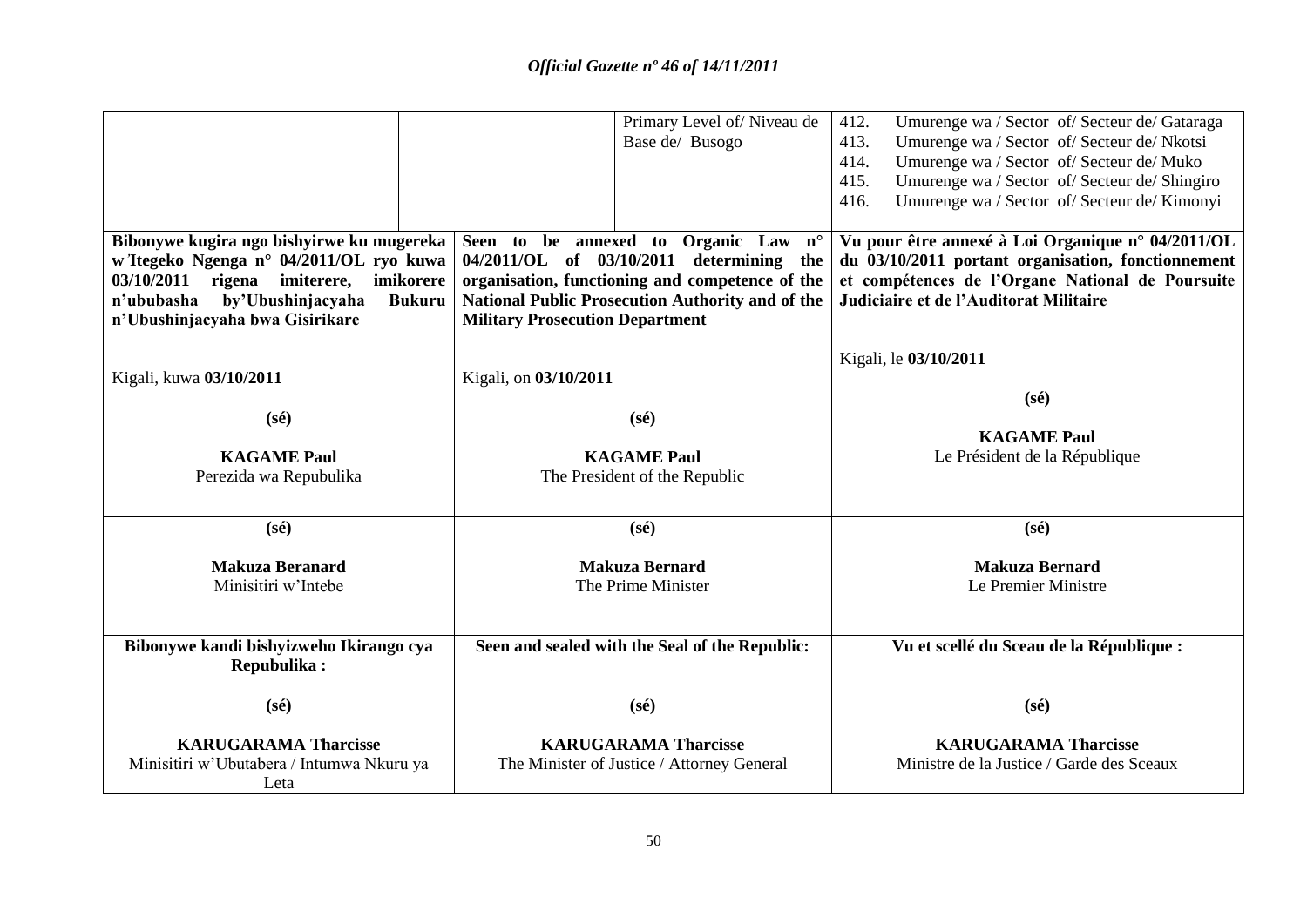|                      |                                                                   | UMUGEREKA WA II W'ITEGEKO   ANNEX II OF ORGANIC LAW N° 04/2011/OL   ANNEXE II A LA LOI ORGANIQUE N° 04/2011/OL |
|----------------------|-------------------------------------------------------------------|----------------------------------------------------------------------------------------------------------------|
| $NGENGA$ $N^{\circ}$ |                                                                   | 04/2011/OL RYO KUWA OF 03/10/2011 DETERMINING THE DU 03/10/2011 PORTANT ORGANISATION,                          |
| 03/10/2011<br>RIGENA |                                                                   | <b>IMITERERE,   ORGANISATION, } FUNCTIONING } AND   FONCTIONNEMENT ET COMPETENCE DE  </b>                      |
| <b>IMIKORERE</b>     |                                                                   | N'UBUBASHA   COMPETENCE OF THE NATIONAL PUBLIC   L'ORGANE NATIONAL DE POURSUITE                                |
| BY'UBUSHINJACYAHA    |                                                                   | BUKURU   PROSECUTION AUTHORITY AND OF THE   JUDICIAIRE ET DE L'AUDITORAT MILITAIRE                             |
|                      | N'UBUSHINJACYAHA BWA GISIRIKARE   MILITARY PROSECUTION DEPARTMENT |                                                                                                                |
|                      |                                                                   |                                                                                                                |

### **UBUSHINJACYAHA BWO KU RWEGO RWISUMBUYE PUBLIC PROSECUTION AUTHORITY AT INTERMEDIATE LEVEL ORGANE NATIONAL DE POURSUITE JUDICIAIRE AU NIVEAU DE GRANDE INSTANCE**

| <b>INTARA/UMUJYI WA KIGALI</b>          | <b>INYITO /DENOMINATION /</b>  | <b>IFASI</b> /                                |
|-----------------------------------------|--------------------------------|-----------------------------------------------|
| <b>PROVINCE/KIGALI CITY</b>             | <b>DENOMINATION</b>            | <b>TERRITORIAL JURISDICTION/</b>              |
| PROVINCE/VILLE DE KIGALI                |                                | <b>RESSORT</b>                                |
| UMUJYI WA KIGALI                        | Urwego Rwisumbuye rwa          | 1. Akarere/ District/ District de/ Nyarugenge |
| <b>KIGALI CITY</b>                      | Intermediate Level of / Grande | 2. Akarere/ District / District de/ Kicukiro  |
| <b>VILLE DE KIGALI</b>                  | Instance de/Nyarugenge         |                                               |
|                                         | Urwego Rwisumbuye rwa /<br>2.  | 3. Akarere/District / District de/ Gasabo     |
|                                         | Intermediate Level of / Grande | 4. Akarere/District / District de/ Bugesera   |
|                                         | Instance de /Gasabo            |                                               |
| <b>INTARA Y'IBURASIRAZUBA / EASTERN</b> | Urwego Rwisumbuye rwa /<br>3.  | 5. Akarere/ District / District de/ Nyagatare |
| <b>PROVINCE / PROVINCE DE L'EST</b>     | Intermediate Level of / Grande | 6. Akarere/District / District de/ Gatsibo    |
|                                         | Instance de/Nyagatare          |                                               |
|                                         |                                |                                               |
|                                         | Urwego Rwisumbuye rwa /<br>4.  | 7. Akarere/ District / District de/ Ngoma     |
|                                         | Intermediate Level of / Grande | 8. Akarere/ District / District de/ Kayonza   |
|                                         | Instance de /Ngoma             | 9. Akarere/ District / District de/ Rwamagana |
|                                         |                                | 10. Akarere/District / District de/Kirehe     |
| <b>INTARA Y'AMAJYEPFO/</b>              | Urwego Rwisumbuye rwa /<br>5.  | 11. Akarere/ District / District de/ Muhanga  |
| <b>SOUTHERN PROVINCE/ PROVINCE</b>      | Intermediate Level of / Grande | 12. Akarere/ District / District de /Ruhango  |
| <b>DU SUD</b>                           | Instance de /Muhanga           | 13. Akarere/ District / District de/ Kamonyi  |
|                                         |                                |                                               |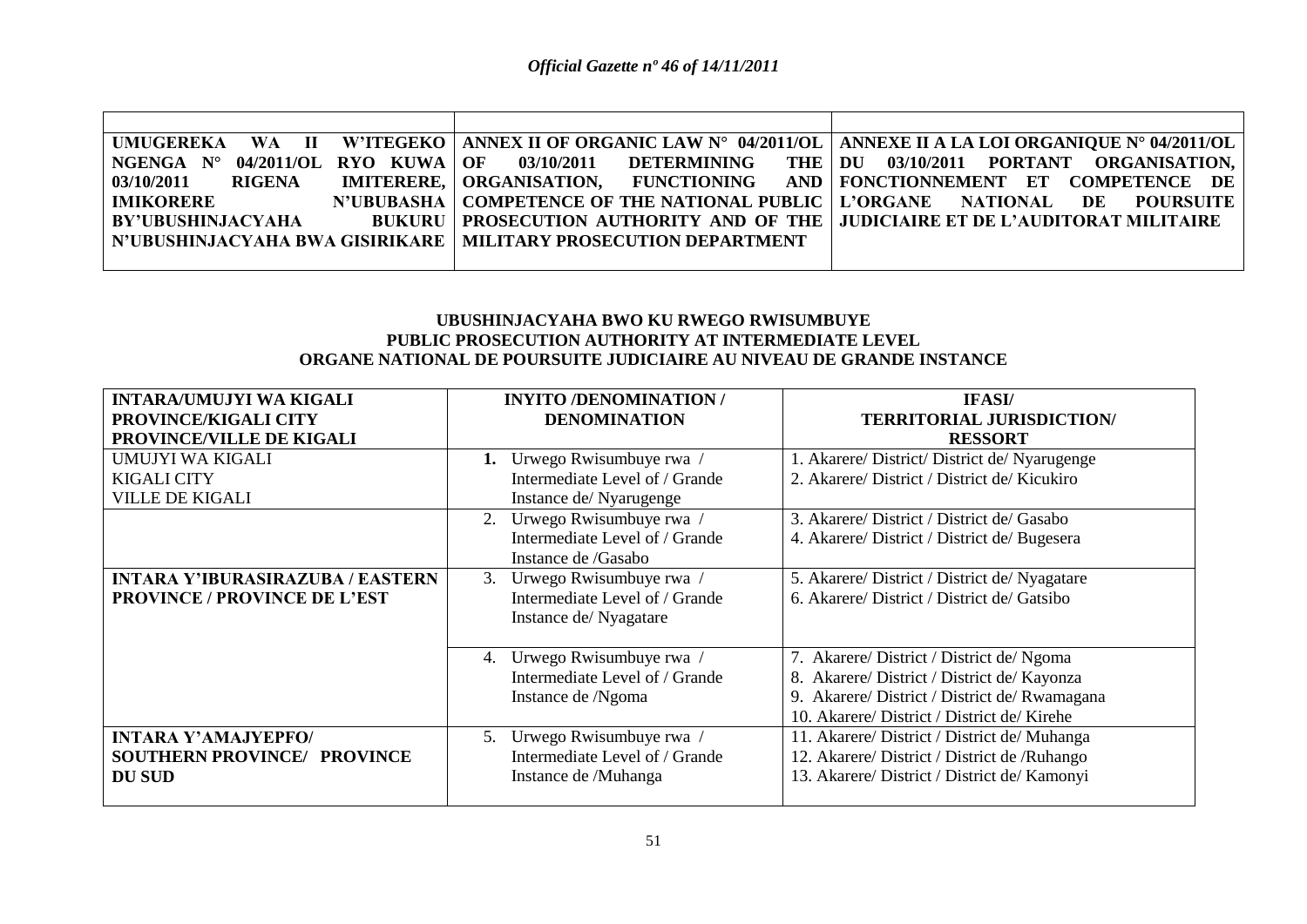|                                                                                           | 6. Urwego Rwisumbuye rwa /<br>Intermediate Level of / Grande<br>Instance de/Huye<br>7. Urwego Rwisumbuye rwa /<br>Intermediate Level of / Grande | 14. Akarere/ District / District de/ Huye<br>15. Akarere/ District / District de/ Gisagara<br>16. Akarere/ District / District de/ Nyanza<br>17. Akarere/ District / District de /Nyamagabe<br>18. Akarere/ District / District de/ Nyaruguru |
|-------------------------------------------------------------------------------------------|--------------------------------------------------------------------------------------------------------------------------------------------------|-----------------------------------------------------------------------------------------------------------------------------------------------------------------------------------------------------------------------------------------------|
|                                                                                           | Instance de/Nyamagabe                                                                                                                            |                                                                                                                                                                                                                                               |
| <b>INTARA Y'IBURENGARAZUBA/</b><br><b>WESTERN PROVINCE/ PROVINCE DE</b><br><b>L'OUEST</b> | Urwego Rwisumbuye rwa /<br>8.<br>Intermediate Level of / Grande<br>Instance de /Rusizi                                                           | 19. Akarere/District / District de/Rusizi<br>20. Akarere/ District / District de /Nyamasheke                                                                                                                                                  |
|                                                                                           | 9. Urwego Rwisumbuye rwa /<br>Intermediate Level of / Grande<br>Instance de/ Karongi                                                             | 21. Akarere/ District / District de/ Karongi<br>22. Akarere/District / District de /Rutsiro                                                                                                                                                   |
|                                                                                           | 10. Urwego Rwisumbuye rwa /<br>Intermediate Level of / Grande<br>Instance de/Rubavu                                                              | 23. Akarere/ District / District de /Rubavu<br>24. Akarere/ District / District de /Nyabihu<br>25. Akarere/ District / District de /Ngororero                                                                                                 |
| <b>INTARA Y'AMAJYARUGURU/</b><br><b>NORTHERN PROVINCE/ PROVINCE DU</b><br><b>NORD</b>     | 11. Urwego Rwisumbuye rwa /<br>Intermediate Court of / Grande<br>Instance de /Musanze                                                            | 26. Akarere/ District / District de/ Burera<br>27. Akarere/District / District de /Musanze<br>28. Akarere/District / District de /Gakenke                                                                                                     |
|                                                                                           | 12. Urwego Rwisumbuye rwa /<br>Intermediate Level of / Grande<br>Instance de/ Gicumbi                                                            | 29. Akarere/ District / District de /Gicumbi<br>30. Akarere/ District / District de / Rulindo                                                                                                                                                 |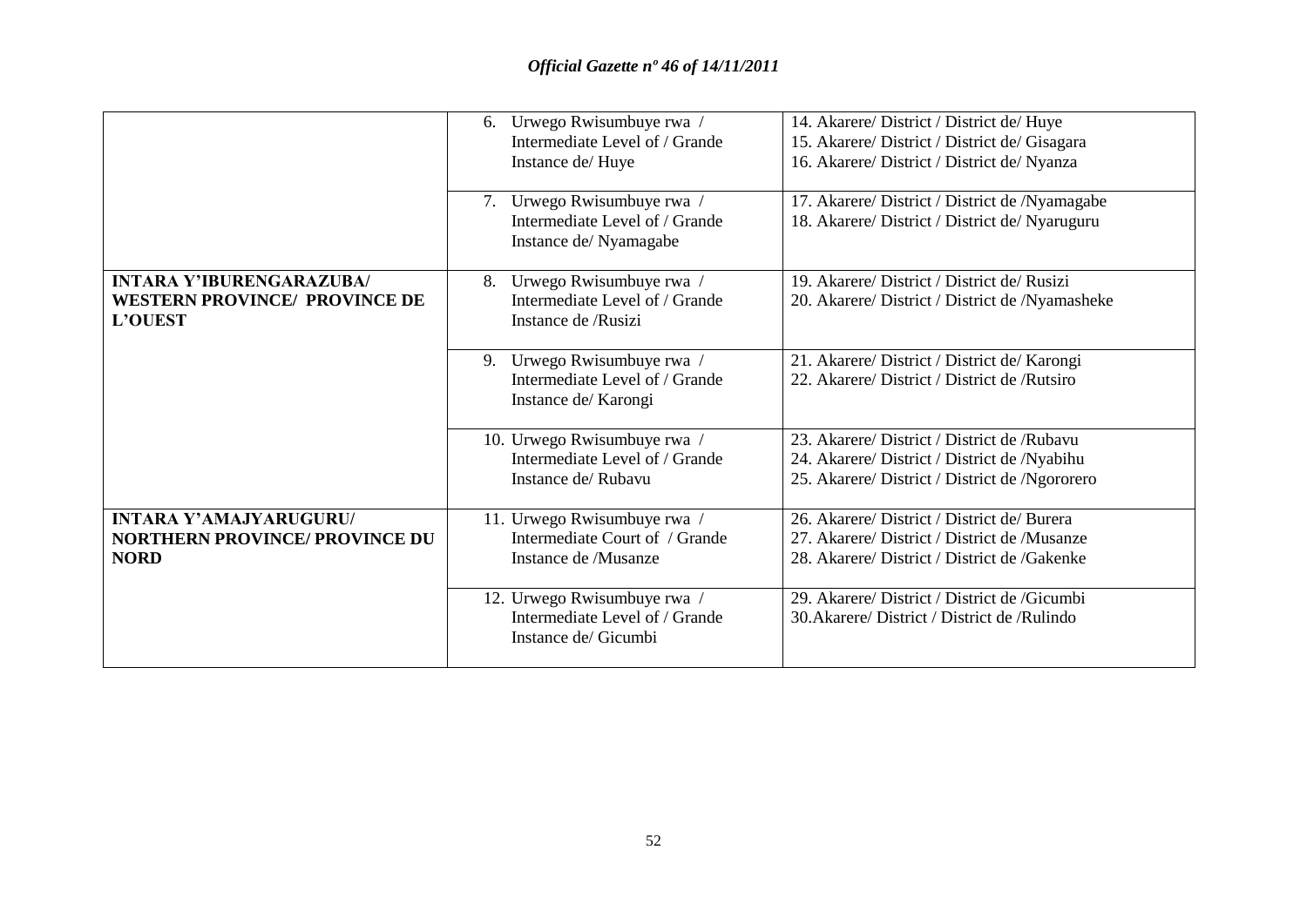**Bibonywe kugira ngo bishyirwe ku mugereka Seen to be annexed to Organic Law n° Vu pour être annexé à la Loi Organique n° w'Itegeko Ngenga n° 04/2011/OL ryo kuwa 04/2011/OL of 03/10/2011 determining the 04/2011/OL du 03/10/2011 portant organisation, 03/10/2011 rigena imiterere, imikorere**  n'ububasha by'Ubushinjacyaha **n'Ubushinjacyaha bwa Gisirikare**  Kigali, kuwa **03/10/2011 organisation, functioning and competence of fonctionnement et compétence de l'Organe the National Public Prosecution Authority and National de Poursuite Judiciaire et de of the Military Prosecution Department**  Kigali, on **03/10/2011 l'Auditorat Militaire**  Kigali, le **03/10/2011**

(sé)

(sé)

**KAGAME Paul** President of the Republic

(sé)

**KAGAME Paul** Perezida wa Repubulika

(sé)

**MAKUZA Bernard** Minisitiri w"Intebe

**MAKUZA Bernard** Prime Minister

**KAGAME Paul** Président de la République

(sé)

 $(s\acute{e})$ 

**MAKUZA Bernard** Premier Ministre

**Vu et scellé du Sceau de la République:**

(sé)

**Bibonywe kandi bishyizweho Ikirango cya Repubulika:**

(sé)

**Seen and sealed with the Seal of the Republic:**

**KARUGARAMA Tharcisse** Minisitiri w"Ubutabera / Intumwa Nkuru ya Leta

**KARUGARAMA Tharcisse** Minister of Justice /Attorney General (sé)

**KARUGARAMA Tharcisse** Ministre de la Justice/ Garde des Sceaux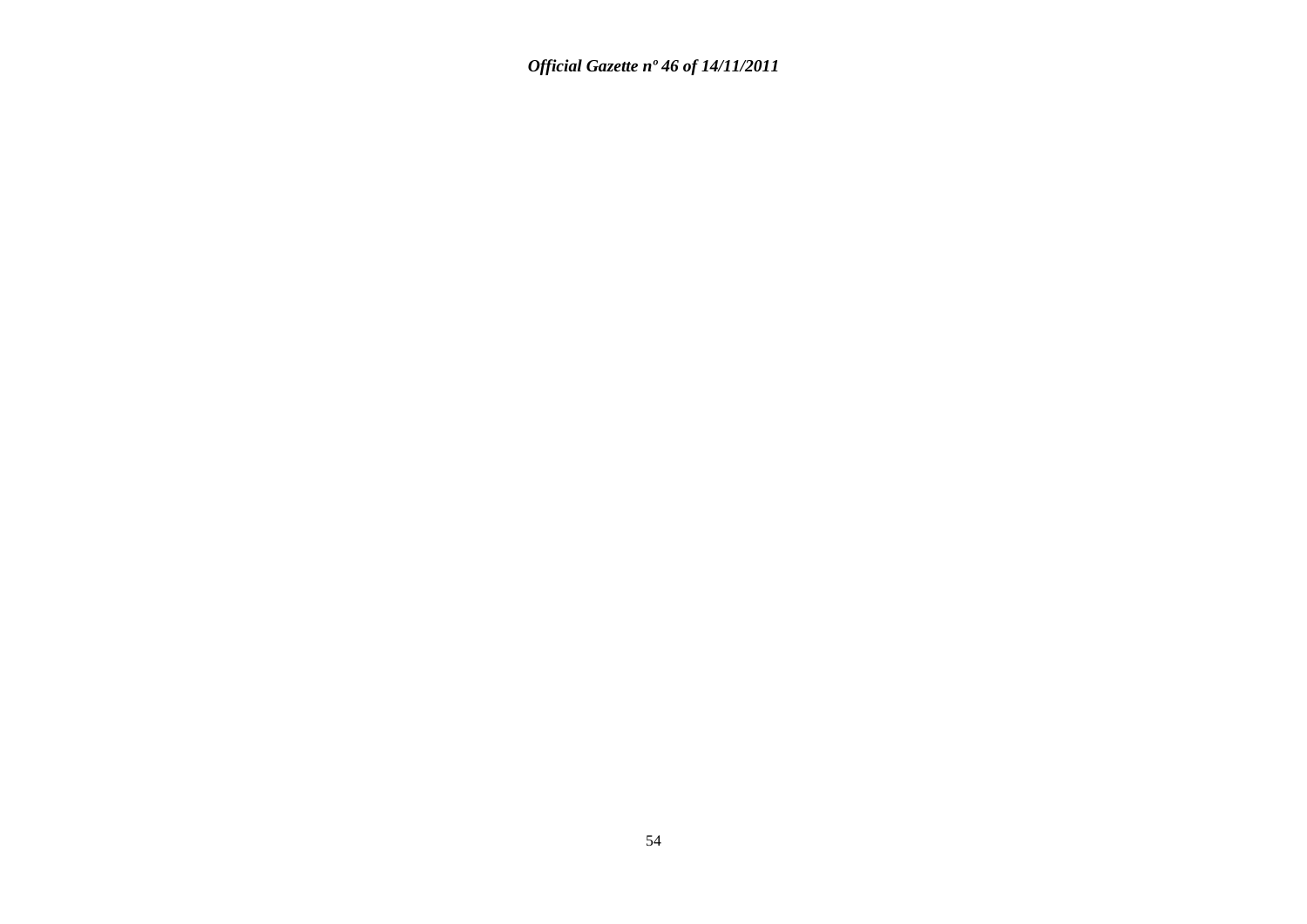**ITEGEKO** N° 41/2011 RYO KUWA LAW **30/09/2011 RISHYIRAHO CY'IGIHUGU GISHINZWE GOVERNANCE BOARD AND IMIYOBORERE INSHINGANO, N'IMIKORERE BYACYO LAW N° 41/2011 OF 30/09/2011 LOI N° 41/2011 DU 30/09/2011 PORTANT IKIGO ESTABLISHING THE** RIKANAGENA DETERMINING ITS **IMITERERE ORGANIZATION AND FUNCTIONING RWANDA CREATION DE L'OFFICE RWANDAIS DE LA GOUVERNANCE ET DETERMINANT SA MISSION, SON ORGANISATION ET SON FONCTIONNEMENT**

#### **ISHAKIRO**

#### **TABLE OF CONTENTS**

#### **TABLE DES MATIERES**

**UMUTWE WA MBERE: RUSANGE CHAPTER ONE: GENERAL PROVISIONS CHAPITRE PREMIER : DISPOSITIONS GENERALES**

**Ingingo ya mbere: Icyo iri tegeko rigamije Article One: Purpose of this Law Article premier: Objet de la présente loi** 

**Ingingo ya 2: Icyicaro cy'Ikigo RGB Article 2: Head Office of RGB Article 2 : Siège du RGB**

**UMUTWE WA II: INSHINGANO ZA RGB CHAPTER II: MISSION OF RGB CHAPITRE II : MISSION DU RGB**

**Ingingo ya 3: Inshingano za RGB Article 3: Mission of RGB**

**UMUTWE WA III: URWEGO RUREBERERA RGB N'ICYICIRO IRIMO CHAPTER III: SUPERVISING AUTHORITY OF RGB AND ITS CATEGORY CHAPITRE III : ORGANE DE TUTELLE DU RGB ET SA CATEGORIE**

**Ingingo ya 4: Urwego rureberera RGB n'icyiciro irimo Article 4: Supervising authority of RGB and its category Article 4: Organe de tutelle du RGB et sa catégorie**

**UMUTWE WA IV: IMITERERE N'IMIKORERE BYA RGB CHAPTER IV :ORGANISATION AND FUNCTIONING OF RGB CHAPITRE IV : ORGANISATION ET FONCTIONNEMENT DU RGB**

**Ingingo ya 5: Inzego z'ubuyobozi za RGB**

**Article 5: Management Organs of RGB**

**Article 5: Organes de direction du RGB**

**Article 3: Mission du RGB**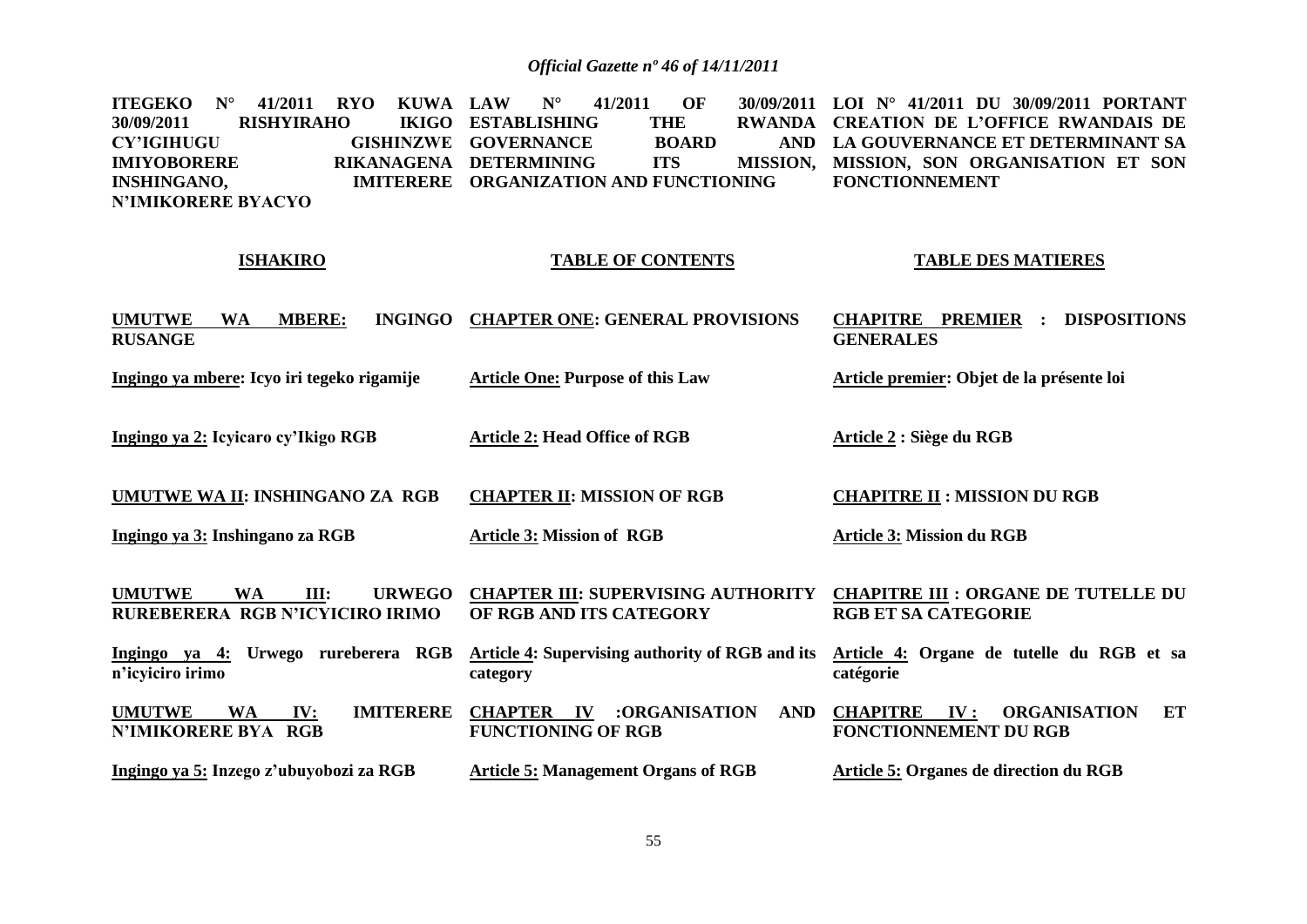| Icyiciro cya mbere: Inama y'Ubuyobozi                                                                     | <b>Section one: Board of Directors</b>                                                                                        | Section première: Conseil d'Administration                                                                            |
|-----------------------------------------------------------------------------------------------------------|-------------------------------------------------------------------------------------------------------------------------------|-----------------------------------------------------------------------------------------------------------------------|
| Ingingo ya 6: Inama y' Ubuyobozi ya RGB                                                                   | <b>Article 6: Board of Directors of RGB</b>                                                                                   | Article 6 : Conseil d'Administration du RGB                                                                           |
| Ingingo ya 7: Ibitabangikanywa no kuba mu<br>nama y'Ubuyobozi                                             | Article 7: Incompatibilities with membership<br>of the Board of Directors                                                     | Article 7: Incompatibilités avec la fonction de<br>membre du Conseil d'Administration                                 |
| Ingingo ya 8:<br>Ibigenerwa abagize Inama<br>v'Ubuyobozi bitabiriye inama                                 | Article 8: Sitting allowances for members of<br>the Board of Directors                                                        | Article 8: Jetons de présence des membres du<br><b>Conseil d'Administration</b>                                       |
| <u>Icyiciro cya 2:</u> Ubuyobozi Bukuru                                                                   | <b>Section 2: General Directorate</b>                                                                                         | <b>Section 2 : Direction Générale</b>                                                                                 |
| Ingingo ya 9 : Abagize Ubuyobozi Bukuru<br>bwa RGB                                                        | Article 9: Composition of the General<br><b>Directorate of RGB</b>                                                            | Article 9: Composition de la Direction Générale<br>du RGB                                                             |
| Ingingo ya 10 : Sitati igenga abakozi ba RGB<br>n'ibigenerwa abagize Ubuyobozi Bukuru<br>n'abakozi ba RGB | Article 10 : Statute governing the staff of RGB<br>and benefits of members of the General<br>Directorate and the staff of RGB | Article 10: Statut du personnel du RGB et<br>avantages des membres de la Direction<br>Générale et du personnel du RGB |
| imikorere<br>Ingingo ya 11:<br>Imiterere<br>n'inshingano by'inzego z'imirimo za RGB                       | Organisation, functioning and<br>Article 11:<br>responsibilities of organs of RGB                                             | Article 11: Organisation, fonctionnement<br>et attributions des organes du RGB                                        |
| <b>UMUTWE WA V: UMUTUNGO N'IMARI</b>                                                                      | <b>CHAPTER V: PROPERTY AND FINANCE</b>                                                                                        | <b>CHAPITRE V: PATRIMOINE ET FINANCE</b>                                                                              |
| RGB<br>Ingingo ya 12:<br><b>Umutungo</b><br>wa<br>n'inkomoko yawo                                         | Article 12: Property of RGB and its source                                                                                    | Article 12: Patrimoine du RGB<br>et ses<br>ressources                                                                 |
| Ingingo ya 13: Kwegurirwa umutungo                                                                        | <b>Article 13: Transfer of property</b>                                                                                       | <b>Article 13: Cession du patrimoine</b>                                                                              |
| Ingingo ya 14: Imikoreshereze, imicungire<br>n'imigenzurire by'umutungo                                   | Article 14: Use, management and audit of<br>property                                                                          | Article 14: Utilisation, gestion et audit du<br>patrimoine                                                            |
| Ingingo<br>va 15:<br>Ivemeza<br>n'imicungire<br>by'ingengo y'imari ya RGB                                 | budget of RGB                                                                                                                 | Article 15: Approval and management of the Article 15: Adoption et gestion du budget du<br>RGB                        |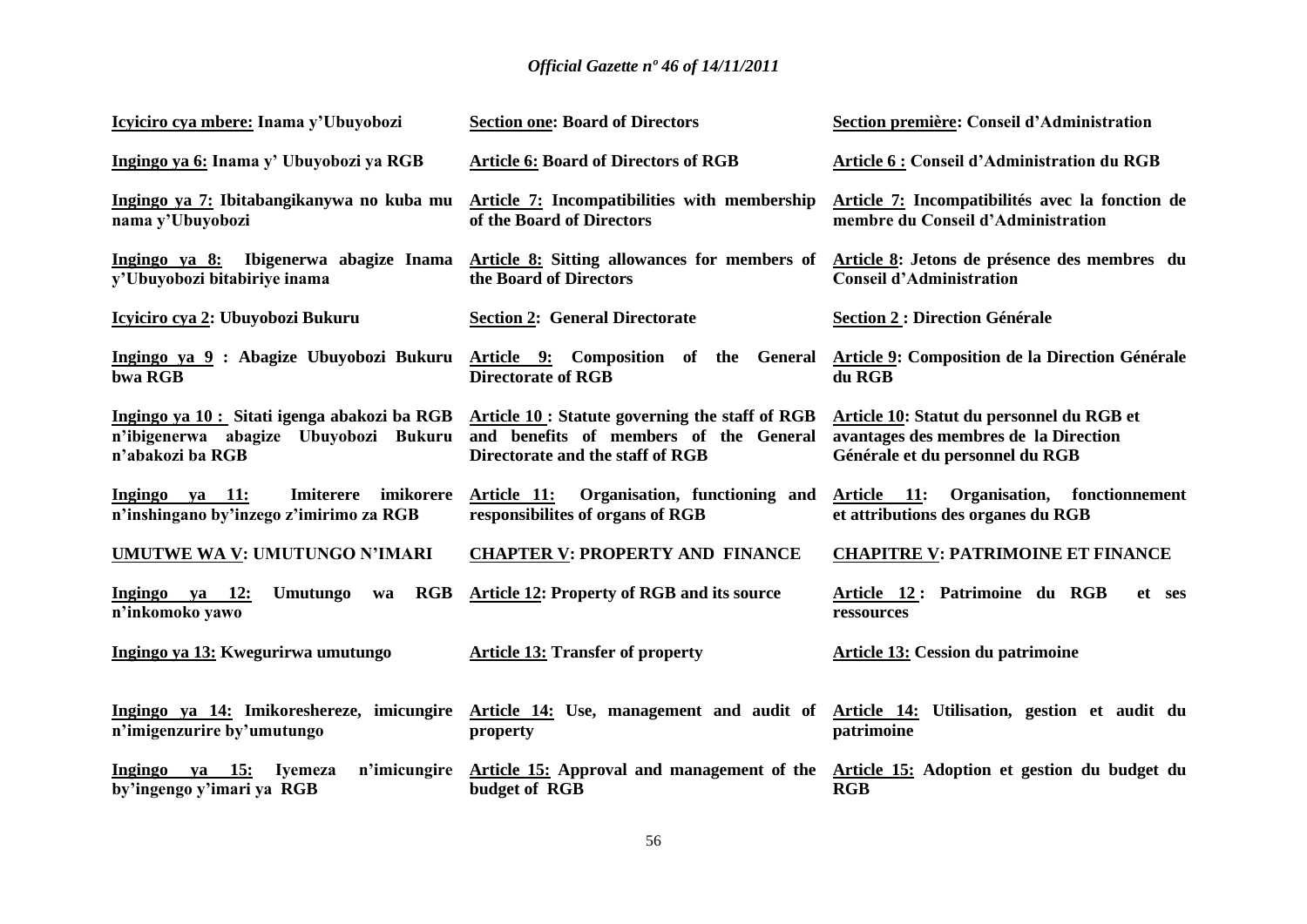| <b>16:</b><br>Ingingo<br>Raporo<br>va<br>w'ibaruramari                               | y'umwaka Article 16: Annual financial report                                   | Article 16: Rapport annuel de l'exercice<br>comptable                           |
|--------------------------------------------------------------------------------------|--------------------------------------------------------------------------------|---------------------------------------------------------------------------------|
| <b>INGINGO</b><br><b>UMUTWE</b><br>VI:<br><b>WA</b><br>Z'INZIBACYUHO N'IZISOZA       | <b>TRANSITIONAL</b><br><b>CHAPTER</b><br>AND<br>VI:<br><b>FINAL PROVISIONS</b> | <b>DISPOSITIONS</b><br><b>CHAPITRE</b><br>VI:<br><b>TRANSITOIRES ET FINALES</b> |
| Ingingo ya 17: Igihe cy'inzibacyuho                                                  | <b>Article 17: Transitional period</b>                                         | Article 17: Période transitoire                                                 |
| Ingingo ya 18: Itegurwa, isuzumwa n'itorwa<br>ry'iri tegeko                          | Article 18: Drafting,<br>consideration<br>and<br>adoption of this law          | Article 18 : Initiation, examen et adoption de la<br>présente loi               |
| ry'ingingo<br>ya 19:<br>Ingingo<br>Ivanwaho<br>z'amategeko zinyuranyije n'iri tegeko | <b>Article 19: Repealing provision</b>                                         | <b>Article 19: Disposition abrogatoire</b>                                      |
| Ingingo ya 20: Igihe iri tegeko ritangira<br>gukurikizwa                             | <b>Article 20: Commencement</b>                                                | Article 20: Entrée en vigueur                                                   |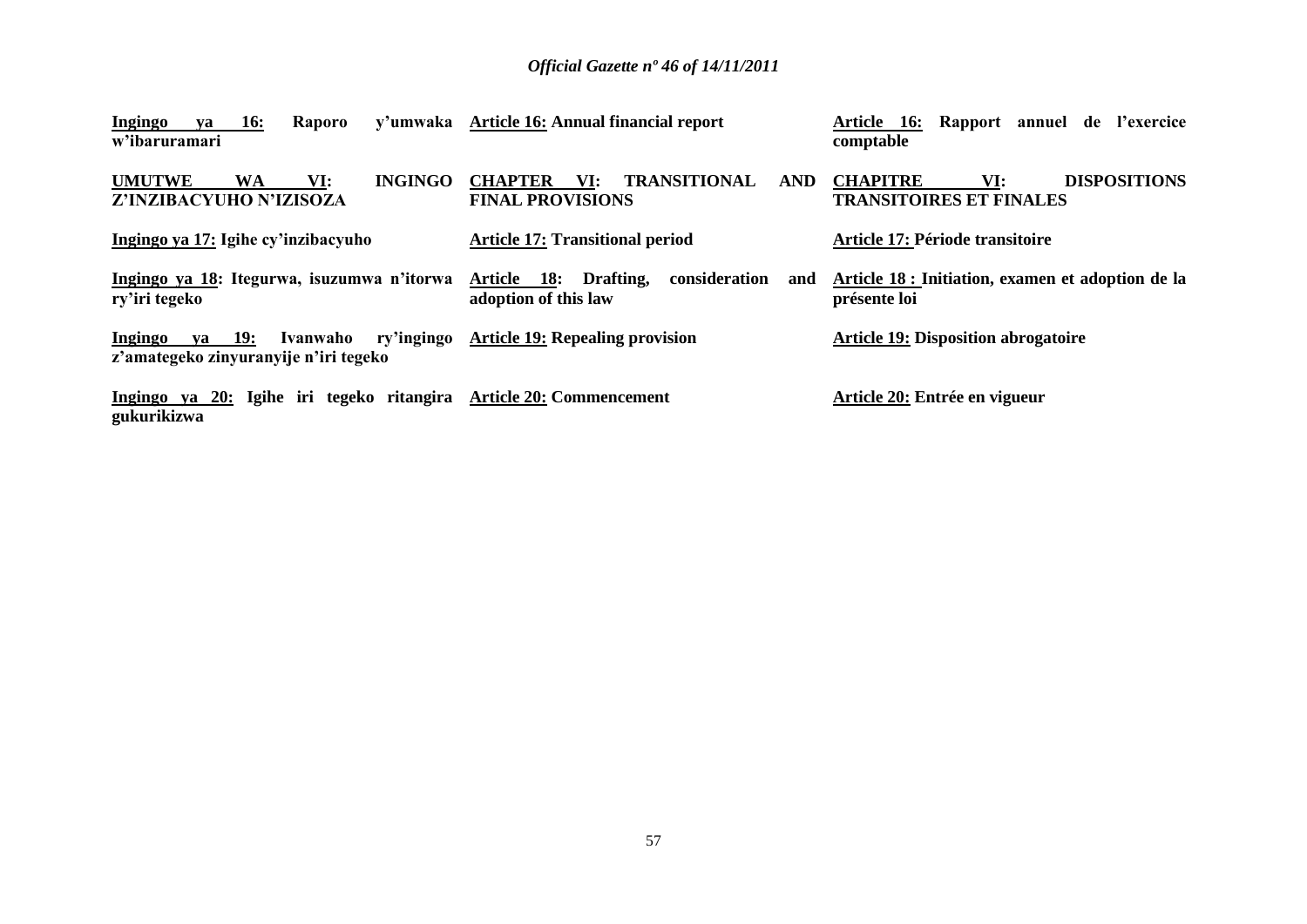**ITEGEKO N° 41/2011 RYO KUWA 30/09/2011 RISHYIRAHO CY'IGIHUGU GISHINZWE GOVERNANCE BOARD AND IMIYOBORERE INSHINGANO, N'IMIKORERE BYACYO LAW N° 41/2011 OF 30/09/2011 LOI N° 41/2011 DU 30/09/2011 PORTANT IKIGO ESTABLISHING THE** RIKANAGENA DETERMINING ITS **IMITERERE ORGANIZATION AND FUNCTIONING RWANDA CREATION DE L'OFFICE RWANDAIS DE LA GOUVERNANCE ET DETERMINANT SA MISSION, SON ORGANISATION ET SON FONCTIONNEMENT**

**Twebwe, KAGAME Paul,** Perezida wa Repubulika;

**We, KAGAME Paul,**  President of the Republic;

**Nous, KAGAME Paul,**  Président de la République;

**INTEKO ISHINGA AMATEGEKO THE PARLIAMENT HAS ADOPTED AND LE PARLEMENT A ADOPTE ET NOUS YEMEJE NONE NATWE DUHAMIJE, WE SANCTION, PROMULGATE THE SANCTIONNONS, PROMULGUONS LA LOI DUTANGAJE ITEGEKO RITEYE RITYA FOLLOWING LAW AND ORDER IT BE DONT LA TENEUR SUIT ET ORDONNONS KANDI DUTEGETSE KO RYANDIKWA PUBLISHED IN THE OFFICIAL GAZETTE QU'ELLE SOIT PUBLIEE AU JOURNAL MU IGAZETI YA LETA YA REPUBULIKA OF THE REPUBLIC OF RWANDA Y'U RWANDA OFFICIEL DE LA REPUBLIQUE DU RWANDA**

#### **INTEKO ISHINGA AMATEGEKO:**

#### **THE PARLIAMENT:**

#### **LE PARLEMENT:**

Umutwe w"Abadepite, mu nama yawo yo kuwa 21 Nyakanga 2011; The Chamber of Deputies, in its session of 21 La Chambre des Députés, en sa séance du 21 juillet July 2011; 2011;

Umutwe wa Sena, mu nama yawo yo kuwa 19 The Senate, in its session of 19 July 2011; Nyakanga 2011;

Rwanda ryo kuwa 04 Kamena 2003 nk"uko ryavuguruwe kugeza ubu, cyane cyane mu ngingo zaryo, iya 62, iya 66, iya 67, iya 88, iya 89, iya 90, iya 92, iya 93, iya 95, iya 108, iya 113, iya 118, iya 183 n"iya 201;

Rwanda of 04 June 2003 as amended to date, especially in Articles 62, 66, 67, 88, 89, 90, 92, 93, 95, 108, 113, 118, 183 and 201;

Ishingiye ku Itegeko Nshinga rya Repubulika y'u Pursuant to the Constitution of the Republic of Vu la Constitution de la République du Rwanda du 04 juin 2003 telle que révisée à ce jour, spécialement en ses articles 62, 66, 67, 88, 89, 90, 92, 93, 95, 108, 113, 118, 183 et 201;

Le Sénat, en sa séance du 19 juillet 2011;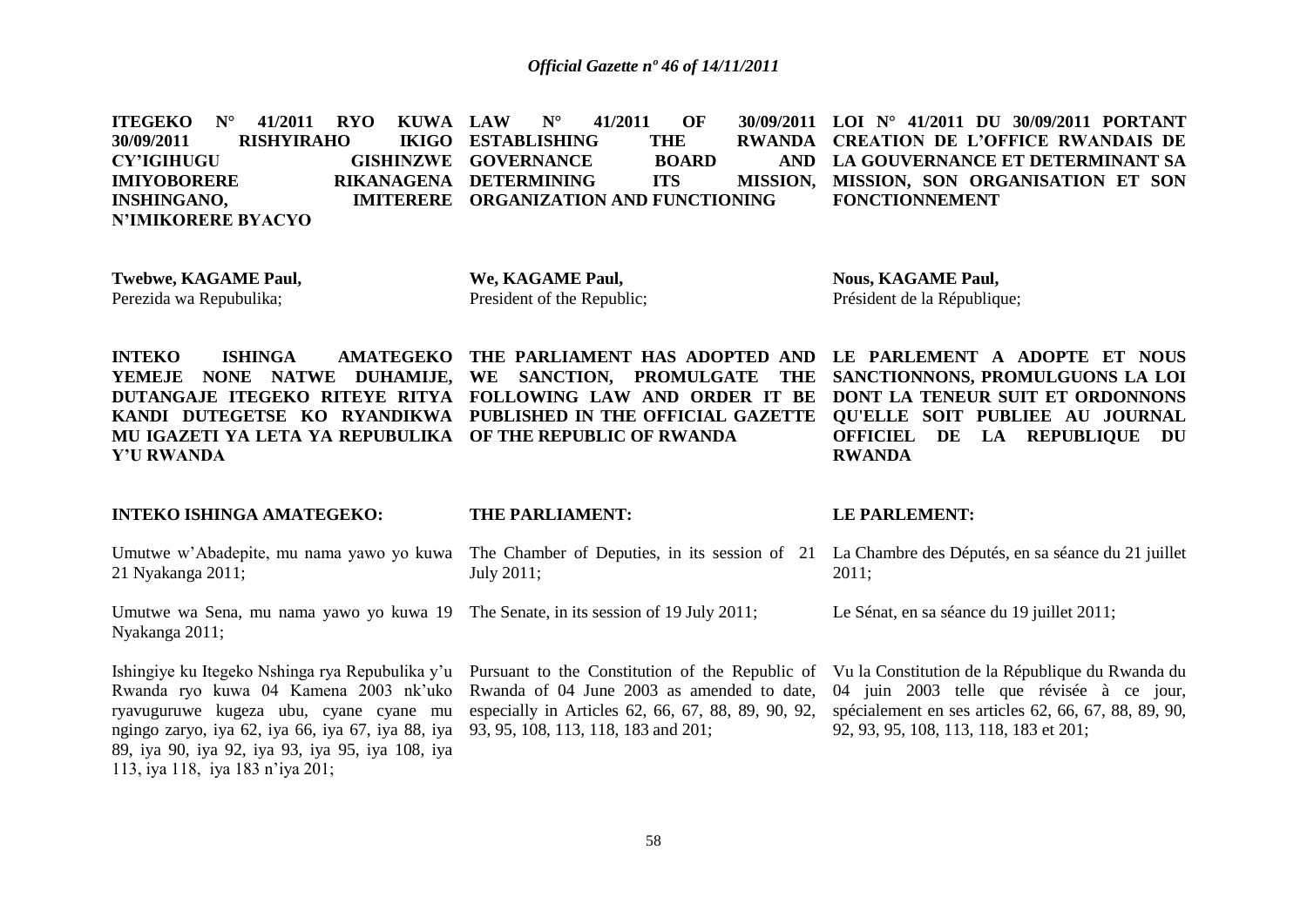Ishingiye ku Itegeko Ngenga n° 06/2009/OL ryo Pursuant to Organic Law n°06/2009/OL of Vu la Loi Organique n° 06/2009/OL du 21/12/2009 kuwa 21/12/2009 rishyiraho amategeko rusange yerekeye ibigo bya Leta;

**YEMEJE:** 

21/12/2009 establishing general provisions governing public institutions;

portant dispositions générales applicables aux établissements publics;

**ADOPTS:** 

#### **ADOPTE:**

#### **UMUTWE WA MBERE: RUSANGE CHAPTER ONE: GENERAL PROVISIONS**

#### **Ingingo ya mbere: Icyo iri tegeko rigamije**

Iri tegeko rishyiraho Ikigo cy"Igihugu gishinzwe Imiyoborere cyitwa "RGB" mu magambo ahinnye y"Icyongereza. Iri tegeko rigena kandi inshingano, imiterere n"imikorere byacyo.

RGB ni Ikigo gifite ubuzimagatozi n"ubwigenge mu miyoborere, mu micungire y"umutungo n"abakozi bacyo, kandi gicungwa hakurikijwe amategeko agenga ibigo bya Leta.

#### **Ingingo ya 2: Icyicaro cy'Ikigo RGB**

Icyicaro cya RGB kiri mu Mujyi wa Kigali, Umurwa Mukuru wa Repubulika y"u Rwanda. Gishobora kwimurirwa ahandi hose mu Rwanda, igihe bibaye ngombwa.

RGB ishobora gushyiraho amashami ahandi hose mu gihugu igihe bibaye ngombwa byemejwe n"iteka rya Minisitiri w"Intebe.

#### **Article One: Purpose of this Law**

This Law establishes the Rwanda Governance Board, abbreviated as "RGB". This Law also determines its mission, organisation and functioning.

RGB is a Public Agency with legal personality, administrative and financial autonomy. It is managed in accordance with laws governing public institutions.

#### **Article 2: Head Office of RGB**

The head office of RGB shall be located in Kigali City, the Capital of the Republic of Rwanda. It may be transferred elsewhere on the Rwandan territory if deemed necessary.

RGB may establish branches elsewhere on the Rwandan territory if necessary, upon approval by a Prime Minister"s Order.

#### **CHAPITRE PREMIER: DISPOSITIONS GENERALES**

#### **Article premier: Objet de la présente loi**

La présente loi porte création de l"Office Rwandais de la Gouvernance dénommée **«** RGB » en sigle anglais. Elle détermine également sa mission, son organisation et son fonctionnement.

RGB est doté de la personnalité juridique et de l"autonomie financière et administrative. Il est géré conformément aux dispositions relatives aux établissements publics.

#### **Article 2 : Siège du RGB**

Le siège du RGB est établi dans la Ville de Kigali, Capitale de la République du Rwanda. Il peut, en cas de nécessité, être transféré en tout autre lieu du territoire de la République du Rwanda.

RGB peut, en cas de nécessité et sur approbation d"un arrêté du Premier Ministre, créer des agences sur tout autre lieu du territoire de la République du Rwanda.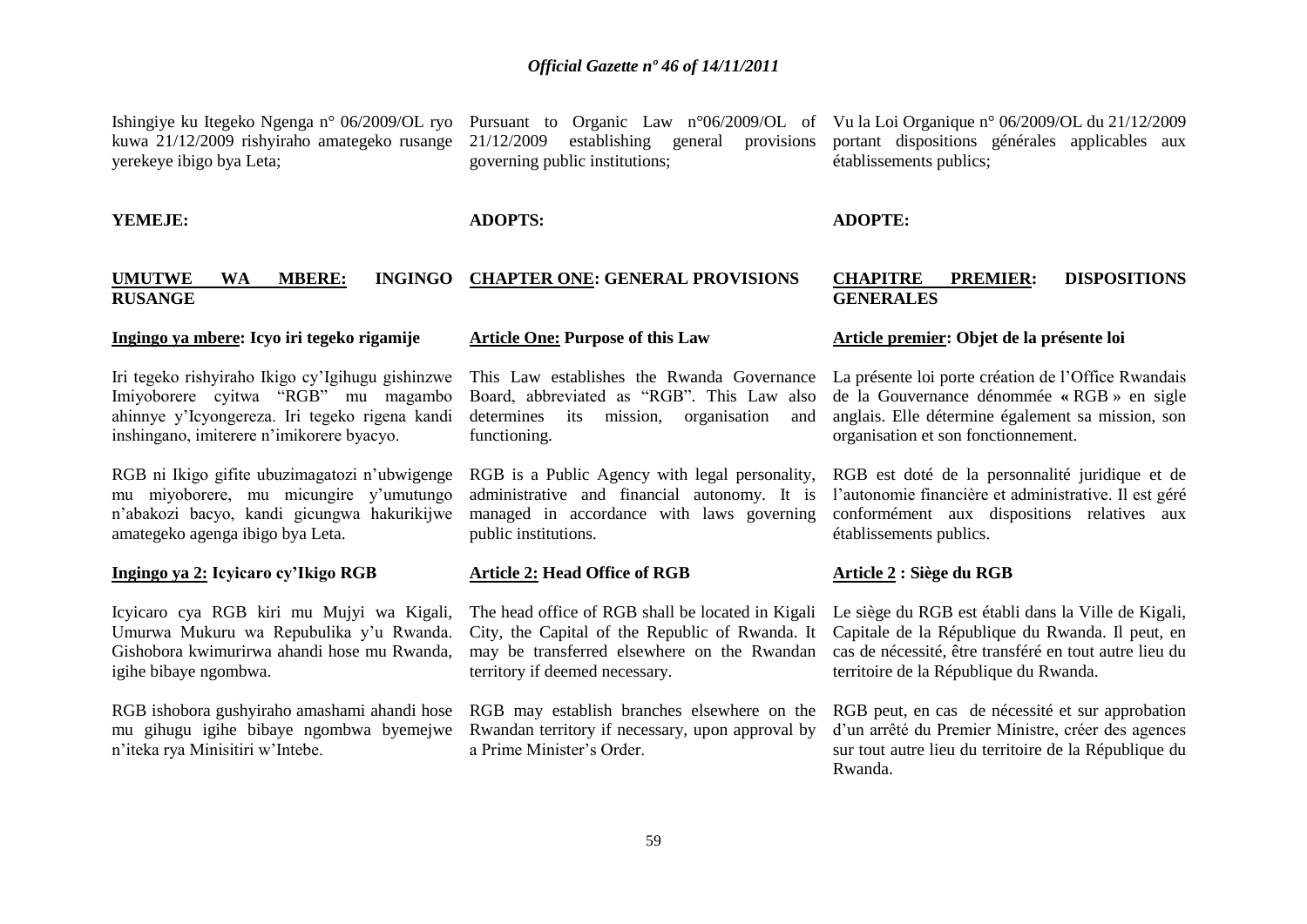#### **UMUTWE WA II: INSHINGANO ZA RGB**

#### **Ingingo ya 3: Inshingano za RGB**

RGB ifite inshingano yo guteza imbere amahame y"imiyoborere myiza no kwegereza ubuyobozi n"ubushobozi abaturage, kugenzura uko ayo mahame ashyirwa mu bikorwa mu nzego za Leta n"izigenga no gukora ubushakashatsi ku bibazo bifitanye isano n"imiyoborere hagamijwe gutanga serivisi nziza no kugera ku iterambere rirambye n"uburumbuke.

By'umwihariko, RGB ifite inshingano zikurikira: In particular, RGB has the following missions:

- 1° guteza imbere amahame y"imiyoborere myiza mu nzego za politiki, iza Leta**,**  iz"abakora ubucuruzi n"izindi zitari iza Leta;
- 2° guha inzego zivugwa mu gace ka mbere k"iyi ngingo ibyifuzo n"inama byerekeranye na za politiki bigaragaza uburyo imiyoborere yanozwa mu bikorwa zikora**;**
- 3° kugenzura inzego zivugwa mu gace ka mbere k"iyi ngingo, hagamijwe kureba iyubahirizwa ry"amahame n"ibikorwa bifitanye isano n"imiyoborere myiza mu rwego rwo kuyiteza imbere ;
- 4° guhuza ibikorwa by"abafite uruhare mu ishyirwa mu bikorwa rya politiki

#### **CHAPTER II: MISSION OF RGB**

#### **Article 3: Mission of RGB**

The mission of RGB is to promote the principles of good governance and decentralization, monitor the practices of good governance in public and private institutions and conduct research related to governance for achieving good service delivery, sustainable development and prosperity.

- 1° to promote good governance principles in political, public, corporate and non governmental domains;
- 2° to give policy related proposals and advice related to the improvement of governance with regard to the domains referred to in point one of this Article ;
- 3° to monitor the domains referred to in point one of this Article in order to ensure compliance with good governance principles and activities meant for its promotion;
- 4° ensure coordination of activities by stakeholders of the implementation of

#### **CHAPITRE II: MISSION DU RGB**

#### **Article 3: Mission du RGB**

RGB a pour mission d"assurer la promotion des principes de bonne gouvernance et de la décentralisation, faire le suivi de leur mise en application au sein des institutions tant publiques que privées et de mener des recherches sur des questions en rapport avec la gouvernance en vue de rendre de bons services et d"atteindre le développement durable et la prospérité.

En particulier, les missions du RGB sont les suivantes:

- 1° promouvoir les principes de la bonne gouvernance dans les domaines politique, public, corporatif et autres domaines non gouvernementaux;
- 2° donner des suggestions et avis en matière de politiques relatifs aux domaines visés au point premier du présent article en ce qui concerne l"amélioration de la gouvernance ;
- 3° faire le suivi des domaines visés au point premier du présent article pour s"assurer du respect des principes et activités de bonne gouvernance dans le cadre de sa promotion;
- 4° assurer la coordination des activités des parties prenantes à la mise en application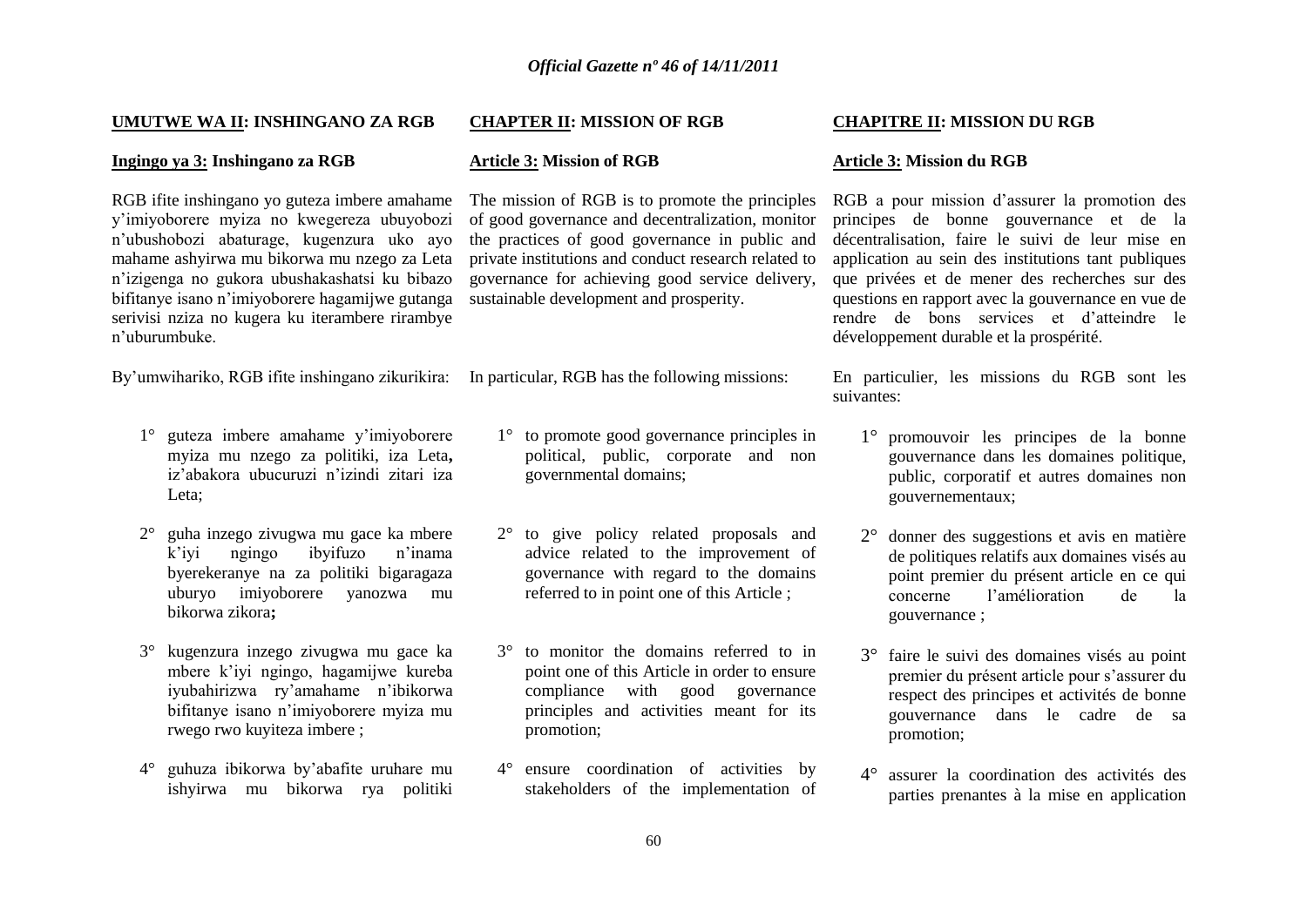y"igihugu yo kwegereza ubuyobozi n"ubushobozi abaturage no gukurikirana ishyirwa mu bikorwa ryayo;

- 5° gukora ubushakashatsi ku bijyanye n"imiyoborere myiza no kubimenyekanisha;
- 6° gushyiraho uburyo bunoze bugamije kongera uruhare rw"abaturage mu igena rya za politiki no kugenzura ibibakorerwa;
- 7° guhuza ibikorwa byo kwongerera ubushobozi inzego z"ibanze;
- 8° kugira uruhare mu gutegura no gushyira mu bikorwa politiki n"ingamba bijyanye n"imiyoborere myiza no kubigiramo inama Guverinoma;
- 9° kwandika, gutanga ubuzimagatozi no gukurikirana imikorere y"imiryango nyarwanda itari iya Leta n"amadini hakurikijwe amategeko;
- 10° gufatanya no gukorana n"izindi nzego zo mu gihugu, izo mu karere n"izo ku rwego mpuzamahanga zifite inshingano zifitanye isano n"iza RGB.

national decentralization policy and local government"s empowerment and to ensure monitoring thereof;

- 5° to conduct regular research and surveys on issues pertaining to good governance and disseminate findings;
- 6° to develop appropriate mechanisms to increase civic participation in policy formulation and to attain observance of accountability;
- 7° to ensure coordination of capacity building for local administrative entities ;
- 8° to participate in initiating and implementing policies and strategies in the field of good governance and to advise the Government thereof;
- 9° to register local non-governmental and religious organisations , grant them the legal status and monitor the conformity of their activities to the law;
- 10° to establish cooperation and collaboration relations with other national, regional and international institutions having missions that are similar to those of RGB.

de la politique nationale de la décentralisation et l"autonomisation des instances décentralisées ainsi que son suivi ;

- 5° mener des recherches et des enquêtes régulières sur la bonne gouvernance et en disséminer les résultats;
- 6° élaborer des mécanismes appropriés permettant d"accroître la participation civique dans la formulation des politiques et d"assurer le respect du principe de responsabilisation;
- 7° assurer la coordination des actions de renforcement des capacités des entités administratives locales ;
- 8° participer à l"initiation et à la mise en œuvre des politiques et stratégies dans le domaine de la bonne gouvernance et donner des conseils au Gouvernement;
- 9° enregistrer les organisations nongouvernementales locales et confessions religieuses, leur donner la personnalité juridique et faire le suivi de leurs activités pour s"assurer de la conformité à la loi ;
- 10° établir des relations de coopération et de collaboration avec d"autres institutions nationales, régionales et internationales ayant les missions similaires à celles du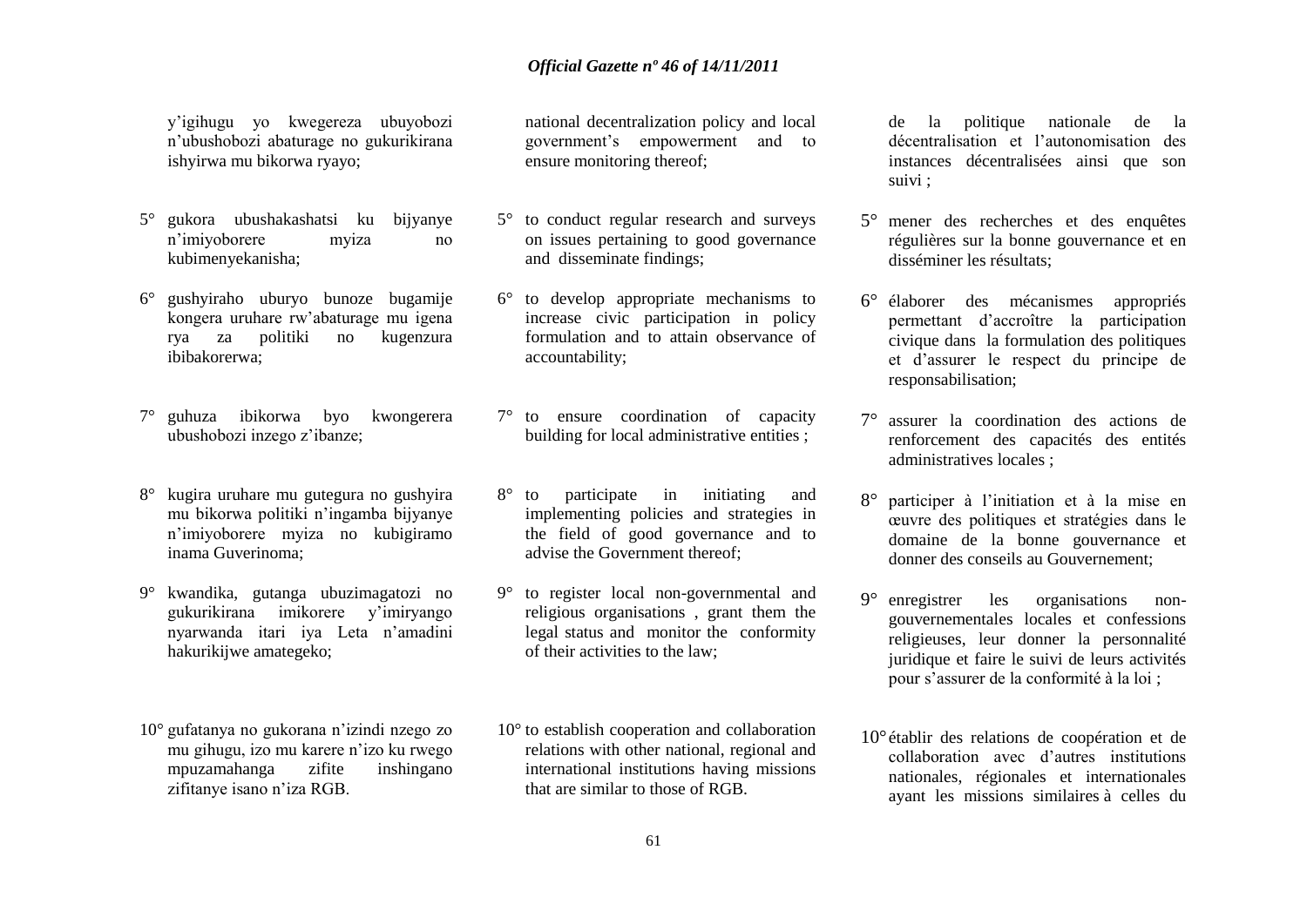| III:<br><b>UMUTWE</b><br><b>WA</b><br><b>URWEGO</b>             | <b>CHAPTER III: SUPERVISING AUTHORITY</b>                                                   | RGB.                                                |
|-----------------------------------------------------------------|---------------------------------------------------------------------------------------------|-----------------------------------------------------|
| RUREBERERA RGB N'ICYICIRO IRIMO                                 | OF RGB AND ITS CATEGORY                                                                     | <b>CHAPITRE III : ORGANE DE TUTELLE DU</b>          |
|                                                                 |                                                                                             | <b>RGB ET SA CATEGORIE</b>                          |
| Ingingo ya 4: Urwego rureberera RGB                             | <b>Article 4: Supervising authority of RGB and its</b>                                      |                                                     |
| n'icyiciro irimo                                                | category                                                                                    | Article 4: Organe de tutelle du RGB et sa           |
|                                                                 |                                                                                             | catégorie                                           |
| Iteka rya Minisitiri w'Intebe rigena urwego                     | A Prime Minister's Order shall determine the                                                |                                                     |
| rureberera RGB n'icyiciro irimo.                                | supervising authority of RGB and its category.                                              | Un arrêté du Premier Ministre détermine l'organe    |
|                                                                 |                                                                                             | de tutelle du RGB et sa catégorie.                  |
| Hagati y'urwego rureberera RGB n'urwego                         | A performance contract shall be concluded                                                   |                                                     |
| rufata ibyemezo hakorwa amasezerano yerekeye                    | between the supervising authority of RGB and its                                            | Il est conclu un contrat de performance entre       |
| gahunda y'ibikorwa agaragaza<br>ububasha,                       | decision making organ indicating competence,                                                | l'organe de tutelle du RGB et son organe de         |
| uburenganzira n'inshingano za buri ruhande mu                   | rights and obligations of each party in order for                                           | décision déterminant les compétences, les droits et |
| kugeza RGB ku nshingano zayo.                                   | RGB to fulfil its mission.                                                                  | les obligations de chaque partie en vue de la       |
|                                                                 |                                                                                             | réalisation de la mission du RGB.                   |
| Ayo masezerano amara igihe gihwanye na manda                    | Such a contract shall be valid for a period equal to                                        |                                                     |
| y'abagize urwego rufata ibyemezo rwa RGB.                       | the term of office of members of the decision                                               | Ce contrat est valide pour une durée égale au       |
|                                                                 | making organ of RGB.                                                                        | mandat des membres de l'organe de décision du       |
|                                                                 |                                                                                             |                                                     |
|                                                                 |                                                                                             | RGB.                                                |
| <b>UMUTWE</b><br><b>IMITERERE</b><br><b>WA</b><br>$I_{\rm V}$ : | <b>ORGANISATION</b><br><b>CHAPTER IV:</b><br><b>AND</b>                                     |                                                     |
| <b>N'IMIKORERE BYA RGB</b>                                      | <b>FUNCTIONING OF RGB</b>                                                                   | <b>ORGANISATION</b><br><b>CHAPITRE</b><br>IV:<br>ET |
|                                                                 |                                                                                             | FONCTIONNEMENT DU RGB                               |
| Ingingo ya 5: Inzego z'ubuyobozi za RGB                         | <b>Article 5: Management Organs of RGB</b>                                                  |                                                     |
|                                                                 |                                                                                             | Article 5: Organes de direction du RGB              |
| RGB igizwe n'inzego z'ubuyobozi zikurikira:                     | RGB has the two (2) following management                                                    |                                                     |
|                                                                 | organs:                                                                                     | RGB est doté de deux (2) organes de direction       |
|                                                                 |                                                                                             | suivants:                                           |
| Inama y'Ubuyobozi;<br>$1^{\circ}$                               | the Board of Directors;                                                                     |                                                     |
|                                                                 |                                                                                             | le Conseil d'Administration;<br>$1^{\circ}$         |
| $2^{\circ}$ Ubuyobozi Bukuru.                                   | the General Directorate.                                                                    |                                                     |
|                                                                 |                                                                                             | la Direction Générale.<br>$2^{\circ}$               |
|                                                                 | Iteka rya Minisitiri w'Intebe rishobora kugena A Prime Minister's Order may determine other |                                                     |
| izindi nzego za ngombwa kugira ngo RGB                          | relevant organs in order for RGB to fulfil its                                              | Un arrêté du Premier Ministre peut déterminer       |
| ishobore kurangiza neza inshingano zayo.                        | mission.                                                                                    | d'autres organes nécessaires en vue de la           |
|                                                                 |                                                                                             | réalisation de la mission du RGB.                   |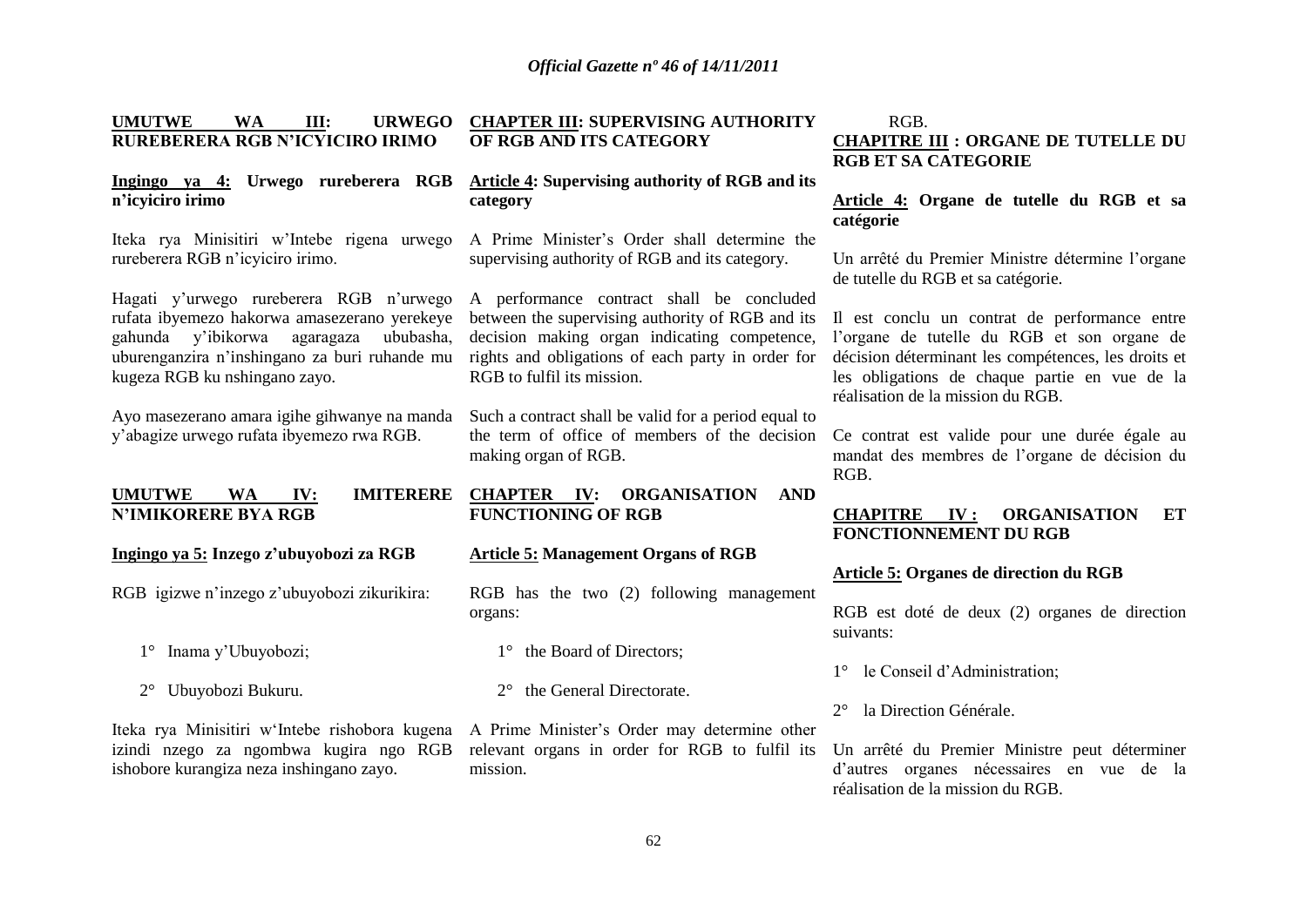| Icyiciro cya mbere: Inama y'Ubuyobozi                                                                                               | <b>Section One: Board of Directors</b>                                                                                                     |                                                                                                                                                          |
|-------------------------------------------------------------------------------------------------------------------------------------|--------------------------------------------------------------------------------------------------------------------------------------------|----------------------------------------------------------------------------------------------------------------------------------------------------------|
|                                                                                                                                     |                                                                                                                                            | Section première: Conseil d'Administration                                                                                                               |
| Ingingo ya 6: Inama y' Ubuyobozi ya RGB                                                                                             | <b>Article 6: Board of Directors of RGB</b>                                                                                                |                                                                                                                                                          |
| Inama y'Ubuyobozi ya RGB ni rwo rwego<br>ruyiyobora kandi rufata ibyemezo. Ububasha,<br>inshingano<br>n'imikorere<br>byayo<br>kimwe | The Board of Directors of RGB shall be the<br>governing and decision making organ. Its<br>competence, responsibilities and functioning as  | Article 6 : Conseil d'Administration du RGB<br>Le Conseil d'Administration du RGB est l'organe<br>de direction et de décision. Ses compétences, ses      |
| n'inshingano z'abayigize n'igihe bamara ku<br>mirimo yabo bigenwa n'Iteka rya Minisitiri<br>w'Intebe.                               | well as the responsibilities and the term of office<br>of its members shall be determined by a Prime<br>Minister's Order.                  | attributions et son fonctionnement ainsi que les<br>attributions et la durée du mandat de ses membres<br>sont déterminés par arrêté du Premier Ministre. |
| Iteka rya Perezida rishyiraho abagize Inama<br>y'Ubuyobozi harimo Perezida na Visi-Perezida.                                        | The members of the Board of Directors including<br>the Chairperson and the Deputy Chairperson shall<br>be appointed by Presidential Order. | Les membres du Conseil d'Administration dont le<br>Président et le Vice-président sont nommés par<br>arrêté présidentiel.                                |
| Abagize<br>y'Ubuyobozi<br>Inama<br>batoranywa<br>hakurikijwe ubushobozi n'ubuzobere.                                                | Members of the Board of Directors shall be<br>selected on the basis of their competence and<br>experience.                                 | Les membres du Conseil d'Administration sont<br>choisis sur base de leur compétence et de leur<br>expérience.                                            |
| Nibura mirongo itatu ku ijana (30%) by'abagize<br>Inama y'Ubuyobozi bagomba kuba ari abagore.                                       | At least thirty percent (30%) of members of the<br>Board of Directors must be female.                                                      | Trente pour cent (30%) au moins des membres du<br>Conseil d'Administration doivent être de sexe<br>féminin.                                              |
| nama y'Ubuyobozi                                                                                                                    | Ingingo ya 7: Ibitabangikanywa no kuba mu Article 7: Incompatibilities with membership<br>of the Board of Directors                        | Article 7: Incompatibilités avec la fonction de<br>membre du Conseil d'Administration                                                                    |
| Inama y'Ubuyobozi ntibemerewe<br>Abagize<br>gukora umurimo ugenerwa igihembo muri RGB.                                              | Members of the Board of Directors shall not be<br>allowed to perform any remunerated activity<br>within RGB.                               | Les membres du Conseil d'Administration ne sont<br>pas autorisés à exercer des fonctions rémunérées au<br>sein du RGB.                                   |
| Ntibemerewe kandi, haba ku giti cyabo cyangwa<br>ibigo bafitemo imigabane, gupiganira amasoko<br>y'imirimo iterwa inkunga na RGB.   | They are also not allowed, whether individually or<br>companies in which they hold shares, to bid for<br>tenders of RGB.                   | Ils ne sont non plus autorisés, soit individuellement<br>ou les sociétés dont ils sont actionnaires, à<br>soumissionner aux marchés du RGB.              |
|                                                                                                                                     |                                                                                                                                            |                                                                                                                                                          |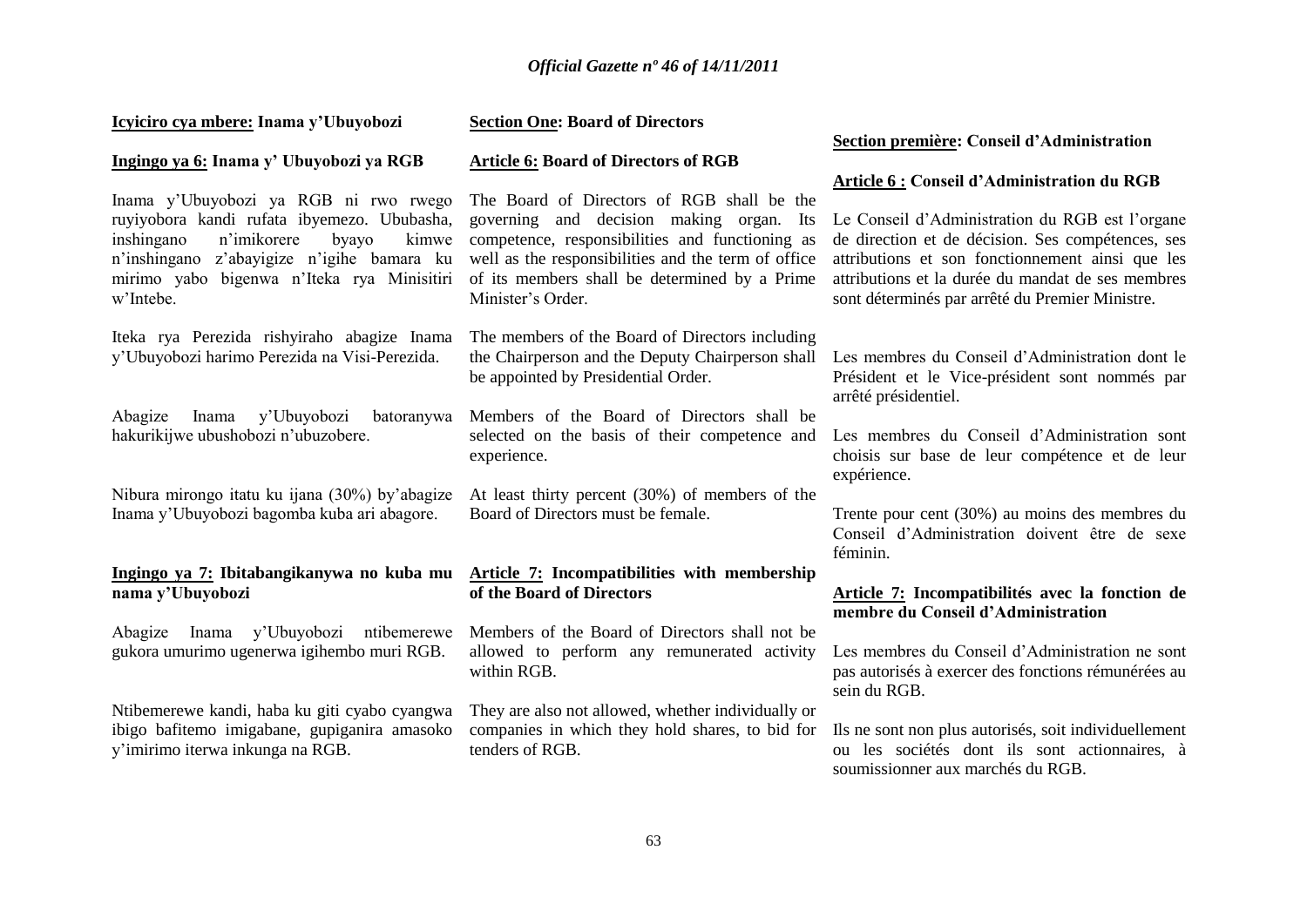| Ingingo ya 8: Ibigenerwa abagize Inama                                                                                            | Article 8: Sitting allowances for members of                                                                                                                                                                     | Article 8: Jetons de présence des membres du                                                                                                                                                                                  |
|-----------------------------------------------------------------------------------------------------------------------------------|------------------------------------------------------------------------------------------------------------------------------------------------------------------------------------------------------------------|-------------------------------------------------------------------------------------------------------------------------------------------------------------------------------------------------------------------------------|
| y'Ubuyobozi bitabiriye inama                                                                                                      | the Board of Directors                                                                                                                                                                                           | <b>Conseil d'Administration</b>                                                                                                                                                                                               |
| Abagize Inama y'Ubuyobozi bitabiriye inama<br>z'Inama y'Ubuyobozi bagenerwa amafaranga<br>agenwa n'iteka rya Perezida.            | Members of the Board of Directors present in<br>meetings of the Board of Directors shall get sitting<br>allowances determined by a Presidential Order.                                                           | Les membres du Conseil d'Administration présents<br>du Conseil d'Administration<br>aux réunions<br>bénéficient des jetons de présence dont le montant<br>est déterminé par arrêté présidentiel.                               |
| Icyiciro cya 2: Ubuyobozi Bukuru                                                                                                  | <b>Section 2: General Directorate</b>                                                                                                                                                                            | <b>Section 2: Direction Générale</b>                                                                                                                                                                                          |
| Ingingo ya 9: Abagize Ubuyobozi Bukuru bwa                                                                                        | Article 9: Composition of the General                                                                                                                                                                            | Article 9: Composition de la Direction Générale                                                                                                                                                                               |
| <b>RGB</b>                                                                                                                        | <b>Directorate of RGB</b>                                                                                                                                                                                        | du RGB                                                                                                                                                                                                                        |
| Abagize Ubuyobozi Bukuru bwa RGB bagenwa                                                                                          | A Presidential Order shall determine the members                                                                                                                                                                 | Un arrêté présidentiel détermine les membres de la                                                                                                                                                                            |
| n'iteka rya Perezida.                                                                                                             | of the General Directorate of RGB.                                                                                                                                                                               | Direction Générale du RGB.                                                                                                                                                                                                    |
| Ububasha, inshingano n'imikorere by'abagize                                                                                       | The competence, responsibilities and operations                                                                                                                                                                  | Les compétences, les attributions et les activités                                                                                                                                                                            |
| Ubuyobozi Bukuru bwa RGB bigenwa n'iteka                                                                                          | of members of the General Directorate of RGB                                                                                                                                                                     | des membres de la Direction Générale du RGB                                                                                                                                                                                   |
| rya Minisitiri w'Intebe.                                                                                                          | shall be determined by a Prime Minister's Order.                                                                                                                                                                 | sont déterminées par arrêté du Premier Ministre.                                                                                                                                                                              |
| Ingingo ya 10 : Sitati igenga abakozi ba RGB                                                                                      | Article 10 : Statute governing the staff of RGB                                                                                                                                                                  | Article 10: Statut du personnel du RGB et                                                                                                                                                                                     |
| n'ibigenerwa abagize Ubuyobozi Bukuru                                                                                             | and benefits of members of the General                                                                                                                                                                           | avantages des membres de la Direction                                                                                                                                                                                         |
| n'abakozi ba RGB                                                                                                                  | Directorate and the staff of RGB                                                                                                                                                                                 | Générale et du personnel du RGB                                                                                                                                                                                               |
| Abakozi ba RGB bagengwa na Sitati rusange<br>igenga abakozi ba Leta n'inzego z'imirimo ya<br>Leta.                                | The staff of RGB are governed by the General<br>statute for Rwanda Public Service.                                                                                                                               | Le personnel du RGB est régi par le Statut Général<br>de la Fonction Publique Rwandaise.                                                                                                                                      |
| Ibigenerwa abagize Ubuyobozi Bukuru n'abakozi<br>ba RGB biteganywa n'amategeko agenga ibyo<br>abakozi b'ibigo bya Leta bagenerwa. | Benefits allocated to the members of the General<br>Directorate and to the staff of RGB shall be<br>determined in accordance with legal provisions<br>governing benefits to employees of public<br>institutions. | Les avantages accordés aux membres de la<br>Direction Générale et au personnel du RGB sont<br>déterminés conformément aux dispositions légales<br>régissant les avantages alloués au personnel des<br>établissements publics. |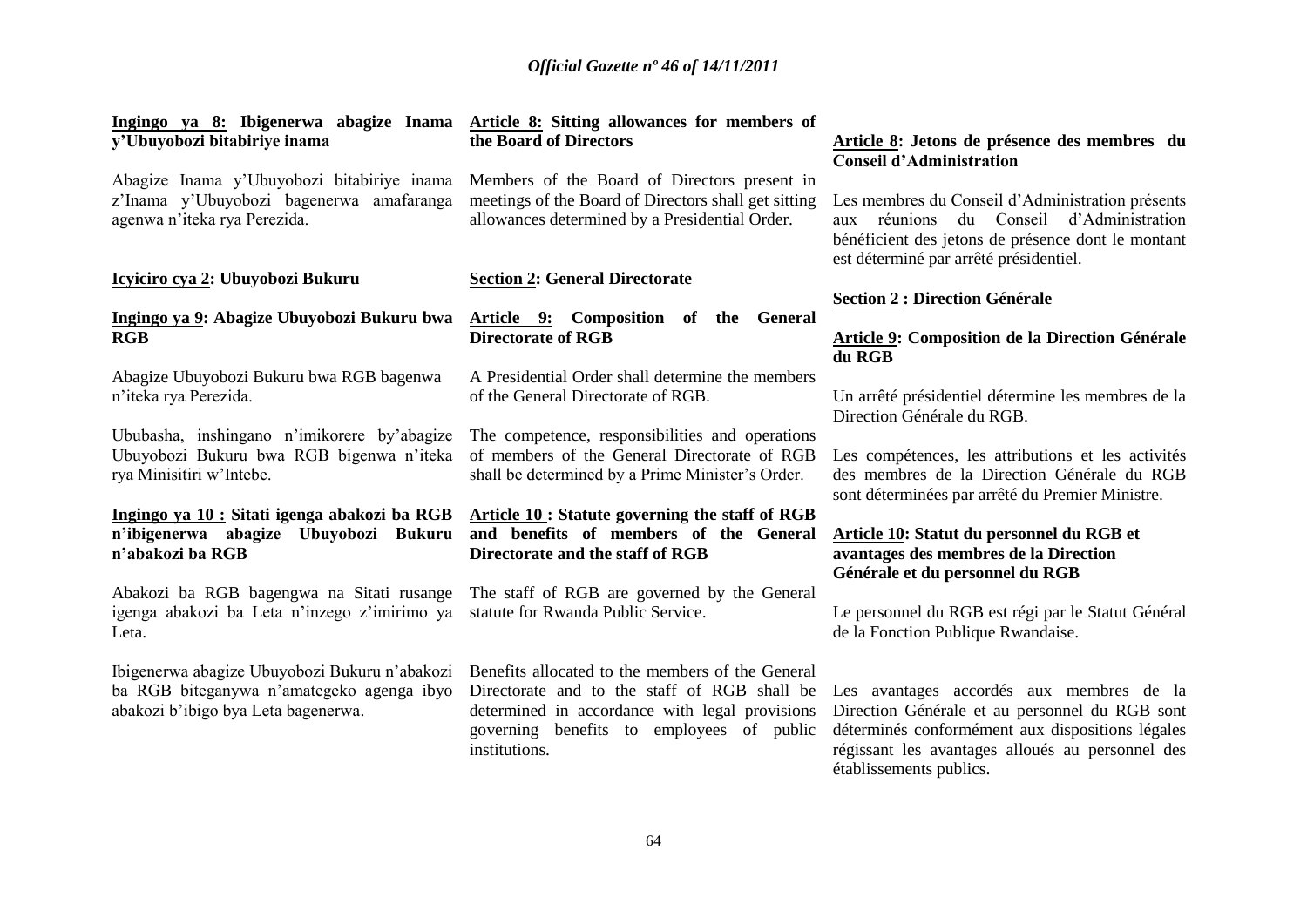| imikorere<br>Ingingo<br><b>11:</b><br>Imiterere,<br>ya<br>n'inshingano by'inzego z'imirimo za RGB                                                                     | Article 11: Organisation, functioning and<br>responsibilities of organs of RGB                                                 | Organisation, fonctionnement,<br>Article 11:<br>et attributions des organes du RGB                                                      |
|-----------------------------------------------------------------------------------------------------------------------------------------------------------------------|--------------------------------------------------------------------------------------------------------------------------------|-----------------------------------------------------------------------------------------------------------------------------------------|
| Imiterere, imikorere n'inshingano by'inzego<br>z'imirimo ya RGB bigenwa n'iteka rya Minisitiri<br>w'Intebe.                                                           | The organization, functioning and responsibilities<br>of the organs of RGB shall be determined by a<br>Prime Minister's Order. | L'organisation,<br>le fonctionnement<br>les<br>et<br>attributions des organes du RGB sont déterminés<br>par arrêté du Premier Ministre. |
| <b>UMUTWE WA V: UMUTUNGO N'IMARI</b>                                                                                                                                  | <b>CHAPTER V: PROPERTY AND FINANCE</b>                                                                                         | <b>CHAPITRE V: PATRIMOINE ET FINANCE</b>                                                                                                |
| RGB<br>Ingingo ya 12:<br>Umutungo<br>wa<br>n'inkomoko yawo                                                                                                            | <b>Article 12: Property of RGB and its source</b>                                                                              | <b>Article 12 : Patrimoine du RGB et ses sources</b>                                                                                    |
| RGB<br>Umutungo<br>ugizwe<br>wa<br>byimukanwa n'ibitimukanwa. Ukomoka kuri ibi<br>bikurikira:                                                                         | n'ibintu The property of RGB shall comprise movables<br>and immovables. It shall come from the<br>following:                   | Le patrimoine du RGB comprend les biens<br>meubles et immeubles. Il provient des sources<br>suivantes:                                  |
| ingengo y'imari ya Leta;<br>$1^{\circ}$                                                                                                                               | State allocated budget;<br>$1^{\circ}$                                                                                         | les dotations budgétaires de l'Etat;<br>$1^{\circ}$                                                                                     |
| $2^{\circ}$<br>inkunga<br>zaba<br>Leta<br>cyangwa<br>iza<br>iz'abaterankunga;                                                                                         | Government or donors' grants;<br>$2^{\circ}$                                                                                   | les subventions de l'Etat ou des bailleurs de<br>$2^{\circ}$<br>fonds:                                                                  |
| ibituruka ku mirimo ikora;<br>$3^\circ$                                                                                                                               | income from the services rendered;<br>$3^\circ$                                                                                | le revenu des services prestés;<br>$3^\circ$                                                                                            |
| $4^\circ$<br>inyungu ku mutungo wayo;                                                                                                                                 | $4^\circ$<br>proceeds from its investment;                                                                                     | les intérêts issus de ses placements;<br>$4^{\circ}$                                                                                    |
| $5^\circ$<br>inguzanyo zihabwa RGB zemewe na<br>Minisitiri ufite imari mu nshingano ze;                                                                               | loans to RGB as approved by the Minister in<br>$5^{\circ}$<br>charge of finance;                                               | $5^\circ$<br>les prêts accordés à RGB approuvés par le<br>Ministre ayant les finances dans ses<br>attributions;                         |
| impano n'indagano;<br>$6^{\circ}$                                                                                                                                     | $6^{\circ}$<br>donations and bequest;                                                                                          | les dons et legs;<br>$6^{\circ}$                                                                                                        |
| $7^\circ$<br>umutungo wahoze ari uw'Ubunyamabanga<br>bw'Igihugu bushinzwe ishyirwa mu bikorwa<br>rya gahunda yo kwegereza ubuyobozi<br>n'ubushobozi abaturage (NDIS); | property formerly owned<br>$7^\circ$<br>by National<br>Decentralisation Implementation Secretariat<br>(NDIS);                  | $7^\circ$<br>le patrimoine anciennement appartenant au<br>Secrétariat chargé de la mise en œuvre de la<br>Décentralisation (NDIS);      |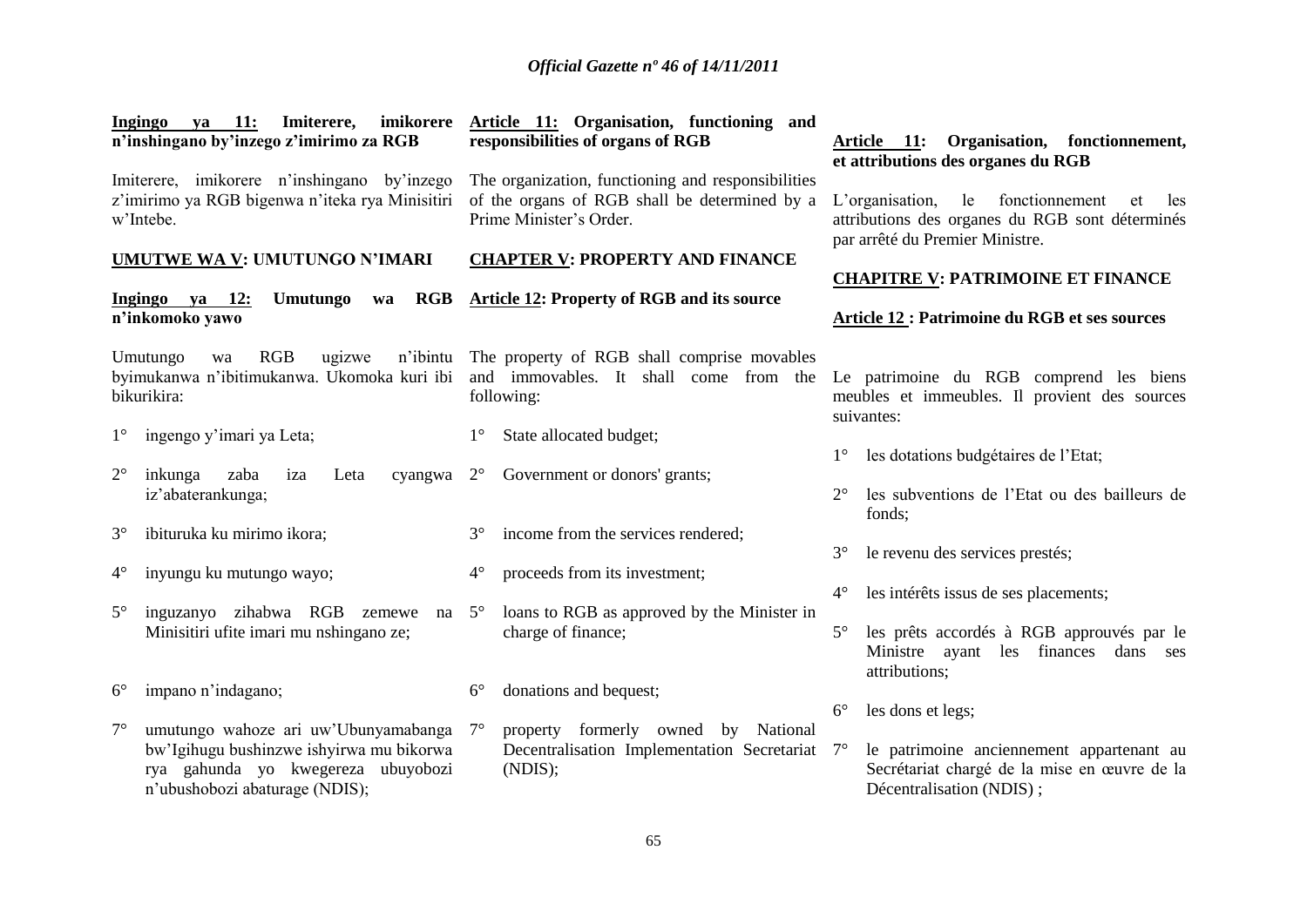8° umutungo wahoze ari uw"Urwego rw"Igihugu ngishwanama ku miyoborere (RGAG).

#### **Ingingo ya 13: Kwegurirwa umutungo**

Imitungo yimukanwa, itimukanwa, imyenda n"amazina by"inzego zikurikira byeguriwe RGB:

1° Ubunyamabanga bw"Igihugu bushinzwe ishyirwa mu bikorwa rya gahunda yo kwegereza abaturage ubuyobozi n"ubushobozi (NDIS);

miyoborere (RGAC).

#### **Ingingo ya 14: Imikoreshereze, imicungire n'imigenzurire by'umutungo**

Imikoreshereze, imicungire n"imigenzurire by"umutungo wa RGB bikorwa hakurikijwe amategeko abigenga. Ubugenzuzi bushinzwe igenzura rya buri munsi ry"imikoreshereze y"umutungo wa RGB buha raporo Inama y"Ubuyobozi, bukagenera kopi uyobora Ubuyobozi Bukuru bwa RGB.

#### **Ingingo ya 15: Ivemeza by'ingengo y'imari ya RGB**

Ingengo y"imari ya RGB yemezwa kandi igacungwa hakurikijwe amategeko abigenga.

8° property formerly owned by Rwanda Governance Advisory Council (RGAC).

#### **Article 13: Transfer of property**

Movable and immovable assets, liabilities and denominations of the following entities are hereby transferred to RGB:

1° National Decentralisation Implementation Secretariat (NDIS);

2° Urwego rw"Igihugu ngishwanama ku 2° Rwanda Governance Advisory Council (RGAC).

### **Article 14: Use, management and audit of the property**

The use, management and audit of RGB property shall be carried out in accordance with relevant legal provisions. RGB internal audit service shall submit a report to the Board of Directors, and give a copy to the Chief Executive Officer of RGB.

#### **Article 15: Approval and management of the budget of RGB**

The budget of RGB shall be approved and managed in accordance with the relevant legal provisions.

8° le patrimoine anciennement appartenant au Conseil Consultatif sur la Bonne Gouvernance au Rwanda (RGAC).

#### **Article 13: Cession du patrimoine**

Les biens meubles et immeubles, le passif et les appellations des entités ci-après sont cédés à RGB:

1° Secrétariat chargé de la mise en oeuvre de la Décentralisation (NDIS);

2° Conseil Consultatif sur la Bonne Gouvernance au Rwanda (RGAC).

#### **Article 14: Utilisation, gestion et audit du patrimoine**

L"utilisation, la gestion et l"audit du patrimoine du RGB sont effectués conformément aux dispositions légales en la matière. Le service d"audit interne du RGB transmet son rapport au Conseil d"Administration avec copie au Directeur Général en Chef du RGB.

#### **Article 15: Adoption et gestion du budget du RGB**

Le budget du RGB est adopté et géré conformément aux dispositions légales en la matière.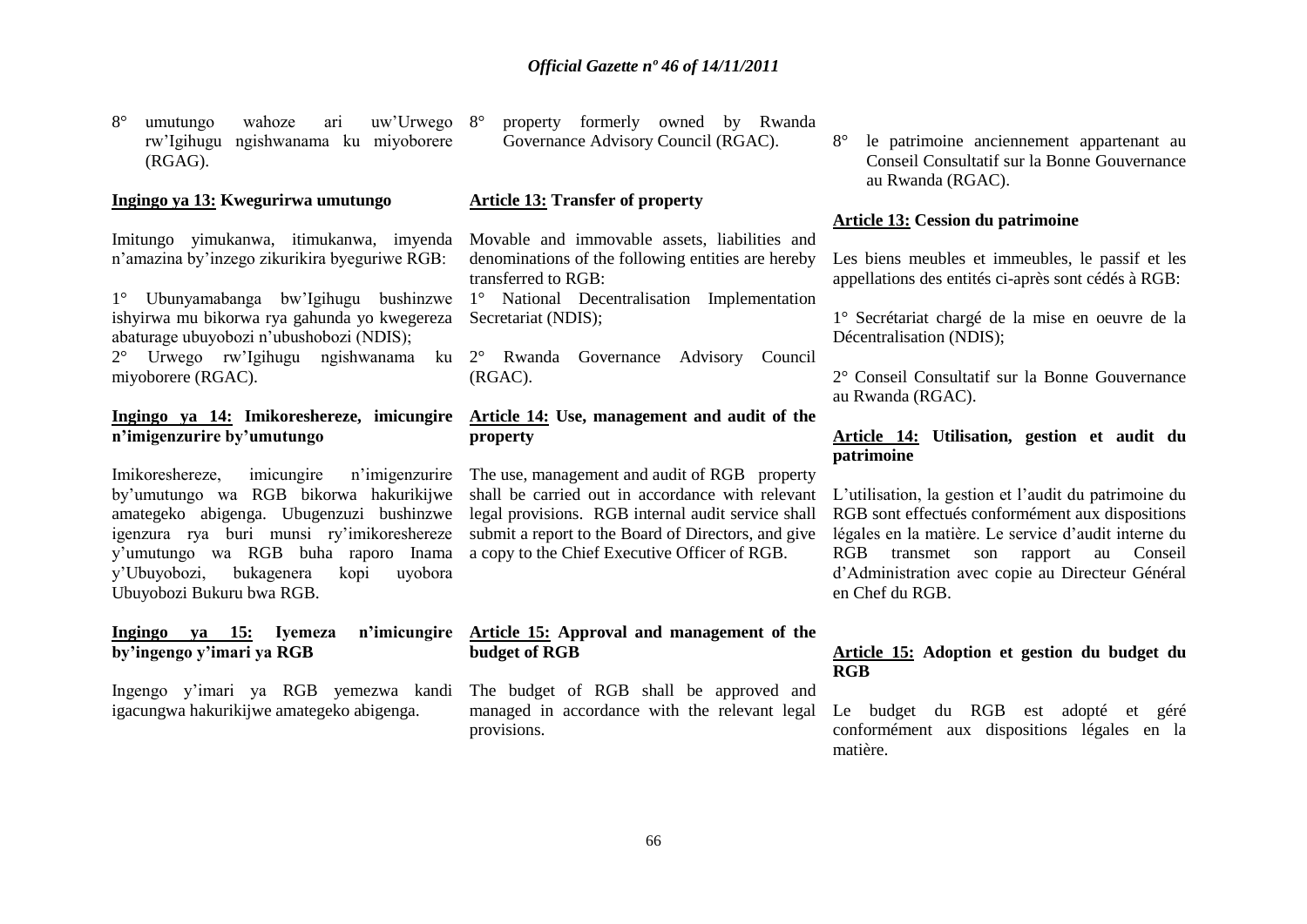#### **Ingingo ya 16: Raporo w'ibaruramari Article 16: Annual financial report**

Mu mezi atatu (3) akurikira impera z"umwaka w"ibaruramari, uyobora Ubuyobozi Bukuru bwa RGB ashyikiriza urwego rureberera RGB raporo y"umwaka w"ibaruramari, imaze kwemezwa n"Inama y"Ubuyobozi hakurikijwe amategeko agenga imicungire y"imari n"umutungo bya Leta.

#### **UMUTWE WA VI: INGINGO Z'INZIBACYUHO N'IZISOZA**

#### **Ingingo ya 17: Igihe cy'inzibacyuho**

RGB ihawe igihe kitarenze amezi atandatu (6) uhereye umunsi iri tegeko ritangarijwe mu Igazeti ya Leta ya Repubulika y"u Rwanda kugira ngo ibe yahuje imirimo yakorwaga n"Ubunyamabanga bw"Igihugu bushinzwe ishyirwa mu bikorwa rya gahunda yo kwegereza ubuyobozi n"ubushobozi abaturage (NDIS) n"iy"Urwego rw"Igihugu ngishwanama ku miyoborere (RGAC).

#### **Ingingo ya 18: Itegurwa, isuzumwa n'itorwa ry'iri tegeko**

mu Kinyarwanda.

Within three (3) months following the closure of the financial year, the Chief Executive Officer of RGB shall submit to the supervising authority of RGB financial report after its approval by the Board of Directors in accordance with legal provisions governing the management of State finance and property.

#### **CHAPTER VI: TRANSITIONAL AND FINAL PROVISIONS**

#### **Article 17: Transitional period**

RGB is given a period not exceeding six (6) months from the date of publication of this Law in the Official Gazette of the Republic of Rwanda to merge activities formerly performed by National Decentralisation Implementation Secretariat (NDIS) and Rwanda Governance Advisory Council (RGAC).

### **Article 18: Drafting, consideration and adoption of this law**

Iri tegeko ryateguwe, risuzumwa kandi ritorwa This Law was drafted, considered and adopted in Kinyarwanda.

#### **Article 16: Rapport annuel de l'exercice comptable**

Dans les trois (3) mois qui suivent la fin de l"exercice comptable, le Directeur Général en chef du RGB transmet à l"organe de tutelle du RGB le rapport annuel de l"exercice comptable après son approbation par le Conseil d"Administration conformément aux dispositions légales régissant les finances et le patrimoine de l"Etat.

#### **CHAPITRE VI: DISPOSITIONS TRANSITOIRES ET FINALES**

#### **Article 17: Période transitoire**

RGB dispose d"un délai ne dépassant pas six (6) mois à compter de la date de publication de la présente loi au Journal Officiel de la République du Rwanda pour fusionner les activités qui étaient assurées par le Secrétariat chargé de la mise en œuvre de la Décentralisation (NDIS) et par le Conseil Consultatif sur la Bonne Gouvernance au Rwanda (RGAC).

#### **Article 18 : Initiation, examen et adoption de la présente loi**

La présente loi a été initiée, examinée et adoptée en Kinyarwanda.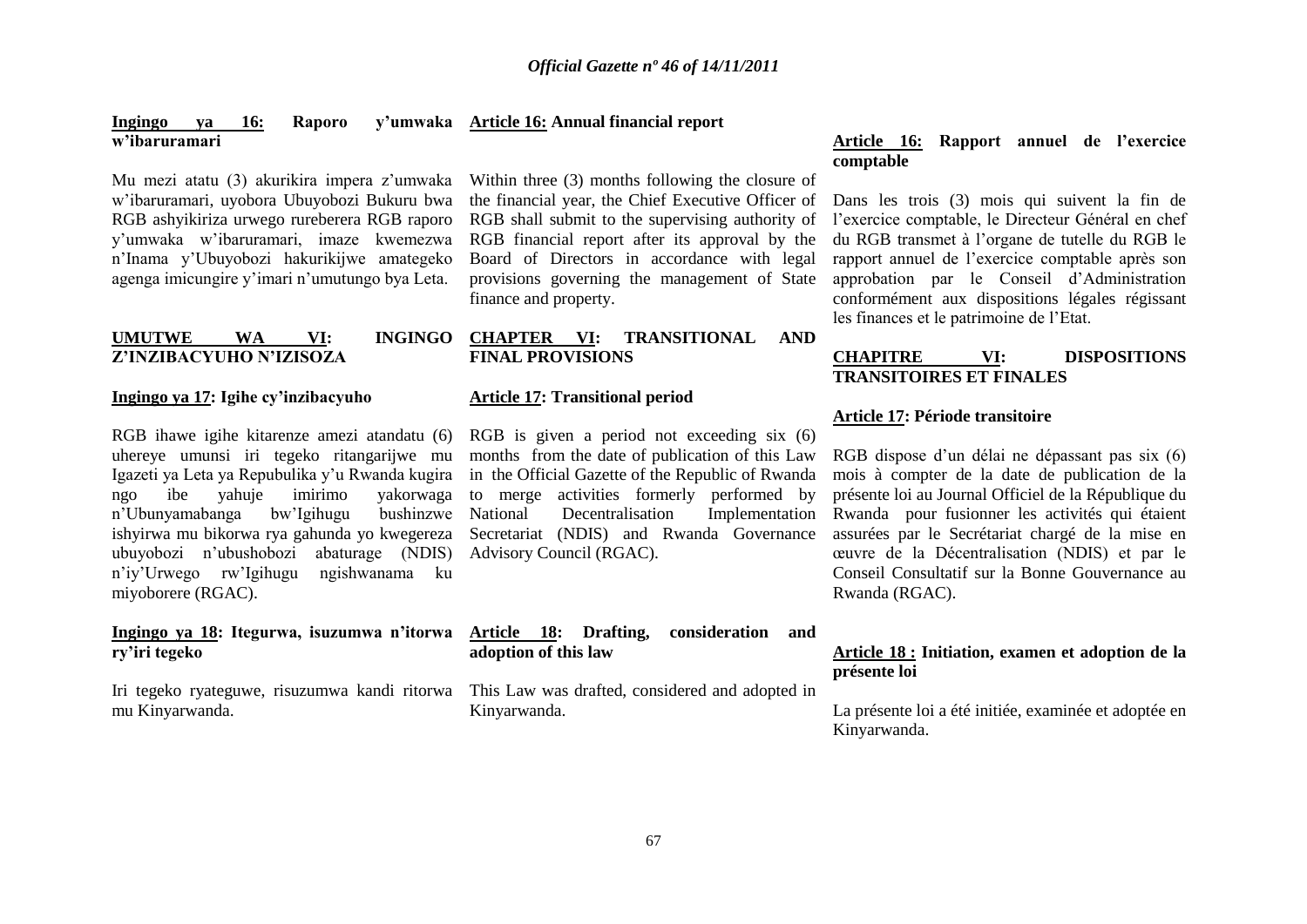| <b>Ingingo</b><br>ya 19:<br>Ivanwaho<br>z'amategeko zinyuranyije n'iri tegeko     | ry'ingingo Article 19: Repealing provision                                                                                                                       | <b>Article 19: Disposition abrogatoire</b>                                                                       |
|-----------------------------------------------------------------------------------|------------------------------------------------------------------------------------------------------------------------------------------------------------------|------------------------------------------------------------------------------------------------------------------|
| zinyuranyije na ryo zivanyweho.                                                   | Ingingo zose z'amategeko abanziriza iri kandi All prior legal provisions inconsistent with this<br>law are hereby repealed.                                      | antérieures<br>légales<br>les dispositions<br>Toutes<br>contraires à la présente loi sont abrogées.              |
| Ingingo ya 20: Igihe iri tegeko ritangira Article 20: Commencement<br>gukurikizwa |                                                                                                                                                                  | Article 20: Entrée en vigueur                                                                                    |
| ritangarijweho mu Igazeti ya Leta ya Repubulika<br>y'u Rwanda.                    | Iri tegeko ritangira gukurikizwa ku munsi This Law shall come into force on the date of its<br>publication in the Official Gazette of the Republic<br>of Rwanda. | La présente loi entre en vigueur le jour de sa<br>publication au Journal Officiel de la République du<br>Rwanda. |
| Kigali, kuwa 30/09/2011                                                           | Kigali, on 30/09/2011                                                                                                                                            | Kigali, le 30/09/2011                                                                                            |